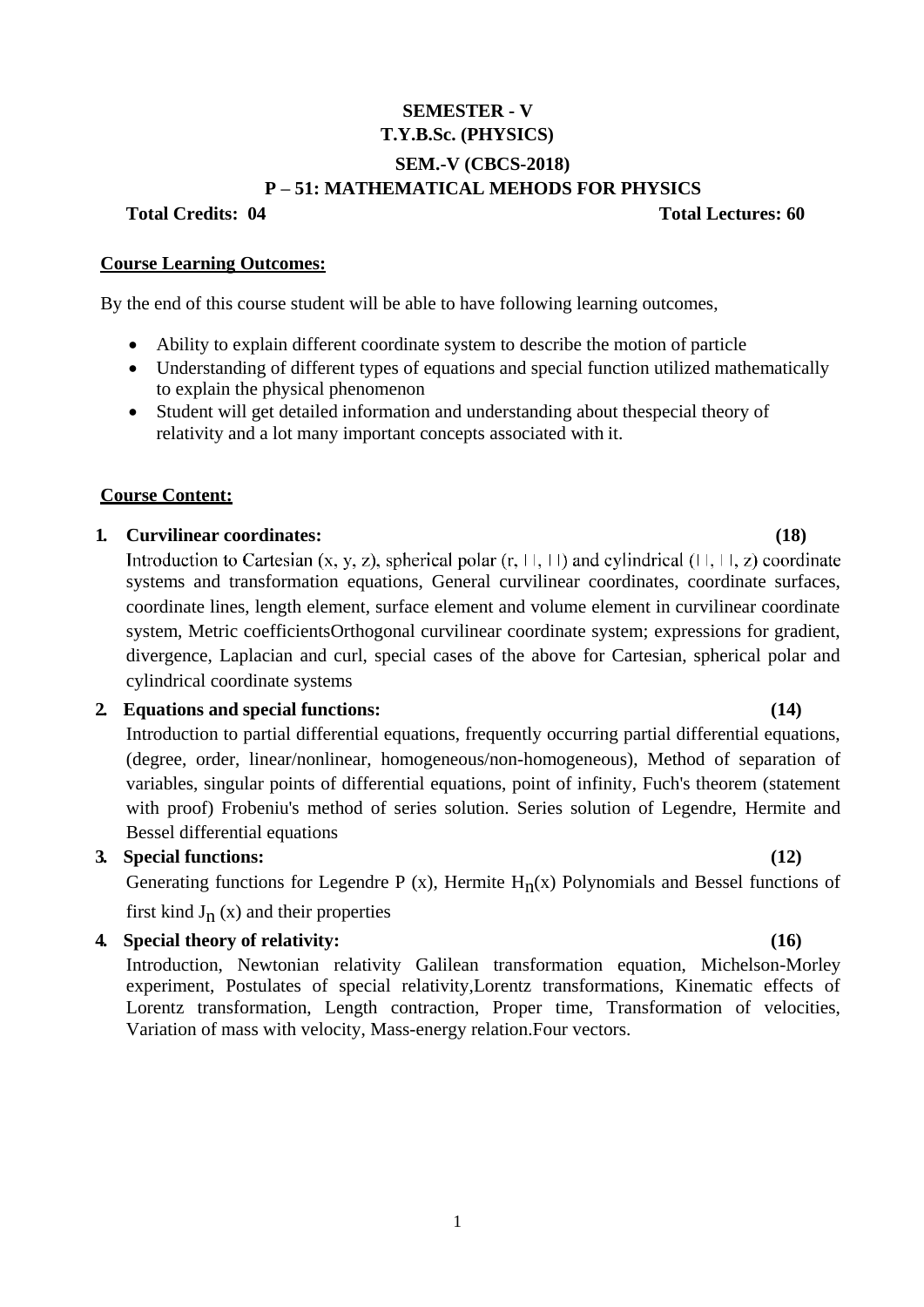# **Reference Books**

(1) Mathematical physics - Joshi, Wagh, Mandke and Agashe, G. Y. Prakashan, Pune.

(2) Mathematics for physics - Bhat, Panat, Ogale, Rane (SuvicharPrakashan)

(3) Mathematical methods for physicists, Arfken and Weber, Acadmic press Newyork.

(4) Vector analysis - Spiegel (Schaum series)

(5) Mathematical methods in the physical sciences – Marry L. Boas, John Willy and sons publication

(6) Applied mathematics for engineers and physicists - L. A. Pipes (McGraw Hill)

(7) Introduction to special relativity, Robert Resnick, willyeastrn Ltd.

\* \* \*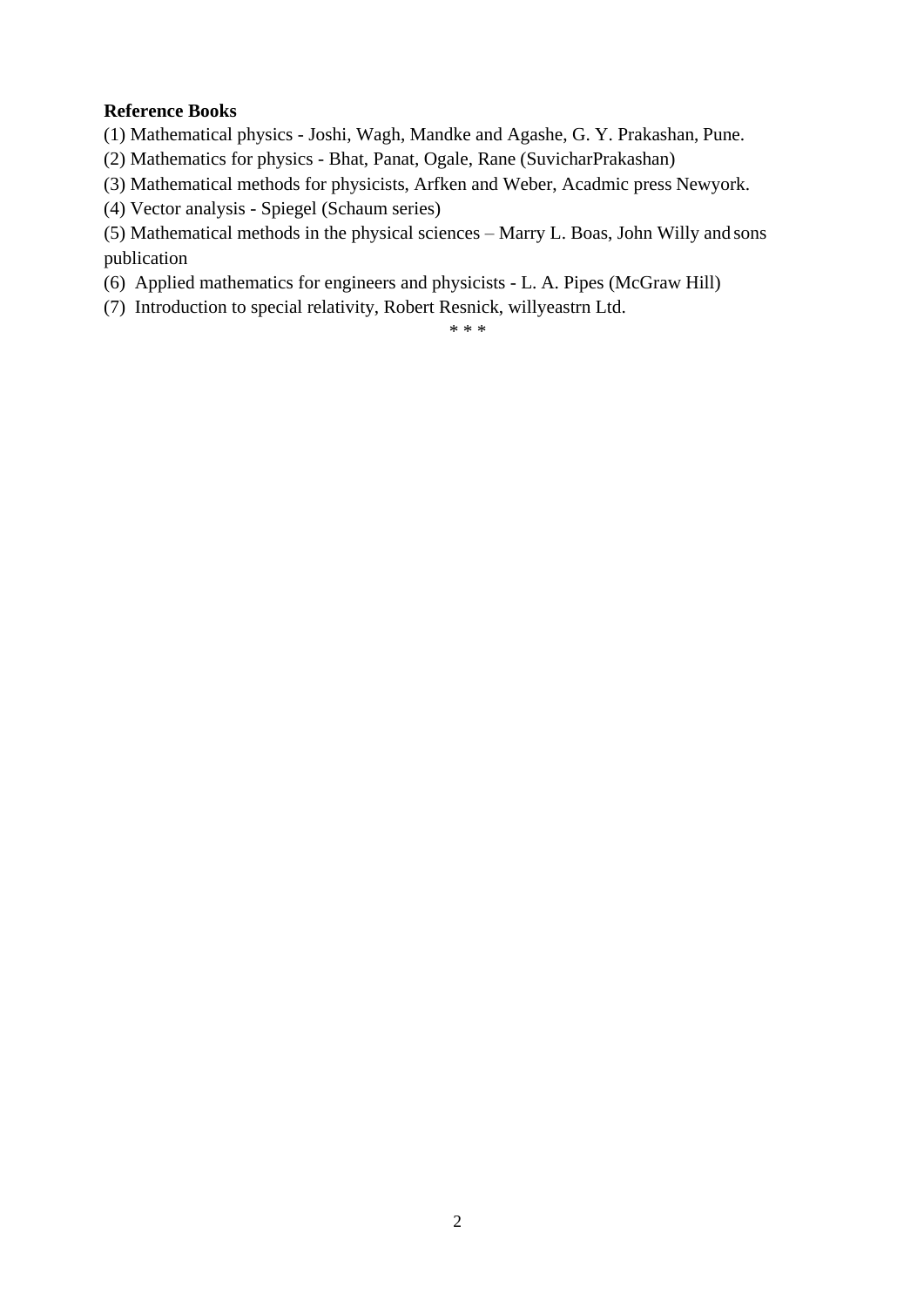# **T.Y.B.Sc. (PHYSICS) SEM.-V (CBCS-2018) P-52: QUANTUM MECHANICS**

**Total Credits: 04 Total Lectures: 60**

### **Course Learning Outcomes:**

By the end of this course student will be able to have following learning outcomes,

- Understanding of historical basics of quantum mechanics
- Student will be able to understand the Schrodinger's wave equation and its application
- Explanation of hydrogen atom and significance of quantum numbers
- Student will have understanding of how operators in quantum mechanics works

## **Course Content:**

## **1. Background of Quantum Mechanics: (16)**

Historical Background, a) Review of Black body radiation, b) Review of photoelectric effects, Matter waves, De Broglie hypothesis. Davisson and Germer experiment, Wave particle duality, Wave function of a particle having definite momentum, Concept of wave packet, phase velocity, group velocity and relation between them, Dual nature of matter, phase velocity, Heisenberg'suncertainty principle, different forms of uncertainty principle (statement only), Heisenberg's gamma ray microscope, electron diffraction experiment.

# **2. Schrodinger's wave equation: (14)**

Physical interpretation of wave function, formulation of time dependent and time independent Schrodinger's wave equation (one, two and three dimensional). Boundary conditions, energy eigen values and eigen functions, expectation values, Ehrenfest"s theorem withproof Equation of continuity (probability density, probability current density).

# **3. Applications of Schrodinger's equation: (10)**

Step potential of finite depth, potential barrier, particle in one dimensional rigid box (infinite depth), one dimensional harmonic oscillator, three dimensional harmonic oscillators.

# **4. Operators: (12)**

Hermitian operator, Position, Momentum operator, angular momentum operator, and total energy operator (Hamiltonian), Commutator brackets- Simultaneous Eigen function, Commutator algebra, Commutator brackets using position, momentum and angular momentumoperator, Raising and lowering angular momentum operator, Concept of parity, parity operator and its Eigen values.

# **5. Hydrogen atom: (08)**

Schrodinger's wave equation for hydrogen atom, separation of radial and angular parts, solutions of radial part to obtain energy eigenvalues, Significance of quantum numbers n, l, ml, ms.

### **Reference books**

- 1. Introduction to quantum mechanics by P. T. Mathew.
- 2. Quantum mechanics by J. Powel and B. Craseman.
- 3. Introduction to quantum mechanics by R. H. Dicke and J. P. Wittke.
- 4. Introduction to quantum mechanics by Ogale, Panat, Bhide etc.
- 5. Perspective of modern physics by Beiser.
- 6. Quantum Mechanics. By Ghatak and Lokanathan Published by Mc. Millan.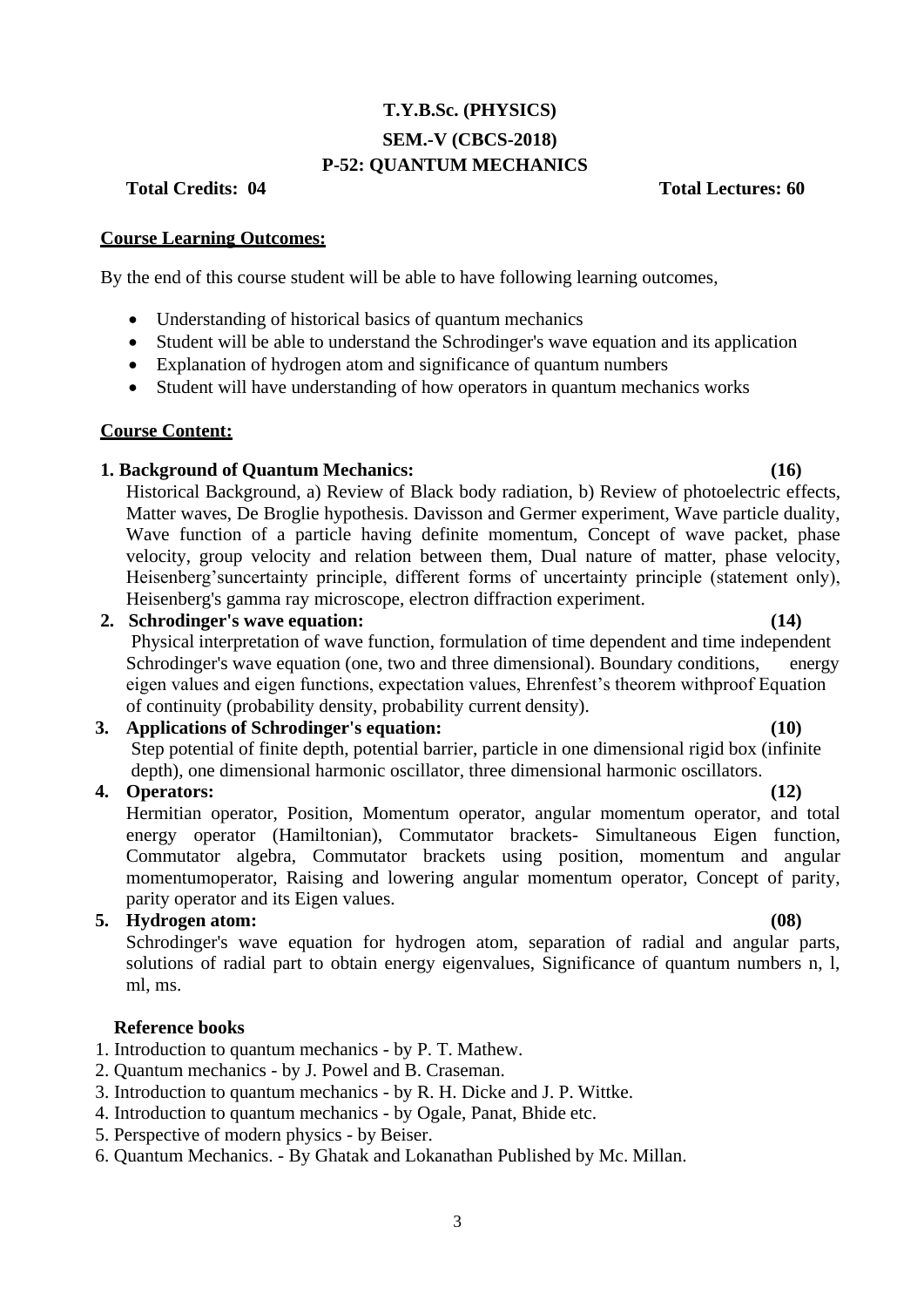# **T.Y.B.Sc. (PHYSICS) SEM.-V (CBCS-2018) P-53: SOLID STATE PHYSICS**

**Course Learning Outcomes:**

By the end of this course student will be able to have following learning outcomes,

- Understanding of basic concepts required in solid state Physics
- Information about the crystallite state of matter and concept of lattices and their properties
- Student will be able to understand about the X-ray diffraction
- Ability to analyze different magnetic properties of materials

## **Course Content:**

# **1. The crystalline state: (18)**

Translational vectors and lattices, symmetry operations, two and three dimensional lattice types, Miller indices, interplaner distances, simple crystal SC, BCC and FCC structural, packing fraction, concept of reciprocal lattice and its properties. Problems

# **2. Diffraction of x-rays by crystals: (16)**

Introduction, Crystal as a grating for x-rays, Bragg's law of diffraction in reciprocal lattice, Bragg's diffraction conditions in direct and reciprocal lattice, Ewald,s construction, Experimental method of X-ray diffraction:- cubic crystals by powder method. Problems

### **3. Magnetism:** (12)

Diamagnetism,Langevin theory of diamagnetism, application of diamagnetic material,superconductivity, superconductor, critical magnetic field and Meissner effect,paramagnetism,Langevin theory of paramagnetism, ferromagnetism, ferromagnetic doorman,hystersis, Curie temperature, ferrites and its applications.

# **4. Free Electron and Band Theory of Metals (14)**

Free Electron model, Energy levels and Density of orbital in 1D and 3D, Bloch theorem (statement only), Nearly free electron model, Fermi energy, Fermi level, Hall Effect, Origin of energy gap, Energy bands in Solids, Effective mass of electron (with derivation), Distinction between metal, semiconductor and insulator, Problems

### **Reference books**

1. Solid State Physics-S.O.Pillai, 3rd Edition, New Age International (P) Ltd, Publisher, (1999)

- 2. Solid State Physics Kakani and Hemrajani, S. Chand Publication
- 3. Solid State Physics BySaxena, Gupta and Saxena, PragatiPrakation.
- 4. Introduction to Solid State Physics- Charles Kittel, John Wiley and Sons, 7th Edition.
- 5. Solid State Physics-A.J.Dekker, Macmillan India Ltd, (1998)
- 6. Solid State Physics- R.K. Puri, V.K. Babbar, S. Chand Publication
- 7. Problems in Solid State Physics-S.O. Pillai, New Age International (P) Ltd.
- 8. Solid State Physics-Palanyswamy.
- 9. Solid State Physics- David, Snoke, Pearson Publication

**Total Credits: 04 Total Lectures: 60**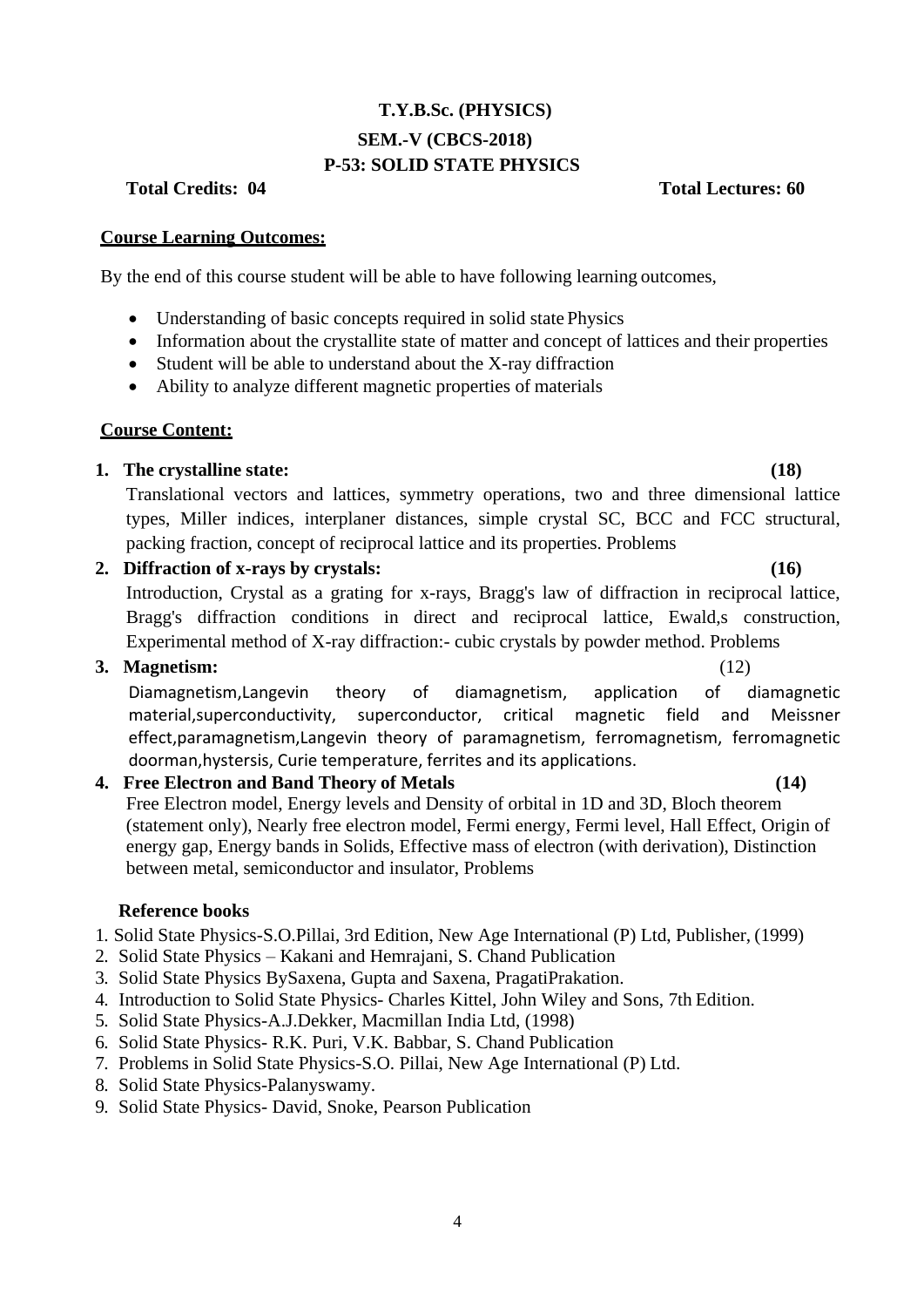# **T.Y.B.Sc. (PHYSICS) SEM.-V (CBCS-2018) P-54: ADVANCED ELECTRONICS**

## **Total Credits: 04 Total Lectures: 60**

### **Course Learning Outcomes:**

By the end of this course student will be able to have following learning outcomes,

- Student will be able to develop the understanding of application of fundamental laws of physics in different areas such astelecommunications and power electronics for automation in industries
- Acquire essential laboratory skills in designing experiments, assembling standard tools power electronics and analyzing acquired data
- Identify the critical areas in application levels and derive typical alternative solutions, select suitable electronic devices as per the requirement
- A thorough understanding of integrated circuits (ICs) and their applications
- Develop understanding of Basic circuit in electronics and their practical applications

## **Course Content:**

### **1. Electronic devices: (10)**

Introduction, classification, principle, working and IV characteristics ofFET**,** MOSFET (D-MOSFET and E-MOSFET).Problems on FET, SCR and UJT principle, working and applications of each

### **2. Power supplies: (8)**

Principle of electronically regulated power supply, Series and shunt regulated power supply, electronically regulated power supply using IC 723 (both low voltage and high voltage)

# **3. Amplifiers: (8)**

Idea of A.C. and D.C. load lines, graphical analysis of transformer coupled amplifier and impedance coupled amplifier.

# **4 A. Power amplifiers: (8)**

Class A, Class B, Class C and Class AB amplifiers, calculation of efficiency in case of class A amplifier with resistive load and transformer coupled amplifier

# **B. Push-pull amplifiers: (6)**

Class A and Class B push pull amplifiers, idea of cross over distortion, and calculation of efficiency in class B push-pull amplifiers.

# **C. Differential amplifier: (4)**

Circuit, operations, common mode, differential mode, CMRR, need for constant current source (No mathematical derivations)

# **D. Operational amplifiers: (6)**

IC 741, inverting and non-inverting configurations, concept of virtual ground ,parameters, offset, operational amplifier as adder, subtractor, comparator, integrator and differentiator. Problems based on above theory.

# **5. I C Versions: (4)**

Block diagram of IC 555 and its applications as astablemultivibrator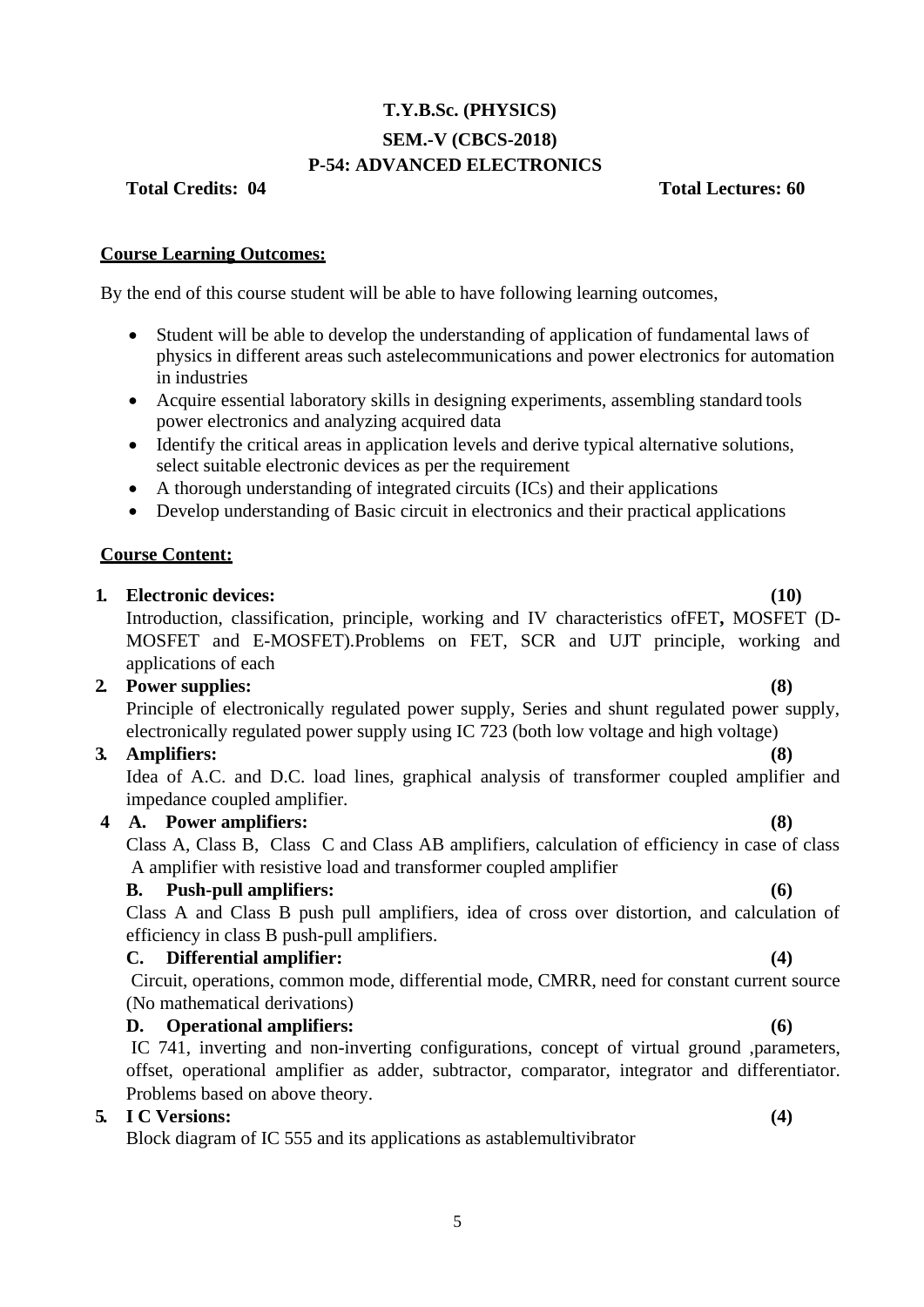## **6. Oscillators: (6)**

Theory of oscillator, RC and LC oscillators - Phase shift, Weinbridge,Colpitt and Hartly oscillator. Problems based on theory.

# **Reference books:**

- 1. Solid state electronics devices- by B. G. Streetman
- 2. Integrated electronics by Millmun-Halkais.
- 3. Basic electronics by Grob
- 4. Digital electronics: principles and applications- by Malvino-Leach.
- 5. Electronic fundamentals and applications John D. Ryder.
- 6. Electronic Devices and Circuits Allen Mottershed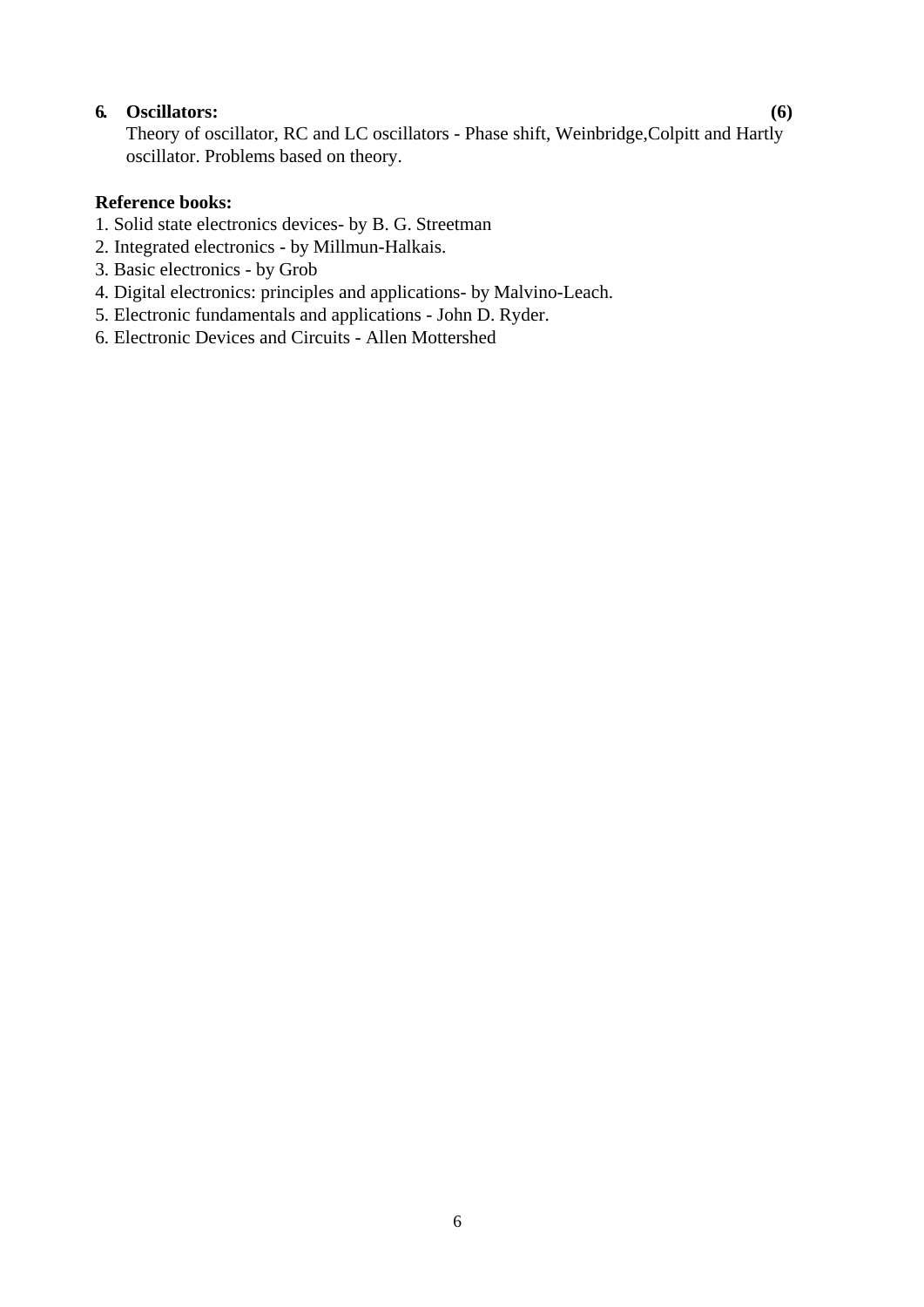# **T.Y.B.Sc. (PHYSICS) SEM.-V (CBCS-2018) P-55: CLASSICAL MECHANICS**

**Total Credits: 04 Total Lectures: 60**

### **Course Learning Outcomes:**

By the end of this course student will be able to have following learning outcomes,

- Students will understand the discipline specific knowledge in classicalmechanics such as application of Newton's laws Lagrange's equations, Hamiltonian equations of motion etc.
- Students will be able to understand the concepts of classical mechanics and demonstrate a proficiency in the fundamental concepts in this area of science
- This course will enhance the ability of critical thinking to formulateand solve quantitative problems in applied physics

### **Course Content:**

### **1. Newton's laws and constant fields: (18)**

Conservation laws and mechanics of particles, equation of motion of a particle, applications of Newton's laws to the motion of charged particles under constant electric, magnetic fields and electromagnetic field, Mechanics of system of particles, concept of center of mass, Conservation of anglar momentum of the particle, energy of the system., Problems

#### **2. Motion in a central force field**: **(12)**

concept of the central force, Equivalent one body problem, motion of a particle in a central force field, general features of motion like constancy of angular momentum, motion in an inverse square law of force, qualitative discussion of the orbits, equation of orbit, Kepler's laws of planetary motion with proof, problems

### **3. Lagrangian and Hamiltonian formulation: (16)**

General Idea about Lagrangian and Hamiltonian formulation, Constraints, generalized coordinates, D'Alembert's principle, Lagrange's equation from D'Alembert's principle, symmetric and conservation laws, cyclic coordinates, Hamiltonian and Hamilton's equation of motion, simple applications of Hamilton's and Lagrange's equations of motions such as simple pendulum, compound pendulum, projectile motion. Linear harmonic oscillator, Atwood's machine

#### **4. Moving coordinate system: (14)**

Coordinate systems with relative translation motions, Galilean relativity and invariance of Newton's laws under Galilean transformations, rotating coordinate system, derivation of  $(d/dt)<sub>f</sub>$  $= (d/dt)_r + w X$  - is expected, Corioli's force, effect of motion on the Earth, freely falling body in a rotating frame, effect of Corioli's force, problems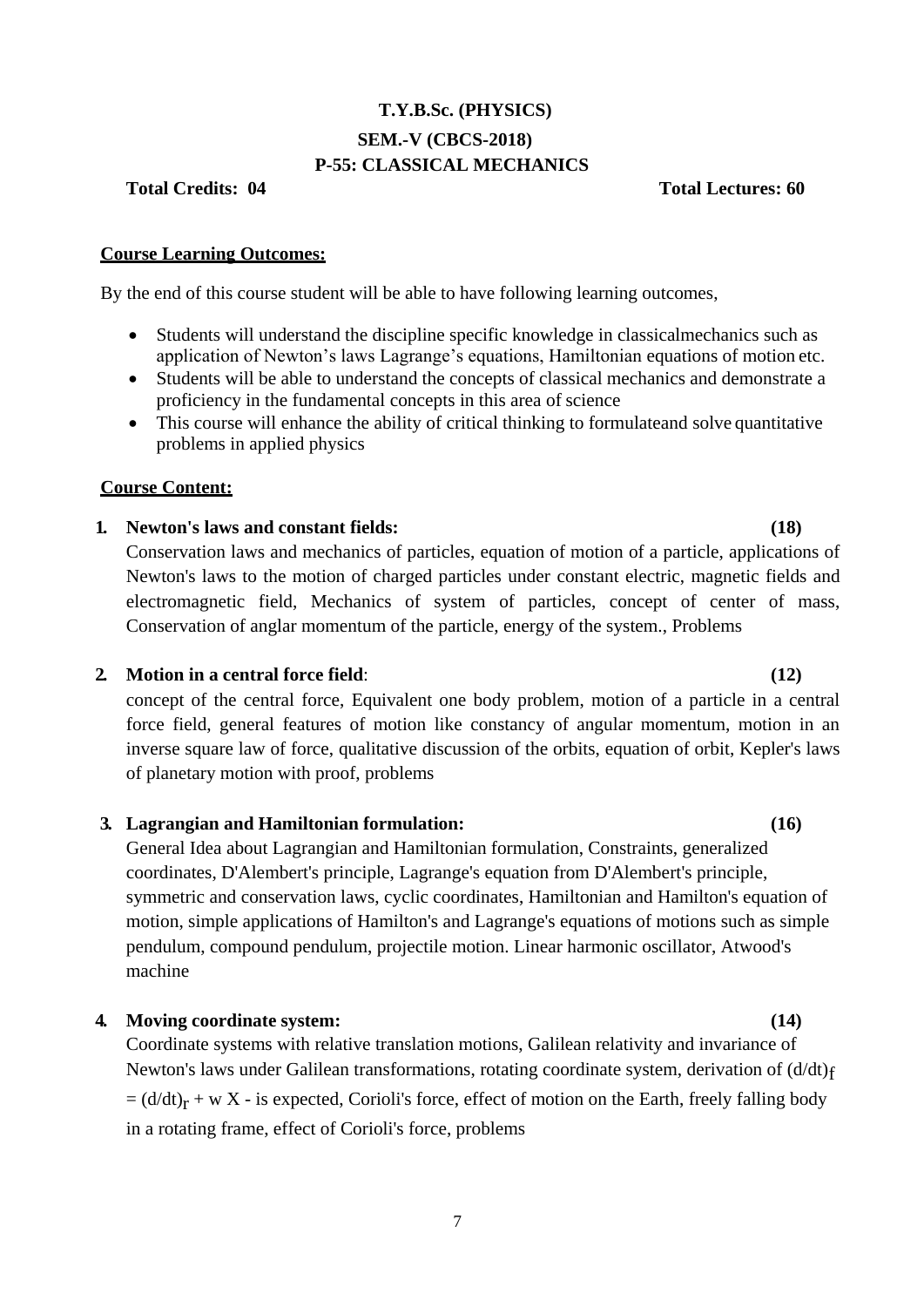### **Reference books**

- 1. Introduction to Classical Mechanics, R. G. Takawale, P. S. Puranik, Tata McGrawHill publishing Company Ltd.
- 2. Classical Mechanics, N. C. Rana, P. S. Joag, Tata McGraw Hill Publishing company Ltd.
- 3. Principles of mechanics, J. L. Synge, B. A. Griffith, TataMcGraw Hill Publishing company Ltd.
- 4. Classical Mechanics, Herbert Goldstein, Narosa Publishing House
- 5. Classical Mechanics by J.C. Upadhyaya, Himalaya publishing Houses.
- 6. Problem solution of classical mechanics by P.V.Panat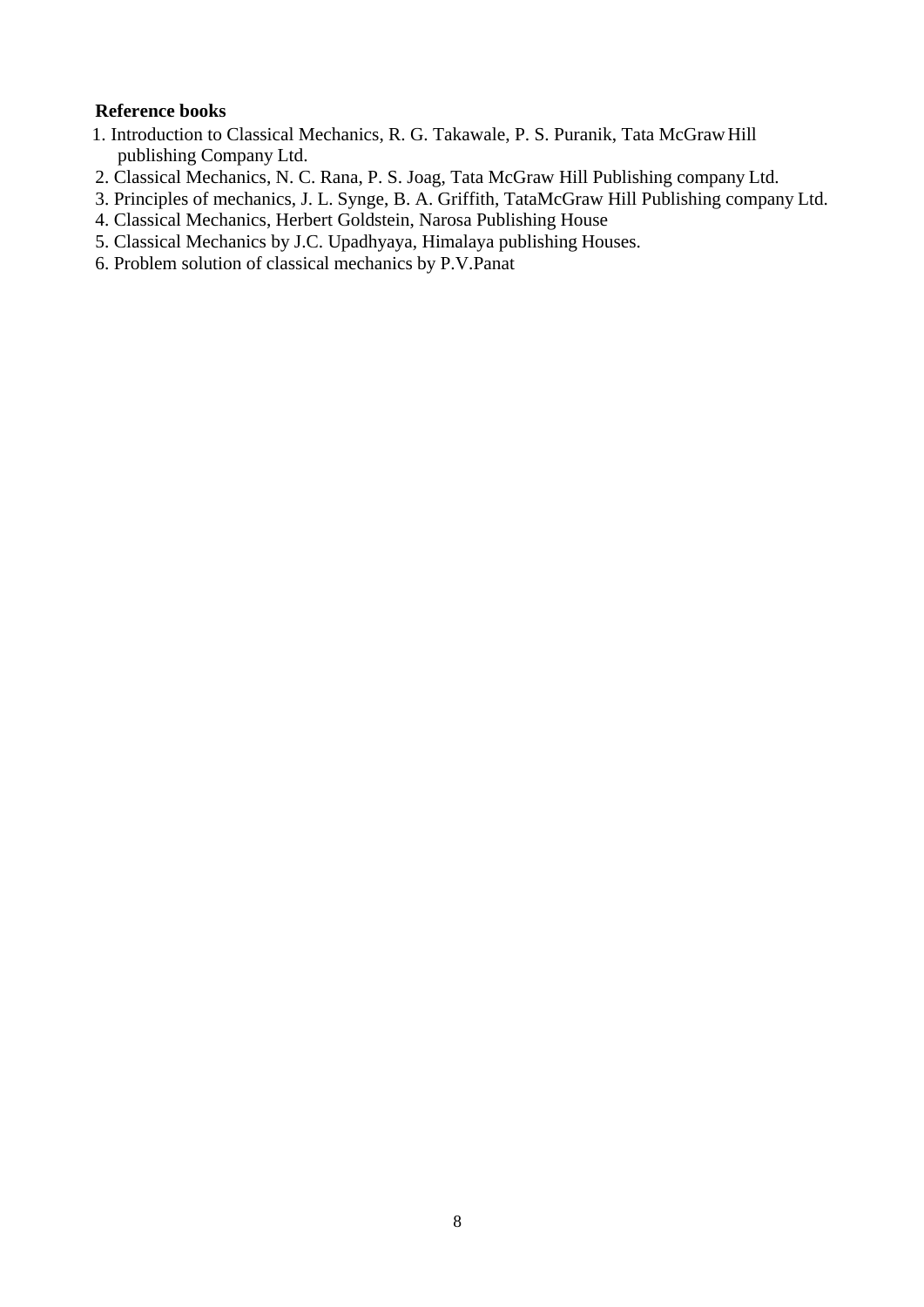# **T.Y.B.Sc. (PHYSICS) SEM.-V (CBCS-2018) P-56: PRACTICAL COURSE – V**

# **Total Credits: 02**

### **Course Learning Outcomes:**

By the end of this course student will be able to have following learning outcomes,

- **1.** Measurement of surface tension by Quink's and Fergusson method
- **2.** Study of phenomenon of Hall effect and its demonstration
- **3.** Measurement of different physical quantities such as Young's Modulus, viscosity of liquid, moment of inertia, thermal conductivity etc.
- **4.** Ability to understand the characteristics of Thermostat

# **A GENERAL PHYSICS:**

- **1.** Surface tension by Quink's method
- **2.** Surface tension by Fergusson method
- **3.** Y by Newton's rings
- **4.** Determination of coefficient of viscosity of a liquid by rotating cylinder method.
- **5.** To study coupled oscillations and hence to determine the coefficient of coupling
- **6.** Moment of Inertia by Bifilar suspension
- **7.** Young's modulus by Newton's rings Young's modulus by Koenig method
- **8.** Hall Effect
- **9.** Kater"s pendulum
- **10.** Joyll's steam calorimeter.
- **11.** Verification of Stefan's law of radiation.
- **12.** Thermal conductivity of a metal by Forbe's method
- **13.** Thermal continuity of rubber by rubber tubing method.
- **14.** Thermal conductivity of glass.
- **15.** Determination of pressure coefficient of air by constant volume thermometer
- **16.** To study the characteristics of thermostat.
- **17.** Platinum resistance thermometer

### **Note: At least 8 experiments should be performed from the course**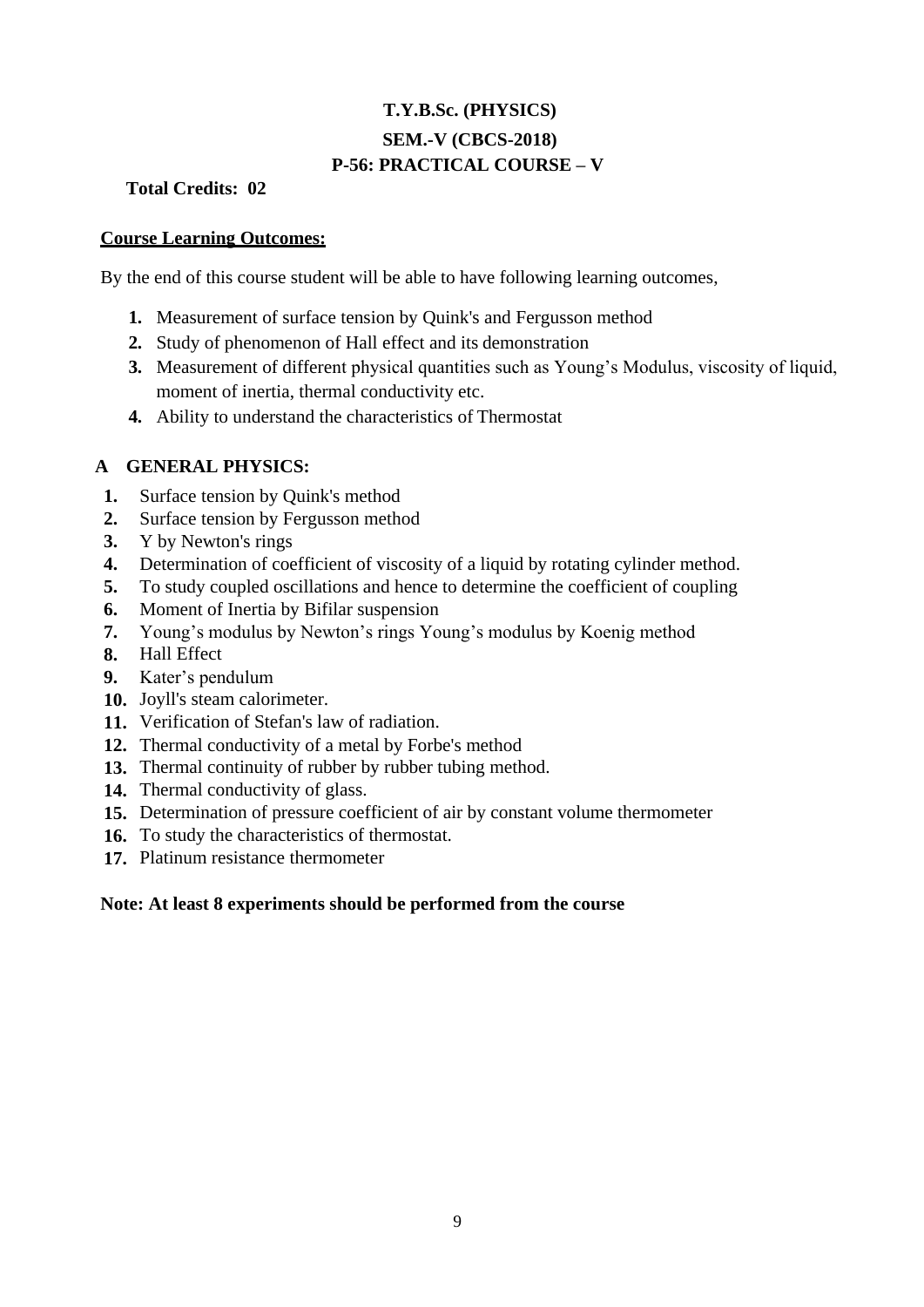# **T.Y.B.Sc. (PHYSICS) SEM.-V (CBCS-2018) P-57: PRACTICAL COURSE –VI**

**Total Credits: 02**

### **Course Learning Outcomes:**

- **1.** Understanding of self and mutual inductance
- **2.** Study of Inverse square law
- **3.** Understanding of measuring techniques of quantities such as band gap energy (Eg), Zeeman shift (d), inductance etc.
- **4.** Ability to understand the working of Transformer
- **5.** Understanding of characteristics of FET, SCR, operational amplifier, electromagnetic pendulum etc.
- **6.** Understanding of basics in C-programming.

# **Course Content:**

- **1.** To find unknown inductance by Maxwell's Induction Bridge or Anderson bridge
- **2.** To determine the core losses in transformer by C.R.O.
- **3.** Hysteresis by ballistic galvanometer (Determination of B and H).
- **4.** To study self and mutual inductance.
- **5.** Electromagnetic pendulum.
- **6.** Core losses in transformers
- **7.** To determine energy gap (Eg) of a semiconductor.
- **8.** Building of E. R. P. S. by using transistor
- **9.** Designing, Building and testing of E. R. P. S. by using IC 723
- **10.** Astablemultivibrator using IC 555
- **11.** Characteristics of FET
- **12.** Characteristics of SCR
- **13.** Applications of Opamp as adder and differentiator
- **14.** To determine a plateau voltage of G. M. tube
- **15.** To determine e/m by Thomson's method.
- **16.** To study the emission spectra of H<sub>2</sub> atom and determination of Rydberg's constant.
- **17.** To determine Zeeman shift (d) by using constant deviation spectrometer.
- **18.** Inverse square law (γ-rays)
- **19.** Write a program to find Factorial of a given number
- **20.** Write a program for conversion of Temperature from  ${}^{0}C$  to  ${}^{0}F$
- **21.** Write a program to find roots of differential equation.

# **Note: At least 8 experiments should be performed from the course**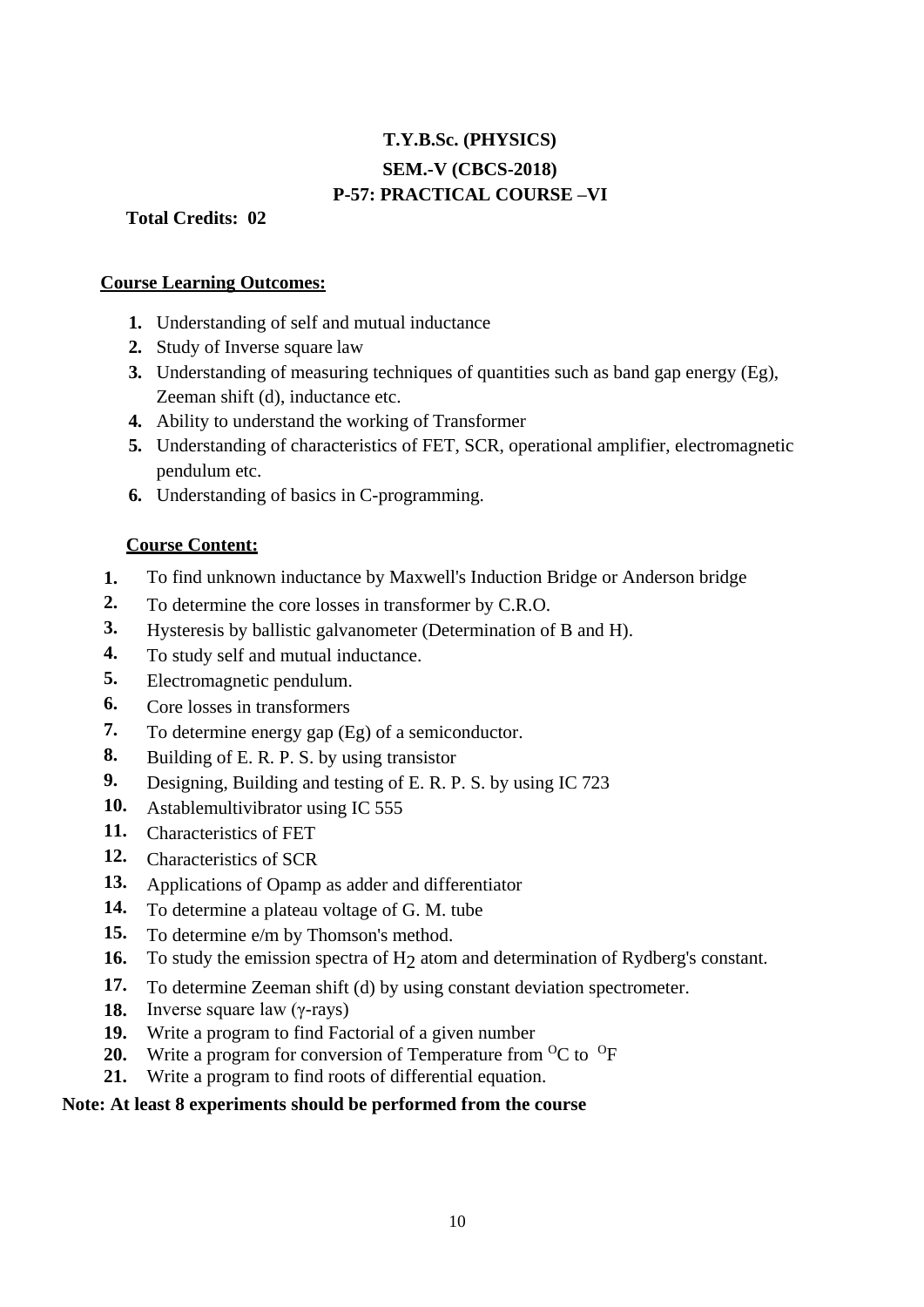# **T.Y.B.Sc. (PHYSICS) SEM.-V (CBCS-2018) P-58: PRACTICAL COURSE – VII (PROJECT WORK)**

**Total Credits: 02**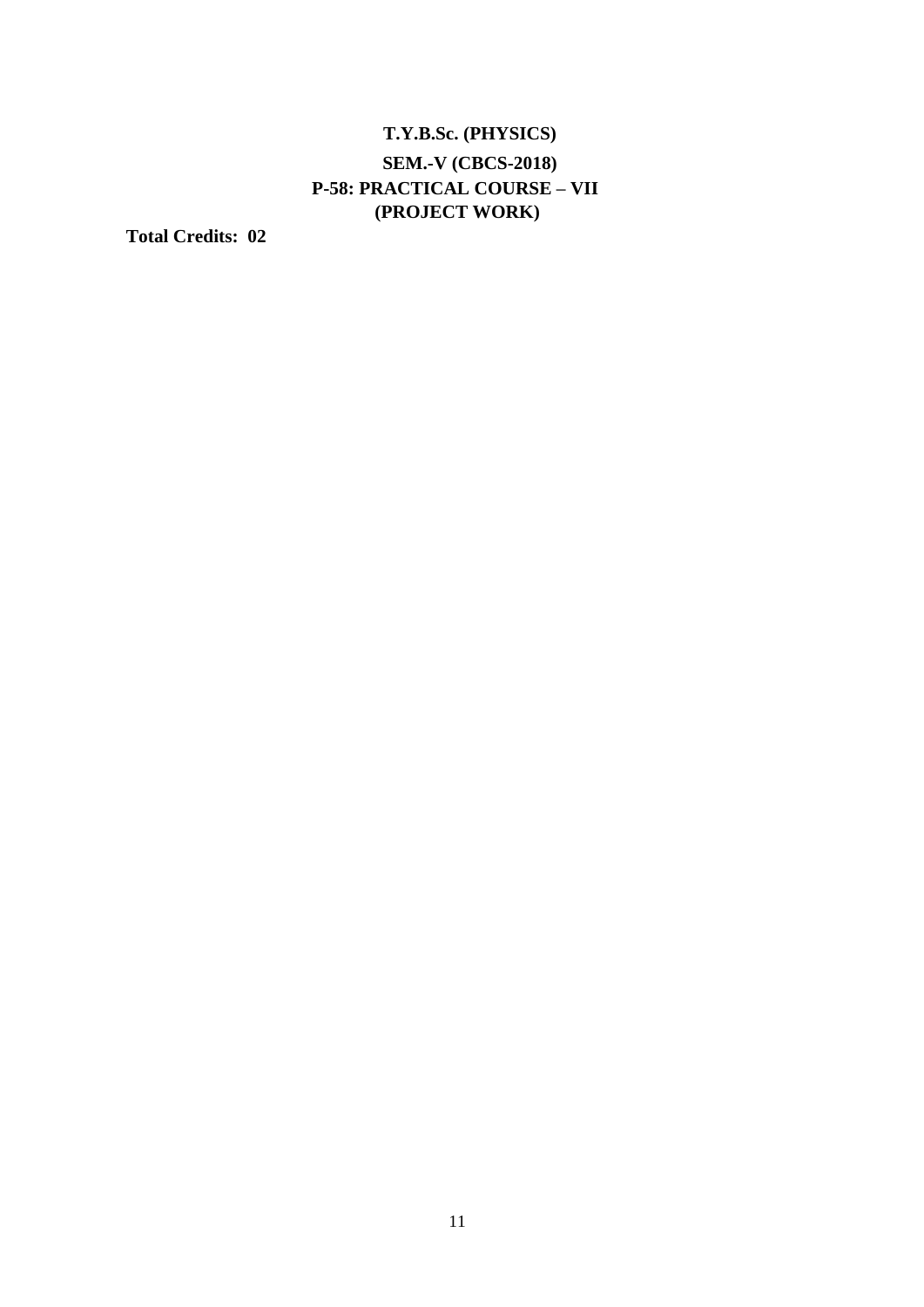## **T.Y.B.Sc. (PHYSICS)**

### **SEM.-V (CBCS-2018)**

### **Elective I (Student should select any one of the following subject)**

### **P-59 A: Elective I (A) Elements of Materials Science**

**Total Credits: 04 Total Lectures: 60**

#### **Course Learning Outcomes:**

- Students will review physics and chemistry in the context of materials science
- Ability to describe the different types of bonding in solids.
- Ability to describe and demonstrate diffraction, including interpretation of basic x-ray data.
- Student will understand metals, ceramics, polymers, and electronic materials in the context of molecular level.
- Student will also get familiar with the processing, structure, and physical properties of smart materials and their applications in the different fields.

#### **Course Content:**

#### **1. Defects in Solids (12)**

Introduction of materials science, Material Properties – Mechanical, Electrical and thermal, Impurities in solids, Solid solutions in metals, Rules of solid solubility, Imperfection in crystals, Defects in solids point, line, surface and volume, Atomic diffusions definition, mechanism, Fick"s laws.

### **2. Single Phase Metals (10)**

Single phase compound, Deformation, Elastic Deformation and Plastic Deformation, Mechanism of plastic Deformation by slip, Critical resolved shear stress (CRSS), Plastic deformation in poly crystalline materials

#### **3. Molecular Phases (10)**

Introduction, Polymers, Polymerization, Molecular weight of polymers, linear polymers addition and condensation, Cross linked polymer vulcanization of rubber

### **4. Ceramic Materials (10)**

Ceramic Phases, Classification of ceramic materials, Ceramic crystals (AX), Mechanical behavior of ceramics, Electromagnetic behavior of ceramics – a) Electric propertiesdielectrics, semiconductors, piezoelectric b) Magnetic Properties MagneticCeramics, hard and soft ferrites

#### **5. Phase Diagrams (10)**

Basic terms System, Surrounding, Component, Coordinates, Phase, Equilibrium, Phase Diagram definition, importance and objective, Lever rule, Gibb"s phase rule, Phase diagram of a) Sugar water b) NaCl water, Types of phase diagrams with construction a) Type ILenstypeCuNiphase diagram, b) Type II Only introduction c) Type IIIEutectic typePbSnphase diagram, Isothermal cuts

## **6. Introduction to smart materials (08)**

Definition of smart materials, types and structure of smart materials, Properties of smart Materials, Applications of smart materials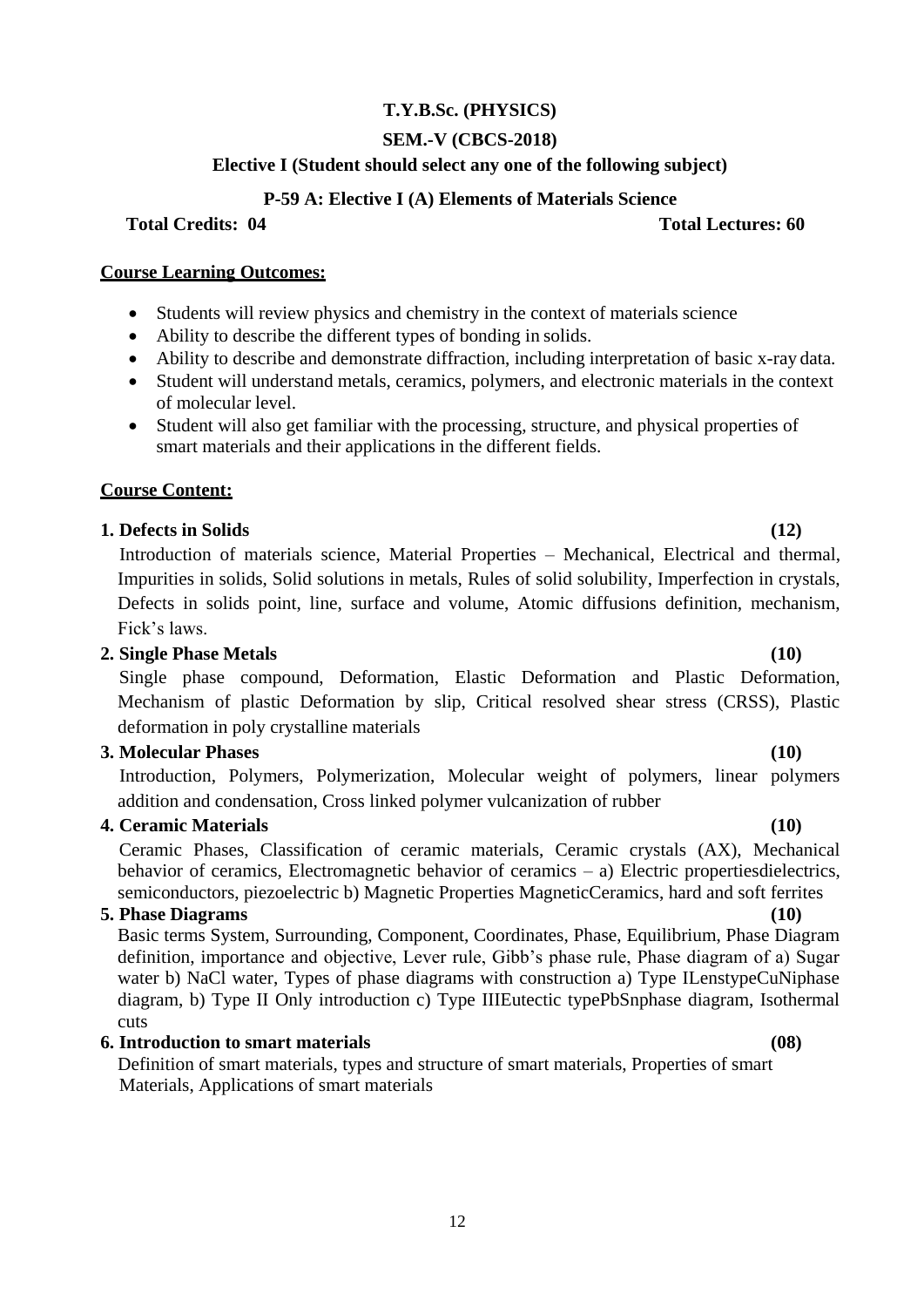# **Reference books**

- 1. Elements of materials science and EngineeringI.H.Vanvlach (4<sup>th</sup> Edition)
- 2. Materials science and Engineering V. Raghvan

# **List of experiments**

- 1. To determine the dipole moment of a given liquid
- 2. To determine magnetic susceptibility of FeCl3
- 3. To determine the specific heat of graphite
- 4. Determination of the yield point and the breaking point of an elastic material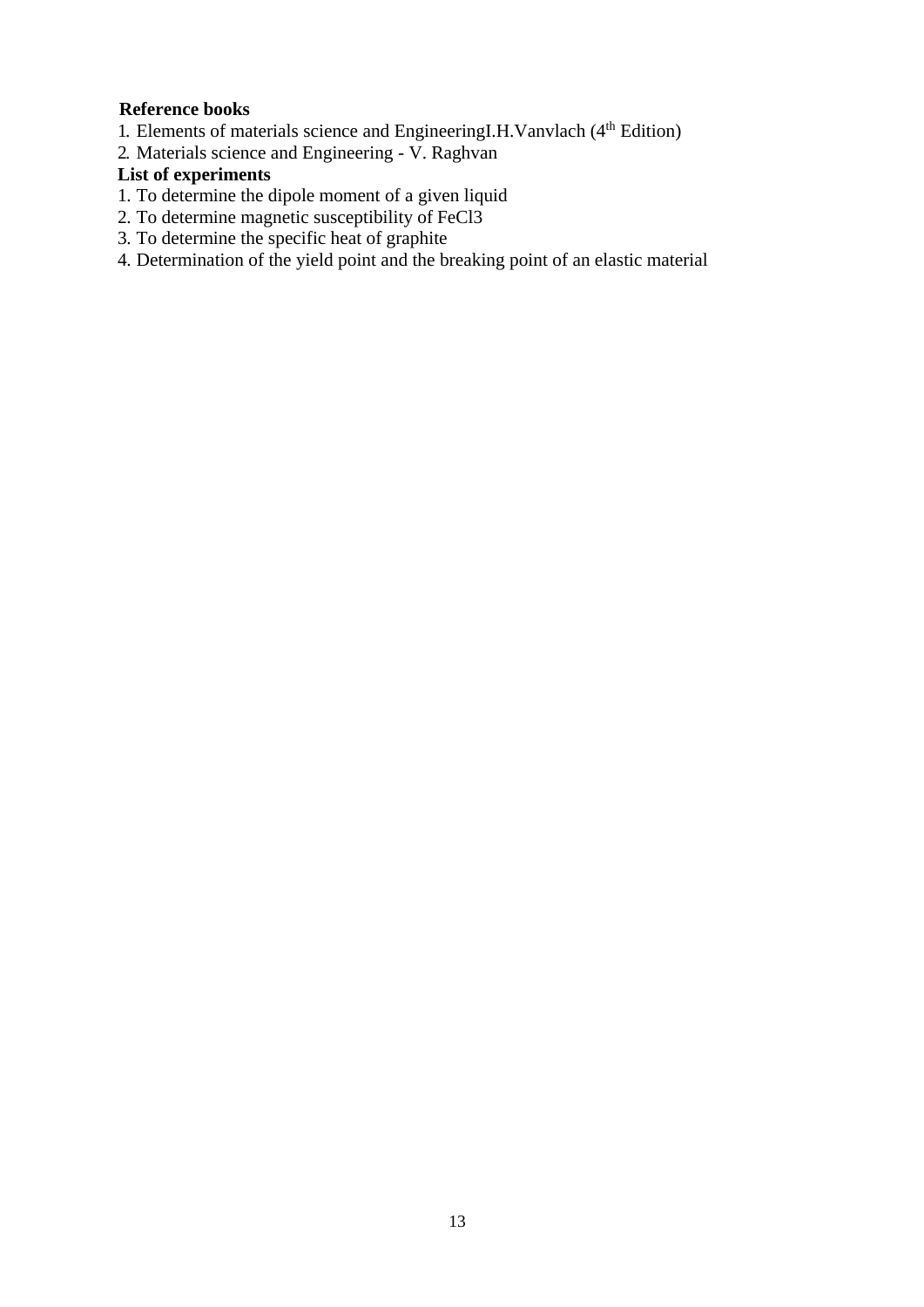# **T.Y.B.Sc. (PHYSICS) SEM.- V (CBCS-2018) Elective I (Student should select any of the following subject) P-59 B: Elective I (B):** Medical Electronics

**Total Credits: 04 Total Lectures: 60**

### **Course Learning Outcomes:**

By the end of this course student will be able to have following learning outcomes,

- Ability to explain different biosensors and their principal of working
- Understanding of how medical equipments works and their analysis
- Use of amplifiers in medical field
- Study of spectrometry, photometer required in medical diagnosis
- Understanding of pressure and volume measurement of body fluid

# **Course Content:**

# **1. Introduction: (14)**

Terminology of medical instrumentation, Physiological system of body, Sources of bioelectric signals, Origin of bioelectric signals, Analysis of ECG pattern, Nernst equation, Various types of bioelectric signals, Basic medical instrumentation system, Introduction to man instrument system, Problems Reference: 1

# **2. Bio potential Electrodes and sensors: (14)**

Electrode-electrolyte interfacePolarizable and non-polarizable electrodes, Electrodes for ECG,EEG, EMG, Resistive sensor, Capacitive sensor , Inductive sensor , Piezoelectric sensor , Radiation sensor, Temperature sensor Problems Reference: 2

# **3. Amplifiers and Signal Processing: (12)**

Introduction, Basic amplifier requirements, The Differential amplifier, Common mode rejection, Instrumentation amplifier, Isolation amplified, Patient safety, Cardiac monitor Problems Reference:- 2

# **4. Clinical Laboratory Instrumentation: (10)**

Spectrophotometry, Spectrophotometer type instruments, Calorimetry and calorimeter, Clinical flame photometer Problems Reference: 1

# **5. Measurements of Pressure and Volume Flow of Blood: (10)**

Direct measurements of blood pressure, Indirect measurements of BP., Heart sounds, Phonocardiography, Ultrasonic blood flow meter, Laser Doppler blood flow meter Problems Reference1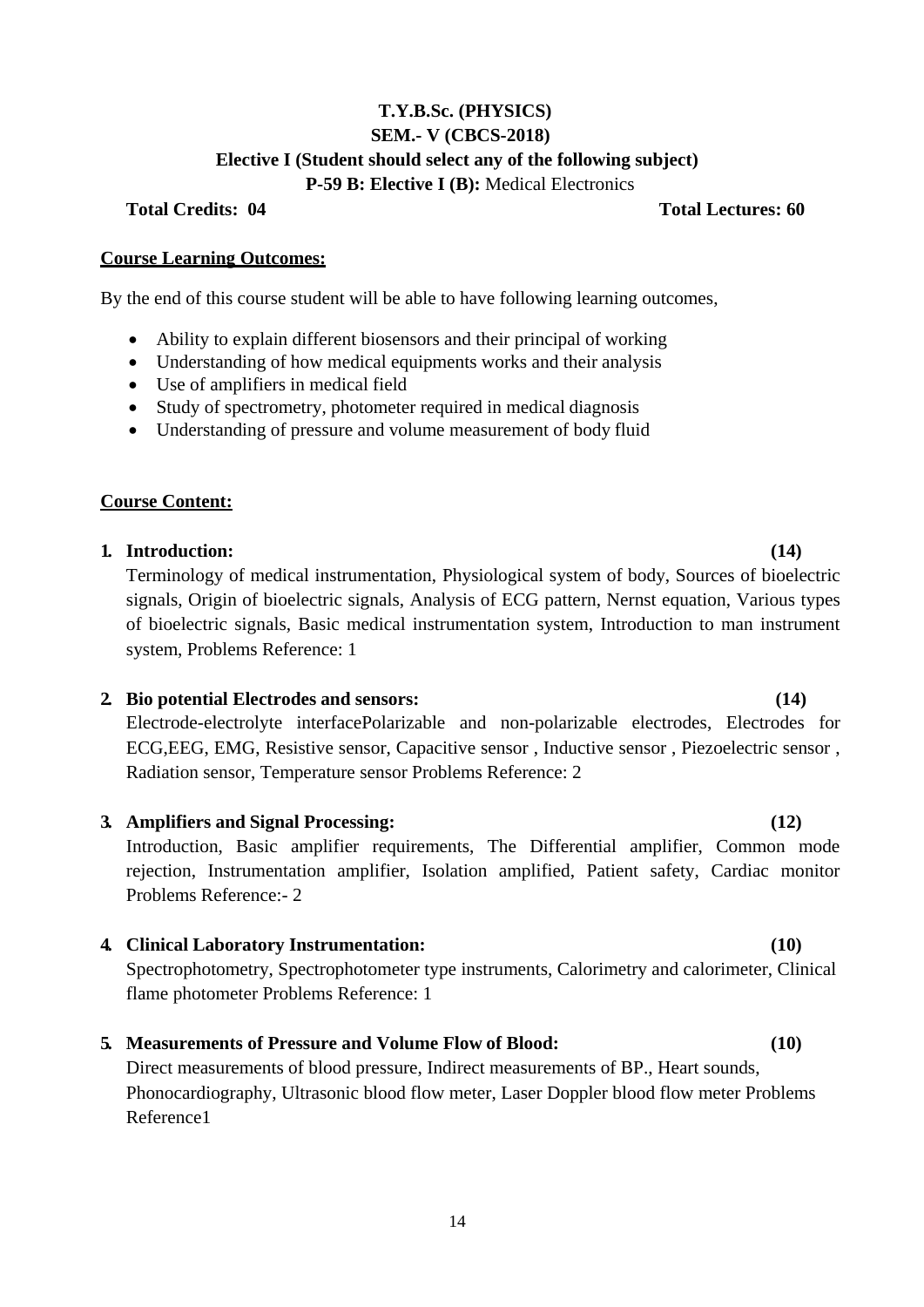# **Reference Books:**

- 1. Handbook of Biomedical Instrumentation, R.S. Khandpur
- 2. Medical Instrumentation application design, John G Webster, Houghon Mifflin Co.
- 3. Introduction to Biomedical Electronics, Joseph DfuBovy, McGraw Hill.
- 4. Clinical Biophysics, P. Narayanan
- 5. Introduction to Biomedical equipment technology, 4th edition, by Joseph J. Carr and John M. Brown

# **Practicals:**

- 1. Measurement of BP using Mercury sphygmomanometer and digital BP meter
- 2. Recording of ECG and its analysis
- 3. Absorbance using calorimeter/ Absorption spectra using Spectrophotometer
- 4. Pulse oxymetry
- 5. Use of biosensor.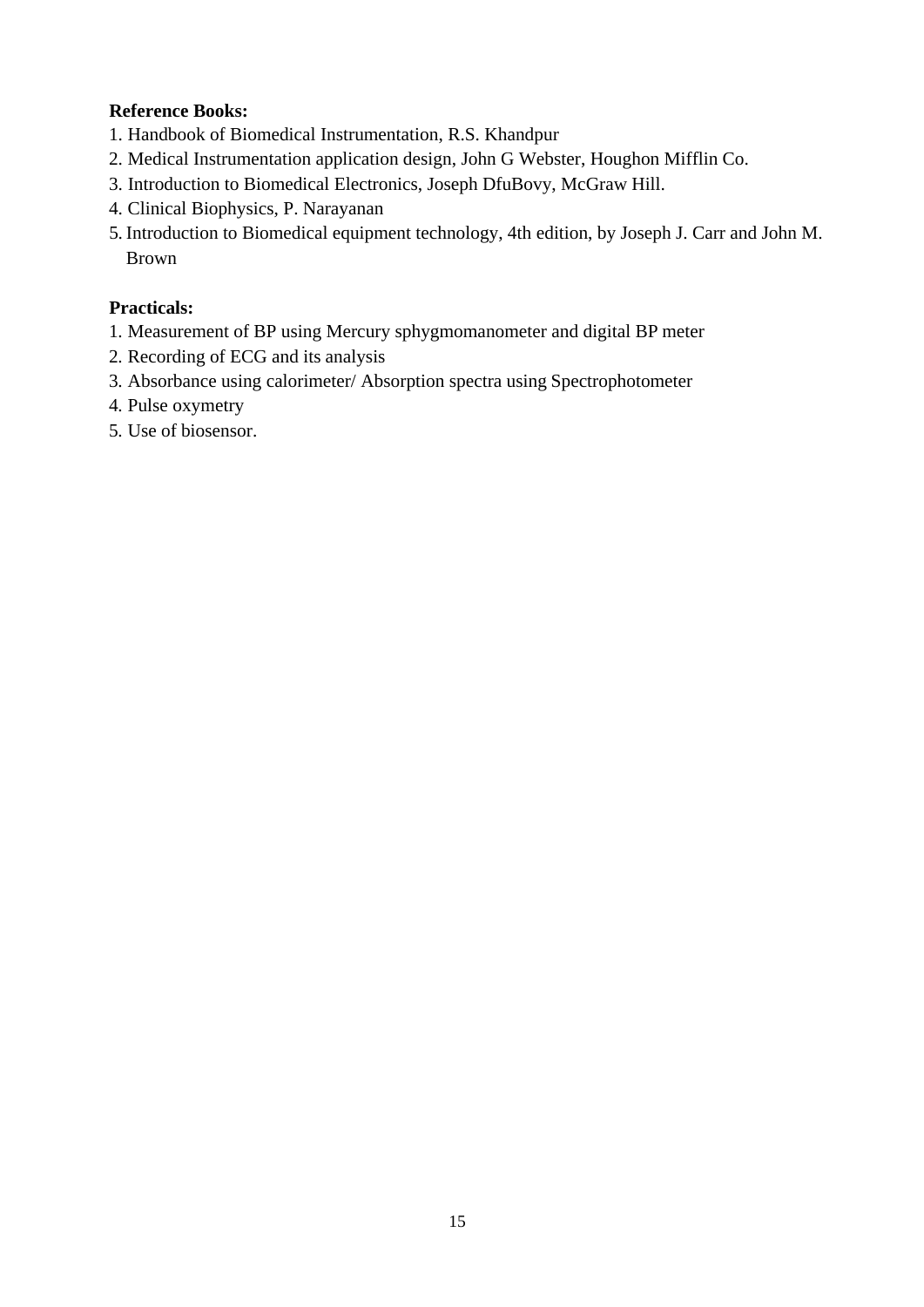# **T.Y.B.Sc. (PHYSICS) SEM.- V (CBCS-2018) P-59 C: Elective I (C): Digital Electronics I**

#### **Total Credits: 04 Total Lectures: 60**

## **Course Learning Outcomes:**

By the end of this course student will be able to have following learning outcomes,

- Ability to analyze different types of digital electronic circuits using various mapping and logic tools
- Design different types with and without memory element digital electronic circuits for particular operation, performance, user friendly devices etc.
- Apply the fundamental knowledge of analog and digital electronics to get different types of analog to digitized signals.
- Access and understanding of nomenclature of different memory devices and circuits

## **Course Content:**

# **1. Karnaugh maps** Significance of Karnaughs map, Concept of fundamental product, SOP and POS method, Simplification of 2, 3 & 4 variables. **(10) 2. Application of gates (10)** Half and full adders, Four bit adder, four bit adder Subtractors, Parity checkers, Inter conversions of logic gates **3. Flip-flops (12)** Revision of flip-flops, JK flip-flop, Race around condition D and T flip-flop., Edge triggering and level triggering in flip-flops., Examples of commonly used flip-flops and their applications. **4. Logic families (08)** Classification, DTL families, MOS Families, Comparison of logic families

### **5. Counters: (10)**

Synchronous counters, Asynchronous counters, Modular counters, )Study of IC 7490 and IC 74192 / 193.

### **6. Clock Generating circuits (10)**

Study of IC 555, Working of IC 555 as a clock generator, Working of IC 741 as a clock generator (no derivations expected for the above, only formula and problems)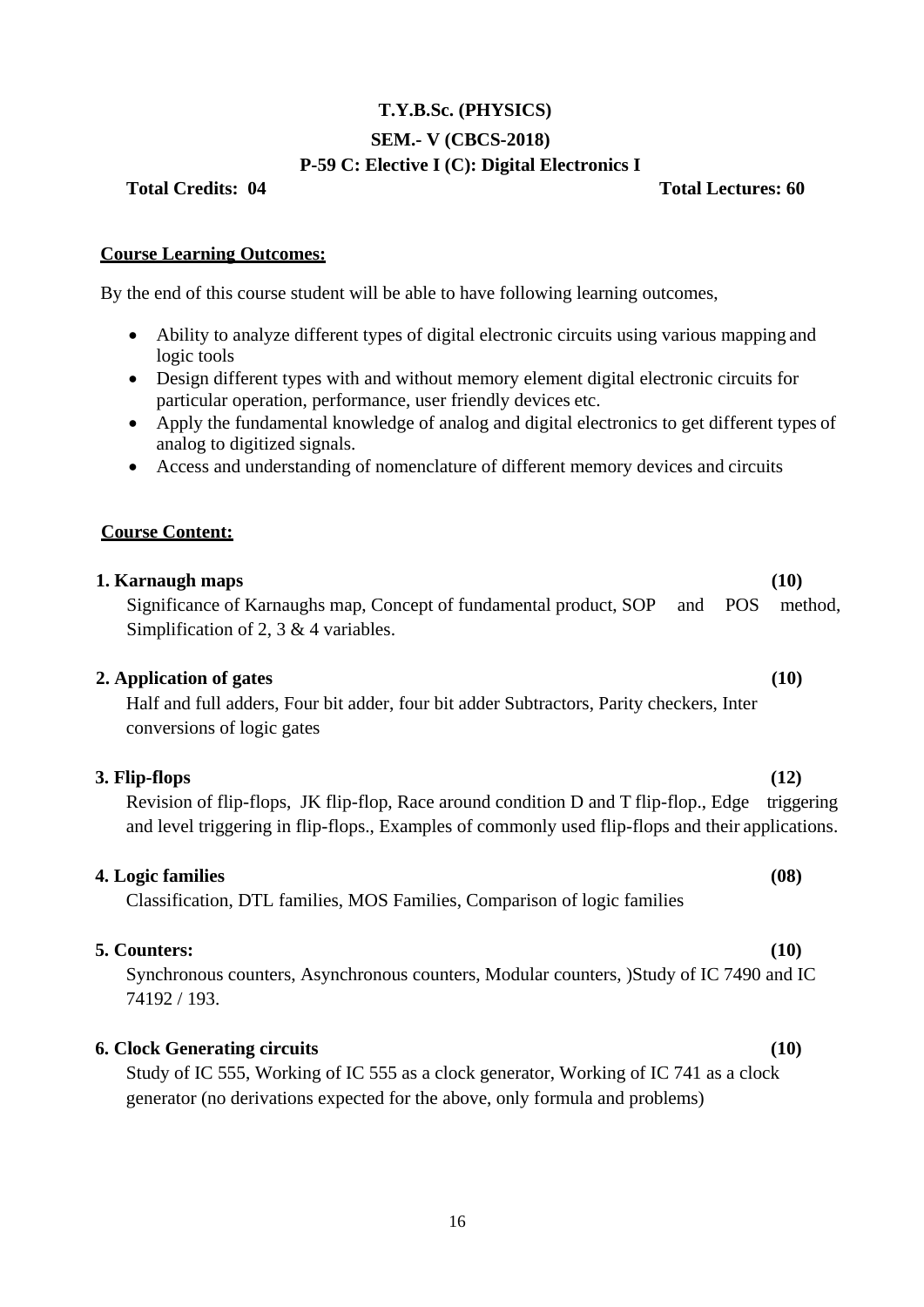## **Reference Books**

- 1) Digital Electronics by R.P.Jain
- 2) Basic Electronics by B.L.Theraja
- 3) Electronic Principles by Malvino

## **List of Experiments:**

- i) Study of Half and Full adder
- ii) Study of R-S flip- flop
- ii) Study of J-K flip- & lop.
- iv) Study of IC 7490 as MOD2, MOD5 & MODIO.
- v) Implementation of Boolean equations.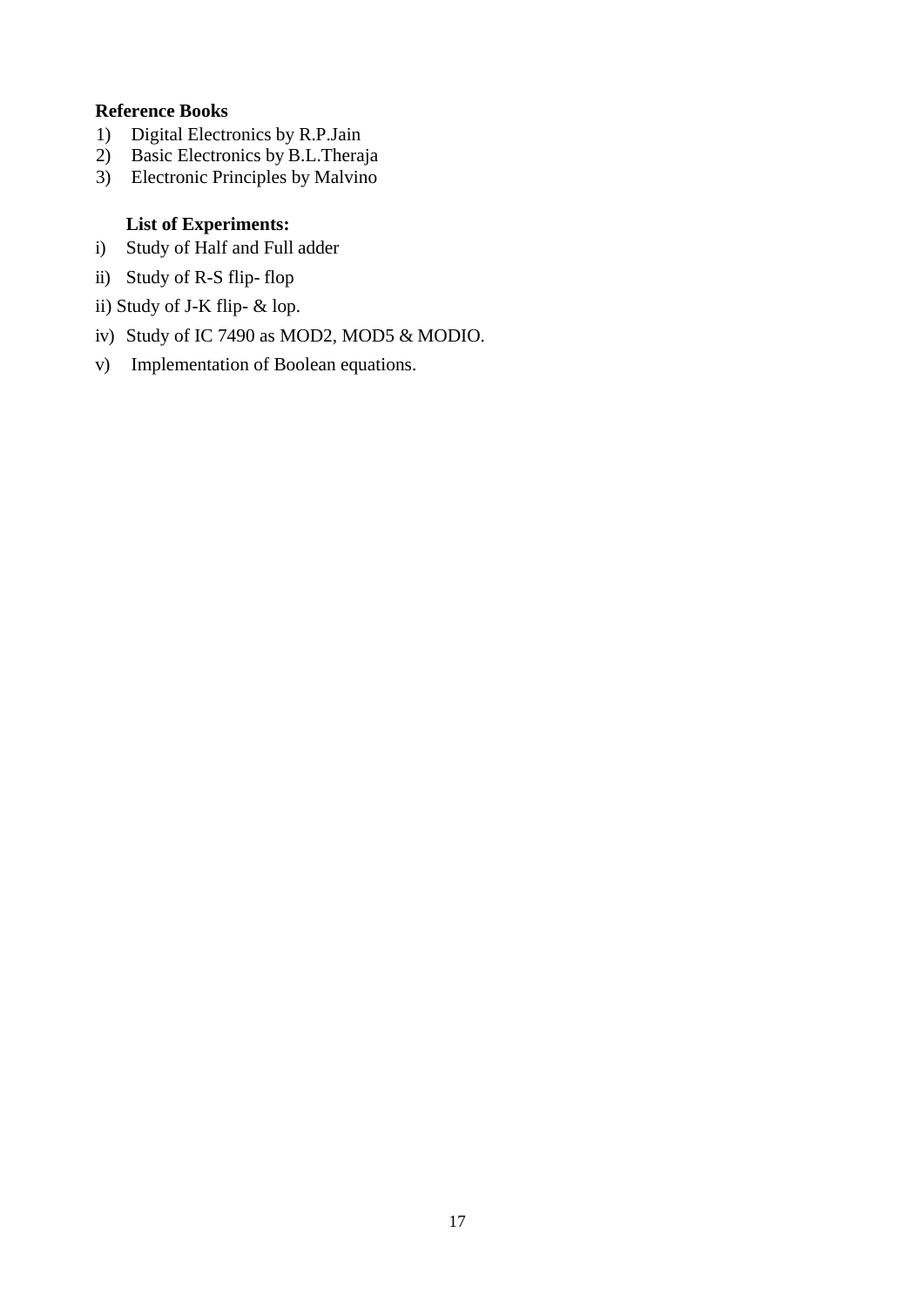# **T.Y.B.Sc. (CHEMISTRY) ( CBCS-2018 Course) SEMESTER - V C - 51 : PHYSICAL CHEMISTRY-I**

**Credits: 04 Lectures : 60**

### **Course Learning Outcomes:**

After completion of this course students should be able to:

- 1. Understand the fundamentals of quantum chemistry.
- 2.Know the use of surface chemistry in chemical reactions.
- 3. Solve the numerical based on Nernst equations .
- 4.Develop new concepts of absorption spectroscopy.

### **Course content**

## **1. Surface Chemistry (14 Lectures)**

- Adsorption isotherm.
- (i) Langmuir adsorption isotherm with derivation and its limitations. Types of physical adsorption isotherms. BET equation (derivation not expected). Determination of surface area of adsorbent using.
- (i) B.E.T. equation.
- (ii) Harkin and Jura method. [Ref, 2: Pages 928-938, Ref 3: Pages 171-180]

# **2. Electromotive force. (18 lectures)**

Introduction, (Convention: Reduction potentials to be used)Thermodynamics of electrode potentials, Nernst equation for electrode andcell potentials in terms of activities, Types of electrodes: Description in terms of construction, representation, half cell reaction and emf equation for i) Metal – metal ion electrode, ii) Amalgam electrode, iii) Metal – insoluble salt electrode, iv) Gas – electrode, Oxidation –Reduction electrode, Reversible and Irreversible cells, i) Chemical cells without transference, ii) Concentration cells with and without transference, iii) Liquid – Liquid junction potential : Origin, elimination and determination, Equilibrium constant from cell emf, Determination of the thermodynamic parameters such as ΔG, ΔH and ΔS, Applications of emf measurements: i) Determination of pH of solution using Hydrogen electrode. ii) Solubility and solubility product of sparingly soluble salts (based on concentration cell). Numerical problems.

[Ref, 1: Pages 471-486, 492-519]

# **3. Introduction to Absorption Spectrophotometry (14 Lectures)**

Principles of colorimetry, nature of radiation, interaction of radiation and matter, Laws of absorptivity, factors governing absorptivity, deviatiations and limitations of absorption laws. Additivity of absorbances, simultaneous determinations, photometric titrations. [Ref, 4: Pages 2.107-2.147]

# 18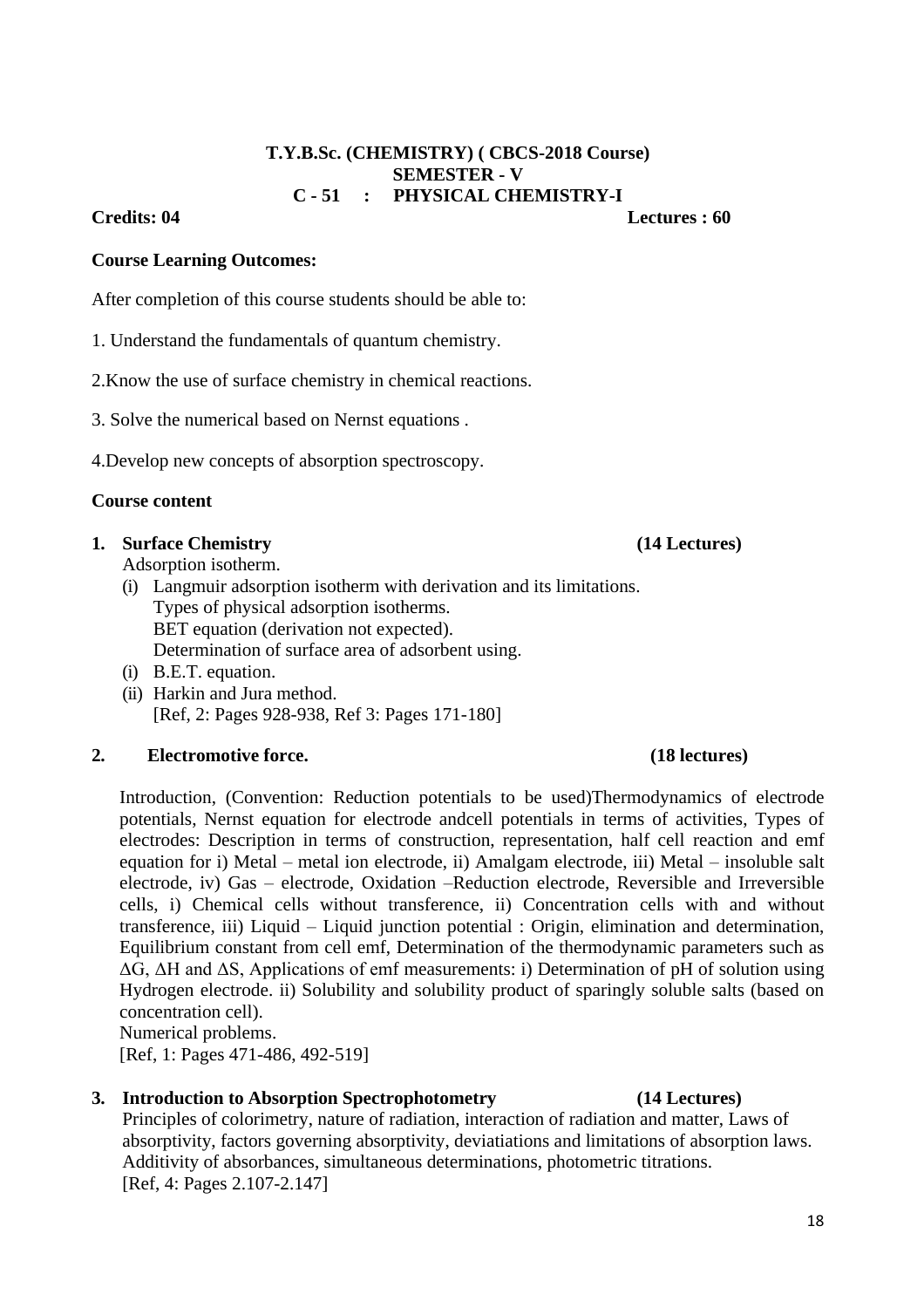### **4. Elementary Quantum Mechanics. (14 lectures)**

Introduction, Black body radiation, Planck"s radiation law, Photoelectric effect, Compton effect, De Broglie hypothesis, The Heisenberg"s uncertainty principle, Schrodinger wave equation and its importance (no derivation), Physical interpretation of the wave function.

[Ref. 11. Quantum Chemistry second edition by Manas Chandra-Relevant Pages Ref. 12.Physical Chemistry a molecular approach by Donald A.McQuarrie, John D. Simon-Relevant pages]

## **Reference Books:**

- 1. Principles of Physical Chemistry by S.H.Marron and C.FPrutton. 4<sup>th</sup>edition.Oxford and IBH Publishing Co. Pvt Ltd.
- 2. Essentials of Physical Chemistry by B. S. Bahl, G. D. Tuli and ArunBhal Edition 2000 S Chand and Company Ltd.
- 3. Physical Chemistry by R.L. Madan and G. D. Tuli, 5th edition 2009, S. Chand & Co Ltd.
- 4. Instrumental methods of Chemical Analysis by Chatwal and Anand, Enlarge edition 2011, Himalaya Publications. nd
- 5. Elements of Physical Chemistry by S.Glasstone and D.Lewis. 2 Education. edition.McMillan
- 6. Physical Chemistry by N. Kundu and S.K. Jain, S. Chand and Co. Ltd. 1987.
- 7. University General Chemistry, C.N.R. Rao, MacMillan.
- 8. Physical Chemistry, R.A. Alberty, Wiley Eastern Ltd.
- 9. The Elements of Physical Chemistry, P.W. Atkins, Oxford.
- 10. Physical Chemistry Through problems, S.KDogra and S. Dogra, Walley Eastern Ltd.
- 11. Quantum Chemistry Second Edition by Manas Chandra
- 12. Physical Chemistry a Molecular Approach by Donald A. Mcquarrie, John D. Simon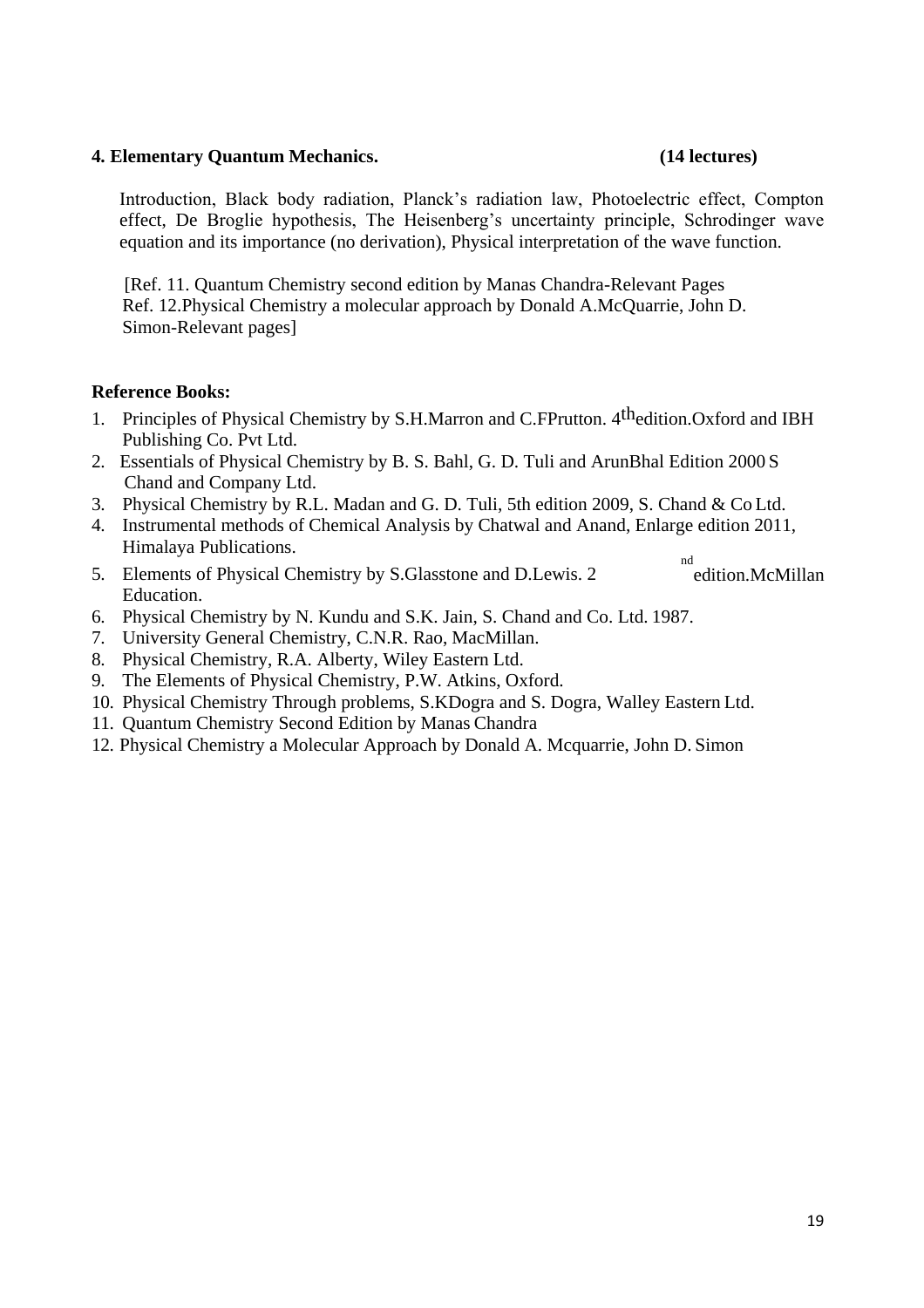# 20

#### **T.Y.B.Sc (CHEMISTRY) (CBCS-2018) SEMESTER - V C - 52 : INORGANIC CHEMISTRY –I**

#### **Credits: 04 Lectures : 60**

### **Course Learning Outcomes:**

After completion of this course students should be able to:

- 1. Understand IUPAC nomenclature of coordination compounds .
- 2.Study Werner"s coordination theory .
- 3.Distinguish between geometrical and optical isomerism.
- 4.Know the concept of Sedgwick model.
- 5. Analyze critically Pauling"s valence bond theory.
- 6. Explain prevention of corrosion and passivity.

## **Course Content:**

## **1. Coordination Chemistry (10 Lectures)**

- a. Introduction to coordination chemistry
- b. Double salts and Coordination compounds
- c. Basic terms involved in coordination chemistry- Coordinate bond, central metal atom or ion, complex compound, complex ion etc , charge on complex ion, calculation of oxidation number of metal, coordination number, Ligands: Classification of ligands, definitions, Chelates and chelating agents.
- d. IUPAC nomenclature of coordination compounds
- e. Applications of metal complexes in different fields
- **Ref. 2:** pages 194-195, 230-232

**Ref.12:** pages 620-685

# **2. Werner's Theory of Co-ordinations compounds (10 Lectures)**

Postulates of Werner"s coordination theory, Werner"s formulation of Coordination compounds, Physical and chemical test to support his formulation of ionizable and nonionizable complexes, Stereoisomerism in complexes with C.N.4 and C.N. 6 to identify the correct geometrical arrangement of the complexes. **Ref.2:** pages 234-238

# **3. Isomerism in Coordination Complexes (Coordination No 8 and 6) (08 Lectures)**

- a. Structural isomemerism (Ionisation, hydrate, linkage, Ligand, Co-ordination Position. Polymerisation isomers)
- b. Geometrical isomerism and optical isomerism.

**Ref-14:** pages 205-230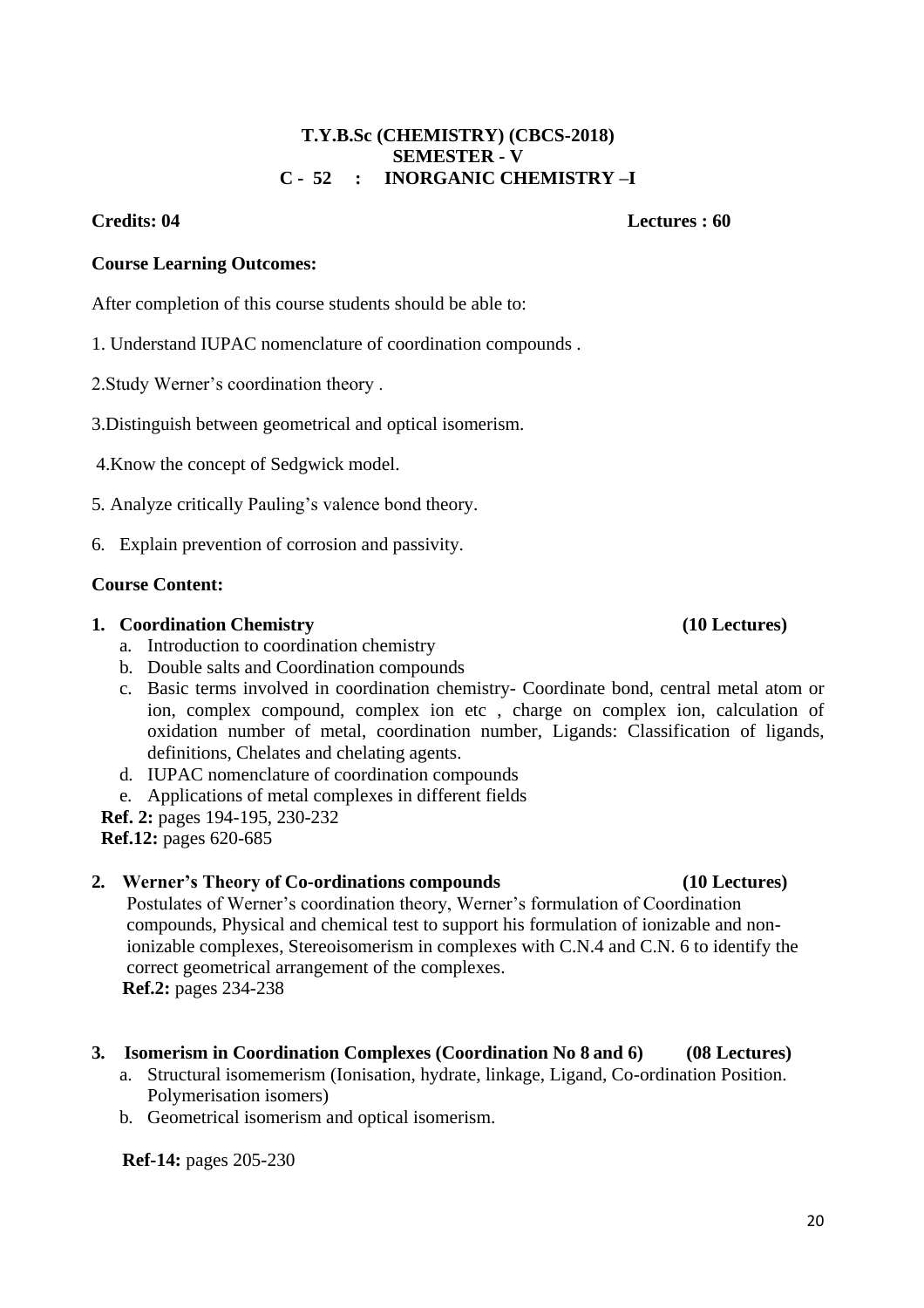### **4. Sidgwick model:**

Introduction to Sidgwick"s model, Scheme of arrow indication for M-L bond suggested by Sidgwick, Concept of Effective Atomic Number rule (EAN), Calculations of EAN value for complexes and stability of complexes, Advantages and Drawbacks of Sidgwick"s theory.

**Ref 9:** pages 411-415, Ref.14: pages 229-2315.

# **5. Pauling's Valence Bond Theory: (08 Lectures)**

- a. Introduction
- b. Assumptions
- c. Concept of hybridization
- d. Bonding in Terahedral, Square Planer and Octahedral complexes with examples.
- e. Inner and outer orbital complexes.
- f. Electro neutrality Principle.
- g. Multiple bonding
- h. Limitations

**Ref 3:** pages 77-78, Ref.14.pages-231-241

# **6. Crystal Field Theory: (CFT): (12 Lectures)**

- a. Introduction
- b. Assumptions
- c. Degeneracy of "d" orbitals
- d. Application of CFT to octahedral, tetrahedral  $&$  Square planer complexes
- e. CFSE, Calculation of CFSE in Weak field and Strong field complexes.
- f. Evidences of CFSE
- g. Factors Affecting 10 Dq
- h. CFT and magnetic properties
- i. Spectrochemical series
- j. Nephelauxetic effect
- k. Jahn Teller Distortion, Merits and Limitation of CFT.

**Ref 9:** pages 421-434

# **7 (A) Corrosion: (12 Lectures)**

Definition, Electrochemical theory of corrosion, Factors affecting the corrosion, Position of elements in the electrochemical series, Purity of metal, Effect of moisture, Effect of oxygen,Physical state of metal, Methods for protection of the metals like, alloy formations, coating of the metals such as electroplating, hot dipping, metal spraying, cladding, Cathodic protection and use of inhibitors.

# **(B) Passivity** :

Definitions, theories of passivity, electrochemical passivity and its applications. **Ref-13:** pages 211-234.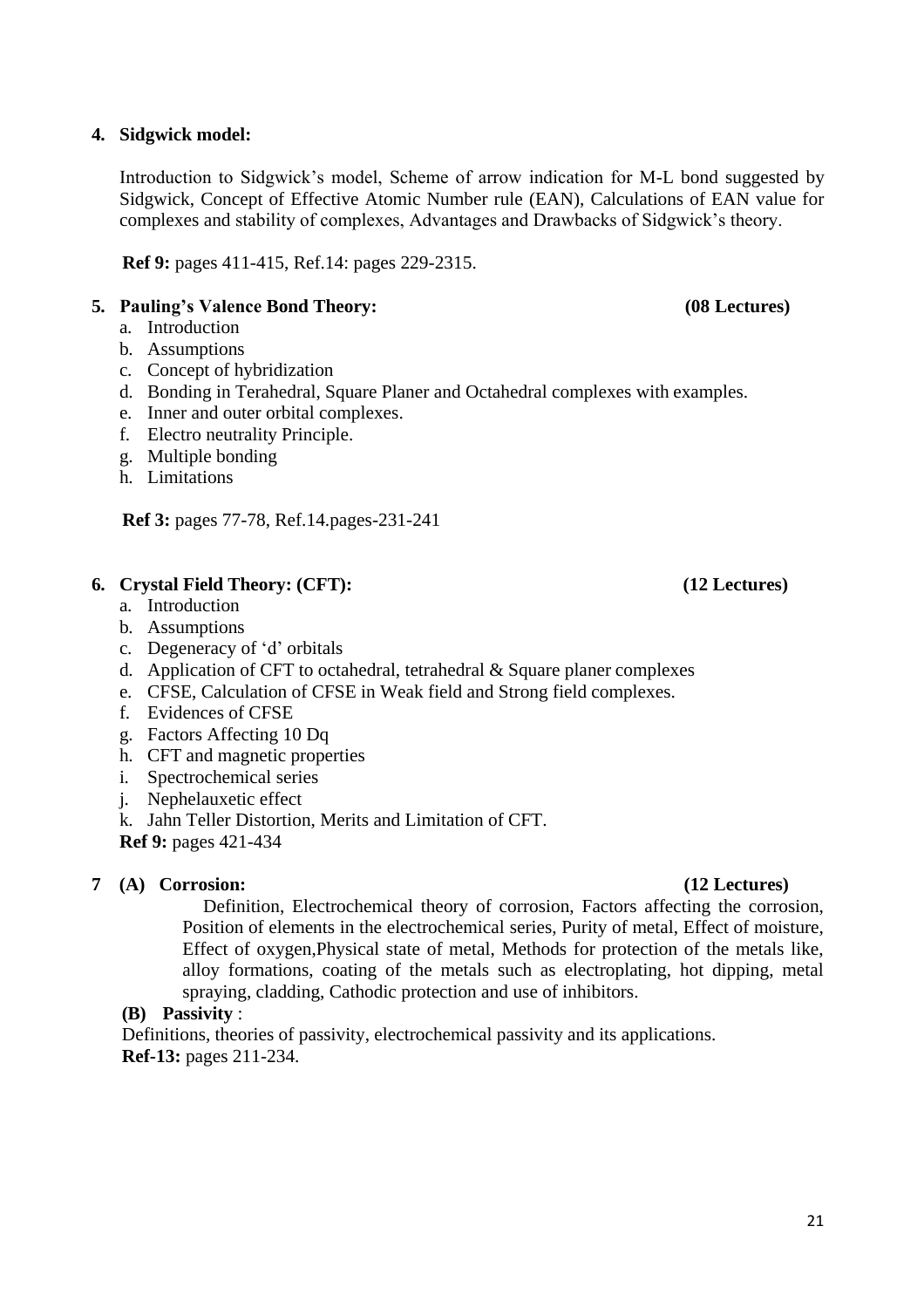#### **Reference Books:**

- 1. Introduction to Electrochemistry by Glasstone 2ndedition.
- 2. Concise Inorganic Chemistry by J.D. Lee 5thedition.
- 3. Inorganic Chemistry, D.F. Shiver & P.W. Atkins- C.H.Longford ELBS 2ndedition.
- 4. Basic Inorganic Chemistry, F.A. Cotton and G. Wilkinson, Wiley Eastern Ltd 1992.
- 5. Concept and Model of Inorganic Chemistry by Douglas Mc Daniels 3rdedition.
- 6. Chemistry by Raymond Chang 5thedition
- 7. New Guide to Modern Valence Theory by G.I. Brown 3rdedition
- 8. Co-ordination Compounds by Baselo and Pearson.
- 9. Theoretical Inorganic Chemistry by Day and Selbin.
- 10. Inorganic Chemistry by A. G. Sharpe 3rd Edition.
- 11. Coordination Chemistry by A. K. De.
- 12. General and Inorganic Chemistry, Part-II byR. Sarkar, New central book agency
- 13. Applied inorganic Chemistry, T.W. swaddle pp211-234 corrosion
- 14. Modern inorganic chemistry, P.R. Shukla, Ed 1st, 2002, Himalaya publishing House.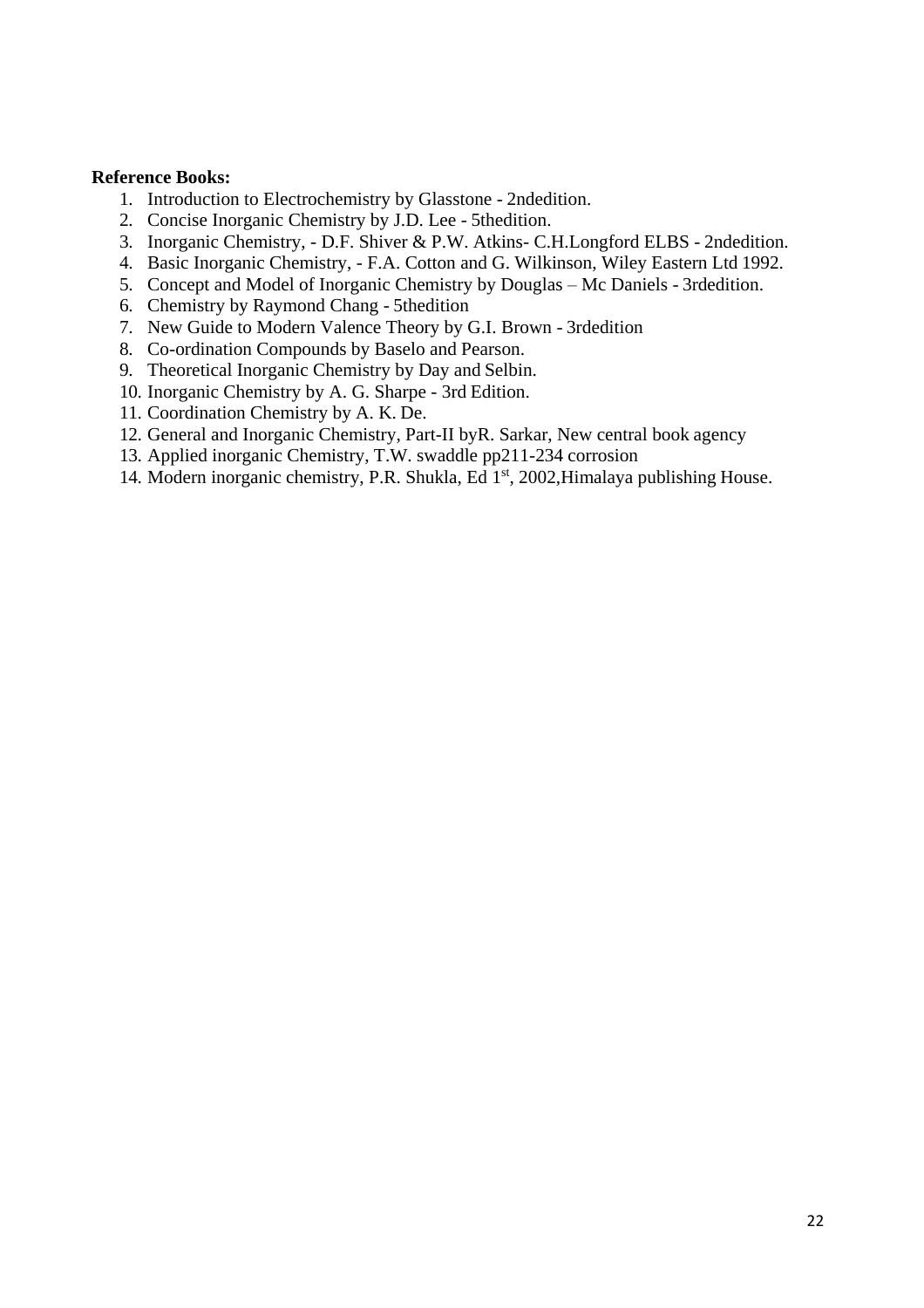### **T.Y.B.Sc. (CHEMISTRY) (CBCS-2018 Course) SEMESTER - V C - 53 : ORGANIC CHEMISTRY-I**

### **Credits: 04 Lectures : 60**

### **Course Learning Outcomes:**

After completion of this course students should be able to:

1. Learn Kinetics, mechanism and stereo chemistry of  $SN<sup>1</sup> \& SN<sup>2</sup>$  reactions.

2. Understand  $E_1 \& E_2$  elimination reaction.

3.Know mechanism of nitration, sulphonation, halogenation, Friedel Craft alkylation &Friedel

Craft acylation

4.Write electrophilic addition reactions to Carbon – Carbon double bond. .

5. Explain stereochemistry of cyclic compounds.

### **Course Content:**

### **1. Nucleophilic substitution at Saturated carbon. (12 Lectures)**

- (a) Nucleophilic aliphatic substitution.
- (b) Nucleophiles and leaving groups.
- (c) Rate of reactions.
- (d) Kinetics of first order and second order reactions.
- (e) Duality of mechanism.
- (f)  $SN<sup>1</sup>$  reaction : Kinetics, mechanism and stereo chemistry.
- (g)  $SN<sup>2</sup>$  reaction: Kinetics, mechanism and stereo chemistry.

(h) Comparison between  $SN<sup>1</sup>$  &  $SN<sup>2</sup>$  *reactions*.

Ref .1: Sections: - 5.7 to 5.21, 5.23

Pages - 172 to 203 and 208 to 210

## **2. Elimination Reactions (10 Lectures)**

- (a) 1, 2 elimination reactions.
- (b) Kinetics (duality of mechanism)
- (c)  $E_2$  mechanism with evidence.
- (d) Orientation and Reactivity.
- (e)  $E_1$  mechanism with evidence
- (f) Orientation in  $E_1$  reaction.
- (g) Elimination Vs substitution. Ref.1 – Sections: - 8.13 to 8.25 Pages - 290 to 310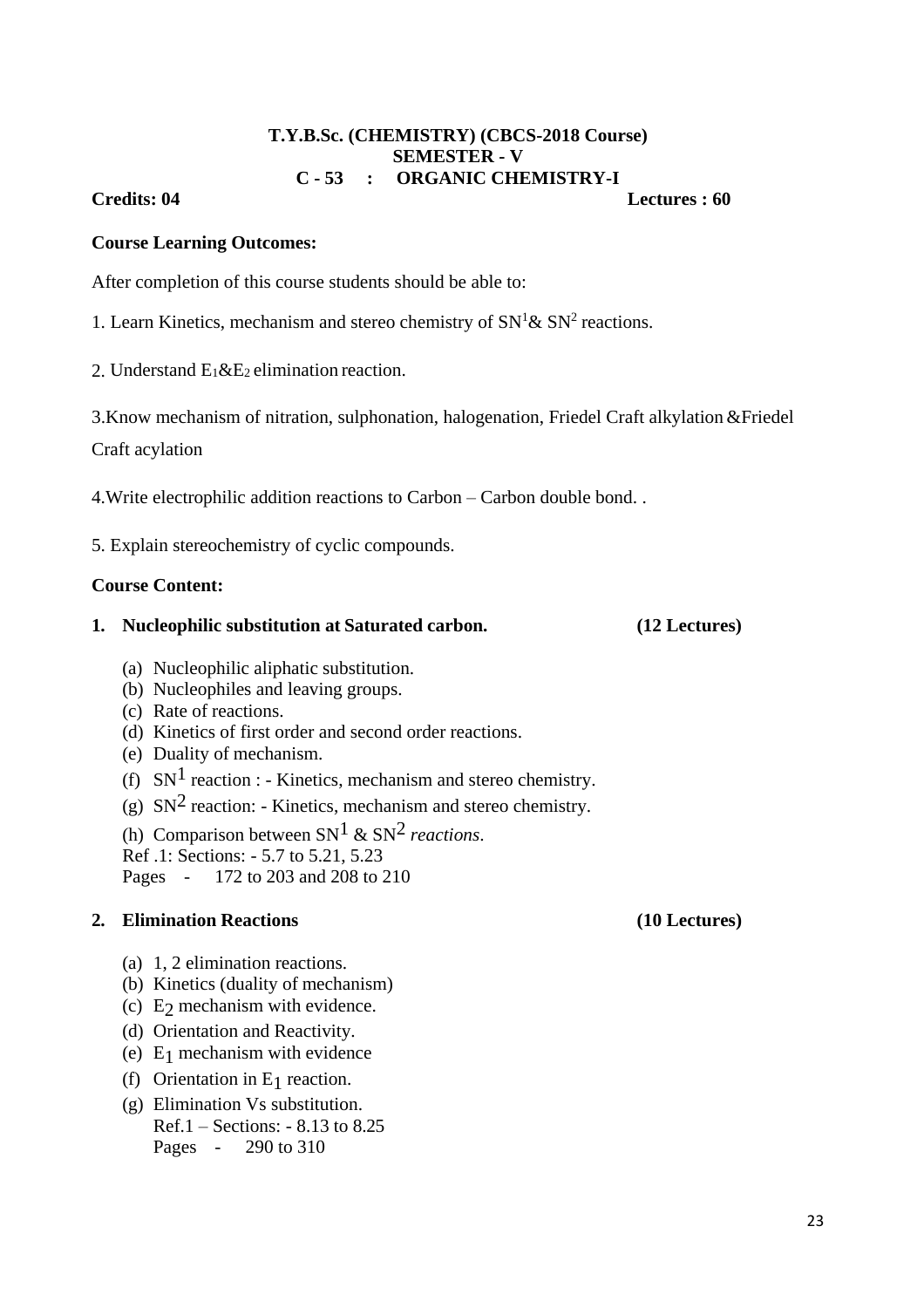### **3. Aromatic Electrophilic substitution. (14 Lectures)**

- (a) Introduction.
- (b) Effect of substituent group (orientation)
- (c) Determination of orientation and relative reactivity.
- (d) Classification of substituent groups.
- (e) Orientation in disubstituted benzene.
- (f) Mechanism of nitration, sulphonation, halogenation, Friedel Craft alkylation, Friedel Craft acylation.

Ref. 1- Sections: 15.1 to 15.19, 16.8, 16.9 & 18.5 Pages: -517 to 544, 666 to 667 Ref.4 Sections: - 6.10.2 : Pages: - 169 to 173

### **4. Electrophilic addition to Carbon – Carbon double bond. (12 Lectures)**

- a) Introduction.
- b) Reactions at Carbon Carbon double bonds:
	- (i) Addition of halogens.
	- (ii) Addition of halogen acids.
	- (iii) Addition of water.
	- (iv) Addition of  $KM_nO_4$ .
	- (v) Addition of  $O<sub>s</sub>O<sub>4</sub>$ .
	- (vi) Addition of  $H_2SO_4$ .
	- (vii) Addition of per acid.
	- (viii) Ozonolysis.
	- Ref. 1 Section: 9.1 9.2, 9.5 to 9.14, 9.17to 9.21, 9.25, 9.26
	- Pages: 317 to 323, 327 to 343, 346 to 355, 357 to 360.

### **5. Stereochemistry of cyclic Compounds. (12 Lectures)**

Introduction, Disubstituted cyclohexane – 1,1 disubstituted cyclohexane, 1,2 disubstituted cyclohexane, 1,3 disubstituted cyclohexane and 1,4 disubstituted cyclohexane. Geometrical and optical isomers & their relative stabilities.

### **Reference books:**

- 1) Organic Chemistry by Morrison and Boyd 6<sup>th</sup> Ed. 1996.
- 2) Organic Chemistry by John McMurry  $5<sup>th</sup>$  Ed. Assian books 1999.
- 3) Organic Chemistry by Graham Solomans and Craig Fryhle 7<sup>th</sup> Ed. 2002.
- 4) A guide book to reaction mechanism by peter sykes  $6<sup>th</sup>$  Ed.
- 5) Organic chemistry by I.L.Finar vol.II  $6^{\text{th}}$  Ed. 1975.
- 6) Absorption spectroscopy of organic molecules by V.M.Parikh (1974).
- 7) Designing organic synthesis by stuart warron (1983).
- 8) Organic Chemistry by pine 5th ed. 1987.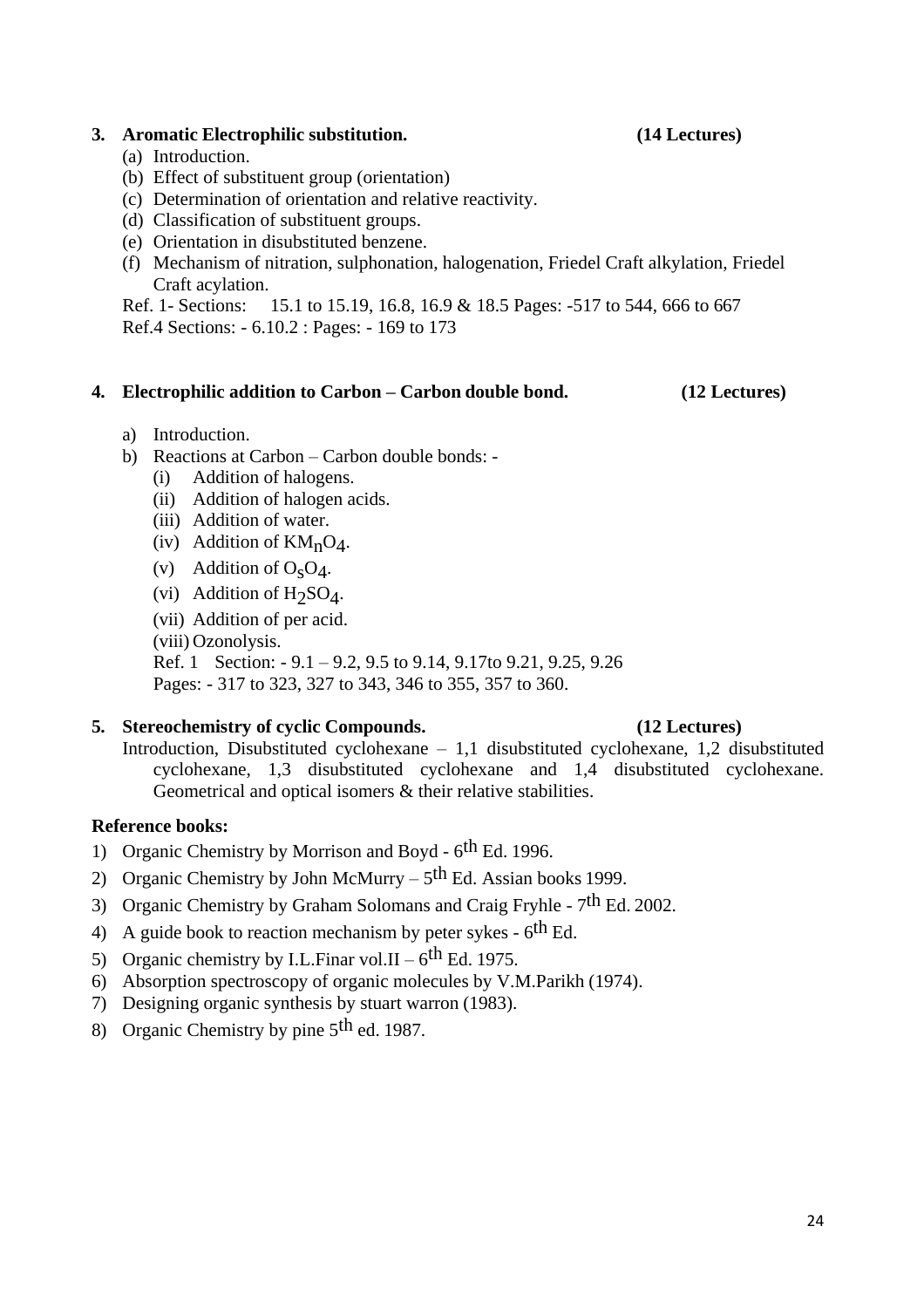### **T.Y.B.Sc (CHEMISTRY) ( CBCS-2018 Course) SEMESTER - V C - 54 : ANALYTICAL CHEMISTRY-I**

### **Credits: 04 Lectures : 60**

### **Course Learning Outcomes:**

After completion of this course students should be able to:

1. Analyse the ppt. of  $SO_4^2$  and CT gravimetrically.

2.Understand the principles of TGA and DTA.

3.Know theory of Nephelometry and Turbidimetry.

4.Know the qualitative and quantitative estimation of elements by AAS.

## **Course Content:**

## **1. Gravimetric Analysis: ( 14 Lectures)**

Introduction, Common ion effect and solubility product principles, solubility of precipitates, effect of acids, temperature and solvents upon solubility of precipitates. Super saturation and precipitate formation. co-precipitation and post-precipitation, precipitation from homogeneous solution, optimum conditions for precipitation, filtration of precipitates, washing of precipitates, Drying and Ignition of precipitates, Numerical problems.

Ref. 1.Pg. 22-28, 30-33, 95, 107-114, 169-171, 403-404, 407-415 Ref. 3.Pg. 527-532

# **2. Thermal methods of analysis: (12 Lectures)**

Principle of thermal analysis, classification of thermal techniques, Principle, instrumentation and applications of TGA and DTA, factors affecting the thermal analysis, numerical problem. Ref. 1.Pg. 515-527,531-537 Ref. 6 Pg. 732-737

# **3. Nephelometry and Turbidimetry: (12 Lectures)**

Introduction, Principles and instrumentation of Nephelometric and Turbidimetric analysis, Difference between Nephelometric and Turbidimetricmeasurements, Choice between Nephelometry and Turbidimetry, Factors affecting Nephelometric and Turbidimetric measurements, Quantitative Applications, Numerical Problems Ref.1. Pg.781-785 Ref.3. Pg.380-390

### **4. Polarimetry: (12 Lectures)**

Introduction, polarization of radiation, essential terms, Nicol prism, Optical activity, Types of optically active substances, Instrumentation-Polarimeter-construction, working of polarimeter and applications of Polarimetry. numerical problems.

Ref.6. 691-734

#### 25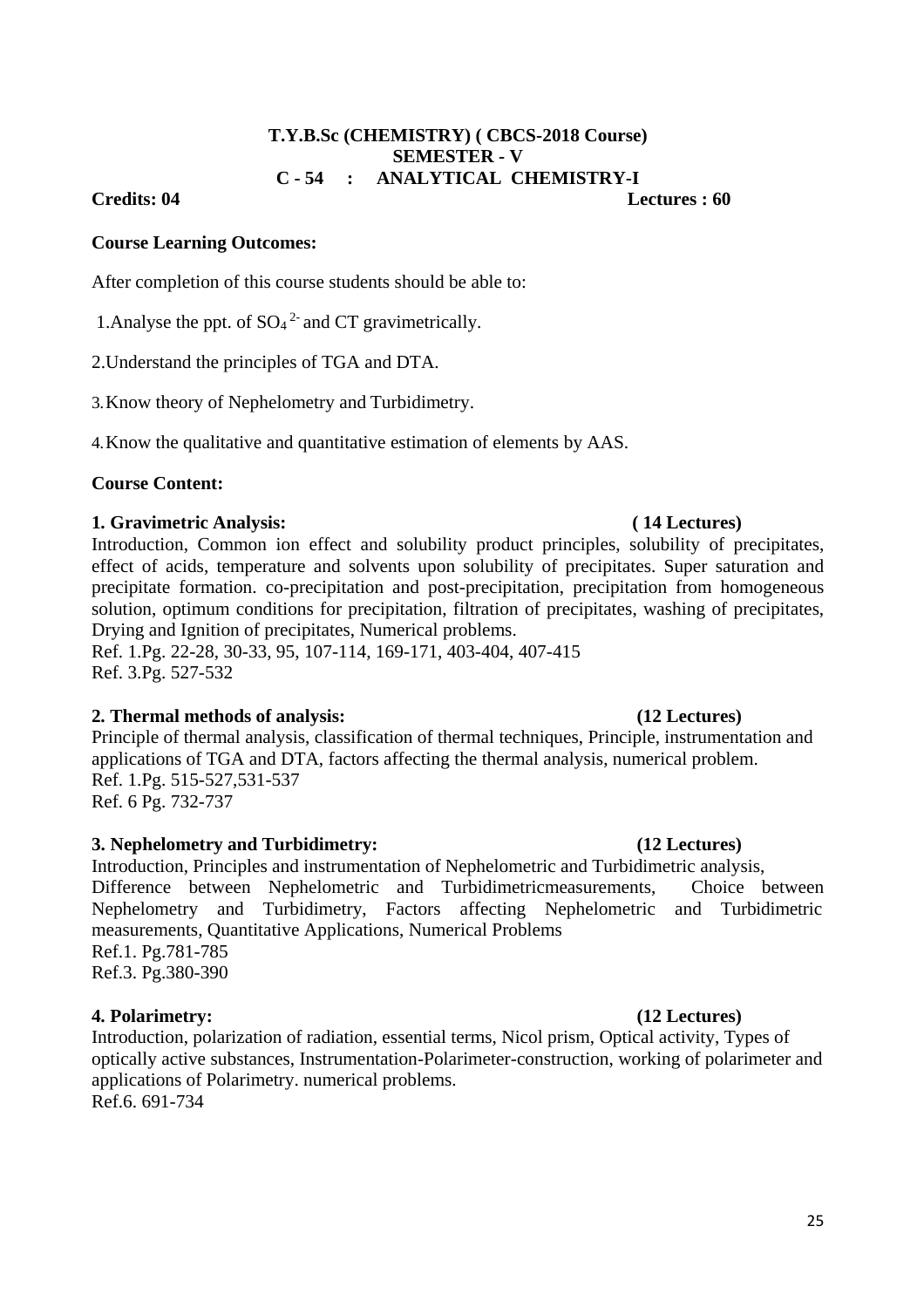### **5. Atomic Absorption Spectroscopy: (10 Lectures)**

Introduction and theory of atomic absorption spectroscopy, Instrumentation of single beam atomic absorption Spectrophotometer, Measurement of absorbance of atomic species by AAS, Spectral and Chemical Interferences, Qualitative and Quantitative Applications of AAS. Ref. 3.Pg. 321-342

### **Reference Books:**

- Ref. 1 Textbook of Quantitative Chemical Analysis- 3<sup>rd</sup> Edition, A. I. Vogel
- Ref. 2 Principles of Physical Chemistry 4<sup>th</sup> edition Prutton and Marron
- Ref. 3 Instrumental Methods of Chemical Analysis- Chatwal and Anand
- Ref. 4 Basic Concept of Analytical Chemistry-2ndedition S.M. Khopkar
- Ref. 5 Vogel's textbook of Quantitative Inorganic Analysis-4<sup>th</sup> edition Besset Denney, Jaffrey, Mendham
- Ref. 6 Instrumental Methods of Chemical Analysis- 6thedition Willard, Merritt, Dean and Settle
- Ref. 7 Analytical Chemistry by Skoog
- Ref. 8 Introduction to Instrumental Analysis- R.D. Braun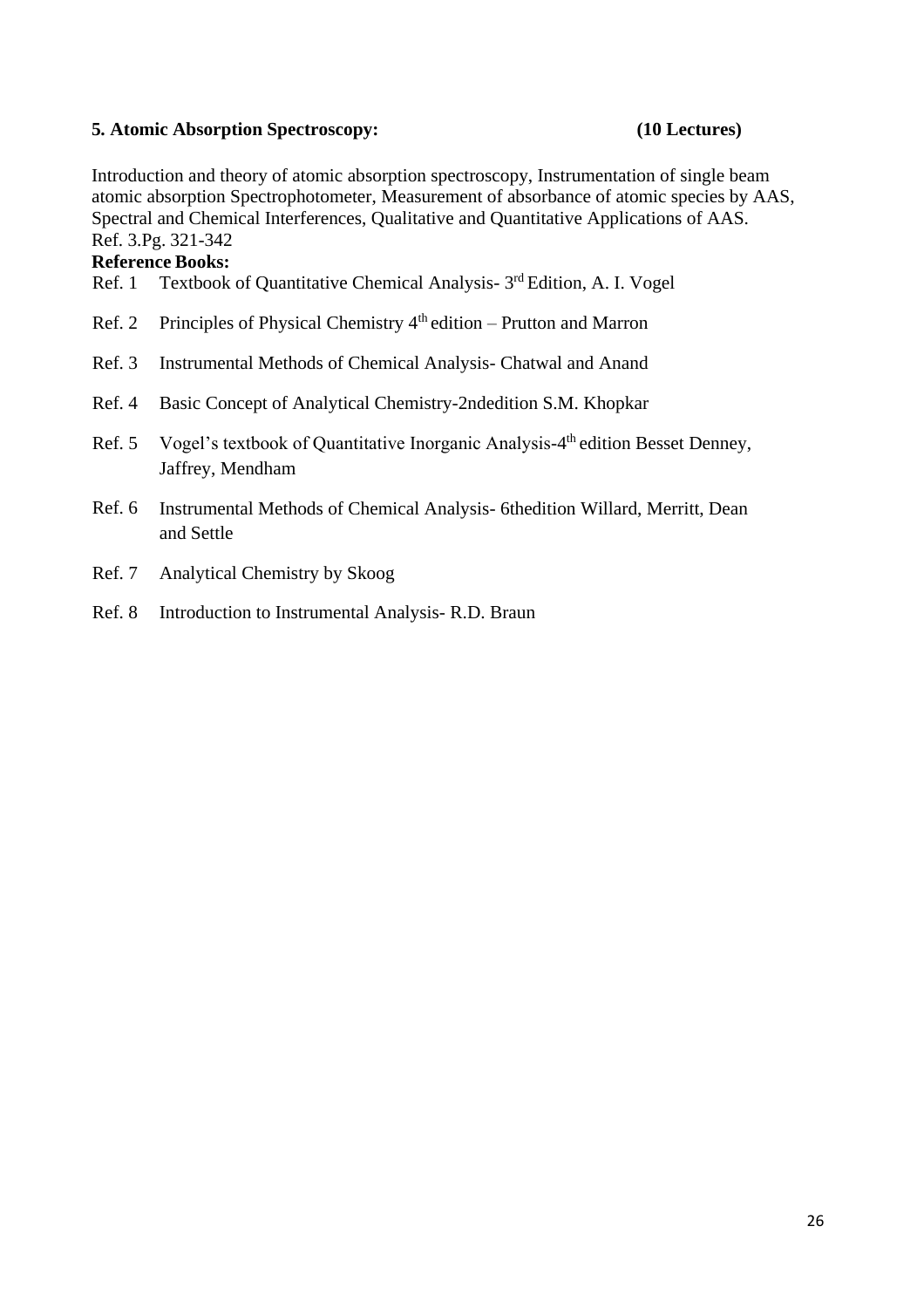# **T.Y.B.Sc (CHEMISTRY) ( CBCS-2018 Course) SEMESTER - V C - 55 : INDUSTRIAL CHEMISTRY-I**

## **Credits: 04 Lectures : 60**

### **Course Learning Outcomes:**

After completion of this course students should be able to:

1. Learn modern approach to chemical industry.

2.Know manufacture of basic chemicals.

3 . Understand various processes involved in manufacture of sugar from sugar cane.

4.Write aspects in food and starch industry.

5. Study manufacturing of cement & glass industry.

6. Explain manufacturing of some small-scale industry products.

## **Course Content:**

1. **Modern Approach to Chemical Industry (12 Lectures)** 

Introduction, basic requirements of chemical industries, chemical production, raw materials, unit process and unit operations, Quality control, quality assurance, process control, research and development, pollution control, human resource, safety measures, classification of chemical reactions, batch and continuous process, Conversion, selectivity and yield, copy right act, patent act, trademarks. Ref. No. 1

### **2. Manufacture of Basic Chemicals (10Lectures)**

a) Ammonia: Physicochemical principles involved, Manufacture of ammonia by modified Haber- Bosch process, its uses.

b) Sulphuric acid: Physicochemical principles involved, Manufacture of sulphuric acid by contact process, its uses.

c) Nitric acid: Physicochemical principles involved, Manufacture of nitric acid by Ostwald"s process, its uses.

Ref.No.1: P.No. 571 to 588, 618 to 664

# **3. Sugar Industry. (12 Lectures)**

Introduction, manufacture of cane sugar, Details of various steps, Extraction of juice, purification of juice, Defecation, Sulphitation & Carbonation, concentration, Crystallization, separation of crystals, Dying, Refining, Recovery of sugar from molasses, Bagasse, Manufacture of sucrose from Beet root, Testing of sugar, sugar Industry in India. Ref. 1 – page 664, 674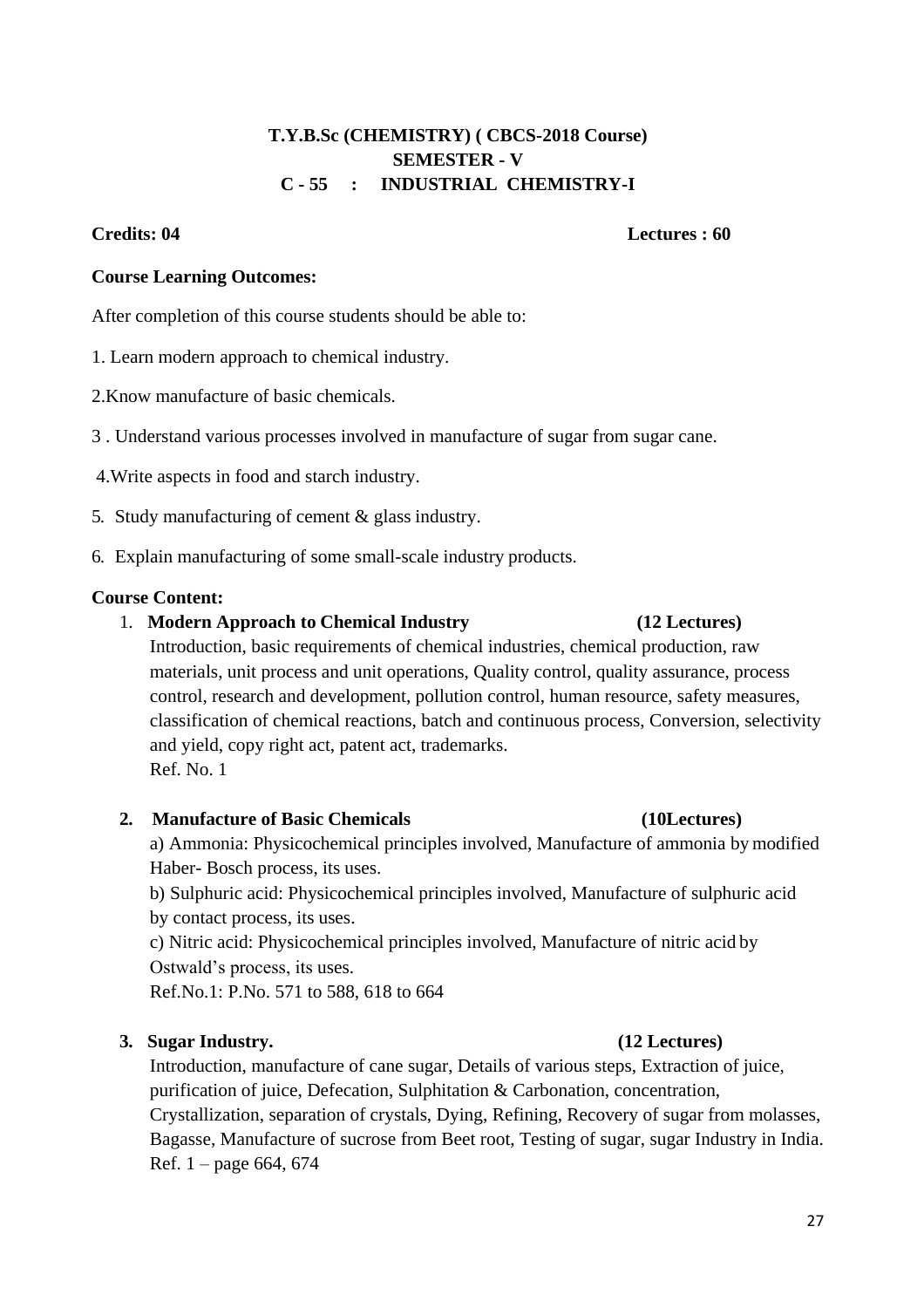# **4. Food and Starch Industry (12Lectures)**

# Food Industry:

(a) Definition and scope, nutritive aspects of food constituents, , food deterioration factors and their control; (b) Preservation and processing: Heat and cold preservation and processing, cold storage, food dehydration and concentration, various foods, their processing and preservation methods, fruits, beverages, cereals, grains, legumes and oil seeds; (c) Food additives: Enhancers, sugar substitutes, sweeteners, food colors, Ref.6

Starch industries:

Chemistry of starch, manufacturing of industrial starch and its applications, characteristics of some food starches, non-starch polysaccharides-cellulose-occurrence. Ref. 5

# **5. Cement and Glass industry (08Lecture)**

Cement industry:

Introduction, Importance, composition of portland cement, raw materials, proportioning of raw materials, setting and Hardening of cement, reinforced concrete.

*Ref.1: P.No. 313-333 Ref. 2: P.No173-176, Ref. 4: P.No.188-192*

Glass industry

Introduction, importance, physical and chemical properties of glass, chemical reaction, annealing of glass Special glasses: colored, safety, hard, borosilicate, optical, photosensitive, conducting, glass laminates.

Ref.1: *P. No*.160-171;Ref. 2: *P. No*. 247-265; Ref.3: *P. No*. 197-212

# **6. Some small scale Industries (06 Lectures)**

7. Safety matches, Agarbattis, Naphthalene balls, wax candles, shoe polish, Gumpaste, plaster of Paris, chalk crayons, fountain pen ink.

Ref. 1 - page. sect. IV  $1 - 8$ 

# **Reference Book:**

- 1) Industrial Chemistry B.K.Sharma.
- 2) Shreeve"s chemical process industries 5th Edition, G.T. Oustin, McGraw Hill
- 3) Riegel`s hand book of Industrial chemistry, 9th Edition, Jems A. Kent
- 4) Industrial chemistry –R.K. Das, 2nd Edition, 1976.
- 5) Chemistry and industry of starch, New York, N.Y., Academic Press, incby Kerr, Ralph Waldo Emerson
- 6) The Complete Manual Of Small-Scale Food Processing, by Peter Fellows,Practical Action Pub
- 7) Industrial Chemistry. Arora & Singh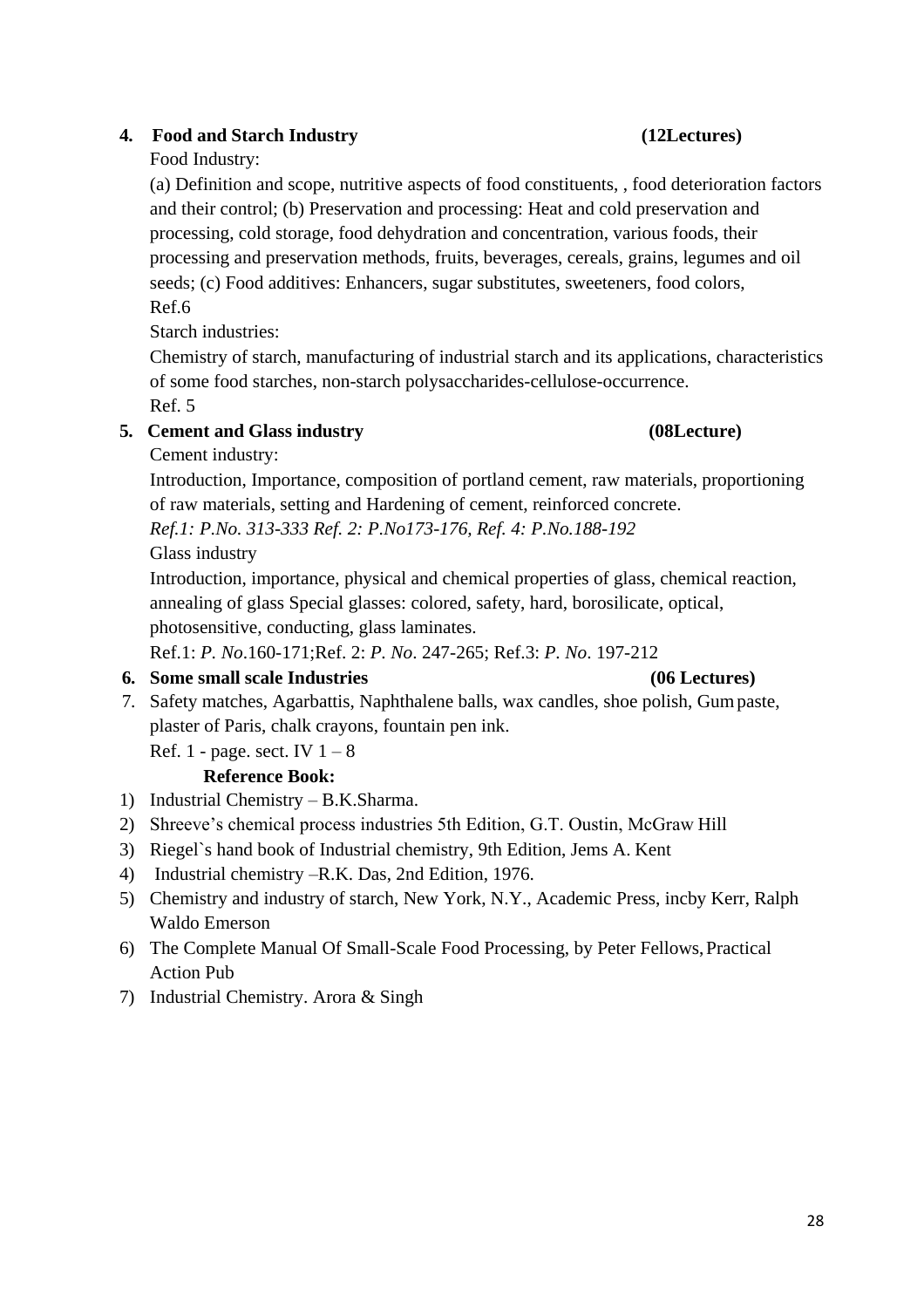### **T.Y.B.Sc (CHEMISTRY) ( CBCS-2018 Course) SEMESTER - V C-59A ENVIRONMENTAL CHEMISTRY-I**

### **Credits: 04 Lectures : 60**

# **Course Learning Outcomes:**

After completion of this course students should be able to:

- 1. Explain composition, evolution , chemical and photochemical reactions in the atmosphere
- 2. Study air pollutants & its effects on the atmosphere.
- 3 . Learn aspects involved in the Hydrosphere.

4. Know water pollutants, Sampling, Preservation, Monitoring techniques , methodology and total hardness .

5. Understand origin of life

## **Course Content:**

## **1. Evolution and Structure of Atmosphere (12 Lectures)**

Composition of the atmosphere; Atmospheric structure; Evolution of the atmosphere; Earth"s radiation balance; Particles, ions and radicals in the atmosphere; Chemical and photochemical reactions in the atmosphere; Green house effect; Ozone hole; The earth's mechanism and global climate; El Nino Phenomenon **Reference 1 : Pages 13-51.**

# **2. Air Pollution and Air Pollution disasters (12 Lectures)**

Air pollutants (carbon monoxide, Nitrogen oxides, Hydrocarbons and Photochemical smog, sulphur dioxide, Acid rain, Particulates, Radioactivity), Effects of atmospheric pollution, TCDD accident, Bhopal disaster, Chernobyl disaster); Air quality standards; Sampling; Monitoring (CO, SOx, NOx, H2S, SPM, HC). **Reference 1: Pages 107-167.**

# **3. Hydrosphere (12 Lectures)**

Water resources; The hydrologic cycle; Physical chemistry of sea water; composition; Sea water equilibrium, pH, pE, Complexation in natural water and waste water; Nitrogen transformation by bacteria.

# **Reference 1: Pages 52-65.**

# **4. Water Pollution and monitoring (12 Lectures)**

Aquatic environment; water pollutants (Organic pollutants- pesticides, detergents, marine pollution); Inorganic pollutants; Acid mine drainage; Sediments; Thermal pollution; Eutrophication; Trace elements in water; Chemical speciation and environmental chemistry of Cu, Pb, Hg and As; water quality parameters and standards; Sampling; Preservation; Monitoring techniques and methodology of D.O., NH3, NO3, and NO2, F, CN, PO4, Cl, Total hardness, As, Cd, Cu, Pb, Hg, COD, BOD, TOC, E.Coli (Principle and necessary equations and procedures are expected). **Reference 1: Pages 172-279**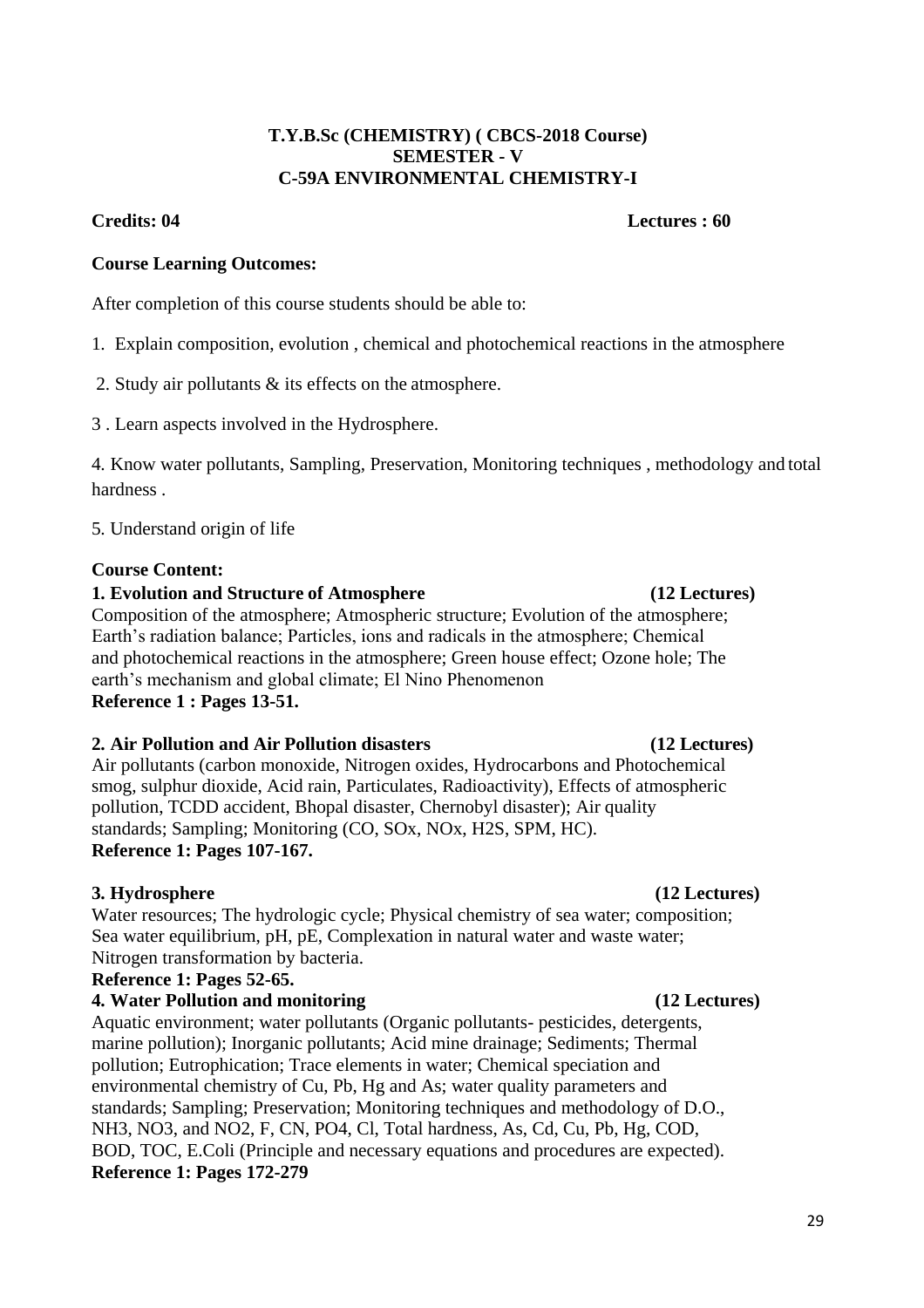# **5. Origin of Life (12 Lectures)**

The atmosphere and hydrosphere of primitive earth; synthesis of building block molecules; formation of biopolymers; the second stage of atmospheric evolution; The third stage of atmospheric evolution.

**Reference 2: Pages 40-61.**

# **Reference Books:**

1. Environmental Chemistry, A. K. De, Fourth Edition, New age International (P) Ltd., Publishers, New Delhi, 2000.

2. Environmental Chemistry, John W. Moore and Elizabeth A. Moore, Academic Press, New York, 1976.

3. Environmental Chemistry, S. E. Manahan, Willard Grant Press, Boston, Third Edition, 1983.

4. Chemistry and Man"s Environmental, E. D. Fuller, Houghton Mifin Co., Boston, Third edition, 1974.

5. Environmental Pollution, A. M. Dix, John Wiley, New York, 1980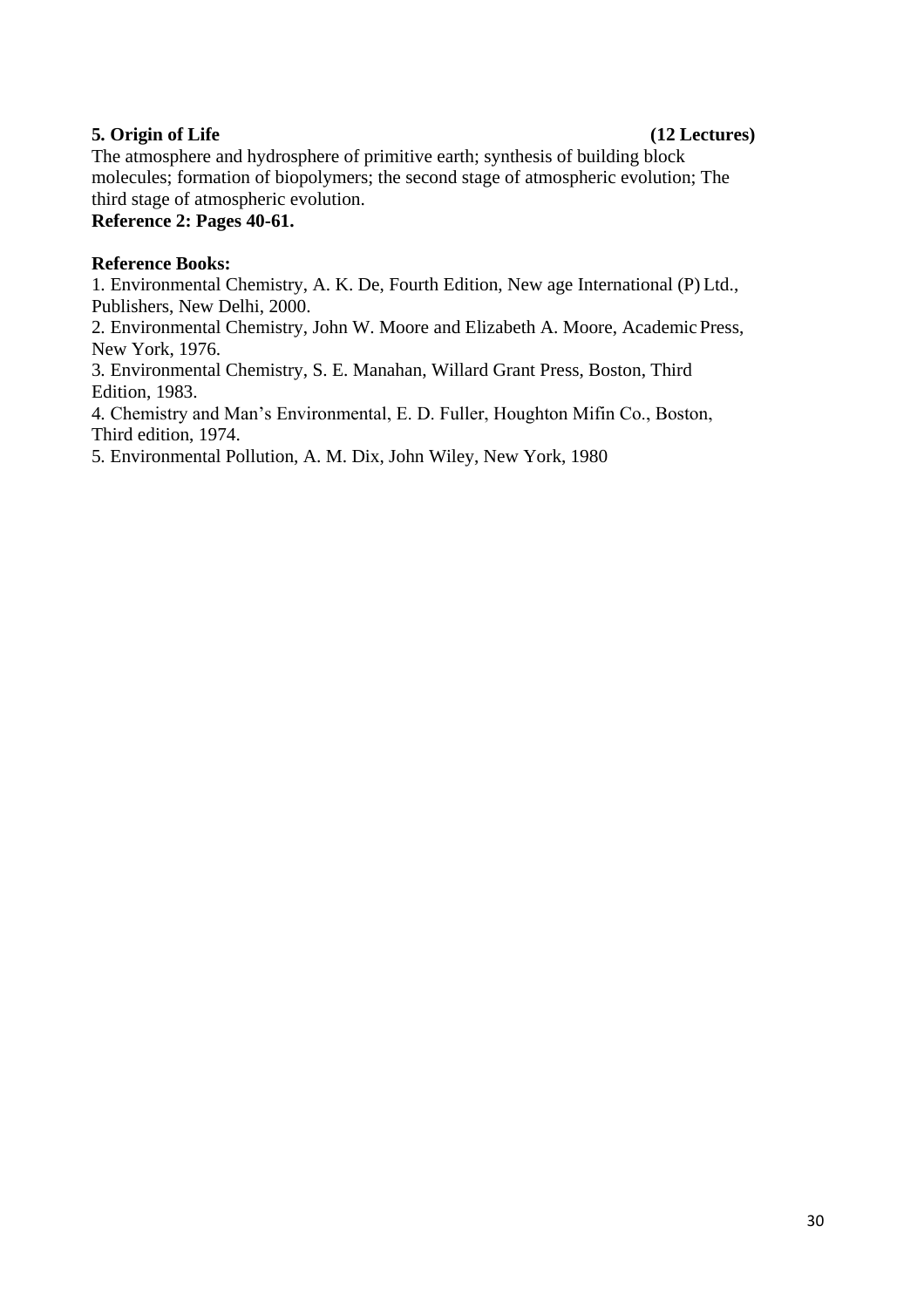# **T.Y.B.Sc. (CHEMISTRY) ( CBCS- 2018) SEMESTER - V C – 59B : NUCLEAR CHEMISTRY-I**

**Credits: 04 Lectures : 60**

### **Course Learning Outcomes:**

After completion of this course students should be able to:

1. Study Difference between simple compounds and polymers.

2. Understand Terms-Monomer, Polymer, Polymerisation.

3. Explain Mechanisms of polymerization &Polymerisation techniques.

4. Learn Physical parameters of polymers & Ingredients added to polymers.

#### **Course Content:**

# **1. The atomic nucleus, properties of nucleons and nuclei (10 Lectures)**

The atom, elementary particles, subnucleons, quarks, classification of nuclides, nuclear stability-even odd nature , N/Z ratio, binding energy.

Nucleus, its size and shape, mechanical effects due to orbiting and spinng of nucleons, Magnetic quantum numbers, principal and radial quantum number.

Ref.1: pages 1 to 4,7 to 15 , 22 to30.

# **2.Nuclear Models (16 Lectures)**

The Shell model, the periodicity in nuclear properties, salient features of Shell Model, merits of shell model, the liquid drop model, semiempirical binding energy equation, limitations of liquid drop model.

Ref.1 pages 76 to 107

Ref.2 pages 464 to 469

### **3. Radioactivity (17 Lectures)**

Types of radioactive decay, general characteristics of decays, decay kinetics, Alpha decay: Alpha active nuclides, the alpha energy spectrum,Geiger-Nuttals law The theory of alpha decay.

Beta decay: Types of beta decay, absorption and range through matter Fermi theory Of beta decay (mathematical details are not expected)

Gamma decay: Nuclear isomerism and isomeric transitions, internal conversion, Auger effect.

Ref.1 pages 117 to 124,140 to 144, 148 to 151, 174 to 179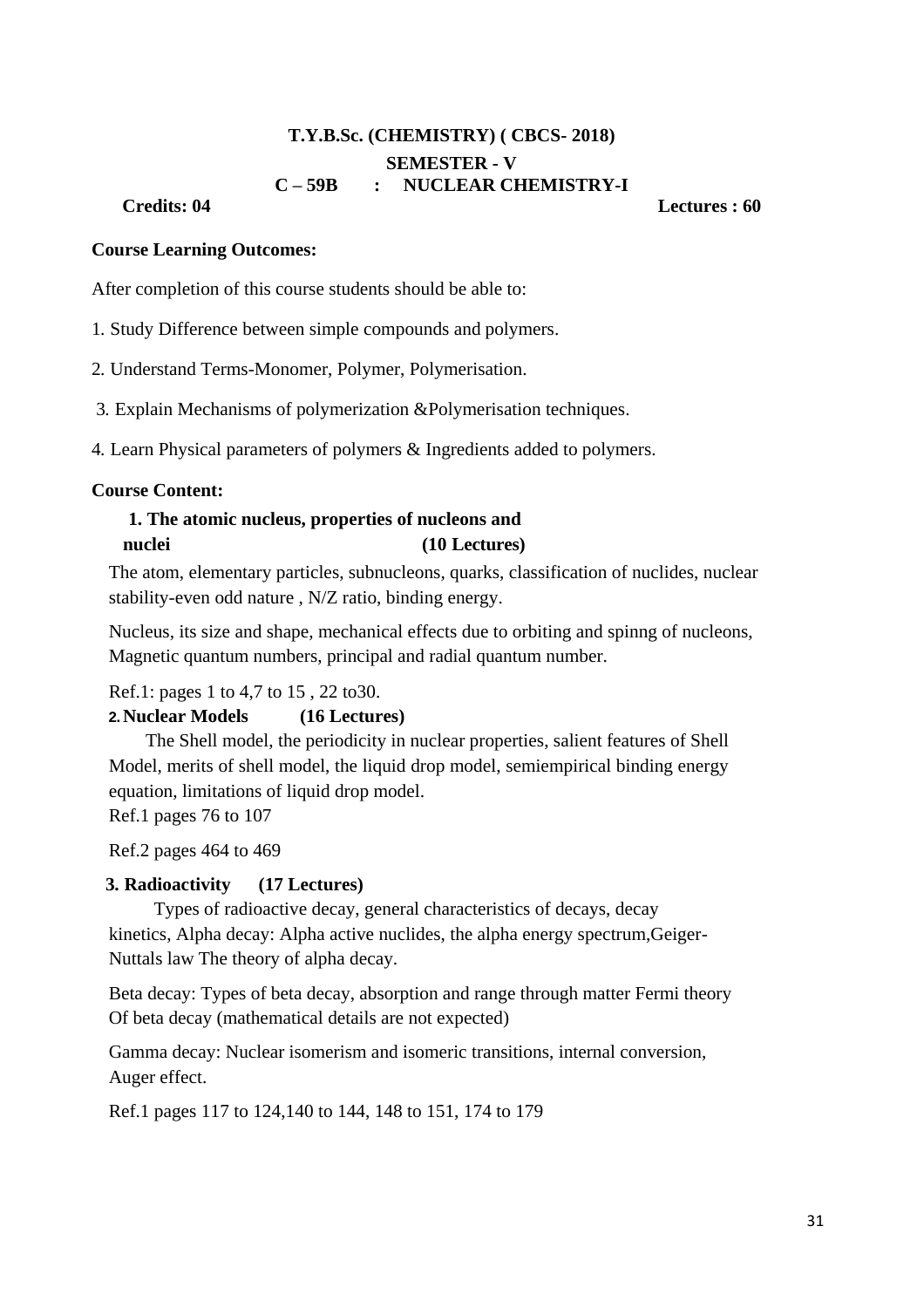# **4. Nuclear Reactions (17 Lectures)**

Bethes notation, types of nuclear reactions, conservation of nuclear reaction Reaction cross-section, the compound nucleus theory, photonuclear reactions, Thermonuclear reactions.

Ref.1 pages 185 to 206, 222 to 226

# **References:**

1. Essentials of Nuclear Chemistry:Prof.H.J.Arnikar, 4TH Edition,Wiley Estern

2. Source book of Atomic energy :Samuel Glasstone , 3<sup>rd</sup> edition, East -West press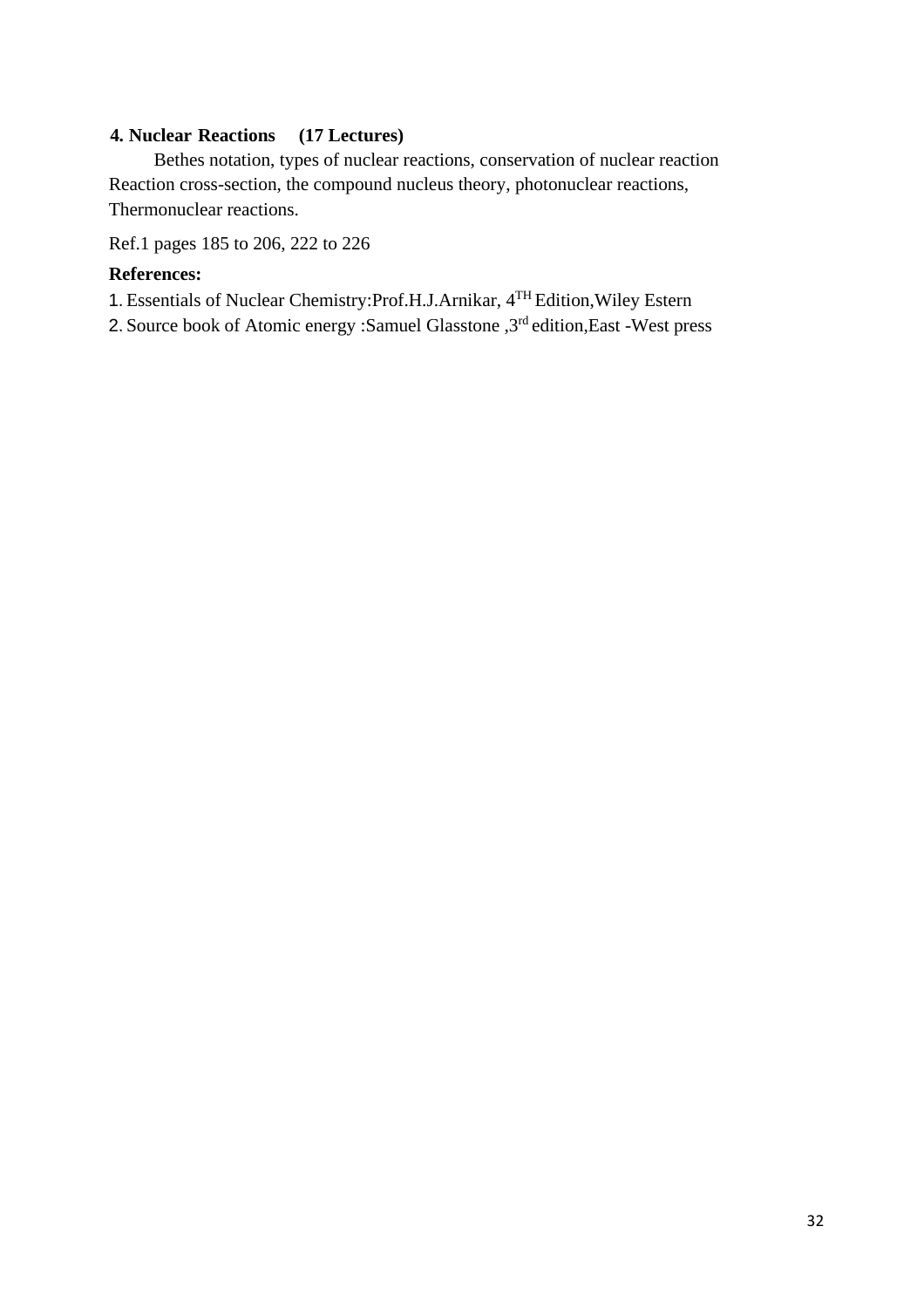# **T.Y.B.Sc. (CHEMISTRY) ( CBCS- 2018) SEMESTER - V C – 59C : POLYMER CHEMISTRY-I**

#### **Credits: 04 Lectures : 60**

#### **Course Learning Outcomes:**

After completion of this course students should be able to:

1. Know The atom, elementary particles,subnucleons and the quarks, Classification of nuclides,

isotopes, isobars, isotones and isomers. Nuclear stability on the basis of even-odd nature of Z and

N, N/Z ratio.

2.Understand The Shell model & the liquid drop model.

3. Explain types of radioactive decay, decay kinetics and their general characteristics.

4. Learn Bethes notation & Different types of Nuclear reactions.

#### **Course Content:**

## **1. Introduction to Polymer Chemistry (06 Lectures)**

Brief History, Polymer definition, Preparation, Classification, Chemical bonding & Molecular forces in Polymers.

Ref 1 : Pages 1-14, Ref 2 : Pages 1-16

Ref 3 : Pages 1-12, Ref 7 : Pages 1-6

### **2. Mechanism and Nomenclature of Polymers (06 Lectures)**

- a) Polymerisation Mechanism
- b) Nomenclature of Polymers
	- i) Based on sources
	- ii) Based on structure ( Non IUPAC)
	- iii) IUPAC structure-based nomenclature system
	- iv) Trade names

Ref 7 : Pages 6-17

**3. Chemistry of Polymerisation (12 Lectures)**

i) Introduction

ii)Chain Polymerisation : Free radical Polymerisation, Ionic

polymerisation,Ionic polymerisation, Co-ordination polymerisation- Ziegler-

Natta catalyst

iii) Step Polymerisation : Polycondensation, Polyaddition- polymerisation,Ring opening polymerisation.

Ref. 1 : Pages 15-64

Ref. 2 : Pages 25-32, 49-56, 82-86, 88-89, 91-94

Ref. 3 : Relevant Pages, Ref. 5 : Pages 14-17, 273-289, 342-349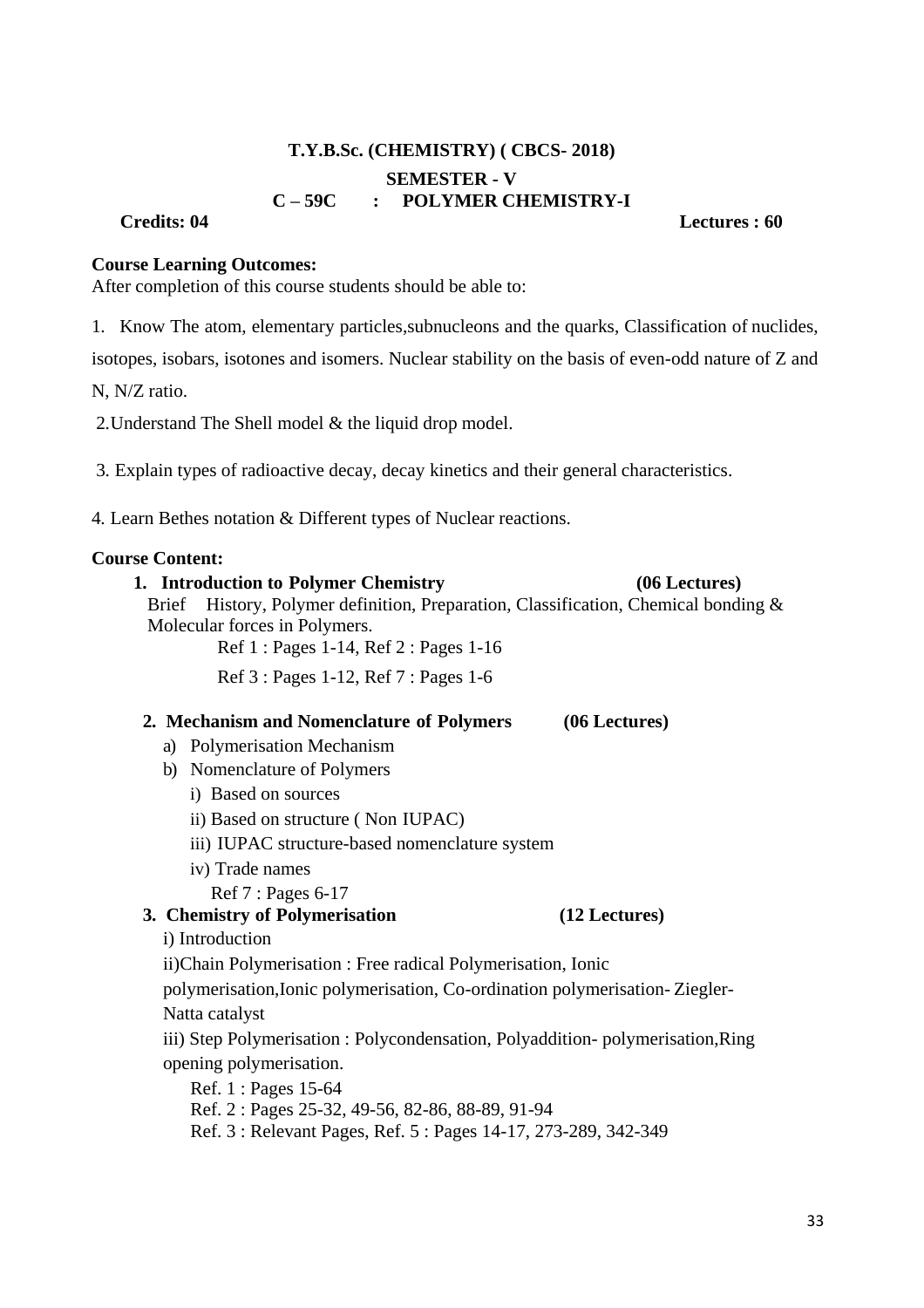### **4. Polymerisation Techniques (12 Lectures)**

Bulk polymerisation, Solution polymerisation, Suspension polymerisation, Emulsion polymerisation, Melt polymerisation, Solution polymerisation, Interfacial condensation, Electrochemical polymerisation, Salient features of different polymerisation techniques.

Ref. 1 : Pages 71-79, 82-84,Ref. 2 : Pages 126-132

Ref. 5 : Pages 196-198,Ref. 7 : Pages 335-341, 173-175

# **5. Polymer Additives (09 Lectures)**

Filters & Reinforcement, Plasticisers, Antioxidants & Thermal Stabilizers, Ultraviolet stabilizers, Fire retardants, Colourants & other additives.

Ref. 3 : Pages 170-176

Ref. 4 : Pages 250-282

## **6. Molecular Weights of Polymers (07 Lectures)**

- c) Average Molecular weight, Number Average & Weight Average Molecular weight, Molecular weight & degree of polymerisation, Practical significance of polymer molecular weights.
- d) Molecular weight determination End Group Analysis, Viscocity
- e) Problems based on Number Average & Weight Average Molecular weight Ref. 1 : Pages 86-89, 92, 96-98, 402-409

## **7. Polymer Reactions (08 Lectures)**

Introduction, Hydrolysis, Hydrogenation, Addition and Substitution reactions, Cross -linking reactions, Cure reactions.

Ref. 1 : Pages 291-297, 306-308, 311-321

Ref. 3 : Relevant Pages

### **REFRERENCE BOOKS**

- 1. Polymer Science by V.R.Gowarikar, N.V.Vishvanathan,Jaydev Shreedhar New Age International Ltd. Publisher 1996.
- 2. Textbook of Polymer Science by Fred Billmeyer, 3rd Edn. A Wiely-Interscience Publication John Wiely & Sons New York 1984.
- 3. Introductory Polymer Chemisrty by .S.Misra New Age International Ltd. Publisher 1996.
- 4. Introduction to Polymer Chemistry by Raymond Saymour International Student Edn. 1971.
- 5. Polymer Chemistry by Malcom P. Stevens Oxford University Press 1990.
- 6. Inorganic Polymers by G.R.Chatwal Himalaya Publishing House 1st E dn.1996
- 7. Principles of Polymerisation by George Odian 3<sup>rd</sup> Edn. John Wiely & Sons New York.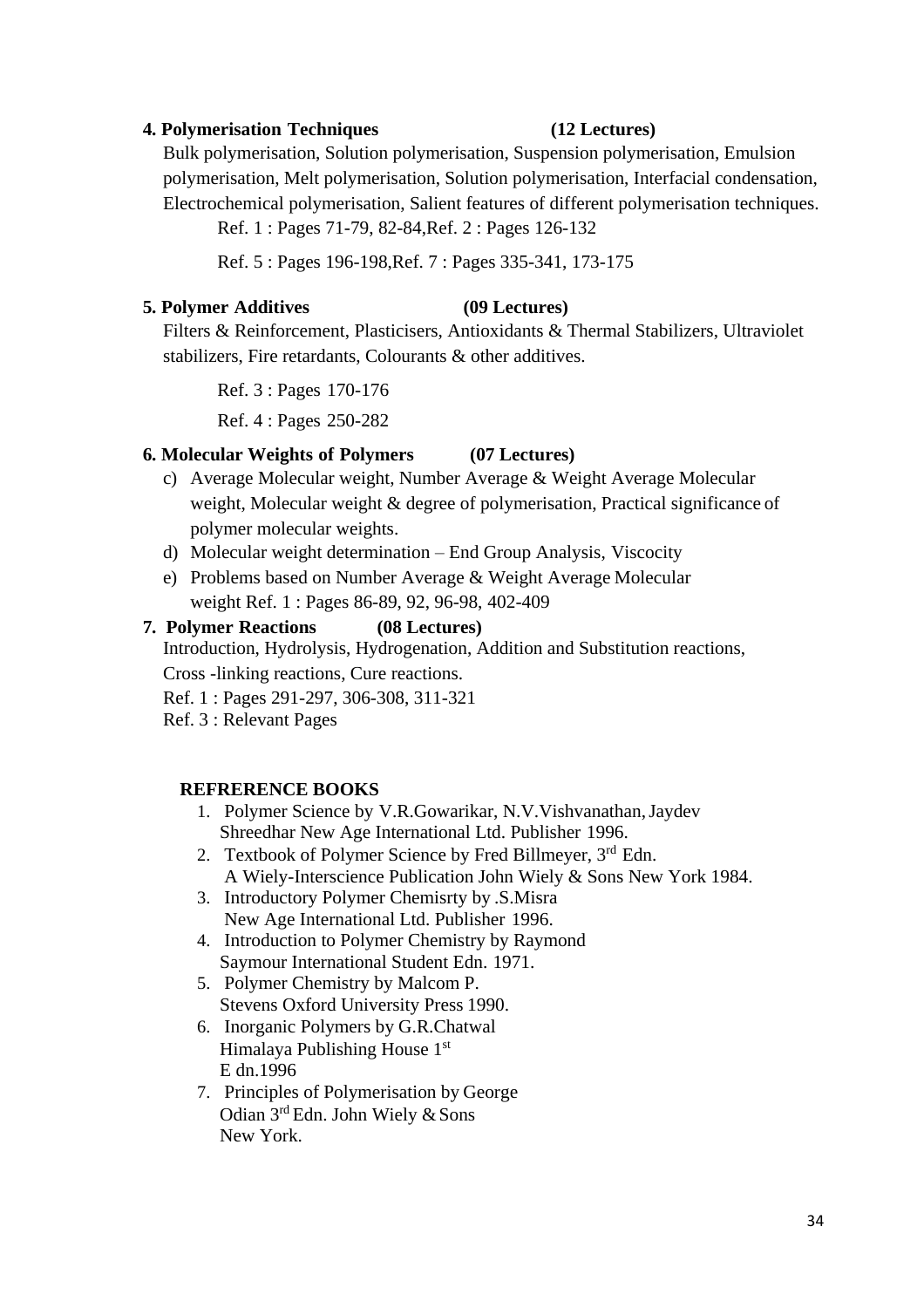# **T.Y.B.Sc. (CHEMISTRY) (CBCS-2018 Course) SEMESTER - V C-56: PRACTICAL COURSE - V (PHYSICAL CHEMISTRY)**

# **Credits: 02 Course Learning Outcomes:**

After completion of this course students should be able to:

- 1.Determine the order of the reaction.
- 2. Study the CST of phenol-water system.
- 3. Find out the transport nos. of cations and anions.
- 4. Calculate the λmax and concentration of KMnO4.
- 5. Measure the molar & specific refractivities of given liquids.

# **Course Content:**

# *GROUP-I*

## **NON - INSTRUMENTAL EXPERIMENTS**

## **A Chemical Kinetics**

- 1. To study the effect of concentration of the reactants on the rate of hydrolysis of an ester.
- 2. To determine the first order velocity constant of decomposition of  $H_2O_2$  by volume determination of oxygen.
- 3. To determine the energy of activation for the reaction between  $K_2S_2O_8$  and Kl for unequal initial concentration.
- 4. To study the effect of addition of electrolyte (KCl) on the reaction between  $K_2S_2O_3$  and KI.(Equal Concentration)
- 5. Determine the order of reaction of a given reaction. (Any three experiments)

# **B Phenol-Water**

1. To study the mutual solubility of phenol and water at various temperatures and hence determine the critical solution temperature.

# **C Transport Number**

1. To determine the transport number of cation by moving boundary method.

# *GROUP-II*

# **INSTRUMENTAL EXPERIMENTS**

# **A Potentiometry**

- 1. Titration of strong acid with strong alkali.
- 2. Determine the formal redox potential of ferrous/ferric system by potentiometry.

(Any one experiment)

# **B Colorimetry.**

1. Determine the  $\lambda_{\text{max}}$  and concentration of the given solution of KMnO<sub>4</sub> in 2N H<sub>2</sub>SO<sub>4</sub>.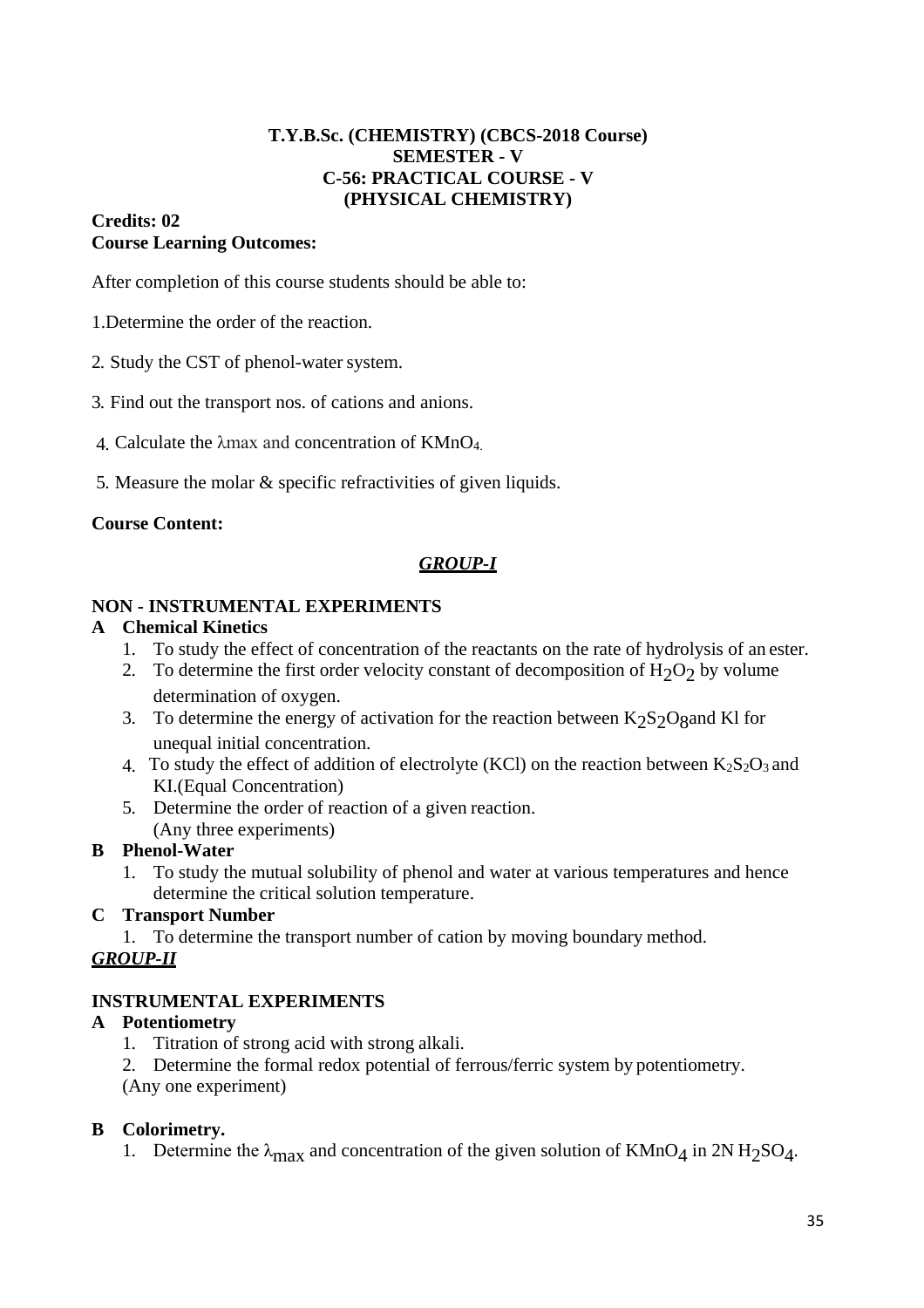# **C Conductometry**

1. To determine the dissociation constant of a weak acid conductometrically.

2. To determine the strength of the given acid conductometrically using standard alkali solution.

3. To determine the velocity constant of hydrolysis of ethyl acetate by NaOH solution by conductometrically.

4. Titration of a mixture of weak and strong acid with strong alkali. (Any two experiments)

# **D PHMetry.**

1. Determination of degree of hydrolysis of aniline hydrochloride.

# **E Refractometry.**

- 1. Determination of molar refraction of the given liquids A,B,C and D.
- 2. To verify law of refraction of mixtures(e.g., glycerol and water) using Abbe"s refractometer.

(Any one experiment)

# **G Polarimetry**.

1. To determine the specific rotation of a given optically active compound.

# **Reference Books:**

- 1. Experiments in Chemistry Dr.D.V.Jahagirdar, Himalaya Publishing House.
- 2. Systematic Experimental Physical Chemistry by S.W.Rajbhoj and Dr.T.K.Chondhekar, Anjali Publication Aurangabad.
- 3. Experimental Physical Chemistry, Daniel. Alberts. 7<sup>th</sup> Edition.
- 4. Findlay"s Practical Physical ChemistryB.P.Levitt.9th Edition.
- 5. Experiments in PhysicalChemistry, R.C.Dasand .Behra. Tata McGrawHill.
- 6. Advanced Practical Physical Chemistry, J.B.Yadav, Goel Publishing House.
- 7. Advanced Experimental Chemistry, Vol1-Physical,J.N.GurtuandR.Kapoor,S.Chand&Co.
- 8. Selected Experiments in Physical Chemistry N.G.Mukherjee. J.N.Ghose& Sons.
- 9. Experiments in Physical Chemistry, J.C.Ghosh, BhartiBahavan.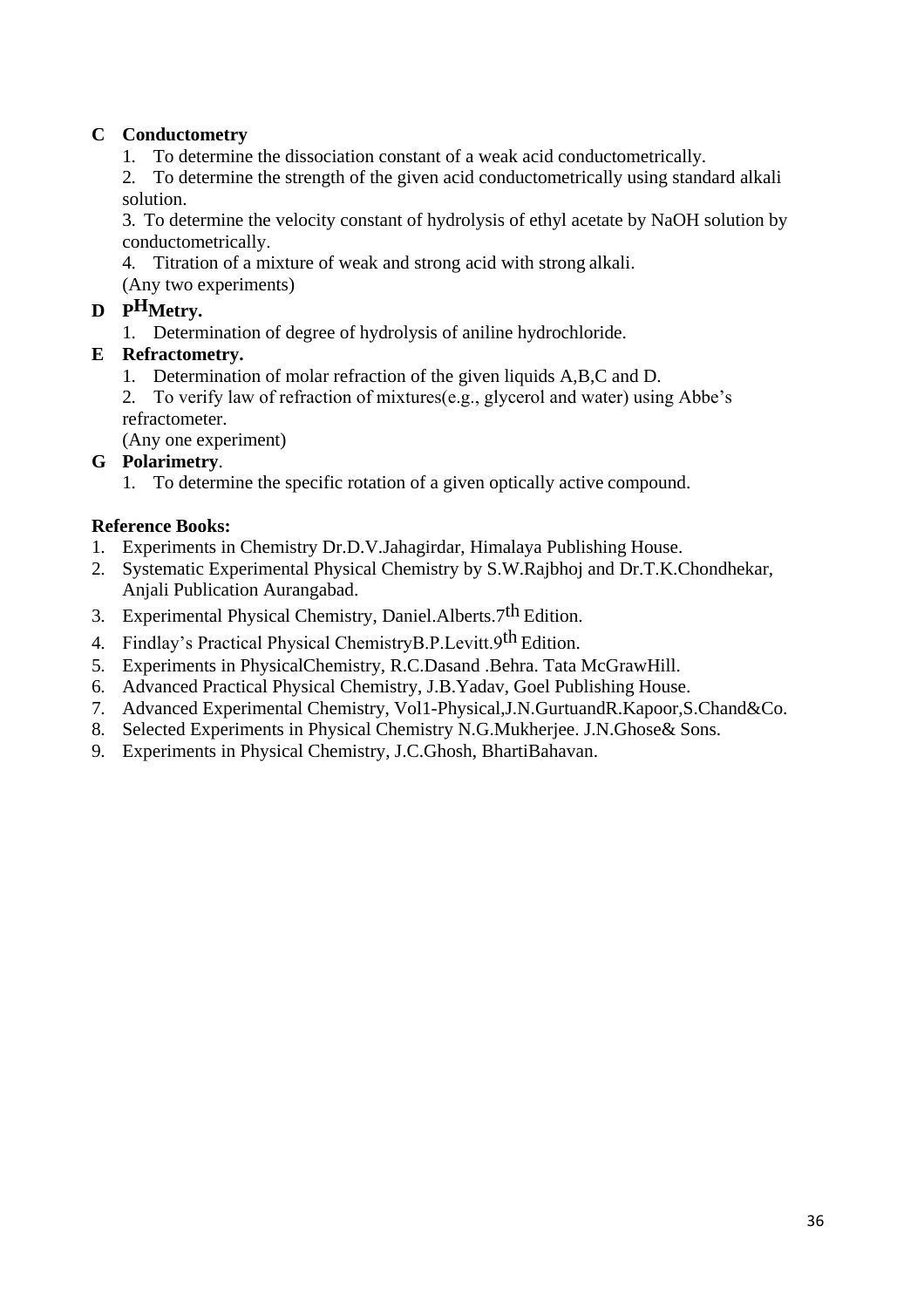## **T.Y.B.Sc. (CHEMISTRY) ( CBCS-2018 Course) SEMESTER - V**

## **C-57: PRACTICAL COURSE - VI (INORGANIC CHEMISTRY)**

## **Credits: 02 Course Learning Outcomes:**

After completion of this course students should be able to:

1.Perform binary mixture of inorganic compound.

2.Prepare various inorganic complexes .

3. Study binary mixtures with borates and phosphates.

## **Course Content:**

## **A) Inorganic Qualitative Analysis(Six mixtures)**

- a) Water soluble mixture any one
- b) Water insoluble mixture-any one
- c) Mixtures containing Borate-any two
- d) Mixtures containing Phosphate-any two

## **B ) Inorganic preparations (Any Three)**

- 1. Preparation of Potassium trioxalatoaluminate(III) trihydrate
- 2. Preparation of Reinecke"s salt.
- 3. Preparation of Tris(Thiourea)Copper (I) Chloride [Cu (Thiourea)3]Cl.
- 4. Preparation of Manganese (III) acetylacetone [Mn(acac)<sub>3</sub>].
- 5. Preparation of Potassium Trioxalatoferrate (III),  $K_3[Fe(C_2O_4)_3]$ .

## **Reference Books:**

- 1.Vogel Textbook of Quantitative Chemical Analysis G.H. Jeffery, J. Basset.
- 2. Quantitative Chemical Analysis S. Sahay (S. Chand & Co.).
- 3. Quantitative Analysis R.A. Day, Underwood (Prentice Hall).
- 4. General Chemistry Experiment Anil J Elias (University press).
- 5. Practical Chemistry K.K. Sharma, D. S. Sharma (Vikas Publication).
- 6. Vogel"s Textbook of Quantitative Chemical Analysis.
- 7. "Experimental Methods in Inorganic Chemistry." Tanaka, J. and Suib, S.L., Prentice Hall

\*\*\*\*\*\*\*\*\*\*\*\*\*\*\*\*\*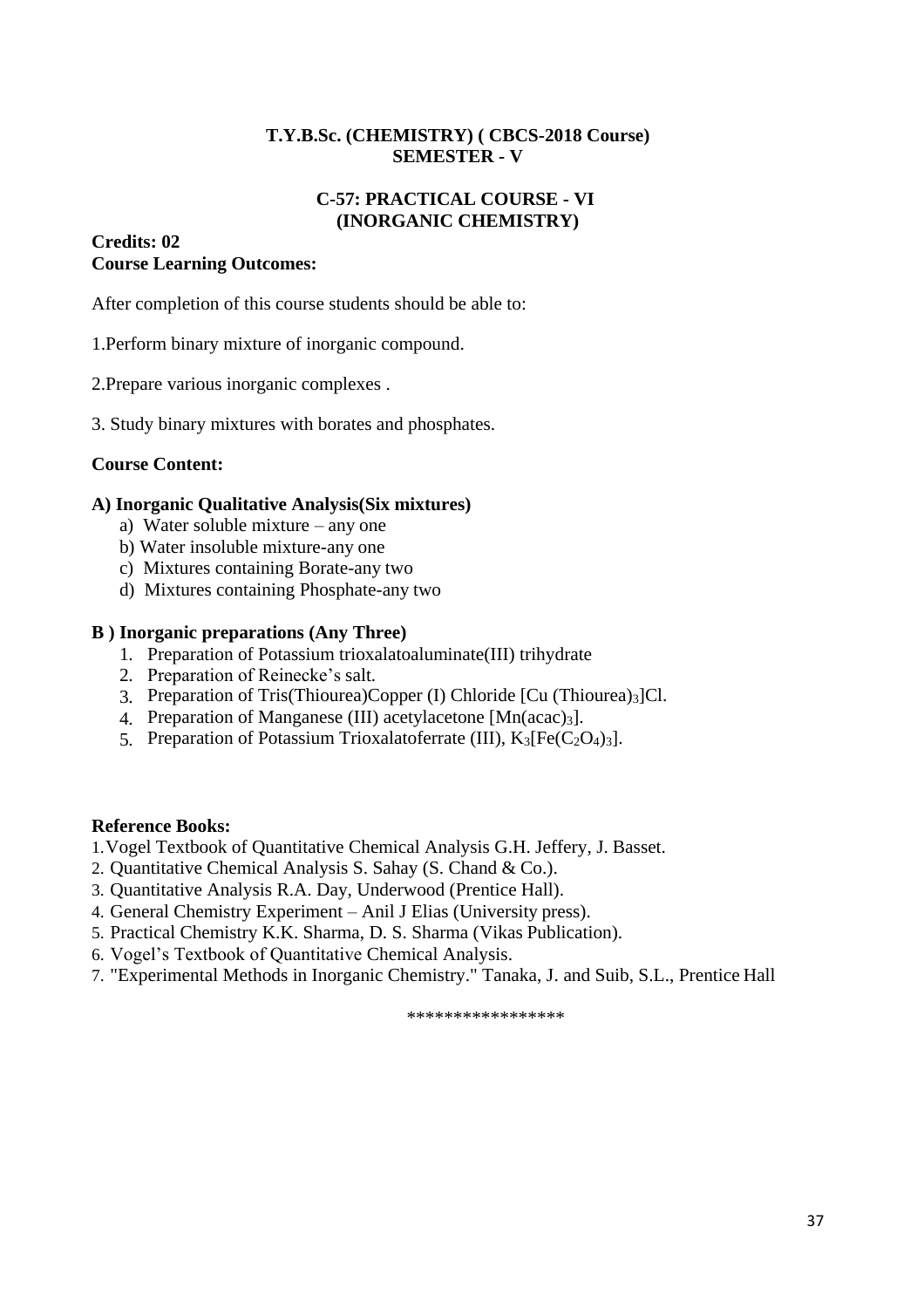## **T.Y.B.Sc. (CHEMISTRY) ( CBCS-2018 Course) SEMESTER - V**

## **C-58: PRACTICAL COURSE - VII (ORGANIC CHEMISTRY)**

## **Credits: 02 Course Learning Outcomes:**

After completion of this course students should be able to:

## 1.Perform Organic Estimations.

- 2.Prepare Organic derivatives.
- 3. Carry out single stage preparations.

## **Course Content:**

## **1. Organic Estimations** (Any three)

- (i) Estimation of Iodine value.
- (ii) Estimation of Glucose.
- (iii) Estimation of Ethyl benzoate.
- (iv) Determination of Molecular weight of Mono and Dibasic acids by Volumetric Methods
- (v) Determination of acid value of the given oil.

## **2. Preparation of derivatives** (Any Two)

- (i) 2, 4 DNP derivatives of  $-$  CHO / C = O group.
- (ii) Semicarbazone derivatives of  $-$  CHO / C = O group.
- (iii) Oxime derivatives of  $-$  CHO / C = O group.

## **3. Single stage preparations** (Any Three)

- (i) Hydroquinone to Quinone.
- (ii) Acetanilide to p-Nitroacetanilide.
- (iii)  $p$  Nitroaniline to  $p$  Iodonitrobenzene.
- (iv) Sulphanilic acid to Methyl orange.
- (v)  $m -$ Dinitrobenzene to  $m -$ Nitroaniline.

## **Note:**

- (i) Starting Compound should not be given more than 1 gm.
- (ii) The purity of preparation and derivative products should be checked by TLC.
- (iii) The crystalline sample should be submitted and M.P.must be reported to the examiner

## **Reference Books:**

- 1) Practical Qualitative Analysis by A.I. Vogel.
- 2) Advanced Practical Organic Chemistry by O.P.Agarwal.
- 3) Laboratory Manual in Organic Chemistry by R.K.Bansal, Wiley Eastern.
- 4) Experimental Organic Chemistry I & II by P.R.Singh, D.S.Gupta and K.S.Bajpal (Tata McGraw Hill)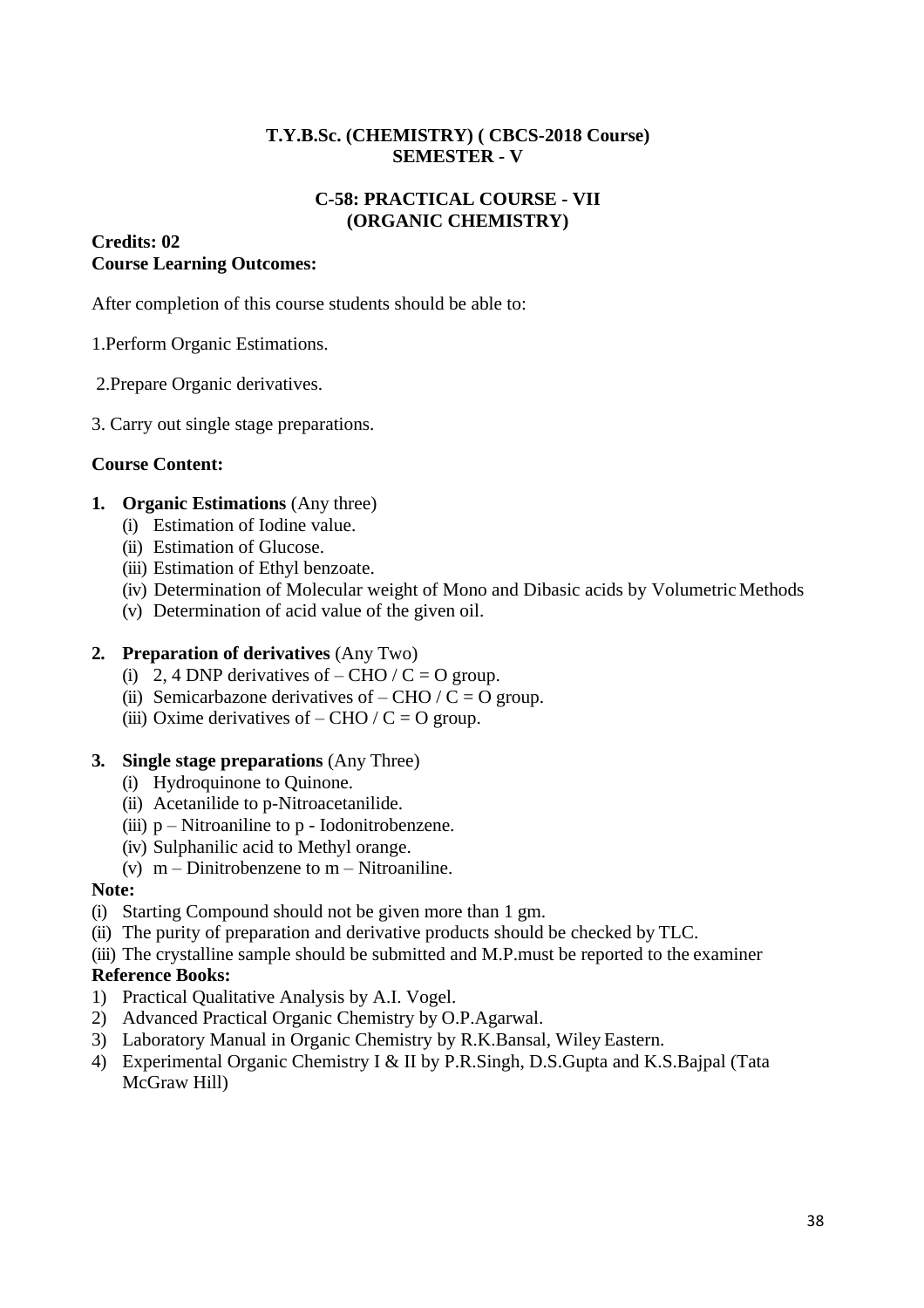# **(C.B.C.S. 2018 Course) SEMESTER-V B – 51: BIOLOGY OF CRYPTOGAMES (ALGAE & FUNGI)**

## **Core Course – Theory; Credits- 04 Total lectures- 60 L**

## **Course Learning Outcomes :**

On completion of this course, students are able to:

- Know the salient features of Cryptogams plants.
- Become aware of the status of cryptogams as a group in plant kingdom.
- Understand the life cycles of selected genera.
- Learn about the economic and ecological importance of Cryptogams plants.

## **Course Content:**

## **A) ALGAE**

| 1) Occurrence and distribution.                                                                                                 |     |  |  |  |
|---------------------------------------------------------------------------------------------------------------------------------|-----|--|--|--|
| 2) Criteria for classification of Algae                                                                                         | 07L |  |  |  |
| (i) Cell organization, flagellation, pigmentation, reserve food<br>$\alpha$ and $\alpha$ and $\alpha$ and $\alpha$ and $\alpha$ |     |  |  |  |

(ii) Smith"s system of classification

**3)** Thallus organization and evolutionary tendencies and life histories of selected forms. (markedby bold type) 0**6 L**

*(i)* Chlorophyta…............. e.g. *Chlamydomonas, Volvox, Chlorella, Hydrodictyon, Ulothrix, Stigeoclonium, Coleochaete, Ulva ,Acetabularia, Spirogyra, Oedogonium*.

|                                      | 02 <sub>L</sub> |
|--------------------------------------|-----------------|
|                                      | 02 <sub>L</sub> |
| (iv) Rhodophytae.q. Batrachospermum. | 02 <sub>L</sub> |
|                                      | 02 L            |

| 4) Ultrastructure of algal cells Prokaryotic         |      |
|------------------------------------------------------|------|
| (Cyanophyceae) & Eukaryotic ( <i>Chlamydomonas</i> ) | 02 L |
| 5) Role of algae in human welfare                    | 06L  |

(i)Biofertilizers, single cell proteins (s c p).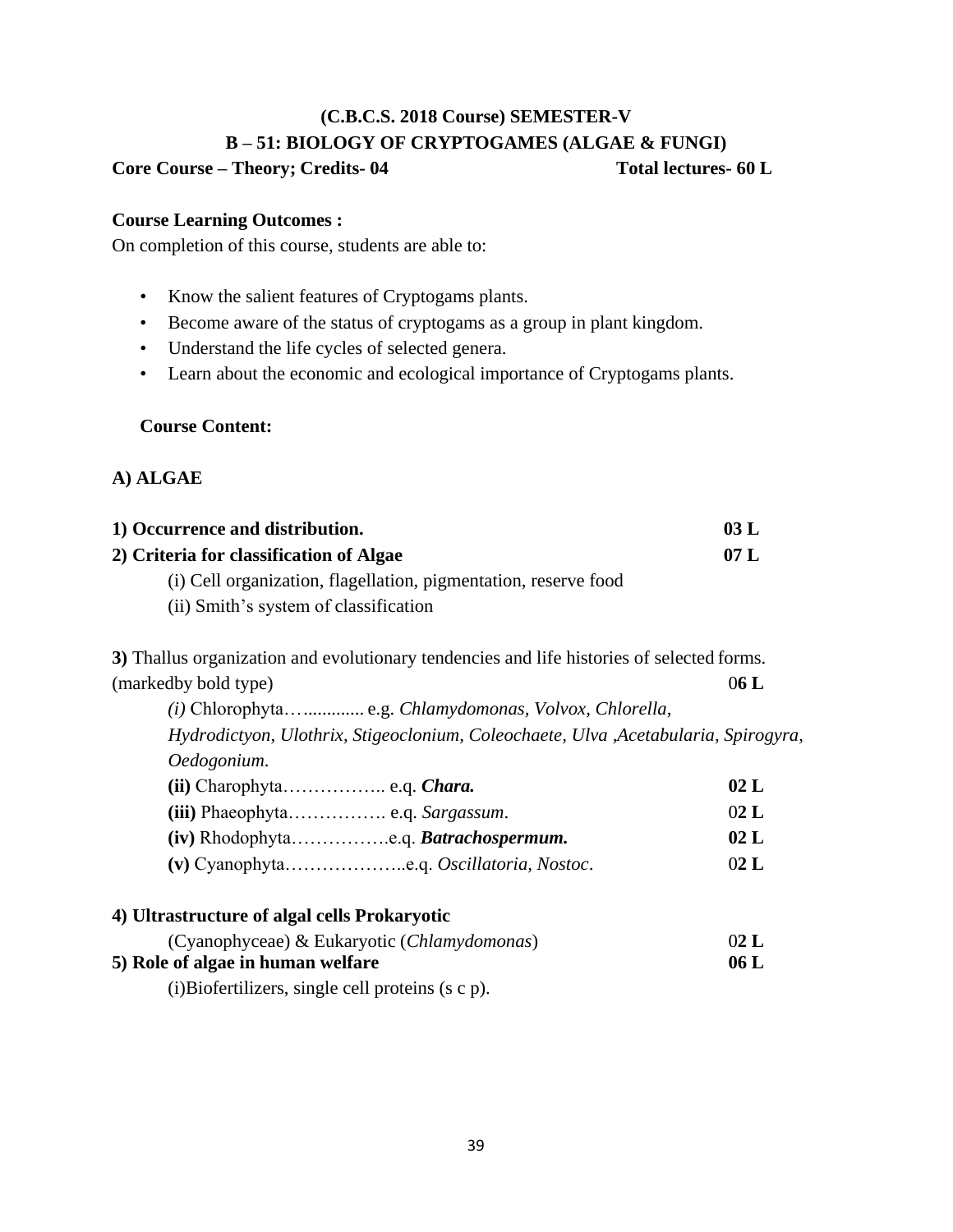(ii)Phycocolides – agar-agar, carragenin, alginic acid.

(iii)Medicine and food.

(iv)Algal blooms.

(v)Aquaculture.

## **B) FUNGI**

| 6) Occurrence and distribution. |  |
|---------------------------------|--|
|---------------------------------|--|

**7)** Ultrastructure of fungal cell – cell wall composition, seputum,flagella, cytoplasm, other cell organelles and spores. **3 L**

| 8) Nutrition and reproduction.                 | 2 <sub>L</sub> |
|------------------------------------------------|----------------|
| 9) Modern concept and classification of fungi. | 2 <sub>L</sub> |

**10)** Characters of main groups of fungi & life histories of some forms.(marked by bold type) **8 L**

- (i) Chrytidiomycotina *Synchitrium, Allocymes*.
- (ii) Zygomycota *Rhizopus, Entemopthora*.
- *(iii)* Ascomycotina *Saccharomyces, Aspergillus, Clavicep, Zylaria,Erysiphae.*
- **(iv)** Basidiomycota *Agaricus, Puccinia, Ustilago***.**
- (v) Oomycota *Saprolegnia, Albugo, Plasmophora*.
- **(vi)** Plasmodiophoromycota *Plasmodiophora***.**

(vii) Deteromycetes – general consideration.

**11)** Types of fungal spore & mode of liberation. **3 L**

**12)** Role of fungi in human welfare -fungal metabolites, fermentation, pharmaceutical products,

VAM fungi, biofertilizers, biodegradation, mushrooms & antibiotics. **7 L**

## **Reference Books**:

- 1. Bold & Wynne Introduction to algae 4th Edition 1996.
- 2. B.R.Vashishta Botany for degree students algae.
- 3. C.I. Alexopoulus, C.W. Mims, M.Blackwell– An introduction to mycology. 4th Edition1996
- 4. J.G.Vaidya Biology of fungi.
- 5. Dube, H.C. 1990. An Introduction to Fungi.Vikas Publishing House Pvt. Ltd. Delhi.
- 6. Gilbert, M.S. 1985. Cryptogamic Botany, Vol. I & II (2nd Edition). Tata McGraw HillPublishing Co. Ltd., New Delhi.
- 7. Kumar, H.D. 1988. Introductory Phycology.Affiliated East-West Press Ltd., York.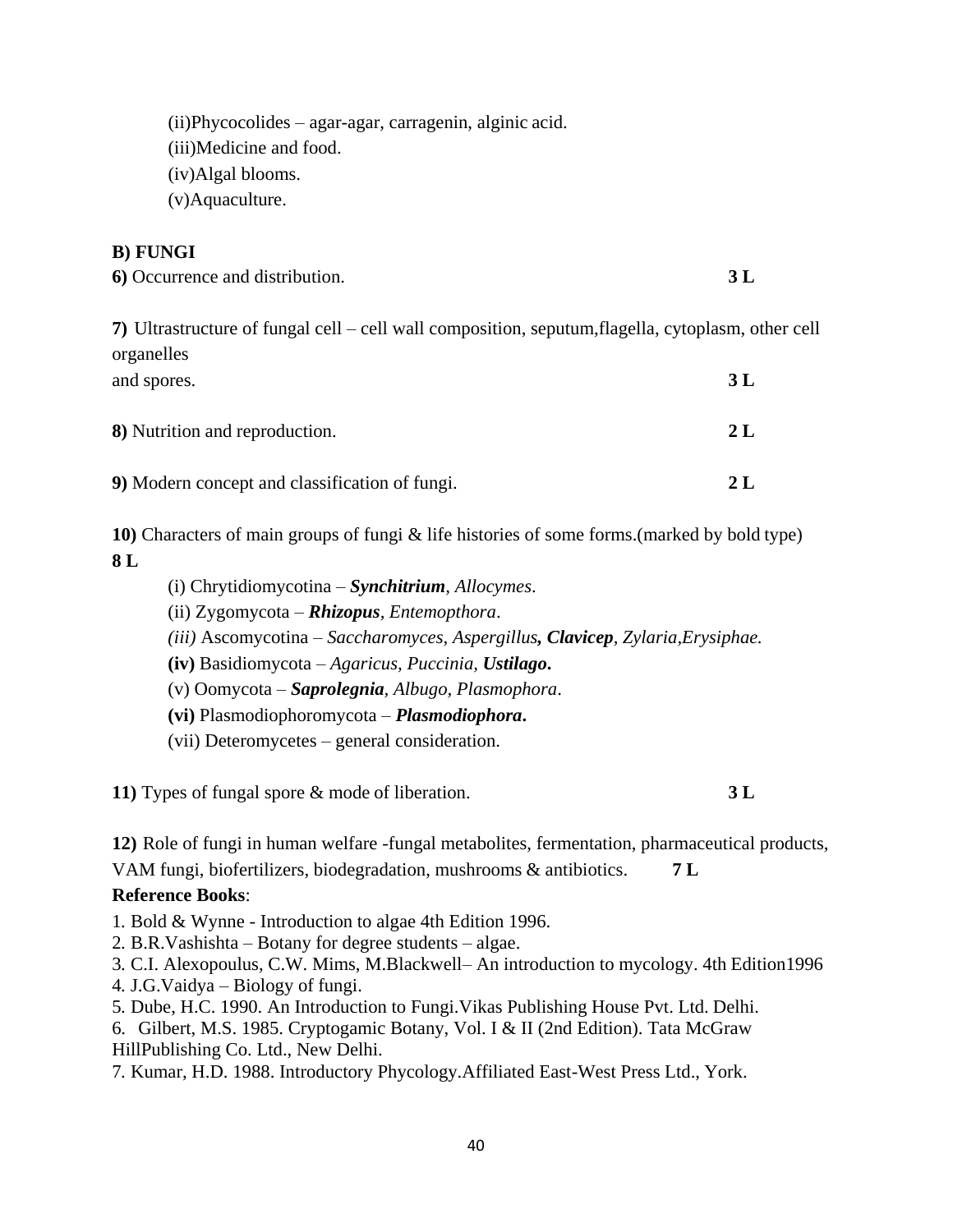## **T.Y.B.SC. (BOTANY) (C.B.C.S. 2018 Course) SEMESTER-V B – 52: BIOLOGY OF SEED PLANTS (ANGIOSPERMS)**

**Core Course – Theory; Credits- 04 Total lectures- 60 L** 

## **Course Learning Outcomes :**

On completion of this course, students are able to:

- Understand the status of angiosperms in plant kingdom.
- Realize the origin of Angiosperms with respect to time, place, origin and probable ancestors.
- Know the Pre-Darwinian and Post- Darwinian systems of Classification.
- Understand various angiosperm families emphasizing their morphology,distinctive features and biology.
- Know the role of cytology and Phytochemistry in Taxonomy.

### **1) Introduction 05 L**

Salient features of angiosperms and probable causes of their evolutionary success. Differences between angiosperms and gymnosperms.

#### **2) Anatomy 10 L**

(a) Organography and anatomy of root, stem and leaf

(b) Leaf – venation; - distribution and functions of veins, concept ofvein islet, vein termination number, stomatal number, stomatalindex and types of stomata.Nodal anatomy and wood anatomy,General Concept of floral anatomy.

## **3) Flower structure 08L** (a) Concept of flower as a modified shoot – evidences. (b) Genetic control of floral organs and functions of flower.

(c) Evolution of flower.

## **4) Structure of anther 09 L**

(a) Ovule – structure and types.

(b) Megasporogenesis.

*(c)* Development and structure of female gametophyte (embryo Sac) in*Polygonum and Allium.*

# 41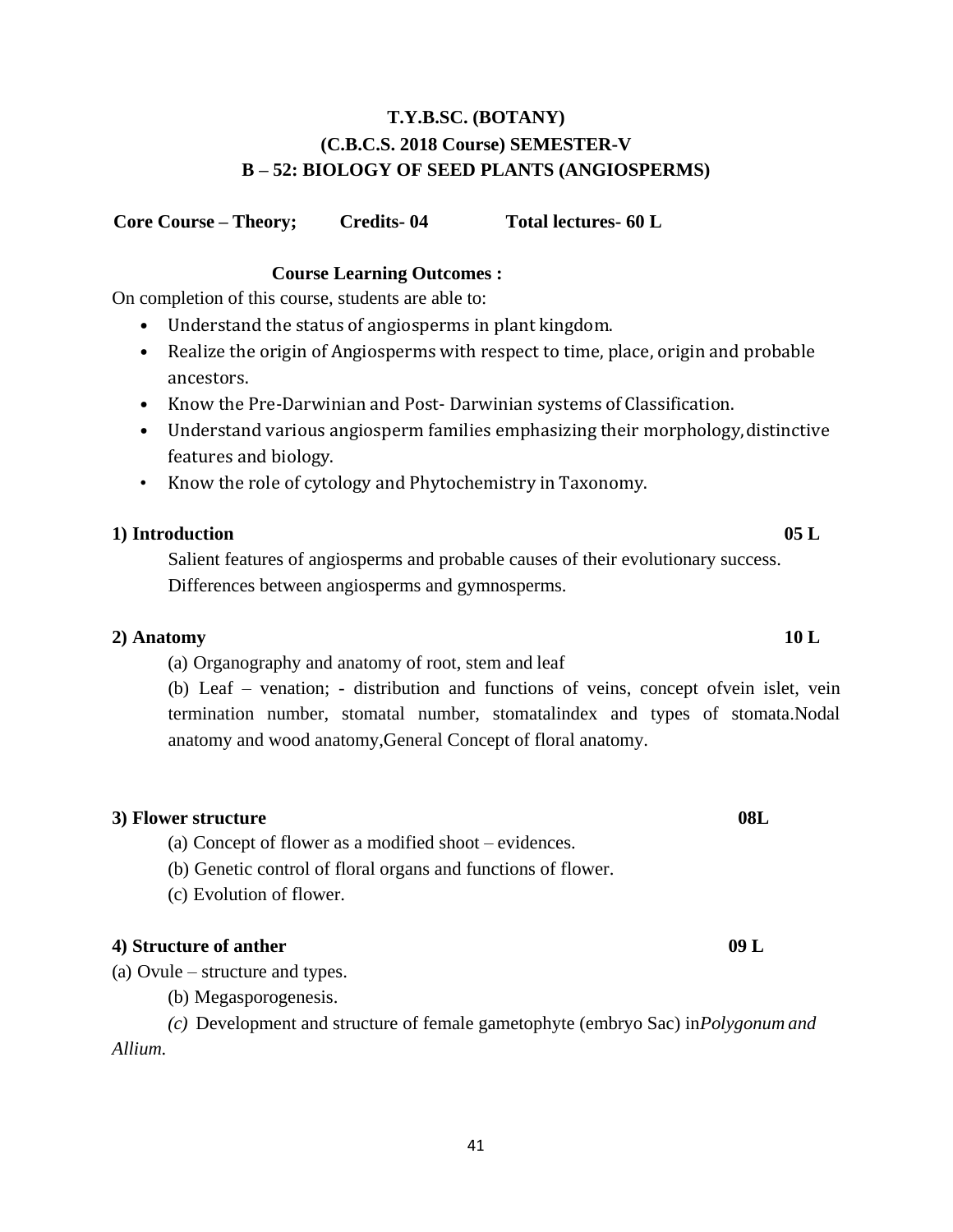### **6) Classification 03 L**

Details account of Hutchinsion's and Taktajan's system of of classification with merits&demerits.

### **7) Bentham & Hooker's system of classification 14 L**

Study of following plants according to Bentham  $\&$  Hooker's system of classification with reference to systematic position, morphological characters, distinguishing features, floralformulae,floral diagram, pollination & economic importance of (any ten families).

(i) Magnoliaceae (ii) Papaveraceae (iii) Myrtaceae (iv) Combretaceae (v) Cucurbitaceae (vi) Sapotaceae (vii) Apocynaceae (viii) Asclepidaceae (ix) Verbenaceae (x) Bignoniaceae (xi) Labiatae (xii) Convolvulaceae (xiii) Euphorbiaceae (xiv) Cannaceae

## **Reference Books:**

1) Cronquist, A. 1968. The evolution and classification of flowering plants. Thomas

Nelson(Printers) Ltd., London & Edinburgh.

2) Delevoryas Th. 1965. Plant Diversification.modern biology series, Halt, Rinehart &Winston, New York.

3) Foster, A.S. and Gifford, A.E.M., Jr. 1967. Comparative Morphology of Vascular Plants.Vakils.Peffer& Simons Pvt. Ltd.

4) Spome, K.R. 1977. The Morphology of Angiosperms. B.I. Publication, Bombay.

5) Bhowani. S.S. and Bhatnagar, S.P. 2000. The Embryology of Angiosperms, 4th revised and enlarged edition. Vikas publishing house, Deihi.

6) Johri B.M.1984, Embryology of Angiosperms. Springer-Verlag, Berlin.

7) V.N.Naik, 1985. Taxonomy of Angiosperms.

8) P.Shukla and S.Mishra, 1979. An Introduction to taxonomy of Angiosperms.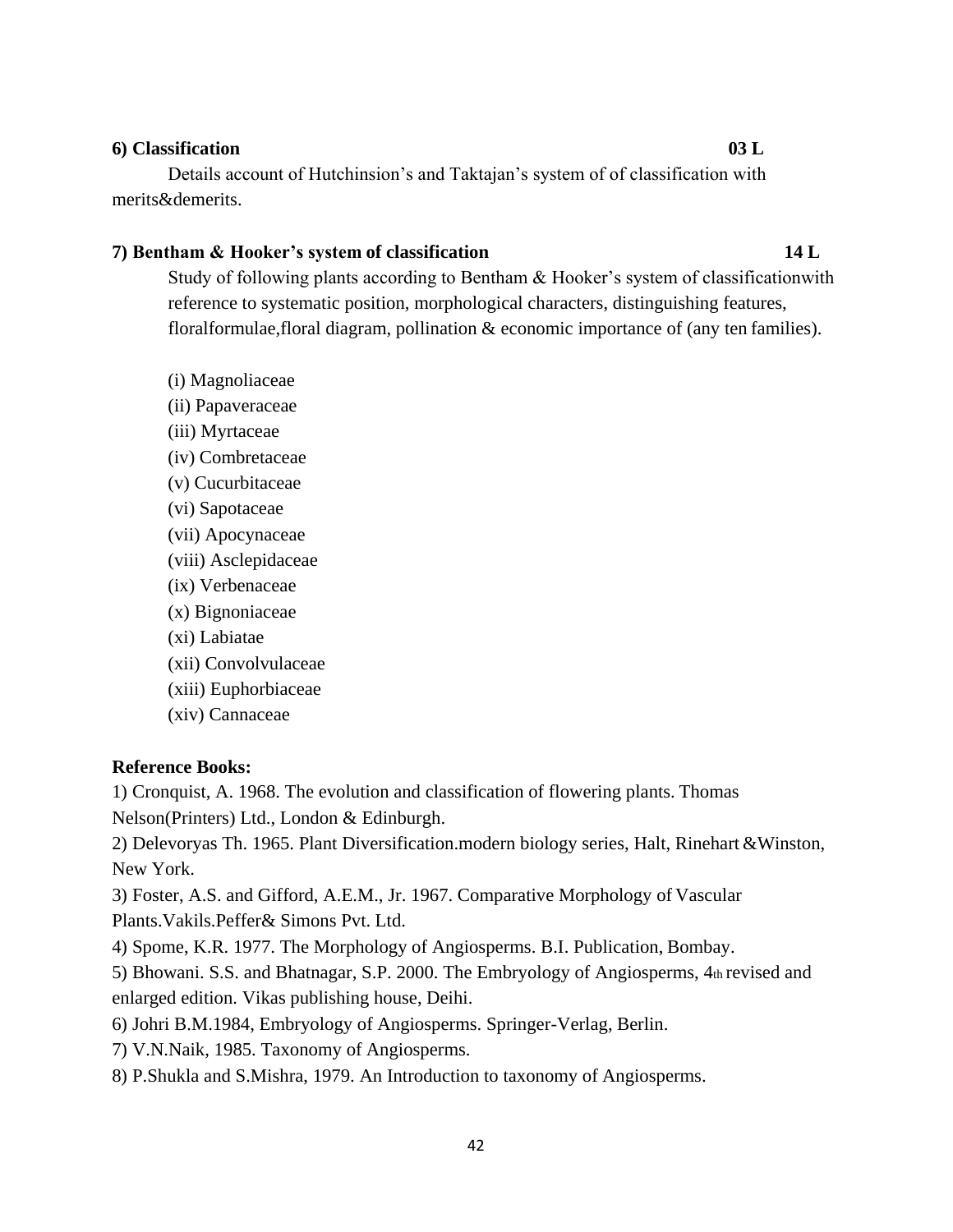## **T.Y.B.Sc. (BOTANY) (C.B.C.S. 2018 Course) SEMESTER-V B – 53: PLANT PATHOLOGY AND PLANT PROTECTION Core Course – Theory; Credits- 04 Total lectures- 60 L**

## **Course Learning Outcomes :**

On completion of this course, students are able to:

- Understand and study concepts of plant protection, host, pathogen, disease and classification of plant diseases based on symptoms and causal agents like fungi, bacteria, mycoplasma and viruses.
- Study various methods of studying plant diseases.
- Impart knowledge about role of environmental factors in determining the extent of inoculums, penetration, infection, development.
- Understand pathogen attack, defense mechanisms and plant disease epidemiology.
- Gain knowledge about principles of plant protection, management of plant diseases and general account of application of information technology in plant pathology**.**

## **1) Introduction 10 L**

i) Concepts of plant protection, host, pathogen and disease.

- ii) Importance of plant diseases and their control.
- iii) Few important mile stones in the development & plant pathology.
- iv) Classification of plant diseases based on symptoms and causal agents like

fungi,bacteria, mycoplasma and viruses.

- v) Symptoms and types of fungal bacterial, mycoplasma diseases.
- vi) Symptoms transmission & control of plant virus diseases.

## **2) Methods of studying plant diseases 07 L**

- i. Field diagnosis of plant diseases. Laboratory diagnosis of plant diseases. Cock"s postulates.
- ii. Principles of infection, development and spread of plant diseases. Concept of plant disease clinic..

**3)** Role of environmental factors in determining the extent of inoculums, penetration, infection, development

| And epiphytotics – like temperature, relative humidity, rainfalland wind. | 05L  |
|---------------------------------------------------------------------------|------|
| 4) Pathogen attack and defense mechanisms                                 | 05 L |

I) Morphological structural / physical.

ii) Physiological.

iii) Biochemical and molecular

## **5) Plant disease epidemiology 13 L**

i) Definition, disease triangle and general account of sporadic, endemic, severe andepiphytotics.

ii)Pathogenesis, disease cycle and control measures of the following diseases --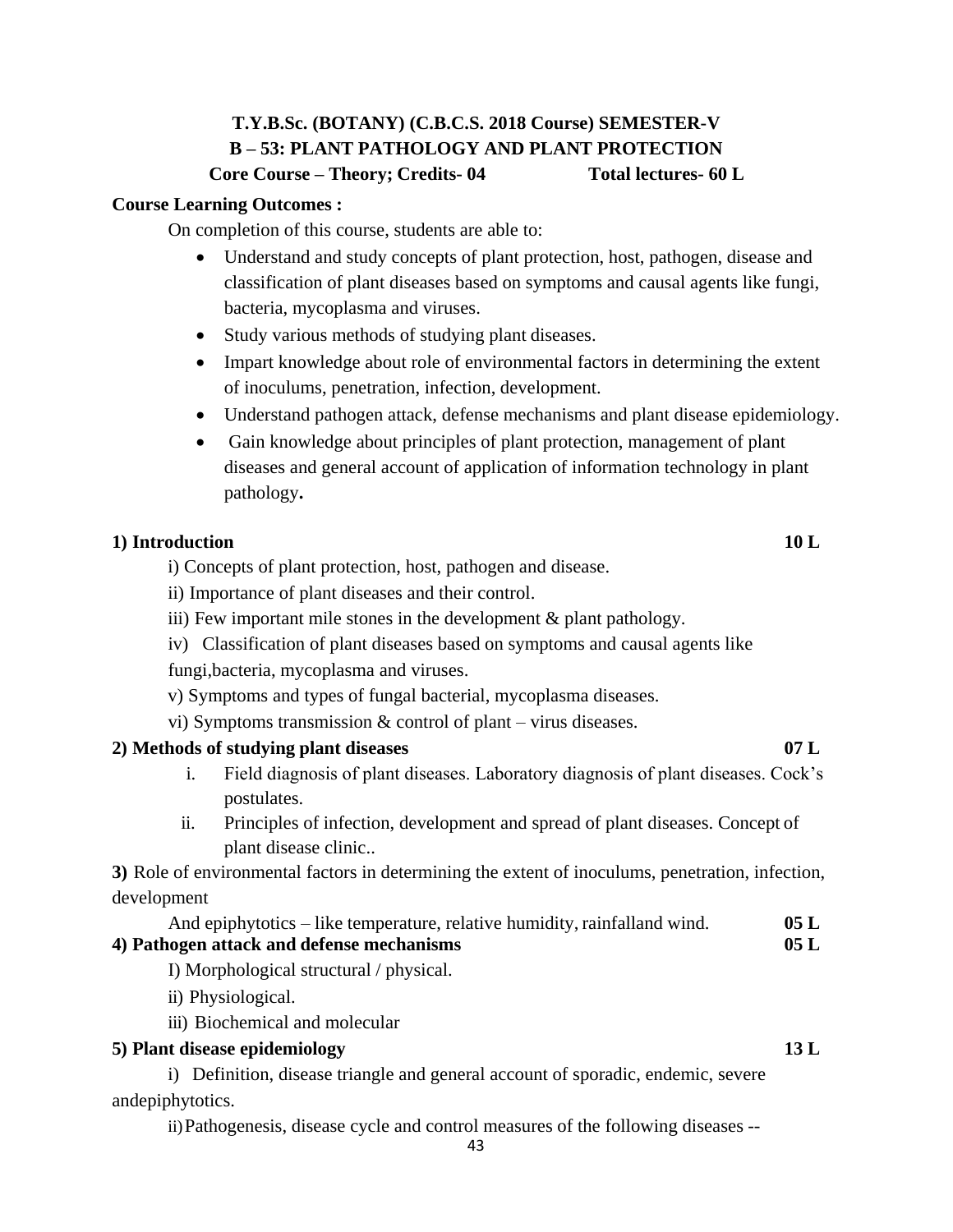- a. Downy mildew of grapes.
- b. Black stem rust of wheat.
- c. Tikka disease of groundnut. (leaf spot)
- d. Black arm of cotton.
- e. Little leaf of Brinjal.
- f. Yellow mosaic of papaya.

## **6) Principles of plant protection and management of plant Diseases 10 L**

## **i) Exclusion:**

- a) Tuber indexing.
- b) Seed certification
- c) Quarantine laws.

#### **ii) Eradication:**

- a) Roguing and cutting
- b) Crop rotation
- c) Modern cultural practices
- d) Sanitary measures

### **iii) Protection:**

- a) Chemical
- b) Biological and biopesticids
- c) Antibiotics
- d) IMP systems
- e) Development of transgenics

## **7) Molecular plant pathology 05 L**

- i) Molecular diagnosis concept.
- ii) Identification of genes and specific molecules in disease development.
- iii) Molecular manipulation of disease resistance.

## **8) General account of application of information technology in Plant Pathology 05 L**

- i) Simulation of epidemics.
- ii) Remote sensing and image analysis for ecosystem level effects.
- iii) Prediction of disease control decisions.

#### **Reference Books :**

- 1. R.S.Singh Introduction to principles of Plant Pathology.
- 2. M.N.Kamat Introductory Plant Pathology
- 3. M.K.Rangaswami Diseases of crop plants in India.
- 4. Meherhotra Plant diseases
- 5. D.A.Robert and C.W.Bootheroyd Fundamentals of Plant Pathology.
- 6. R.S.Mathur Plant diseases.
- 7. M.K.Dasgupta Principles of Plant Pathology.
- 8. Dr.Wani&Dr.Pingle A text book of plant protection and plant pathology.
- 9. M.K.Mundkur : Plant diseases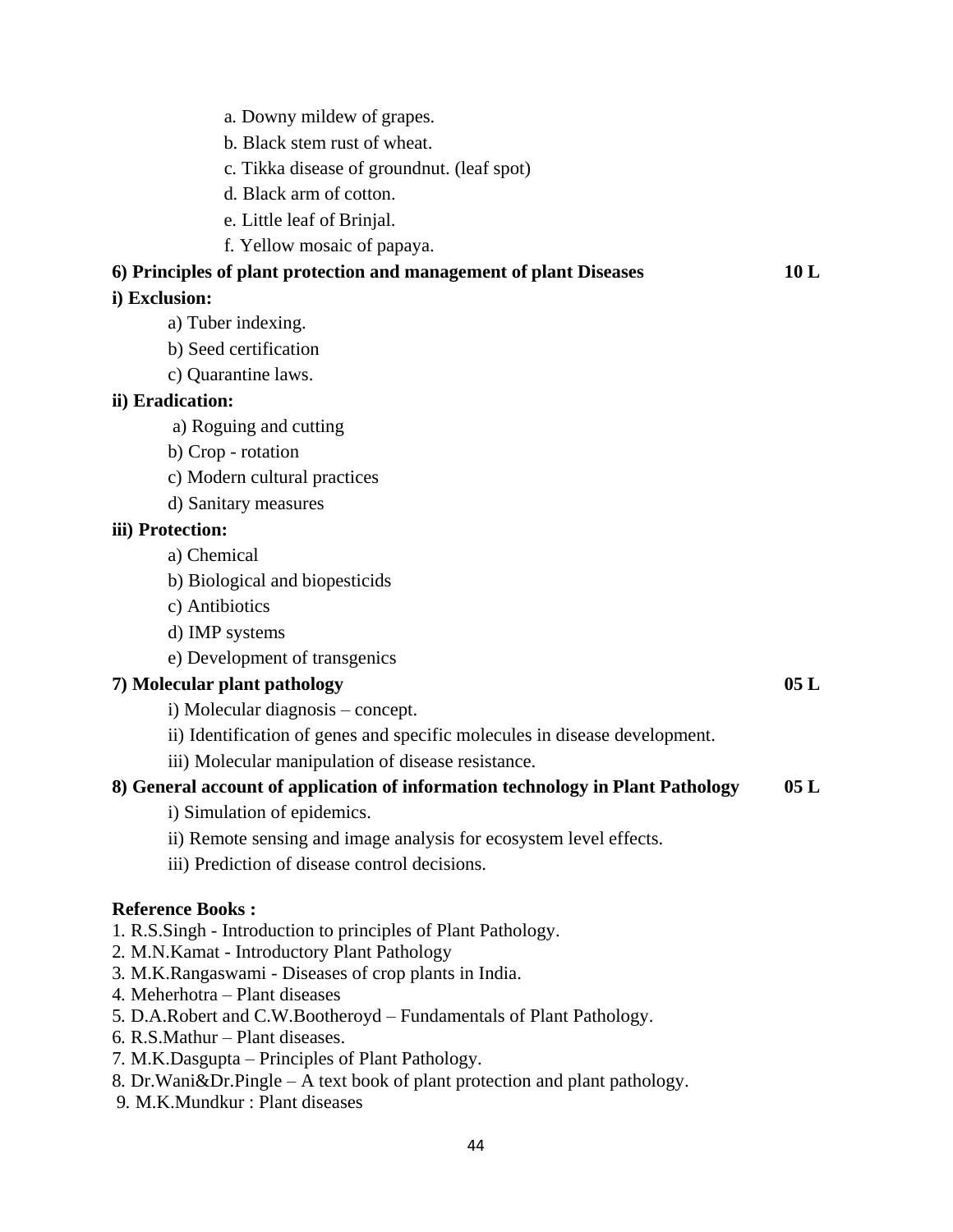## **T.Y.B.Sc. (BOTANY) (C.B.C.S. 2018 Course) SEMESTER-V B – 54: GENETICS AND BIOSTATISTICS**

## **Core Course – Theory; Credits- 04 Total lectures- 60 L**

## **Course Learning outcomes :**

.

On completion of this course, students are able to:

- know the basic principles of biostatistics and computer applications in biology.
- understand the fundamental concepts of biostatistics.
- learn about the computer and imbibe computer skills for biological data management and graphical presentation.
- enlightened about the need for computer applications, programs and techniques for biology.
- gain knowledge about "Cell Science

(a) Mendel"s Laws of heredity.

(b) Monohybrid ratio and dihybrid ratio.

- understand Cell wall Plasma membrane, Cell organelles and cell division
- learn the scope and importance of genitics & biostatistics
- understand the biochemical nature of nucleic acids, their role in living systems, experimental evidences to prove DNA as a genetic material.

| (c) Back cross and test cross.                                                     |      |
|------------------------------------------------------------------------------------|------|
| (d) Gene interactions and modified dihybrid ratios – Complementary, supplementary, |      |
| duplicate and epistatic factors.                                                   |      |
| 2. Multiple allelism                                                               | 08L  |
| a) Concept and characters of multiple alleles.                                     |      |
| b) Multiple alleles in <i>Drosophila</i> (eye colour).                             |      |
| c) Multiple alleles in Man (blood groups).                                         |      |
| d) Multiple alleles in plants (self incompatibility)                               |      |
| 3. Quantitative genetics                                                           | 06L  |
| a) Quantitative traits and quantitative genetics.                                  |      |
| b) The multiple factor hypothesis.                                                 |      |
| c) Descriptive statistics.                                                         |      |
| 4. Linkage and recombination                                                       | 08 L |

- a) Theories of linkage & detection of linkage.
- b) Linkage in Maize.

**1. Mendel's experiments and principles of inheritance 09 L**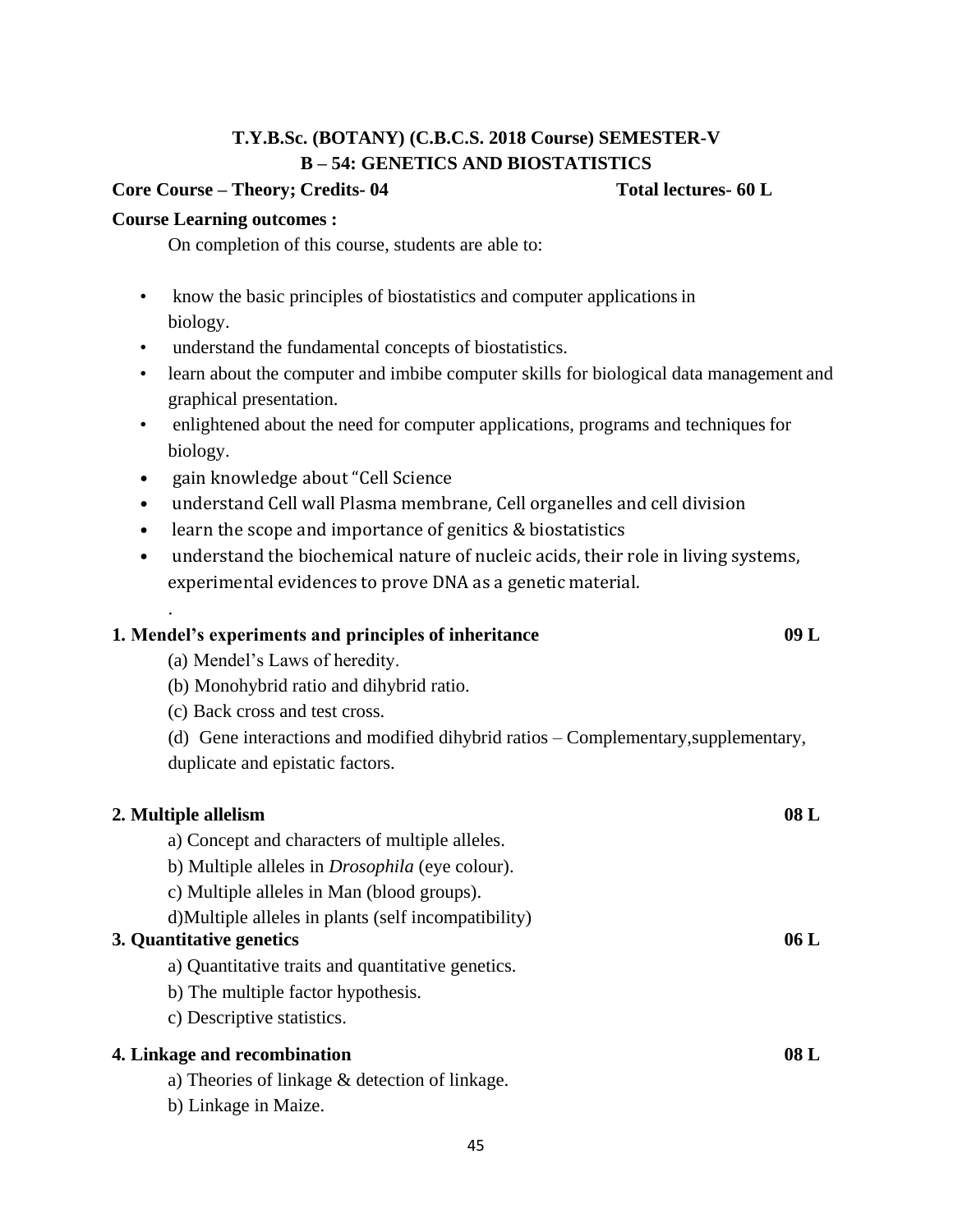| c) Coupling and repulsion phases                                                                  |     |
|---------------------------------------------------------------------------------------------------|-----|
| d) Two and three point test crosses with their significance in chromosome mapping.                |     |
| e) Interference and co-efficient of coincidence                                                   |     |
| 5. Cytoplasmic inheritance                                                                        | 08L |
| a) Concept and definition.                                                                        |     |
| b) Cytoplasmic inheritance and plastid transmission in plants. (Mirabilis jalapa).                |     |
| c) Male sterility in plants.                                                                      |     |
| d)Cytoplasmic inheritance in Yeast (Mitochondria).                                                |     |
| 6. Alterations in genetic makeup:- change at genetic level                                        | 08L |
| a) Spontaneous and induced mutations.                                                             |     |
| b) Mutagens – types and mode of action.                                                           |     |
| c) Transitions, transversions and frame-shift mutations.                                          |     |
| d)Detection of mutations.                                                                         |     |
| 7. Alterations in genetic makeup: - change in chromosome structure                                | 06L |
| a) Origin, types and effects of duplications.                                                     |     |
| b) Deletions, inversions and translocations.                                                      |     |
| c) Meiosis in structural heterozygotes.                                                           |     |
| 8. Biostatistics                                                                                  | 07L |
| a) Central value and desperation.                                                                 |     |
| b) Mode, median, mean, range, mean deviation and standard deviation.                              |     |
| c) Coefficient of variation and standard error.                                                   |     |
| <b>Reference Books:</b>                                                                           |     |
| 1. Atherly, A.G., Girton, J.R. and McDonald. 1999. The Science of Genetics. SaundersCollege       |     |
| Publishing Co., Fort Worth, USA.                                                                  |     |
| 2. Gardener, J., Simmons, H.J. and Snustad. D.P. 1991. Principles of Genetics (8th Edition). John |     |
| Wiley & Sons, New York.                                                                           |     |
| 3. Sinnott Dunn – Principles of geneties.                                                         |     |
| 4. Arora and Sandhu - Genetics.                                                                   |     |
| 5. Hartl, D.L. and Jones, E.W. 1998. Genetics: Principles and Analysis (4th Edition). Jones&      |     |
| Bartlett Publishers, Massachusetts, USA.                                                          |     |

- 6. Gupta, P.K. 1994. Genetics.Rastogi Publications. Shivaji Road, Meerut
- 7. Gupta, P.K. 1995. Cytogenetics.Rastogi Publications, Meerut.

.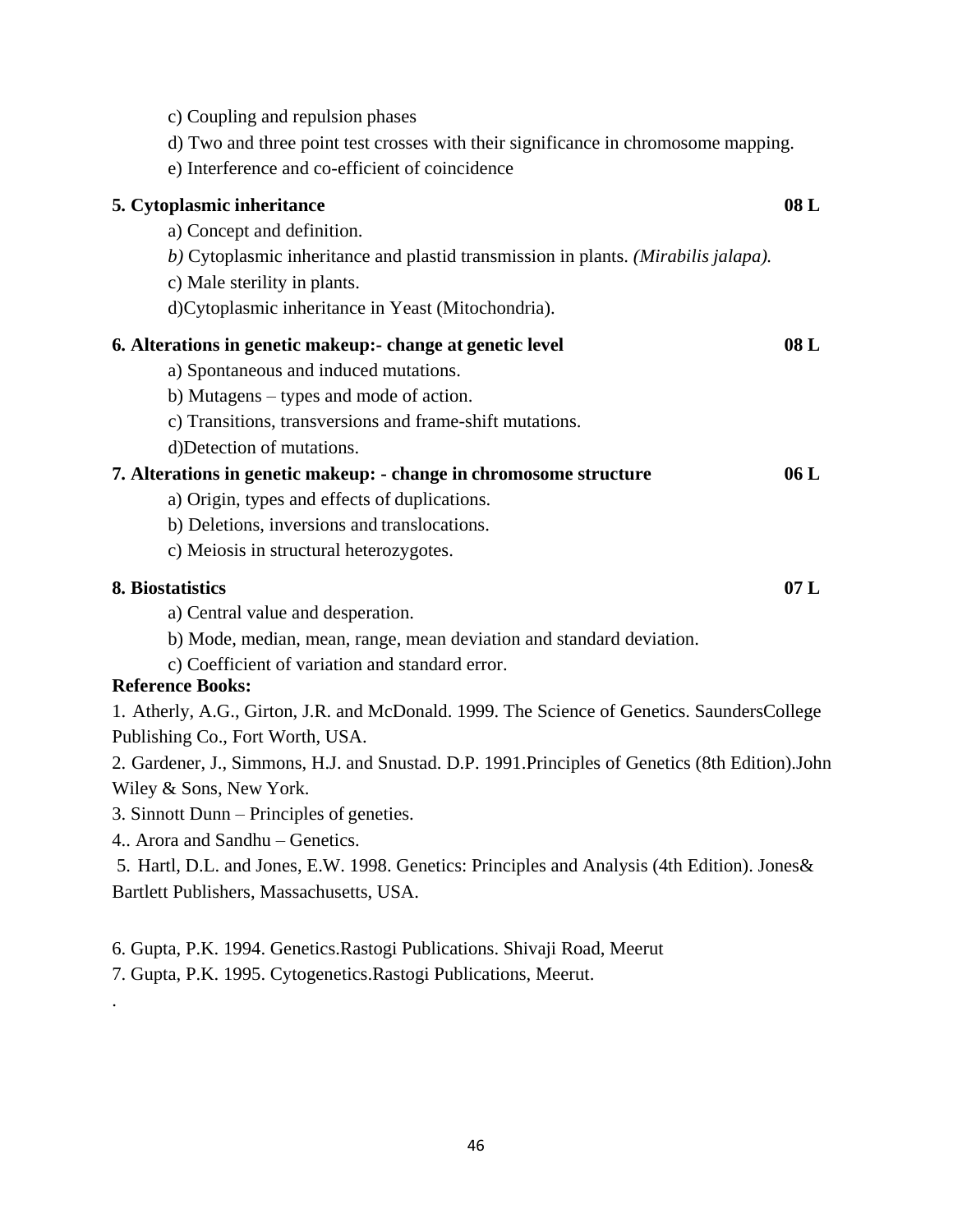Synthesis of nucleotides.DNA as a genetic material.Forms of DNA (A,B& Z).DNA replication.RNA structure, forms and role.

## **2) Recombinant DNA technology 12 L**

Restriction endonucleases.Cloning vectors & choice of vectors.Gene cloning principle & technique.

Construction of Genomic and cDNAlibraries.Southern and Northern blotting technique.DNA fingerprinting.DNA sequencing (Maxam, Gillbert& Sangers method) Polymerase chain reaction (PCR).

## **3) Genetic engineering of plants. 10 L**

Concept of genetic engineering.Transfer of genes in plants.Agrobacterium the natural genetic engineer.

Transgenic plants (BT cotton & Golden rice).Chloroplast transformation and its significance.

#### 47

## **(C.B.C.S. 2018 Course) SEMESTER-V**

**T.Y.B.Sc. (BOTANY)** 

**B – 55: MOLECULAR BIOLOGY & BIOCHEMISTRY**

## **Core Course – Theory; Credits- 04 Total lectures- 60 L Learning Outcomes :**

On completion of this course, students are able to:

- Understand structural organization and variation in chromosome as well as karyotype analysis.
- Learn about the extra-chromosomal inheritance in plant system.
- Know the molecular biology in relation to genetic material, its inheritance, modification, replication and repair.
- Understand transcription, translation post translation modification of protein.
- Know gene regulation in prokaryotes and eukaryotes and to understand cocept of Biochemistry..

## **Course Content:**

### **Molecular Biology**

## **1) Nucleic Acid structure 09 L**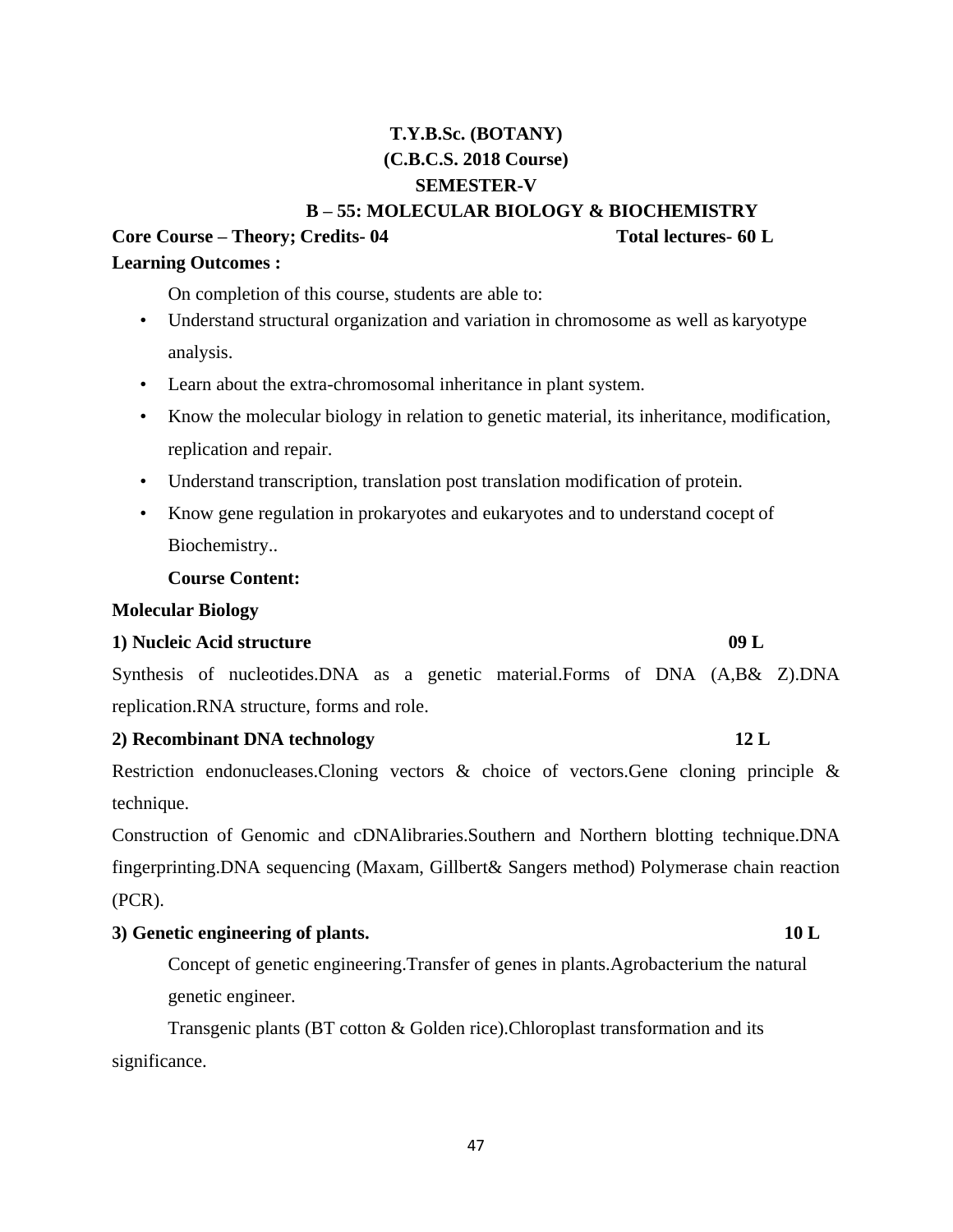### **Biochemistry**

| 4) Amino acids           |                                                                                              |           |    | 06L               |
|--------------------------|----------------------------------------------------------------------------------------------|-----------|----|-------------------|
|                          | Definition, structure and functions, properties, synthesis of amino acids.                   |           |    |                   |
| 5) Proteins              |                                                                                              |           |    | 08L               |
|                          | Definition, classification according to structure, functions of proteins, Protein synthesis, |           |    |                   |
| importance of proteins.  |                                                                                              |           |    |                   |
| 6) Carbohydrates         |                                                                                              |           |    | 07L               |
| Introduction,            | classification,                                                                              | functions | of | monosaccharaides, |
|                          | oligosaccharides, Polysaccharides including starch, cellulose & pectins.                     |           |    |                   |
|                          | 7) Lipids – definition, classification, properties, functions                                |           |    | 03L               |
| 8) Enzymes               |                                                                                              |           |    | 05L               |
|                          | Definition, Classification, properties, mechanism of enzyme action, Lock-key hypothesis,     |           |    |                   |
|                          | active sites, coenzymes, factors affecting enzyme activity, pH, temp, inhibitors,            |           |    |                   |
| substrates & activators. |                                                                                              |           |    |                   |

## **Reference books**:

- 1. Alber B. Bray, D.Leweis, J.Rald, M.Robert, Watson J.D…1999 MoL biology ofcell
- 2. M.L.Gupta, M.L.Jangir The cell and biotechnology
- 3. L.M.Narayanan, A.M.Selva Raj, A.Mani Padmalatha Singh Molecular and Genetics.engineering
- 4. Anna C.Pai Foundation of genetics
- 5. B.K.Jain A Text book of Genetics
- 6. Karvita B. Ahluwalia Genetics
- 7. Lea P.J. and Leegood R.C. 1999-plant Biochemistry and Molecular biology
- 8. Old R.W and Primrose S.B. 1999 Principles of Gene Manipulation.
- 9. T.N.More, K.N.Dhumal et.al-2003, A Text book of Botany Plant Biotechnology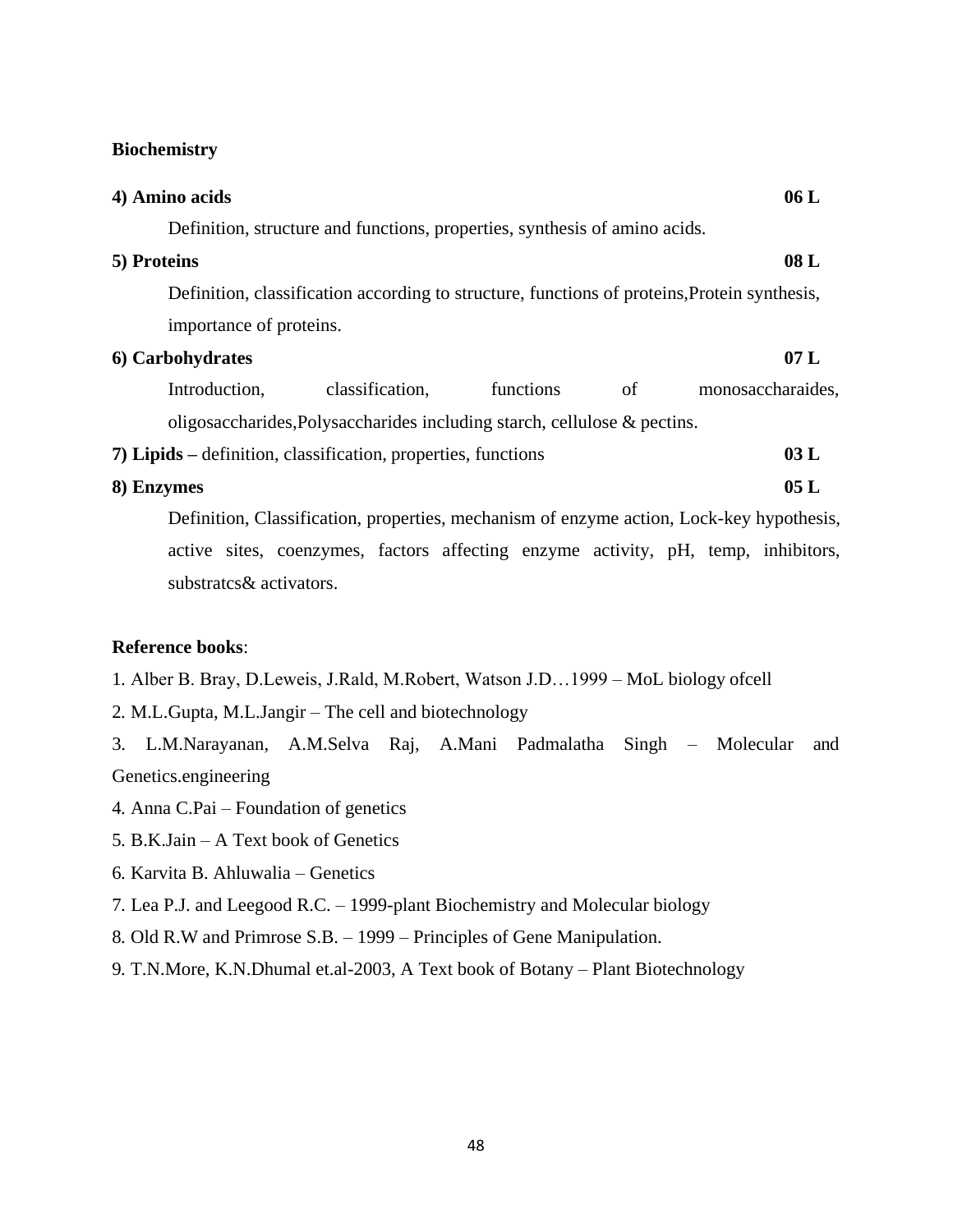## **T.Y. B.Sc. (BOTANY) C.B.C.S. 2018 Course) B – 56: PRACTICAL COURSE V (Based on B- 51: Biology of Cryptogams & B-52: Biology of Seed Plants)**

## **Core Course – Practical's; Credits- 02 (Any 10 practical's to be covered)**

## **Learning Outcomes :**

On completion of this course, students are able to:

- The range of thallus structure in algae.
- Understand the salient features of Algae and Fungi...
- .Study of morphological and biological peculiarities of plants
- Study of the families with respect to morphological characters using botanical

terms,floral formula, floral diagram.

- Identification of genus and species with the help of flora of the plant materials.
- Preparation of artificial, bracketed/indented dichotomous keys based on vegetative and

reproductive characters.

### **Course Content:**

1. Study of thallus organisation in algae e.g. *Chlorella, Volvox, Ulothrix,* 

*Hydrodictyon,Cladophora, Fritschiella Vaucheria, Polysiphonia* and *Ulva.* 1P

|    | 2. Study of Life histories of Chara and Batrachospermum   | 1 P |
|----|-----------------------------------------------------------|-----|
| 3. | Study of life histories of Rhizopus & Synchitrium.        | 1P. |
| 4. | Study of life history of <i>Agaricus</i> .                | 1 P |
| 5. | Study of life cycle of Rust of wheat. ( <i>Puccinia</i> ) | 1P. |
|    |                                                           |     |

**6.** 6 to 10 Study of the following plants families with helps of locally available

specimens.Myrtaceae, Cucurbitaceae, Sapotaceae, Apocynaceae, Solanaceae,

Acanthaceae,Labiatae, Ephorbioceae, Liliaceae & Cannaceae. **8P**

11. Preparation of dichotomous key and identification of genus & species by using

floras 1P

12. Field visit: students should be taken for field visits to study flora to collect plant specimens & to prepare herbaria.

13. Study of – Stomatal number.Stomatal index and Vein - islet number with suitable examples. 1P

**14.** To study the types of ovule, megasporogenesis, structure of the *Polygonum* type and *Allium* type embryo sac with help of permanent slides. **1 P**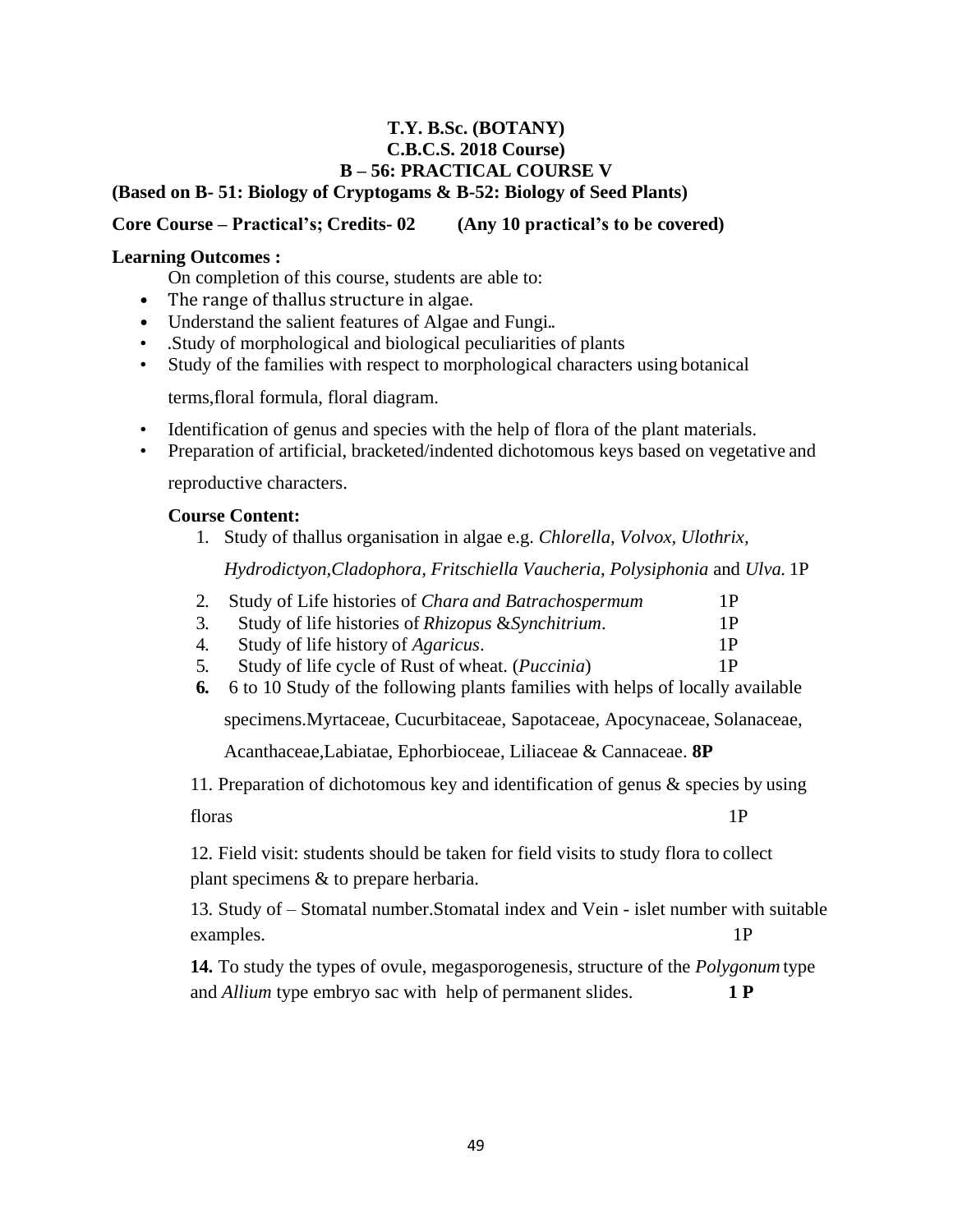## **T.Y. B.Sc. (BOTANY) (C.B.C.S. 2018 Course) B-57 - PRACTICAL COURSE – VI**

## **(Based on B-53: Plant Pathology and Plant Protection & B-54: Genetics and Biostatistics) Core Course – Practical's; Credits- 02 (Any 10 practical's to be covered) Learning Outcomes :**

On completion of this course, students are able to:

- study of plant pathogens representing different diseases in angiosperms
- Study differnt types of enzymes and its significance-Pectolytic enzymes
- Principle working and uses of laminar air flow hood, autoclave, hot air oven, electrophoresis and centrifuge.
- understand MS media preparation. & cocept of genetics
- understand preperation of chromosomes maps & to determine mean , mode & median

| 1. Study of important plant pathogens (symptoms and host parasite relationship).                              |     |  |  |  |  |  |  |  |
|---------------------------------------------------------------------------------------------------------------|-----|--|--|--|--|--|--|--|
| 2. Effect of pathogens on physiology of a host.                                                               |     |  |  |  |  |  |  |  |
|                                                                                                               |     |  |  |  |  |  |  |  |
| 3. Study of following plant diseases.                                                                         | 3P  |  |  |  |  |  |  |  |
| Black stem rust of wheat.                                                                                     |     |  |  |  |  |  |  |  |
| Downy mildew of grape.                                                                                        |     |  |  |  |  |  |  |  |
| Powdery mildew of Cucurbita / Tectona.                                                                        |     |  |  |  |  |  |  |  |
| Tikka disease of ground-nut.                                                                                  |     |  |  |  |  |  |  |  |
| Yellow Mosaic of papaya.                                                                                      |     |  |  |  |  |  |  |  |
| 4. Isolation of pectolytic enzymes from diseased plants.                                                      | 1 P |  |  |  |  |  |  |  |
|                                                                                                               | 1P  |  |  |  |  |  |  |  |
| 5. Isolation of cellulase from diseased plants.                                                               |     |  |  |  |  |  |  |  |
| <b>6.</b> Demonstration of biopesticides (essential oils, neem, turmeric and garlic) against some             |     |  |  |  |  |  |  |  |
| pathogens.                                                                                                    | 1P  |  |  |  |  |  |  |  |
| <b>7.</b> Determination of chromosome count from dividing pollen mother cells, root tips and pollen           |     |  |  |  |  |  |  |  |
| grains.                                                                                                       | 1P  |  |  |  |  |  |  |  |
| <b>8.</b> Determination of intraspecific variation in chromosome number from locally available taxa1 <b>P</b> |     |  |  |  |  |  |  |  |
| <b>9.</b> Preparation of chromosome maps from 3-point test cross data.                                        | 1P  |  |  |  |  |  |  |  |
| 10. To determine the mode, median and mean of the specimens.                                                  | 1 P |  |  |  |  |  |  |  |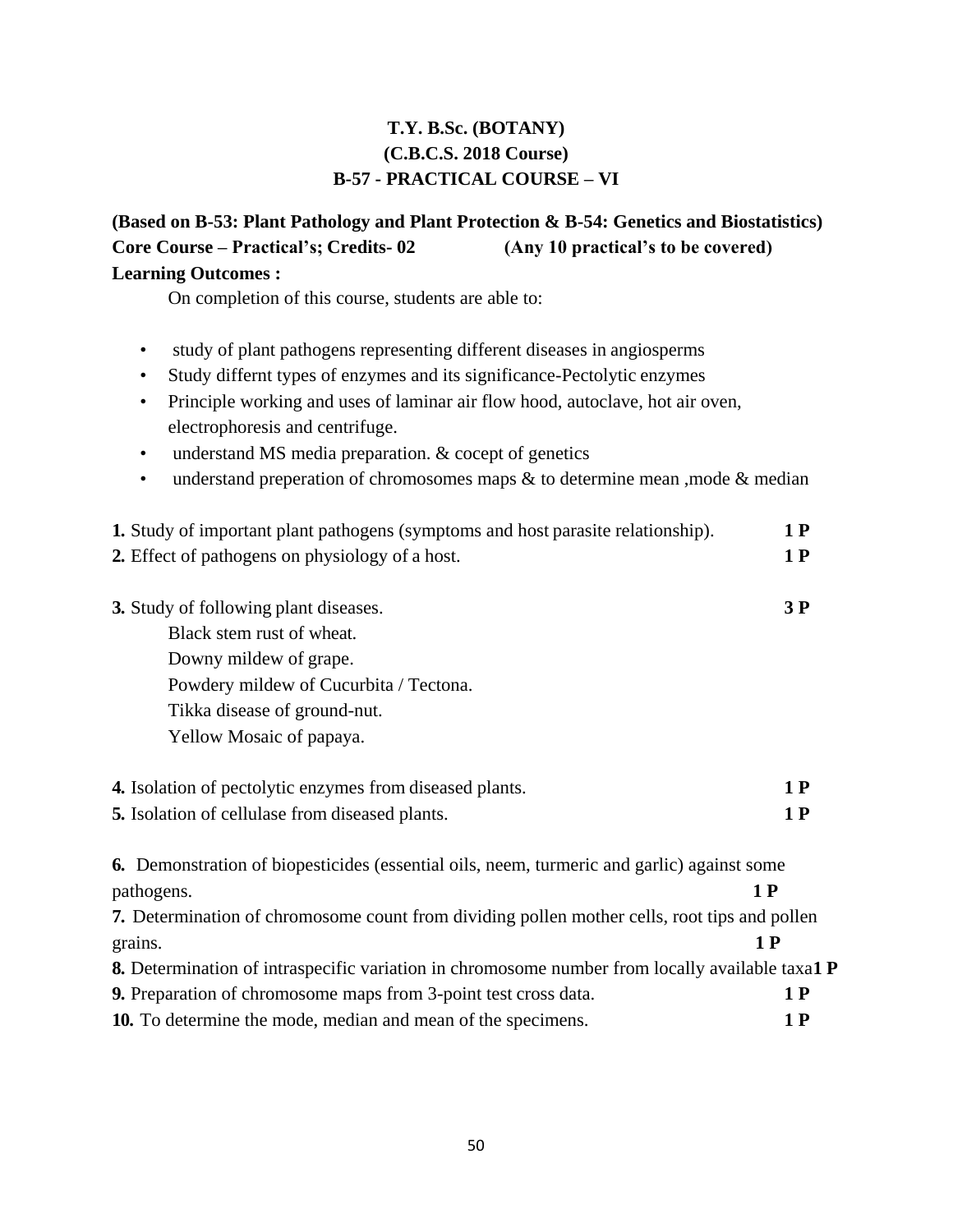## **T.Y. B.Sc. (BOTANY) (C.B.C.S. 2018 Course) B-58- PRACTICAL COURSE – VII**

**(Based on B- 55 Molecular biology and Biochemistry B-59 (A) Aerobiology / B-59 (B)** 

**Medico botany / B-59 (C) Conservation of Medicinal Plants)**

**Core Course – Practical's; Credits- 02 (Any 10 practical's to be covered)** 

## **Learning Outcomes :**

On completion of this course, students are able to:

- Students should understand, molicular biology indetail
- To know biochemical view of evry experiment  $&$  to understand concept of aerobiology
- Student should understood aerospora,allergic pollen grains.
- Preparation of cotton blue, permanent algal slidesctophenol and culture medium PDA.
- Study fungi with respect to vegetative, reproductive structures and classification with reasons.

## **Practicle course content;**

**1.** Chemical tests to demonstrate the presence of starch, sugar, fat and protein in plant materia**1 P**

| 2. To identify the amino acids in a mixture by resolving through paper Chromatography or T1 P |  |  |  |  |  |  |  |  |
|-----------------------------------------------------------------------------------------------|--|--|--|--|--|--|--|--|
|                                                                                               |  |  |  |  |  |  |  |  |

| 3. Colorimetric estimation of RNA using orcinol.                | 1 P |
|-----------------------------------------------------------------|-----|
| 4. Colorimetric estimation of DNA using diphenyl amine.         | 1 P |
| <b>5.</b> Study of amino acid, proteins, lipids & carbohydrates | 2P  |

## **Practicals based on B-59 (A) Aerobiology**

| 6. Study of construction and working of Volumetric Tilak air sampler & Andersen air sample 1P                    |    |
|------------------------------------------------------------------------------------------------------------------|----|
| <b>7.</b> Preparation of culture media and culturing of airborne fungal forms by petriplate exposure             |    |
| method                                                                                                           | 1P |
| <b>8.</b> Preparation of mountant – glycerine jelly, scanning and identification of fungal spores. $1 \text{ P}$ |    |
| <b>9.</b> Air monitoring for pollen grains and identification of pollen grains.                                  | 2P |
| Practicals based on B-59 (B) Medicobotany                                                                        |    |
| 1. Study of any six drug plants from theory syllabus (Macroscopic and Microscopic)                               | 2P |
| 2. Study of ethno botany of any two locally available Plants                                                     | 1P |
| 3. Study and preparation of ayurvedic formulations - Asav, Arishtia, Churna                                      | 1P |
| 4. Visit to pharmaceutical industry where plant formulations are prepared                                        | 1P |
| 5. Extraction and Qualitative analysis of Alkaloid, Glycoside and Tannin                                         | 1P |
| acticals based on B-59 (C) Consrvation of Medicinal Plants:                                                      |    |
| <b>1.</b> Study of identification of genus and species of plants by preparing key with the help of               |    |

Cook"sflora. **1P**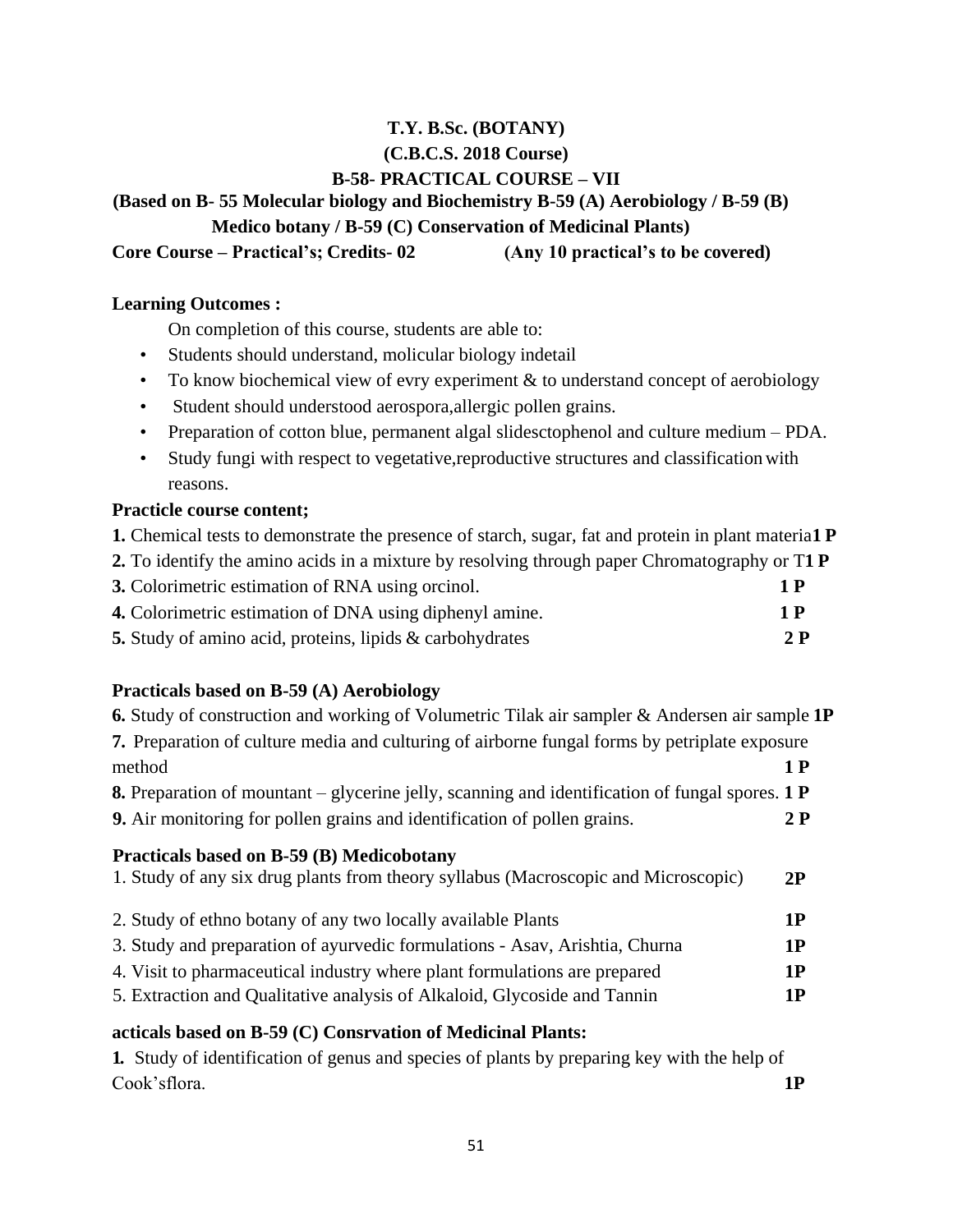| 2. To study morphological characters of rare, endangered and threatened plants with suitable    |    |
|-------------------------------------------------------------------------------------------------|----|
| examples.                                                                                       | 1P |
| <b>3.</b> Study of cultivation practices of <i>Aloe</i> / <i>SafedMusali.</i>                   | 1P |
| <b>4.</b> Study of cultivation practices of important medicinal plants by in situ conservation. | 1P |
| 5. Visit to local medicinal plant garden.                                                       |    |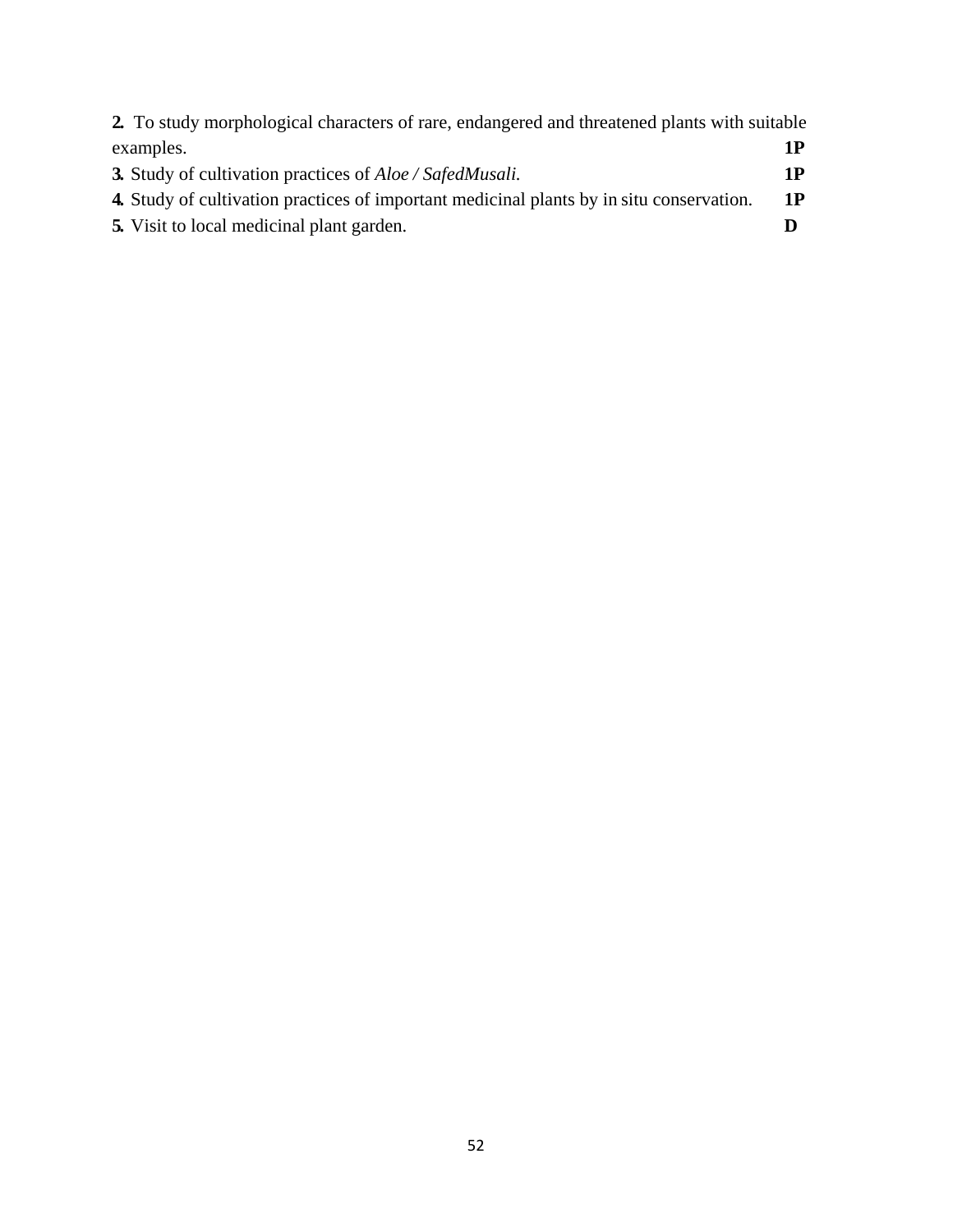## **T.Y.B.Sc. (BOTANY) (C.B.C.S. 2018 Course) SEMESTER– V**

## **(Elective Courses): Choose any one course of the following B – 59 (A): AEROBIOLOGY**

| Core Course - Theory; Credits-04                                                                                                                                        | Total lectures- 60 L |
|-------------------------------------------------------------------------------------------------------------------------------------------------------------------------|----------------------|
| <b>Course Learning Outcomes:</b>                                                                                                                                        |                      |
| On completion of this course, students are able to:<br>Know the nature and its co-relation with human society. $\&$ to understand cocept of<br>$\bullet$<br>aerobiology |                      |
| Realize the impact of human activities on environment.<br>$\bullet$                                                                                                     |                      |
| Understand global issues concerned with aerospora & allergic pollen grains<br>$\bullet$                                                                                 |                      |
| Know the sustainable development and care of environment.                                                                                                               |                      |
| 1. Introduction                                                                                                                                                         | 08L                  |
| i) Definition and importance of Aerobiology. ii) Brief history and progress of                                                                                          |                      |
| Aerobiology                                                                                                                                                             |                      |
| in India. iii) Scientific contributions of Prof. P. H. Gregory, Prof. K. C. Meheta,                                                                                     |                      |
| Prof. T.Sreeramulu and Prof. S. T. Tilak. iv) Multidisciplinary approach                                                                                                |                      |
| 2. Methods of sampling                                                                                                                                                  | 06L                  |
| i) Principles. ii) Qualitative and quantitative sampling. iii) Intramural and extramural                                                                                |                      |
| sampling. iv) Utility of intramural and extramural sampling.                                                                                                            |                      |
| 3. Types of air samplers and working of following air samplers                                                                                                          | 05L                  |
| i) Volumetric Tilak air sampler. ii) Rotorod air sampler. iii) Andersen air sampler                                                                                     |                      |
| 4. Airborne Biological materials                                                                                                                                        | 09L                  |
| i) General survey and classification. ii) Concept of aerobiopollutants. iii) Study of                                                                                   |                      |
| the following biological materials. Algae (b) Fungi (c) Bacteria (d) Pollen (e) Mites                                                                                   |                      |
| 5. Analysis of Aerospora<br>i) Identification methods. ii) Vertical and horizontal distribution.                                                                        | 07L                  |
| iii) 'Statistical analysis of aeromicrobiota. iv) Logical interpretation of data.                                                                                       |                      |
| 6. Meteorological parameters and aerospora                                                                                                                              | 06L                  |
| i) Temperature, humidity and rainfall. ii) Diurnal periodicity.                                                                                                         |                      |
| iii) Day and Night (nocturnal) aerospora.                                                                                                                               |                      |
| 7. Impact of Aerobiopollutants on living systems                                                                                                                        | 07 L                 |
| i) On human – Allergy and Skin diseases. ii) On animal – Skin diseases.                                                                                                 |                      |
| iii) On plants – Plant diseases.                                                                                                                                        |                      |
| 8. Plant disease forecasting and aerobiology                                                                                                                            | 05L                  |
| i) Principles. ii) Methods. iii) Model in brief.                                                                                                                        |                      |
| 9. Concept of bio-deterioration and biodegradation with reference toairborne microbes.                                                                                  | 02L                  |
| <b>10. House Dust mites</b>                                                                                                                                             | 05L                  |
| i) General account and types. ii) Relevance of House Dust mites in house dust.                                                                                          |                      |
| iii) Culturing of any one organism. iv) Human health hazards.                                                                                                           |                      |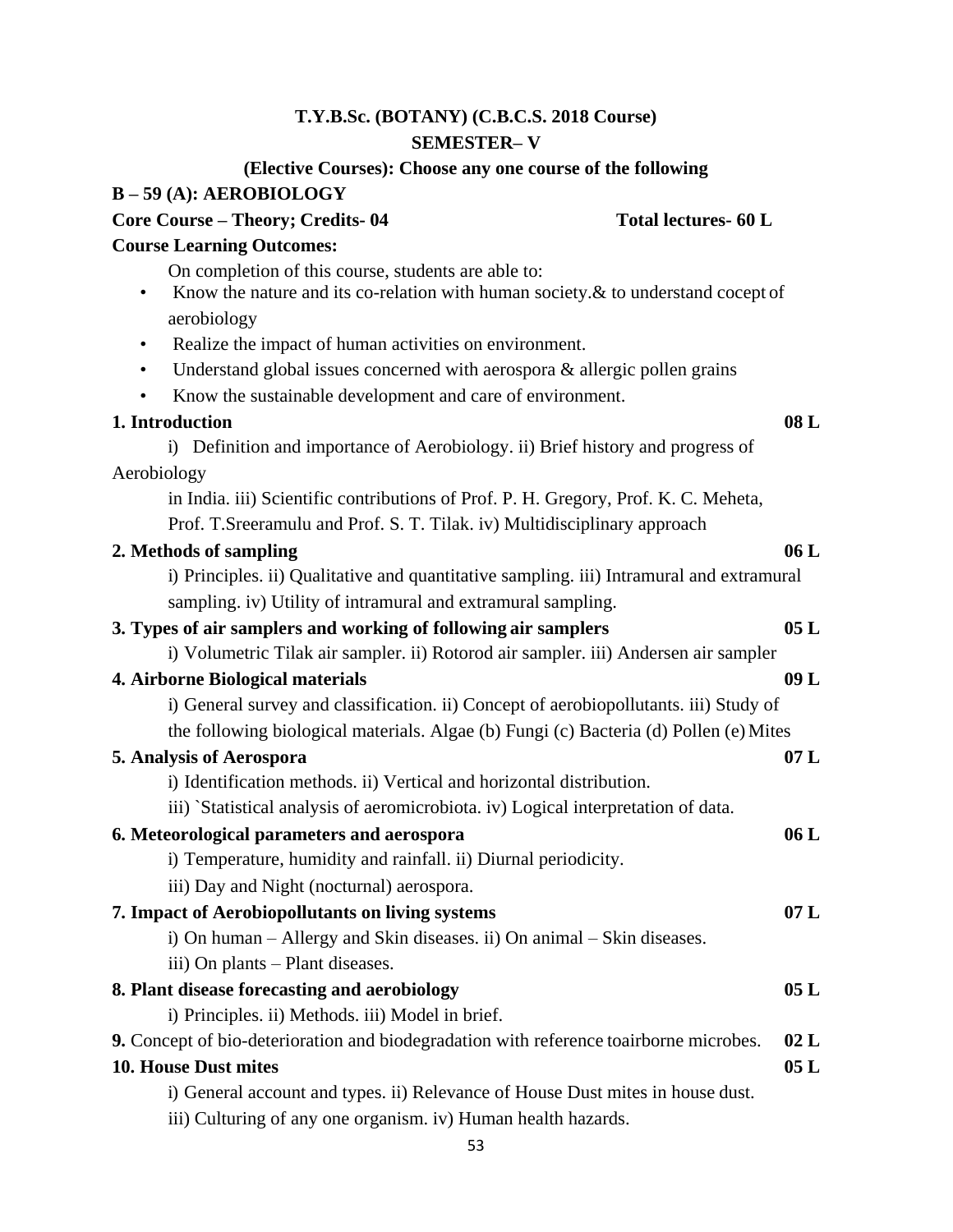### **Reference Books :**

S.T.Tilak – Aerobiology

S.T.Tilak – Environmental Ecology and Aerobiology.

S.T.Tilak – Airborne pollen & Fungal Spores.

S.T.Tilak – Aerobiology (Revised edition 2000)

P.H.Gregory – Microbiology of Atmosphere.

S.N.Agashe – Recent Advances in Aerobiology.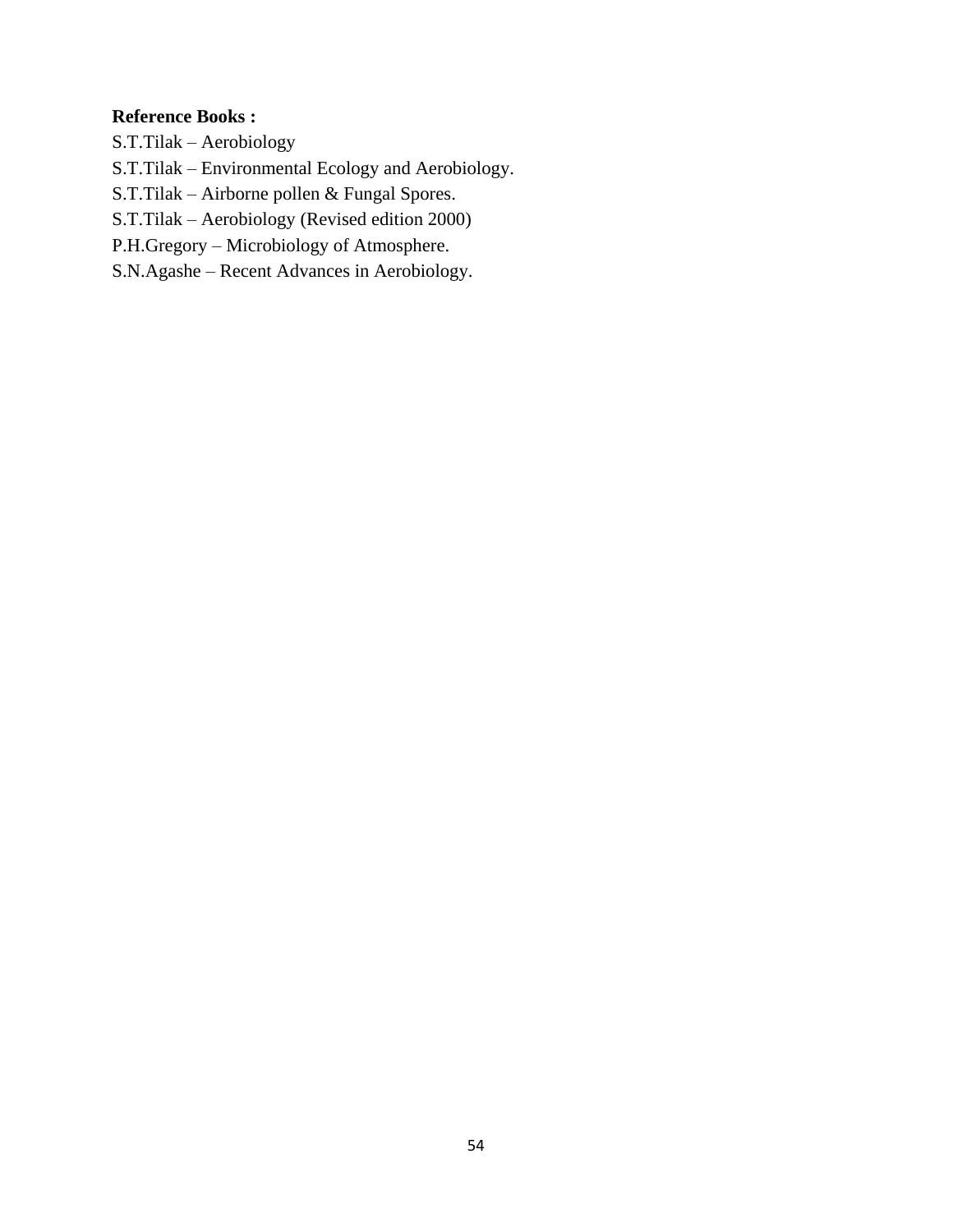## **T.Y. B.Sc. (BOTANY) (C.B.C.S. 2018 Course) SEMESTER - V B – 59 (B): MEDICO BOTANY**

**Core Course – Theory; Credits- 04 Total lectures- 60 L** 

## **Course Learning Outcomes :**

On completion of this course, students are able to:

- Know about history and relevance of herbal drugs in Indian system of medicine
- Learn the macroscopic and microscopic characters, chemical constituents, adulterants,
- Understand the techniques for drug evaluation (Chemical, Physical and Biological),
- Phytochemical investigations, standardization and quality control of herbal drugs
- Know the technique of medicinal gardening Cultivation practices, marketing and utilization of selected medicinal plants
- Get knowledge on pharmacological importance of medicinal plants and its bioactive compounds.
- Set up process of harvesting, drying and storage of medicinal herbs

## **1) Study of Crude drugs with reference to macroscopic and microscopic characters,active principles, therapeutic action and medicinal use of – 14 L**

*a)*Root and rhizome durgs – *Rauwolfia surpentina, Glycirhiza glabra, Zingiber officinalis.*

b) Stem drugs :-*Tinospora cordifolia, Ephedra*SP.

c) Bark drugs – *Holarrhenaanti dysenterica, Cinnamom zeylanicum*.

d) Leaf drugs – *Cassia angustifolia, Datura metel*.

**2) Study of Crud drugs with reference to macroscopic and microscopic characters,active principles, therapeutic action and medicinal use of – 09 L**

a) Flower drugs – *Eugenia caryophyllum, Rosa indica* .

b) Seed drugs – *Plantage ovata, Myristica fragrans*.

c) Fruit drugs – *Terminalia belarica (Behada), Aegle marmelos*.

## **3) Medicinal use of common house hold crude drugs - 12 L**

*a) Adhatoda vasica* b) *Acorous callamus* c) *Gardenia gumifera* d) *Helicteris isora*

e) *Curcuma longa* f) *Terminaliabelarica* g) *Terminaliachebula* h) *Emblicaofficinalis*

i) *Ocimum sanctum* **j)** *Allium sativum*

## **4) Study of important Medicinal plants used as spices and condiments – 12 L**

*a) Curcuma longa* b) *Zingiber officinale* c) *Cinnamomum verum* d) *Cinnamomum tamala*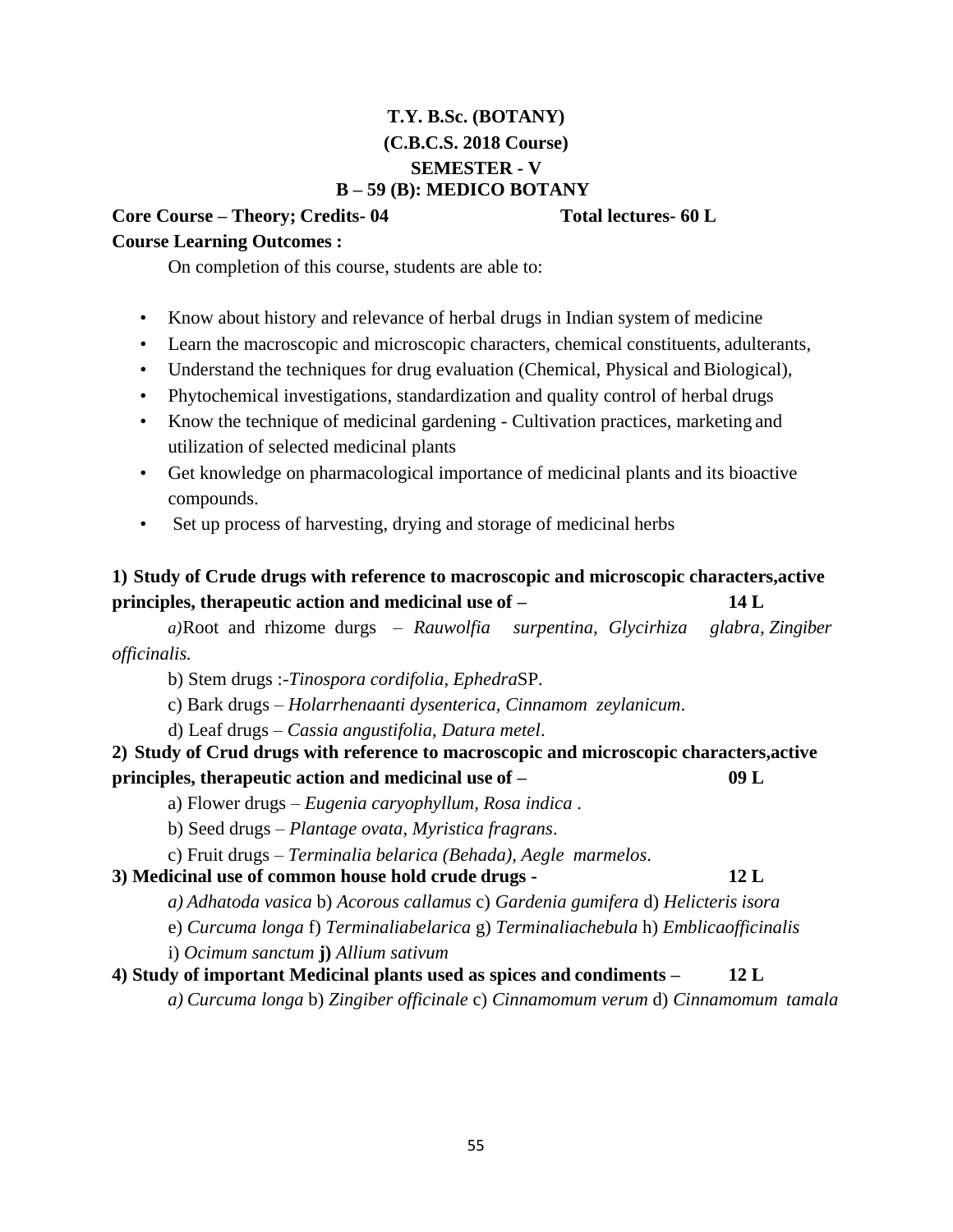| e) Coriandrum sativum f) Murraya koenigii g) Eugenia caryophyllata h) Carum       |     |
|-----------------------------------------------------------------------------------|-----|
| copiticum                                                                         |     |
| i) Elettaria cardamomum j) Myristica fragrans                                     |     |
| 5) Ayurvedic concept of preparation of crude drugs                                | 08L |
| a) Churne b) Asava c) Arishta d) Gutti e) Kadha                                   |     |
| 6) Lower plants in medicine                                                       | 05L |
| Sources and uses of <i>Chlorellin</i> and <i>Penicillin</i> and <i>Ergotine</i> . |     |
| Medicinal uses of bryophytes and pteridophytes.                                   |     |
| <b>References</b>                                                                 |     |
| 1) Pharmacognosy: Trease and Evans                                                |     |
| 2) Pharmacognosy: Gokhale, Kokate and Purohit                                     |     |
| 3) Pharmacognosy: Wallis                                                          |     |
| 4) Medicinal plants: Jain S.K.                                                    |     |
| 5) Practical pharmacognosy: Khandelwal and Pawar et al.                           |     |
| 6) Indian Medicinal plants: Kirtikar and Basu                                     |     |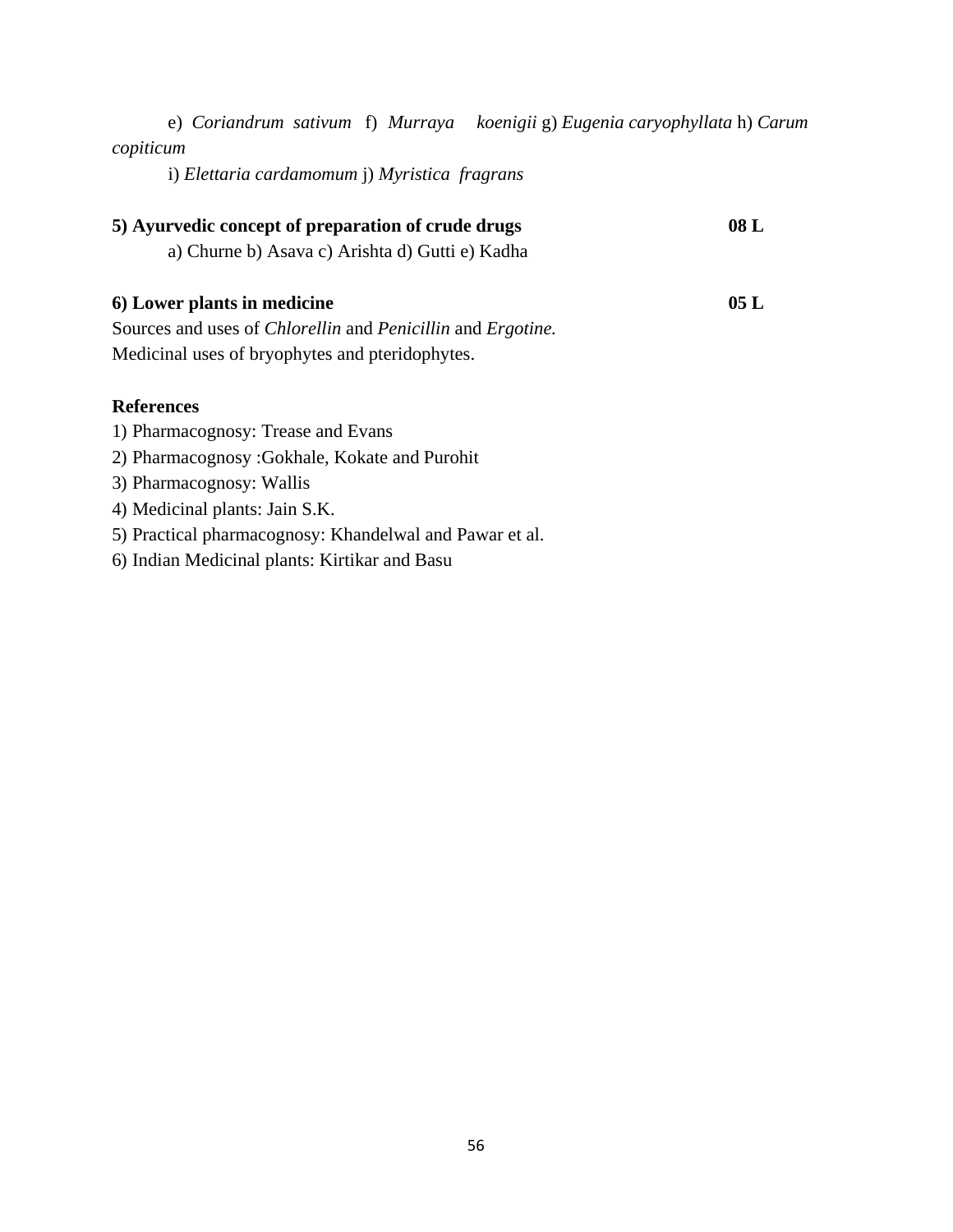## **T.Y. B.Sc. (BOTANY) (C.B.C.S. 2018 Course) SEMESTER - V**

## **B – 59 (C): Conservation of Medicinal Plants Core Course – Theory; Credits- 04 Total lectures- 60 L**

## **Course Learning Outcomes :**

On completion of this course, students are able to:

- understand medicinal plants are considered as a rich resources of ingredients which can be used in drug development either pharmacopoeial, non- pharmacopoeial or synthetic drugs.
- understand some plants and their derivatives are considered as important source for active ingredients which are used in aspirin and toothpaste.

## **1. BASIC STUDIES 14 L**

## • **Traditional knowledge and the use of plants in health care**

- 1. Introduction to traditional knowledge.
- 2. Importance and significance of this knowledge to local people.
- 3. Communities involved in traditional knowledge about medicinal plants, application of traditional knowledge with examples.

## • **Identification and classification of medicinal plants**

4. Concept of identification and classification, system used presently for identification, Botanical approach for identification and classification of the plants

- 5. The classification for medicinal plant used by Ayurveda basic principles and system
- 6. Field identification technique for the medicinal plants

## ·**Outline of medicinal plants distribution and their abundance**

- 7. List of plants required in large quantity from various parts of India
- 8. Distribution of the important medicinal plants in Maharashtra and India.
- 9. Threatened / Endemic / medicinal plants of India

## **2. UTILIZATION 16 L**

## • **Whenever possible to cultivate the medicinal plants as a source of supply**

- 1. Cultivation of the medicinal plants, principles and concept, methods of cultivation.
- 2. Scenario of highly cultivating medicinal plants; demand and supply ration
- 3. Existing sources of medicinal plants for cultivation.
- 4. Status of medicinal plants available in wild, in Pune and surrounding regions.Major areas of Maharashtra from where medicinal plants are collected from wild

## • **Improved techniques for harvesting, storage and production**

5. Pre processing and post processing techniques for harvesting and recent techniques for the storage of the medicinal plant parts.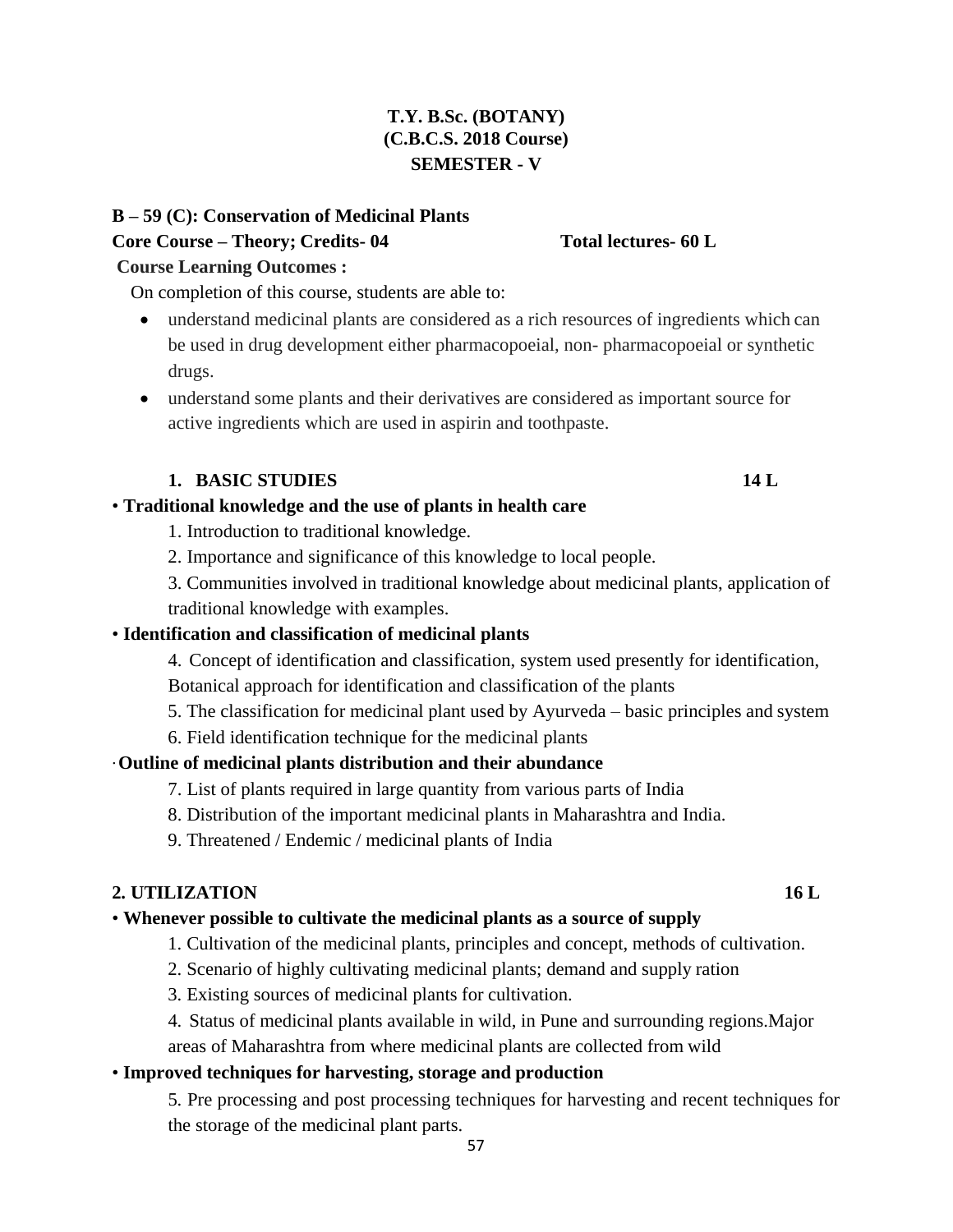6. State level and National level policies for harvesting, storage and production of medicinal plants Introduction to ADMA – Ayurvedic Drug Manufacture Association, role in collection of medicinal plants from various parts of India

7. Status of medicinal plant product companies in Maharashtra, India and at International level

8. Opportunities to the students for initiating a business in medicinal plants

## **3. CONSERVATION 14 L**

## • **Conserve population of medicinal plant sciences in natural habitat**

- 1. What is conservation? In-situ & ex-situ conservation, concept  $\&$  introduction
- 2. Important parameters for the conservation, viz. Community involvement, dependence ofcommunities on the natural resources, availability of resource
- 3. Identification of existing threats to the natural resources / medicinal plants

## • **Conserve population of medicinal plant species ex-situ**

- 4. Ex-situ conservation technique and its significance, Need of ex-Situ Conservation and itsapplication
- **5.** Successful stories of Ex-Situ conservation of medicinal plants 4 case studies

## **National and International policies on conservation and current scenario of conservation**

Tools available for the conservation of medicinal plants at local level – e.g. MPCA

- 6. Government policies under NMPB and SMPB
- 7. Government funding at village level for cultivation practices of medicinal plants; role ofDistrict
- KrishiVigyan Kendra for giving training for conservation
- 8. Forest Department on Protected and non-protected areas
- 9. Method of collection of medicinal plants and their conservation

## **4. COMMUNICATION AND CO-OPERATION 16 L**

## • **Built public support for conservation of medicinal plants**

1. Market requirement for the medicinal plants and availability on ground, Cooperativecultivation of medicinal plant – A model

2. Which are the major companies in drug productions

3. Role of National Medicinal Plant Board (NMPB) and State medicinal Plant Board inmarketing of the raw products

4. What is buy-back mechanism; its significance and implementation in other states

5. National Medicinal Plant Board and Maharashtra Medicinal Plant Board, Department of Biotechnology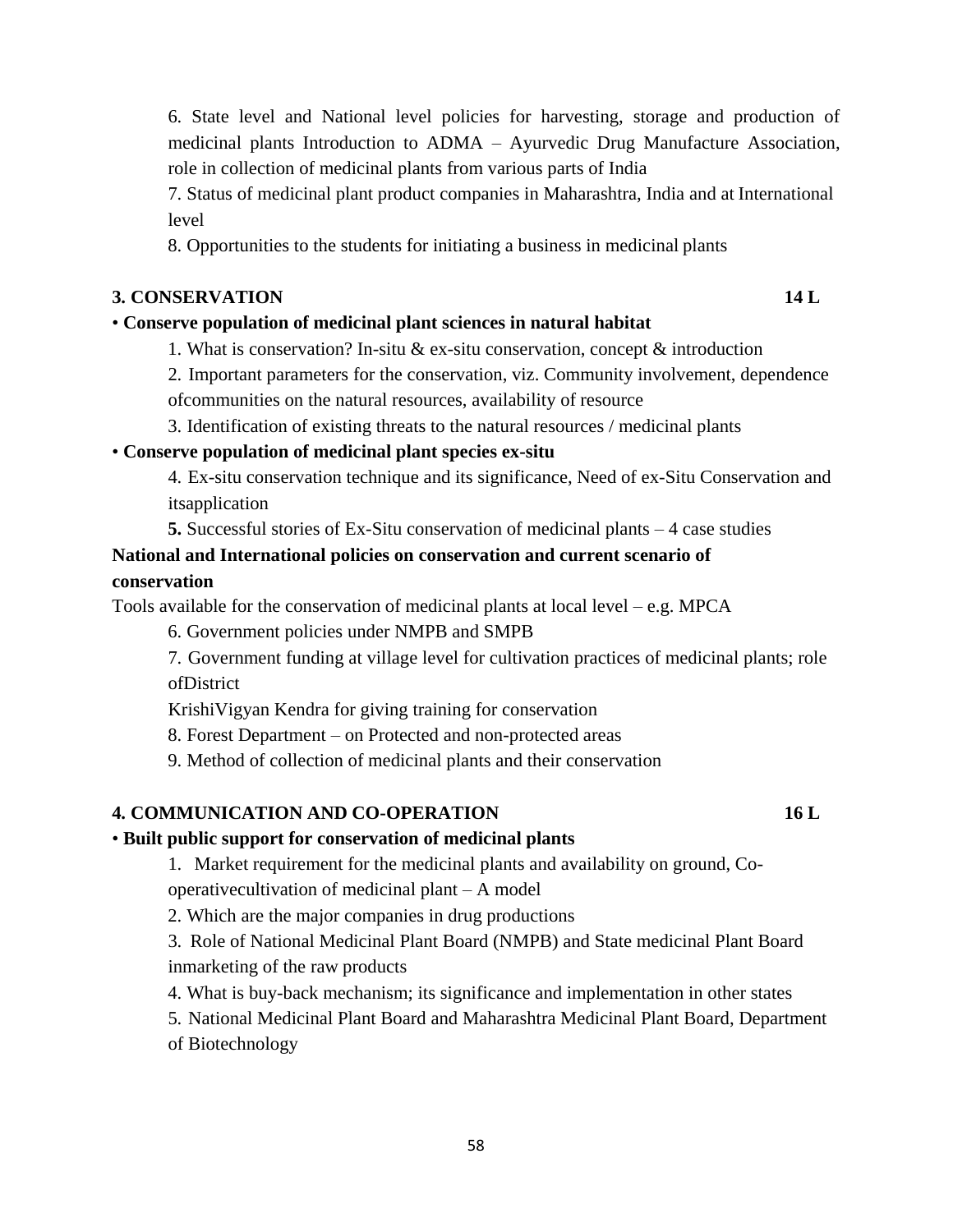## • **Involvement of Non-Governmental Organization (NGO) in cultivation, conservation and marketing of medicinal plants**

- 1. List of NGOs at local and at national level
- 2. Discussion of case studies of any 4 organizations

## **References**

- 1) Pharmacognosy: Trease and Evans
- 2) Pharmacognosy:Gokhale, Kokate and Purohit
- 3) Pharmacognosy: Wallis
- 4) Medicinal plants: Jain S.K.
- 5) Practical pharmacognosy: Khandelwal and Pawar et al.
- 6) Indian Medicinal plants: Kirtikar and Basu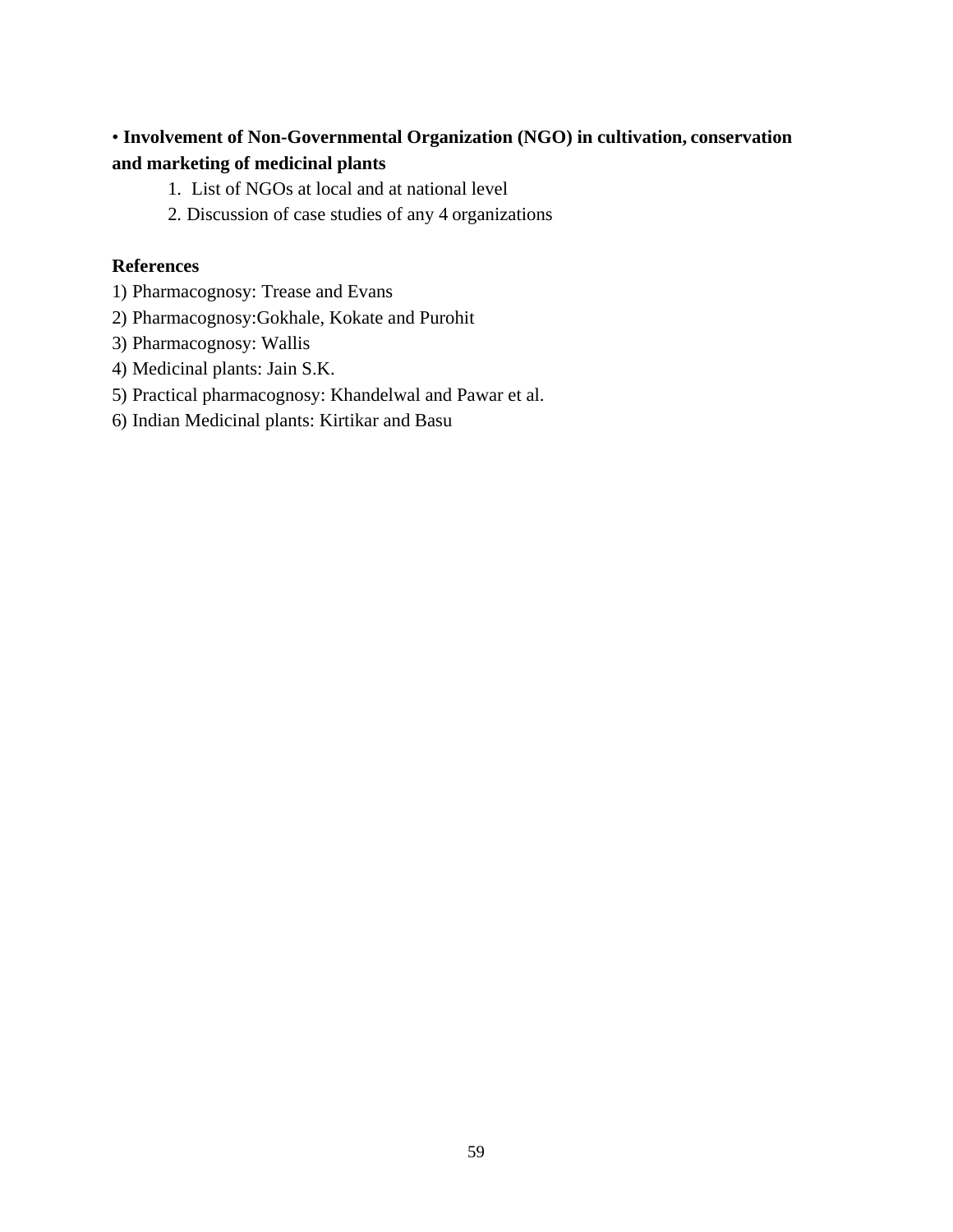## **B. Sc. Part III (T.Y.B.Sc.) MICROBIOLOGY SEMESTER-V MB 51 Medical Microbiology**

**Total credits 04 Total 60 Lectures**

**Course Learning Outcomes:**

**On completion of Course Students are able to -**

- **Explore the types of infectious diseases**
- **Know the etiology, symptoms and mode of transmission of human diseases and veterinary diseases**
- **Study the human diseases including AIDS**
- **Identify the Medical and Cosmetic uses of certain toxins.**
- **Know the health insurance policies & limitations of Customer courts**

### **Course Content**

**I] Introduction to important Medical Terminologies. 02 II] Outline studies of the following human diseases w.r.t. Etiology, symptoms and** 

#### **mode of transmission. 15**

- i ikungunya
- ii Dengue
- iii. Japanese Encephalitis
- iv. Herpes
- v. Common-cold
- vi. Viral Diarrhoea
- vii. Rabies
- viii. Typhoid
- ix. Cholera
- x. Gonorrhoea
- xi. Plague
- xii. Amoebiasis
	- xii. Leptospirosis

## **III] Outline studies of the following veterinary diseases 08 w.r.t. etiology, symptoms, mode of transmission & treatment.**

- i. Mastitis
- ii. Ranikhet
- iii. Marek"s Disease
- iv. Brucellosis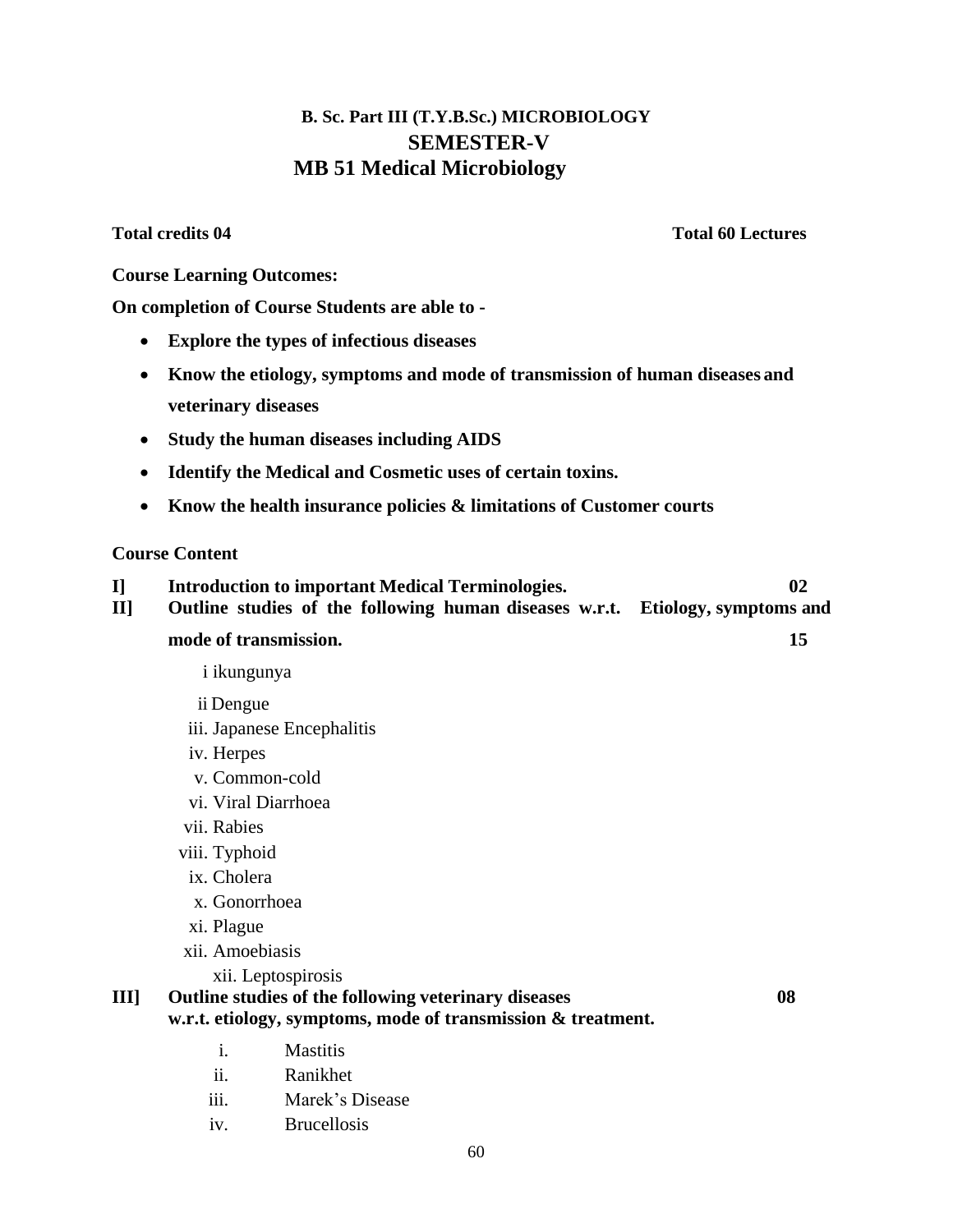## **IV] Detailed study of following Human Diseases. 25**

## **1**. **AIDS**

## **2] Poliomyelitis:**

- a) Structure of HIV
- b) ICTV Classification of HIV
- c) Difference between HIV 1 and HIV 2
- d) Mode of transmission
- e) Significance of CCR5 AND CXR4 receptors in the Pathogenesis of AIDS
- f) Apoptosis of CD4 cells following HIV infection.
- g) ELISA, Western Blott, for Diagnosis of HIV infection.
- h) Morphology
- i) Antigenic Propertie
- j) Pathogenesis
- k) Prophylaxis
	- Injectable Polio Vaccine (IPV)
	- Live Polio Vaccine (Oral Polio Vaccine)

## **3] Bacillary Dysentery:**

- a) Morphology
- b) Cultural characteristics
- c) ochemical properties
- d) Toxic activities of *Shigelladysenteriae* Type 1 in
- terms of Neurotoxicity, Enterotoxicity,Cytotoxicity
- e) Classification
- f) Pathogenicity
- g) Epidemiology

## **4]** *Helicobacter pylori* **a resourceful gastric pathogen:**

- *i)* Morphology of *H. pylori*
	- ii) Unusual features of flagella of H. pylori
	- iii) Mechanism of colonization in the stomach mucosa
	- *iv)* Eliciting an inflammatory response by *H. pylori*
	- *v)* LPS- Immune Mimicry of *H. pylori*

## **5]** *Clostridium difficile* **and Pseudomembranous colitis:**

- i) Concept of Pseudomembranous colitis
	- *ii)* Characteristics of *C. difficile*
	- *iii)* Virulence factors of *C. difficile*
- *iv)* Unexplained resistance of Babies to toxins of *C. difficile*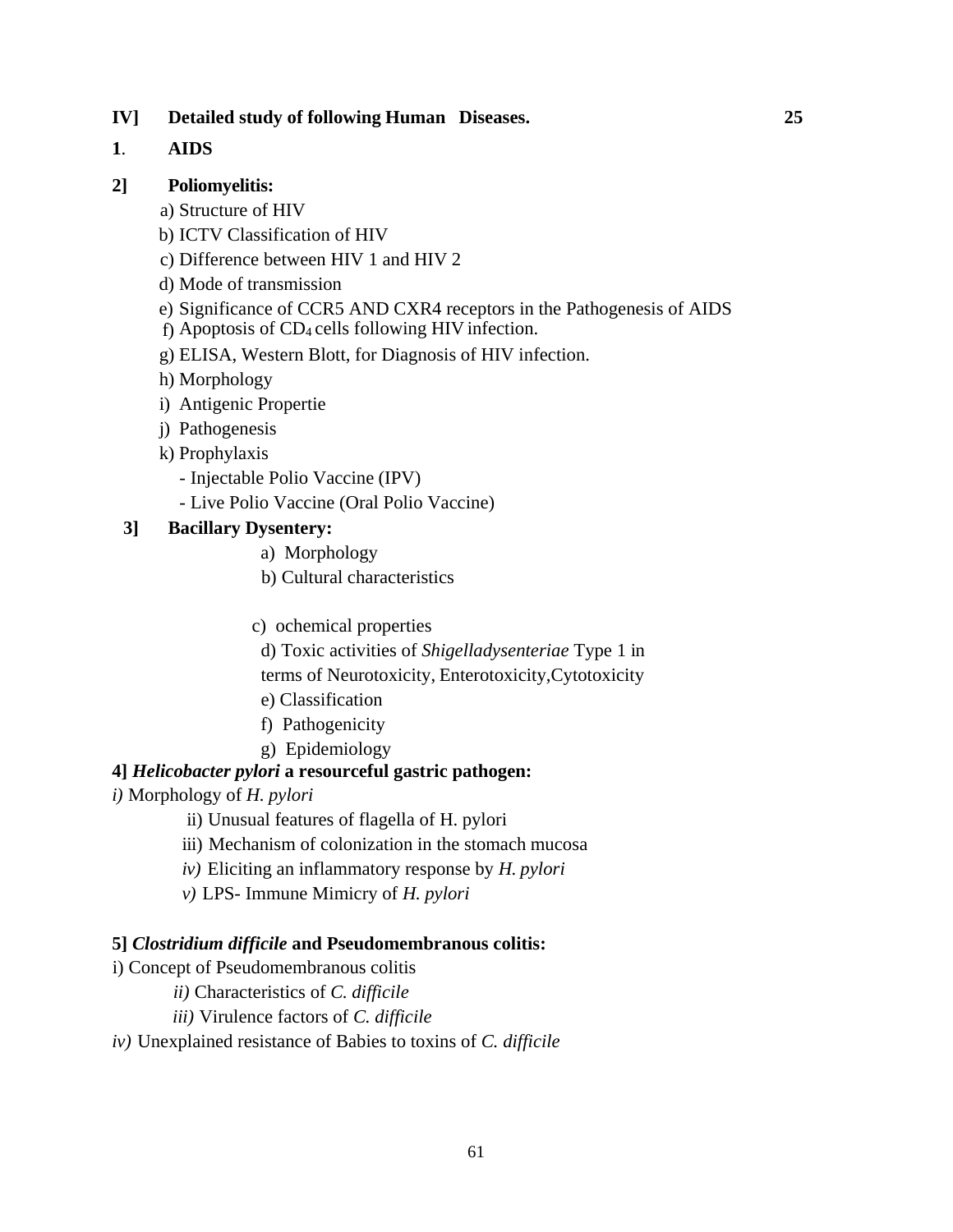### **V] Medical Microbiology and Community: 10**

#### **1. Botulism:**

- i) Concept of Botulism
	- ii) Botulinum toxin
	- iii) Medical and cosmetic uses of Botulinum toxin

## **2. Microbiology and Health Insurance:**

- Permanent exclusions in Medical Policies

- a) Microbial Infections
- b) Hereditary Conditions
- Comparative claim settlement ratios of prime health insurance companies in India

- Limitations of consumer courts in the context of violation of terms and conditions of health policy documents in India

## **References:-**

- 1. Anthony T.,Diplock(1995),Fat soluble vitamins, First edition, Heinemann: London(Topic V)
- 2. Chakraborty P. 2009, Textbook of Medical Parasitology, Central Publications, Kolkata, India. (Topic I..pt.12, Topic IV..pt.4 )
- 3. Cruickshank K.R.,2005, Medical Microbiology Vol I & II Livingstone, Longman.(Topic II AND IV)
- 4. Dornald 2010, Dornalds Pocket Medical Dictionary, Oxford & IBH New Delhi. (Topic I)
- 5. N.I.V. handbook, 1993 PUNE NIV PUNE. (Topic II )
- 6. Panikar<sup>9th</sup> edition 2015 Textbook of Microbiology Orient Longman Bombay. (Topic II AND IV)
- 7. Rajan S.2012, Medical Microbiology, MJP Publishers, Chennai, India. (Topic I )
- 8. Sharma J.B., 2014, Medical Microbiology, A Clinical Perspective, Paras Medical Publishers, Hyderabad, India. (Topic I and IV )
- 9. Shastry G. A. 1998, Veterinary Pathology 6<sup>th</sup> edition, CSB publishers, New Delhi. (Topic III)
- 10. Abigail A. Salyers and Dixie D Whitt 2018, Part 2, Bacterial Pathogenesis A Molecular Approach, ASM Press, Washington (Topic IV- Point 4 and 5,Topic V- Point- I)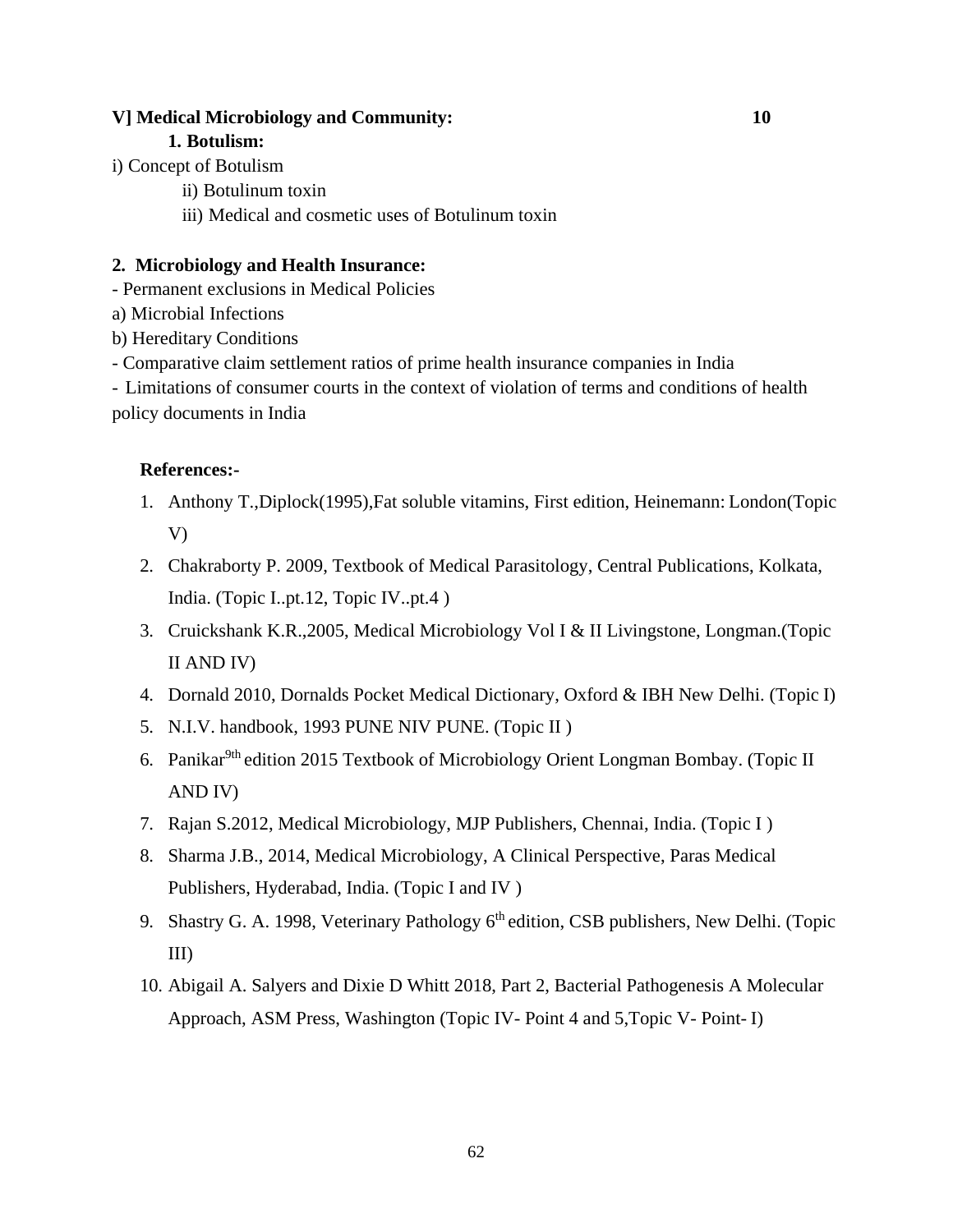## **B. Sc. Part III (T.Y.B.Sc.) MICROBIOLOGY To Be Implemented From Academic Year 2020 – 2021 SEMESTER-V MB 52 Clinical Pathology**

**Total credits 04 Total 60 Lectures**

**Course Learning Outcomes:**

**On completion of Course Students are able to -**

- **Identify the role of blood cells & their significance**
- **Have a conceptual knowledge about lipids & clinical pathology**
- **Know the clinical relevance of hepatic system**
- **Develop the skills to perform the various renal& liver function tests**
- **Understand the community health services**

## **Course Content**

- **I. Haematology :- 20**
	- i. Cytology and significance of Eosinophil,
	- ii. Cytology and significance of Basophil,
	- iii. Cytology and significance of Neutrophil,
	- iv. Cytology and significance of Macrophages
	- v. Cytology and significance of NK Cells.
	- vi. Plasma electrolytes and their importance in human health,
	- vii. Significance of hemoglobin,
	- viii. Anticoagulants used in laboratories,
	- ix. Anticoagulants used as therapeutic agents,
	- x. Nomenclature of Procoagulants,
	- xi. Formation of Platelet plug,
	- xii. Intrinsic Pathway for Blood Coagulation,
	- xiii. Extrinsic pathway for Blood Coagulation.

## **II. Lipids & Clinical Pathology:- 10**

- i. HDL & LDL cholesterol & their diagnostic significance,
- ii. Docosahexaenoic acid  $&$  it's clinical significance,
- iii. Lipid hypothesis of schizophrenia. .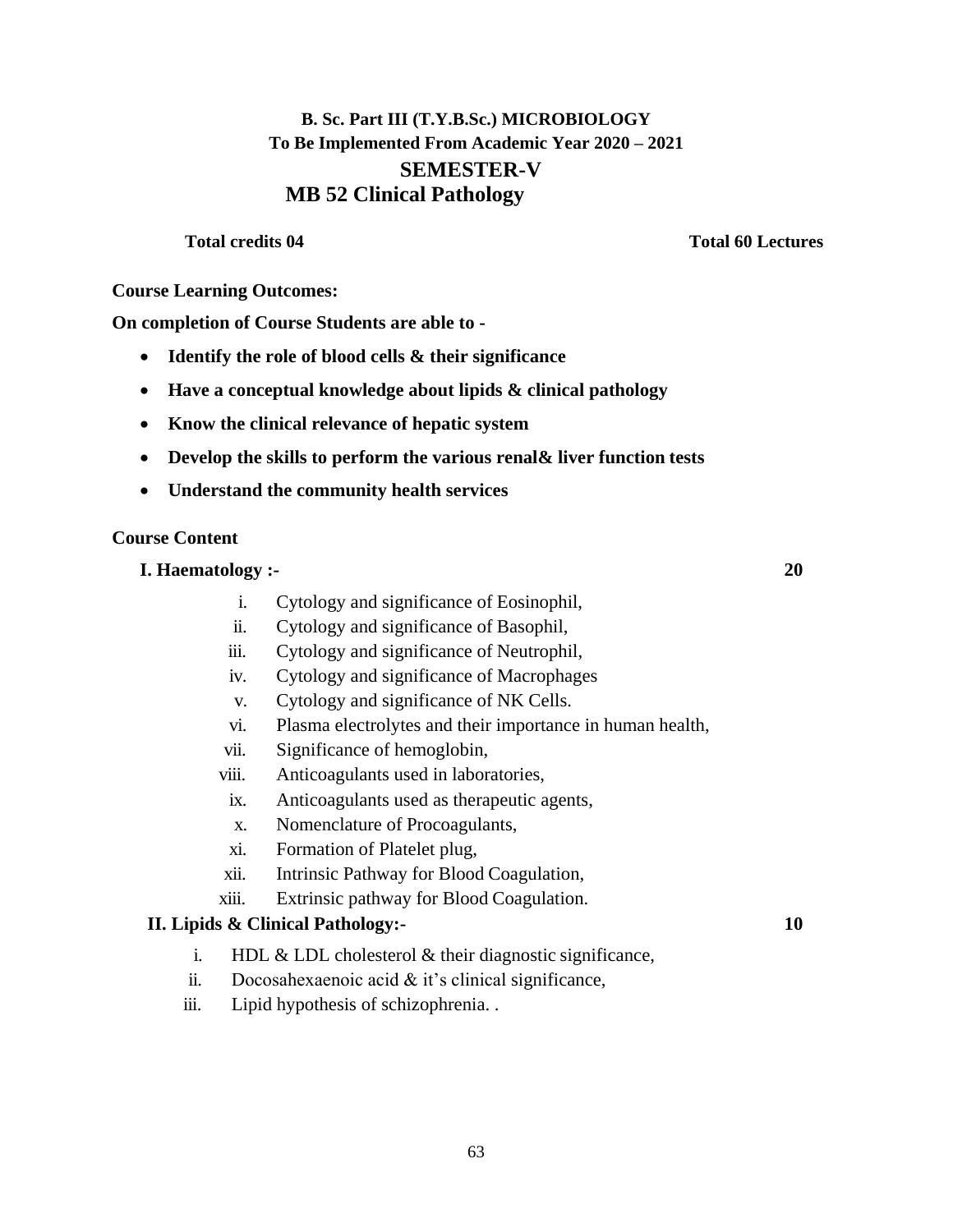## **III. Clinical Relevance of Hepatic system:- 10**

- i. Bilirubin metabolism,
- ii. Conjugate &Unconjugate bilirubin,
- iii. Overproductive jaundice,
- iv. Obstructive jaundice,
- v. Hepatocellular jaundice,
- vi. Congenital jaundice,

## **IV. Organ Function Tests: 10**

### **A. Renal Function Tests:**

- i. Creatine Clearence Test
- ii. Urea Clearence Test
- iii. Phenol Sulfonaphthalein (PSP) Test

## **B. Liver function tests**

- i. SGOT,
- ii. SGPT,
- iii. Total Serum Bilirubin,
- iv. Van Den Bergh Test,
- v. Bromosulphalein Excretion Test

## **V. Community Health services & Measures:- 10**

i. Blood – grouping

a)  $ABO$  b) Rh,

- ii. Methods of blood grouping,
- iii. 'Blood Banking',
- iv. Rh-incompatibility (HDN).

#### **References**

- 1. Berne, Levy 2014, Principles of Physiology, C.V. Mosby Company USA. (Topics III)
- 2. David male, Jonathan Brostoff, David B Roth, Ivan Roitt, 2006 Immunology  $7<sup>th</sup>$  edition (Topic I)
- 3. E. Roy Skinner (Ed.) 2002, brain lipids and Disorders in Biological Psychiatry, ELSEVIER. (Topics II)
- 4. Sengupta, "1992 Synopsis of clinical pathology & Microbiology" Hilton & company kolkotta. (Topics III and IV)
- 5. Sood Ramnik Fifth Edition 2003, Hematology for students & practioners. Jaypee Brothers, Medical publishers. (Topics I and V)
- 6. Stites D.P. & A.I. Terr 1990 Basic & Clinical Immunology Prentice hall. (Topics I )
- 7. World Health Organization Blood Transfusion Services 2015,( Authorized reprint by B.I. Churchill Livingstone. (Topic V )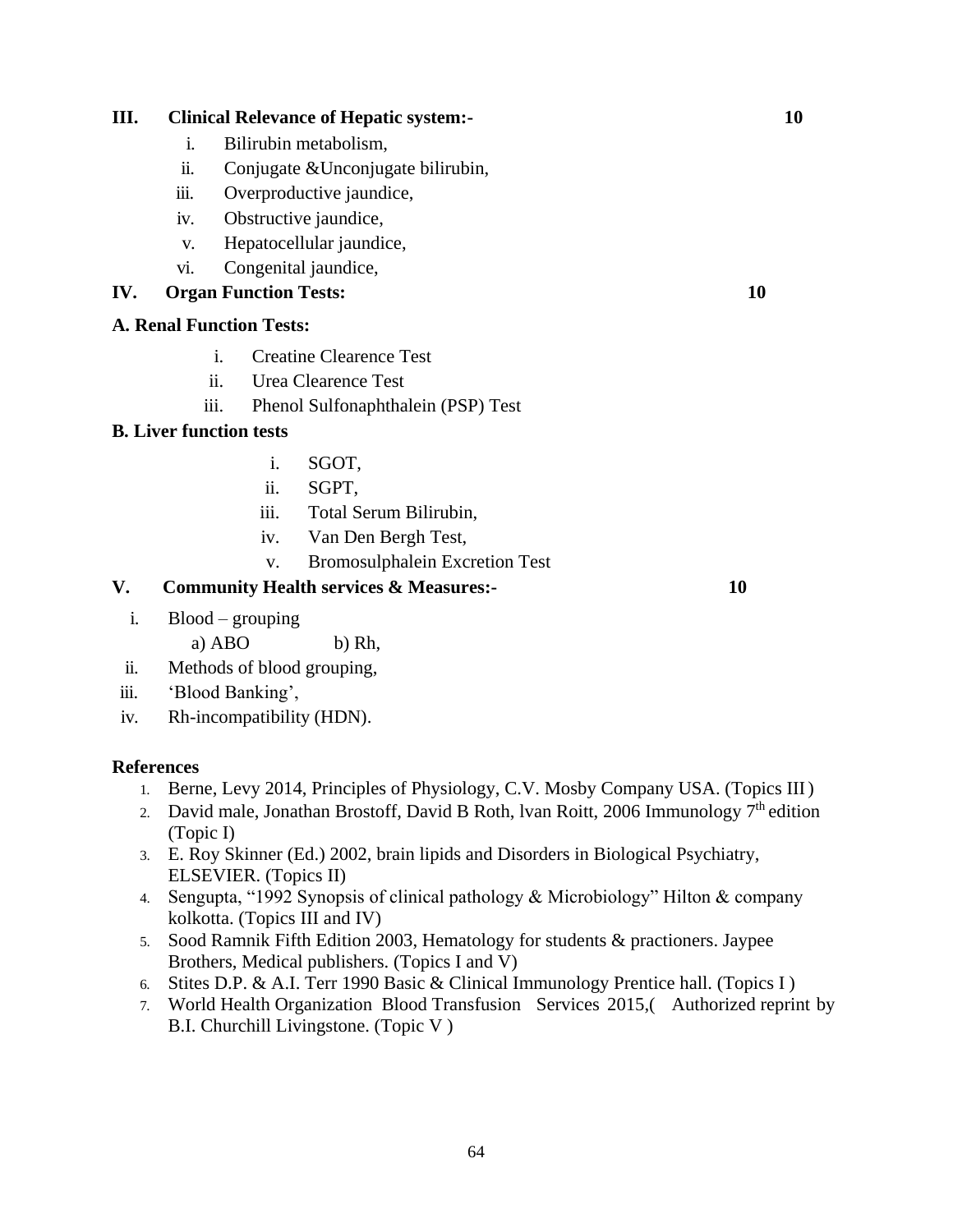## **B. Sc. Part III (T.Y.B.Sc.) MICROBIOLOGY To Be Implemented From Academic Year 2020 – 2021 SEMESTER-V MB 53Virology**

## **Total credits 04 Total 60 Lectures**

## **Course Learning Outcomes:**

**On completion of Course Students are able to -**

- **Focus on the study of viruses that includes the origin, structure & nucleic acids**
- **Know the methods of isolation ,cultivation & enumeration of viruses**
- **Identify the life cycles of bacteriophages& genetic recombination in phages**
- **Master the techniques in the reproduction of specific animal & plant viruses**

## **Course Content**

**I Introduction 05**

- i. Discovery and definition of a Virus
- ii. Importance of Viral nucleic acids
- iii. Properties of Viruses
- iv. Origin of Viruses
- v. Classification of viruses

## **II Structure of Viruses 12**

## **A. Subunits of viruses**

## **B. Structure of various viruses (one example each)**

- i. Filamentousviruses
- ii. Isometricviruses
- iii. Icosahedralviruses
- iv. Picornaviruse
- v. Bacteriophages
- vi. Adenoviruses
- vii. Envelopedviruses

## **C. Viral Nucleic acids**

- i. DNA Viruses Single and Double stranded
- ii. RNA viruses- Single and Double stranded

## **D. SubviralInfectious agents**

- i. Satellite viruses
- ii. Viroids
- iii. Prions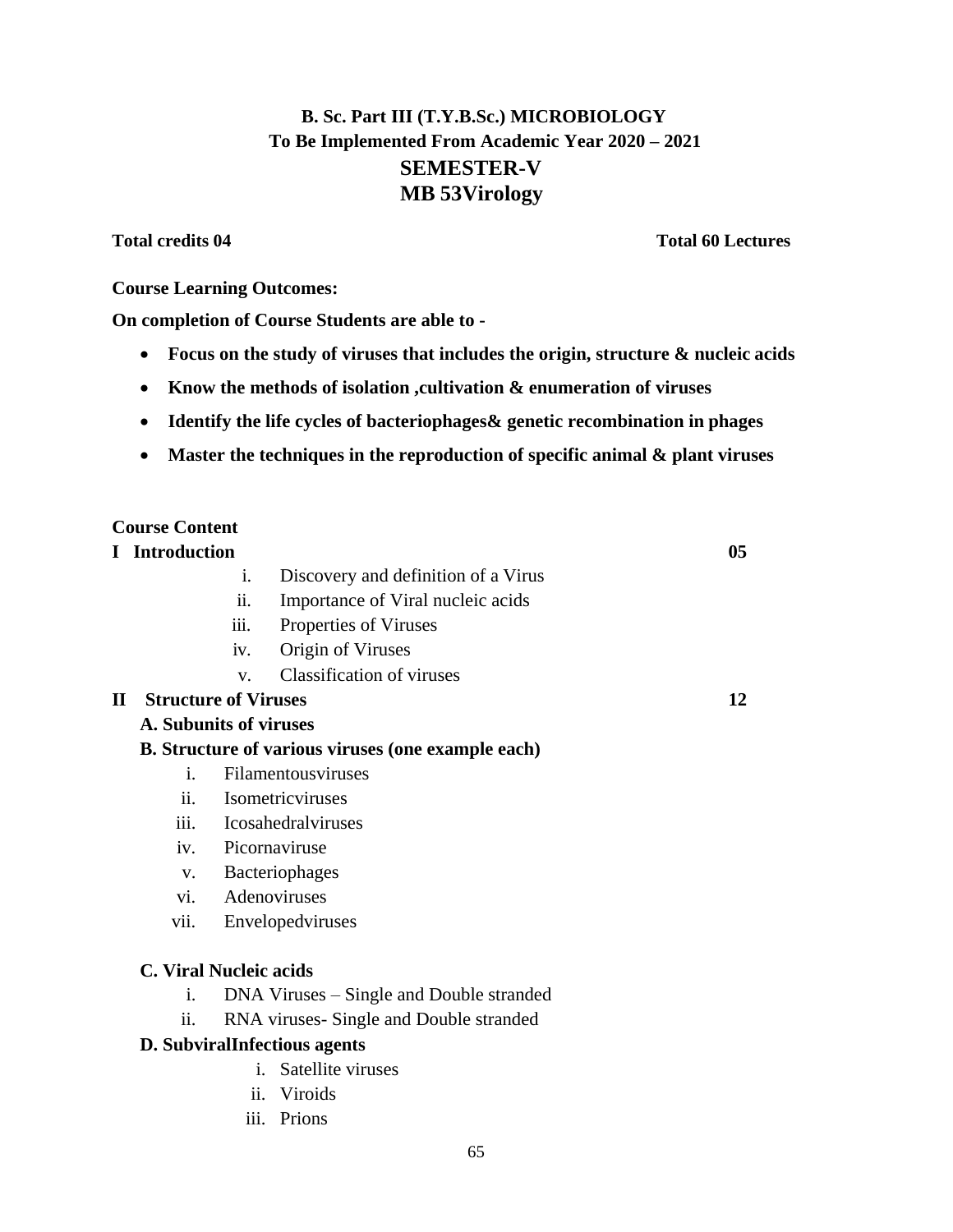### **III. Isolation, cultivation and enumeration of viruses 15**

#### A. **Isolation and cultivation of viruses**

- i. Animal virus tissue culture, chick embryo and live animals.
- ii. Plant virus plant tissue culture and protoplast formation
- iii. Bacteriophages plaque method.

### B **Enumeration of viruses**

- i. Latex droplet method (Direct Microscopic count)
- ii. Haemagglutination assay
- iii. Plaque and pock method.
- iv. LD 50 or ID5O assays (50% end point method.)

### **IV] T even phages and T odd phages. comparison 02**

## **V] Gene regulation in bacteriophages 16**

### **A. Life cycles of Bacteriophages: T Even phages (T2 T4 T6)and ƛ**

- i. One step growth curve
- ii. Single burst experiment
- iii. Doermann"s experiment
- iv. Features Of The T4 Life cycle
- a. Taking over the cell
- b. Replication of  $T_4$  DNA
- c. Production of T4 phage particles

## **B. Genetic Mapping of Phage T<sup>4</sup>**

- i. The genetic map of  $T_4$  is circular
- ii. Possible explanations for the  $T_4$  circular map

#### **C. Life cycles of Phage**

i.  $\lambda$  DNA and its gene organization

ii The Lytic cycle of  $\lambda$ 

- a. DNA replication and phage production
- b. DNA replication and maturation: coupled processes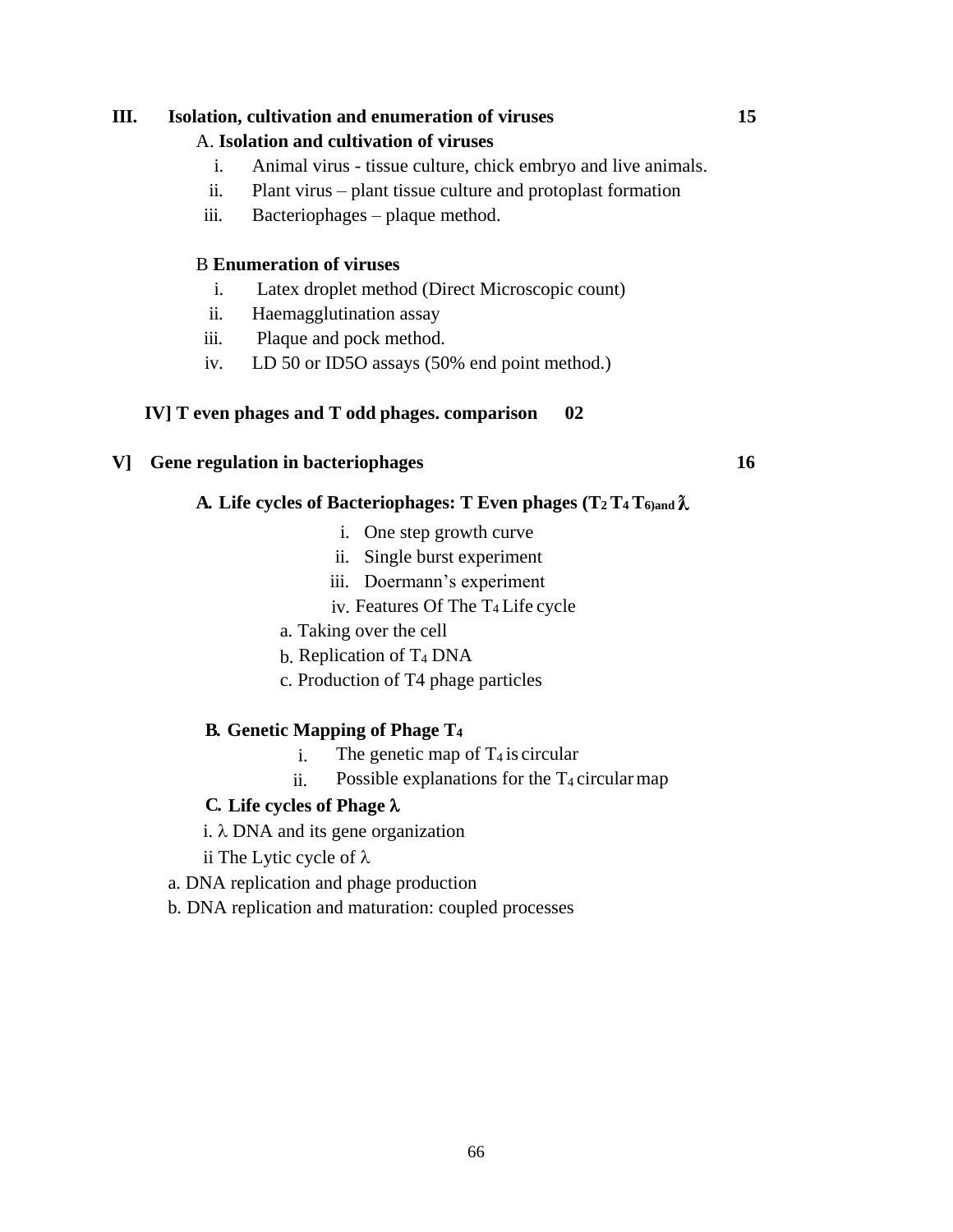- c. Particle assembly
- iii. Lysogenic establishment of  $\lambda$
- iv. Immediate Early, Delayed Early and the Late genes
- v. Essential and Nonessentional genes
- vi. Establishment and Maintenance of Lysogeny
- vii.  $C_{I}C_{II}$ ,  $C_{III}$  and Cro proteins-Role as inducers and repressors
- viii. A delicate balance: lysogeny versus lysis

### **D. Phage Mutants**

### **F**. **Genetic Recombination in Phages**

- i. Effect of the parental ratio on recombination frequencies
- ii. Reciprocity in genetic recombination
- iii. Recombination by breakage and rejoining of DNA molecule

## **VII Specialized Transduction 05**

i. Other Lysogenic phages

ii. Lysogenic phages and bacterial pathogenesis

## **VIII Reproduction of Plant and Animal viruses 05**

### **A. Animal Viruses**

- i. Adenovirus
- ii. Influenza virus

### **B Plant virus**

TMV (Tobbacco Mosaic Virus)

#### **References**

- 1. Clark D. P. (2005) Molecular Biology. Understanding the Genetic Revolution. Elsevier publishers.
- 2. Dimmock N.J. A. J. Easton and K.N. Leppard (2001) Introduction to Modern Virology Blackwell Science.
- 3. Hart. D.L. E.W. Jones. (1999) Essential Genetics, 2nd Edition. Jones and Bartlett publishes. Sudbury Massachusetts.
- 4. Lewin B. (2004) Genes VIII International Edition. Pearson. Prentice Hall.
- 5. Pierce B. A. (2005) Genetics a conceptual approach. 2nd Edition W.H. Freeman and Company, New York.
- 6. Russel. P.J. (2006) Genetics : A molecular Approach. 2<sup>nd</sup> Edition. Pearson Benjamin Cummings.
- 7. Russet P.J. (1998) Genetics fifth. Edition. Addison Wesley Longman. Inc.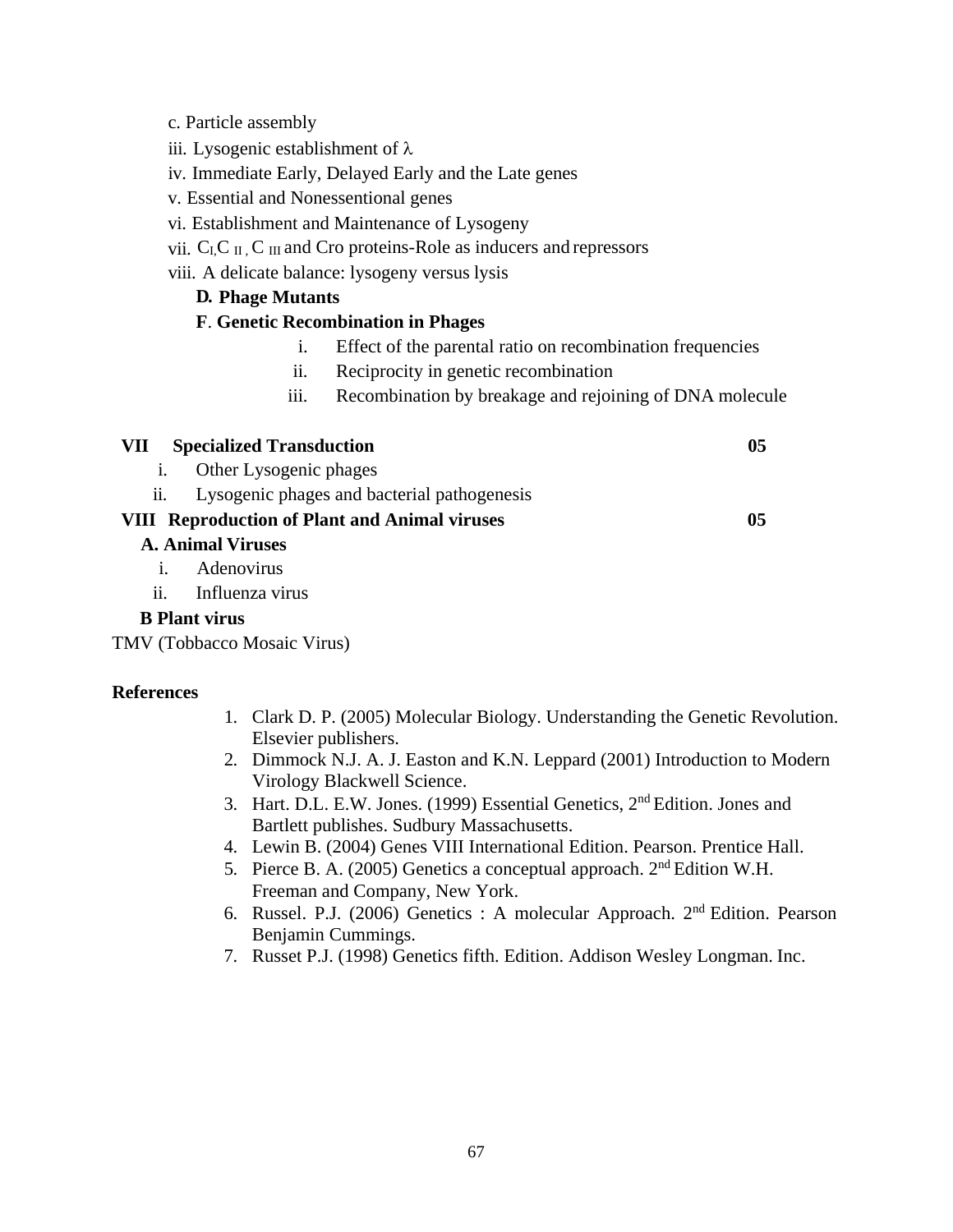- 8. Snyder L and W. Champness (2003) Molecular Genetics of Bacteria Second Edition. ASM Press. Washing ton D.C.
- 9. [Stanley R. Maloy,](https://www.google.co.in/search?tbo=p&tbm=bks&q=inauthor%3A%22Stanley%2BR.%2BMaloy%22&source=gbs_metadata_r&cad=3) [John E. Cronan,](https://www.google.co.in/search?tbo=p&tbm=bks&q=inauthor%3A%22John%2BE.%2BCronan%22&source=gbs_metadata_r&cad=3) [David Freifelder \(1994 \) . Microbial](https://www.google.co.in/search?tbo=p&tbm=bks&q=inauthor%3A%22David%2BFreifelder%22&source=gbs_metadata_r&cad=3) Genetics Jones and Bartlett Publishers.
- 10. Tamarin R.H. (2003) Principles of Genetics, 2<sup>nd</sup> Edition. Tata McGraw Hill Edition.
- 11. Trun N and J Trempy (2004) Fundamental Bacterial Genetics. Blackwell puldishing.
- 12. William Hayes, The Genetics of Bacteria and their Viruses (1968) 2<sup>nd</sup> Edition Oxford-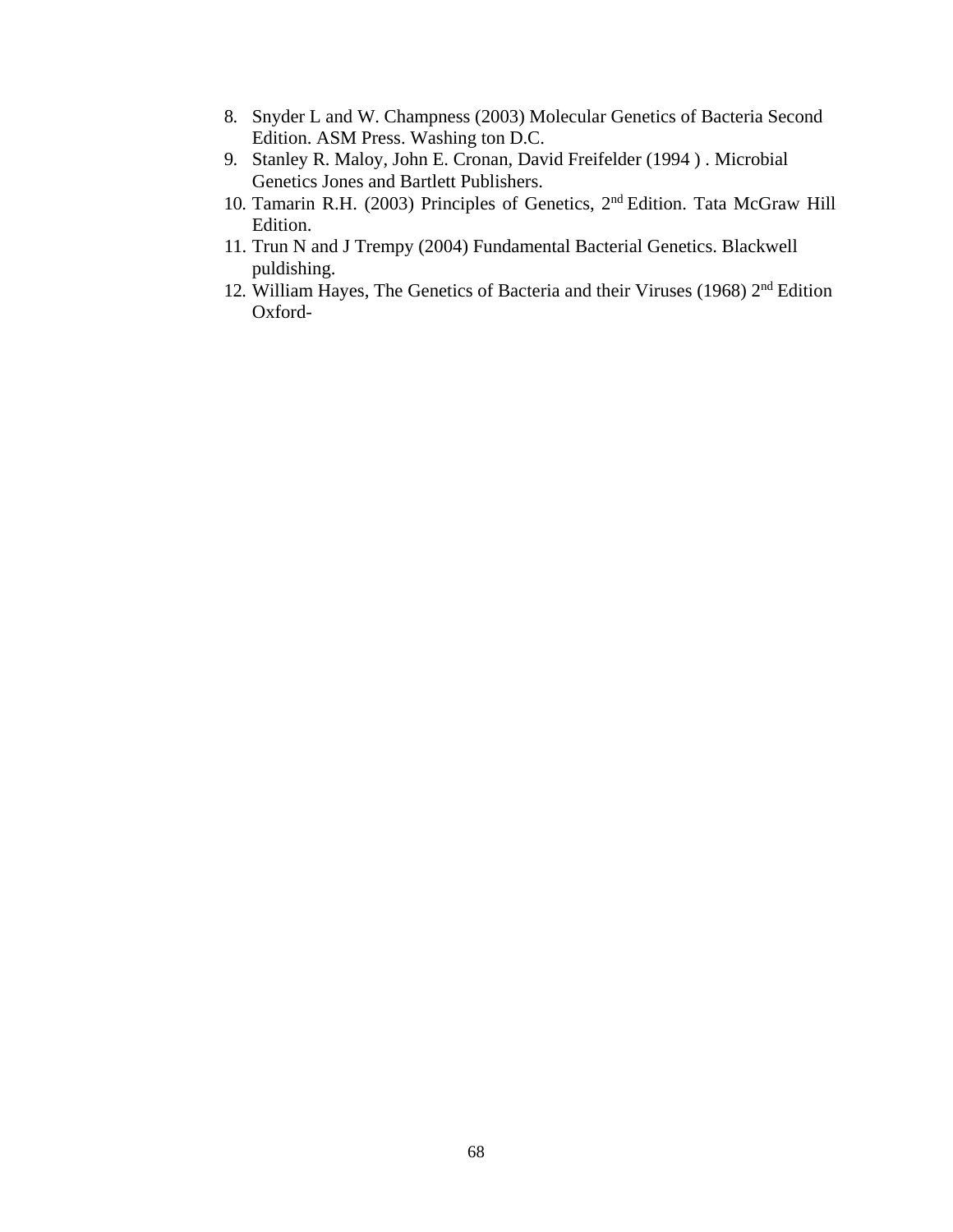## **B. Sc. Part III (T.Y.B.Sc.) MICROBIOLOGY To Be Implemented From Academic Year 2020 – 2021 SEMESTER-V MB 54 Genetics of Prokaryotes**

**Total credits 04 Total 60 Lectures**

## **Course Learning Outcomes:**

**On completion of Course Students are able to**

- **Understand the different modes of Recombination in Bacteria**
- **Get knowledge of operon & regulation of gene expression in bacteria**
- **Identify the transposable elements & their significance**
- **Know the properties of Fertility factor & their importance in bacterial recombination**

### **Course Content**

### **I Recombination in bacteria**

## **A. Bacterial Transformation 10**

- i. Discovery of Transformation
- ii. Steps in Transformation
	- a. Competence development
	- b. Uptake of DNA during Natural Transformation.
	- c. Integration
- iii. Transformation in Gram positive and Gram negative bacteria
- iv. Molecular mechanism of Transformation.
- v. Uses of Transformation
- vi. Transformation In nature
- vii. Artificial Transformation (Transfection)

#### **B. Bacterial Conjugation 10**

- i.  $F^+$  cells. Properties of  $F^+$  cells. Cross between  $F^+$  and  $F^-$  cells
- ii. Transfer of Plasmid DNA
	- a. Stages in transfer process
	- b. Effective contact and pilli
	- c. Mobilization and transfer
	- d. Fertility inhibition
	- e. *tra* genes of F
	- f. Host restriction in transfer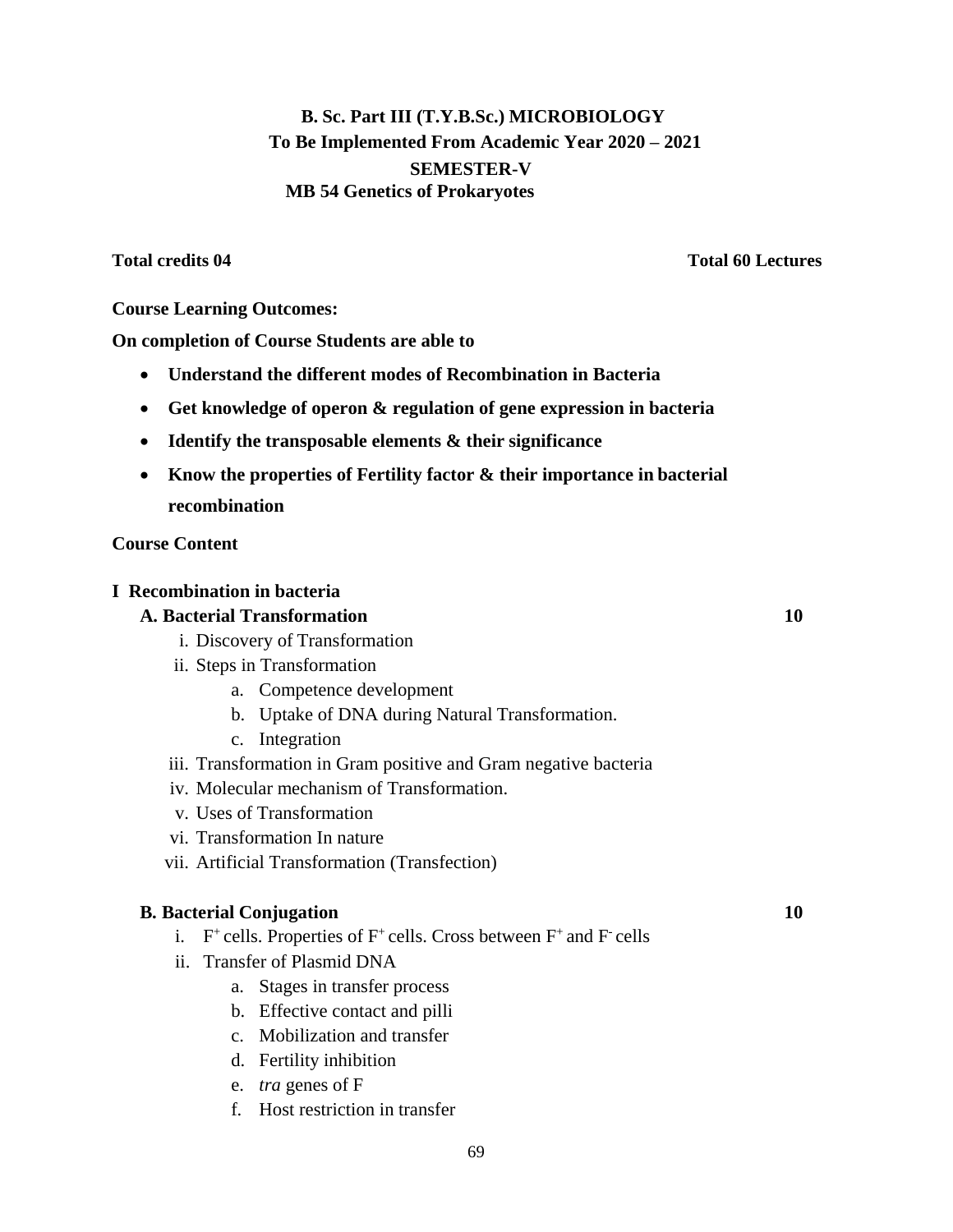- iii. Formation of Hfr cells. Hfr Transfer: Cross between Hfr and F<sup>-,</sup> F<sup>-</sup>Phenocopies (Lethal zygosis)
- iv. Chromosome transfer mediated by F" Plasmid (F-duction)
	- a. Conjugation in *Streptococcus faecalis* system
	- b. Conjugation in *E.coli*. system

## **C. Bacterial Transduction 10**

- i. Generalized Transduction
- ii. Specialized Transduction
	- a. Formation of specialized transducing particles from a  $\lambda$ lysogen
	- b. Specialized transduction of a nonlysogen
	- c. Specialized transduction of a lysogen
	- d. High frequency transducing lysates
- iii. Specialized Transducing Phage as a cloning vehicle
- iv. Transduction and phage conversion

#### **II Regulation of Gene Expression in Bacteria.**

|                    | <i>i</i> Concept of Operon                                              | 02 |
|--------------------|-------------------------------------------------------------------------|----|
| ii. Lactose Operon |                                                                         | 08 |
| a.                 | Structure of Lactose operon                                             |    |
| $b_{\cdot}$        | Regulation of <i>lac</i> system : Repression, Allolactose, role of cAMP |    |
|                    | c. Lac mutants                                                          |    |
| d.                 | Isolation of muants in <i>lac</i> operon                                |    |
|                    | e. Differential Translation of the genes in lac m RNA                   |    |
| f.                 | Positive and negative regulation of the <i>lac</i> operon               |    |
|                    | iii. Arabinose Operon                                                   | 04 |
| a.                 | Structure of Arabinose n operon                                         |    |
| b.                 | Regulation of <i>Ara</i> system: Repression                             |    |
| $\mathbf{c}$ .     | Regulation of <i>Ara</i> system at different concentration of arabinose |    |

- d. Positive regulation of the*Ara* operon
- e. Double regulation by repressor

## **iv. Typtophan Operon 06**

- a. Regulation of a biosynthetic pathway
- b. Structure of Tryptophan operon
- c. Regulation of*Trp*system at different conc of trypyophan
- d. Autoregulation
- e. Repression Vs Attenuation
- f. Antitermination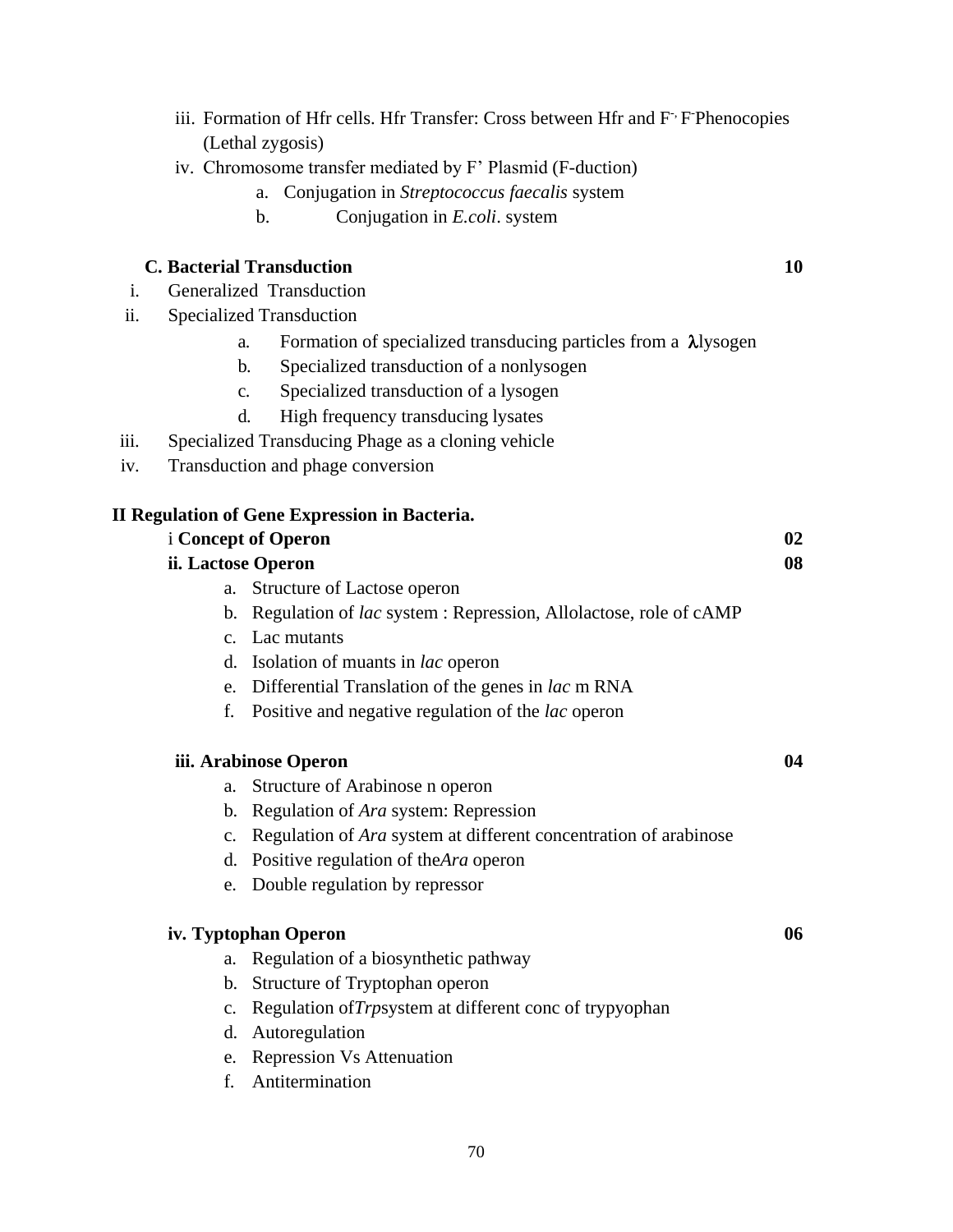#### **III Transposable Elements 10**

- i. Insertion sequences
- ii. Structure of Transposable elements
- iii. Transposon terminology
- iv. Types of bacterial transposones
- v. Transposition
- vi. Simple transposition
- vii. Duplication of a target sequence at an insertion site
- viii. Replicative transposition
- ix. Mechanism of replicative transposition (J. Shapiro"s Model)
- x. Excision of transposons
- xi. Genetic phenomena mediated by transposons in bacteria
- xii. Transposons and evolution

#### **References**

1. Norris, J.R. and D.W. Ribbons. (1972).Methods in Microbiology, Volume 7, Part Academic Press.

- 2. Clark D. P. (2005) Molecular Biology. Understanding the Genetic Revolution. Elsevier publishers.
- 3. David A. Jackson, Stephen P. Stitch, (1979). Recombinant DNA Debate
- 4. Hartl. D.L. E.W. Jones. (1999) Essential Genetics, 2<sup>nd</sup> Edition. Jones and Bartlett publishes.

Sudbury Massachusetts.

- 5. Pierce B. A. (2005) Genetics a conceptual approach.  $2<sup>nd</sup>$  Edition W.H. Freeman and company, New York.
- 6. Russel. P.J. (2006) Genetics: A molecular Approach. 2nd Edition. Pearson Benjamin Cummings.
- 7. Russet P.J. (1998) Genetics fifth. Edition. Addison Wesley Longman. Inc.
- 8. Snyder L and W. Champness (2003) Molecular Genetics of Bacteria Second Edition. ASM Press. Washing ton D.C.
- 9. [Stanley R. Maloy,](https://www.google.co.in/search?tbo=p&tbm=bks&q=inauthor%3A%22Stanley%2BR.%2BMaloy%22&source=gbs_metadata_r&cad=3) [John E. Cronan,](https://www.google.co.in/search?tbo=p&tbm=bks&q=inauthor%3A%22John%2BE.%2BCronan%22&source=gbs_metadata_r&cad=3) [David Freifelder \(1994\) . Microbial Genetics J](https://www.google.co.in/search?tbo=p&tbm=bks&q=inauthor%3A%22David%2BFreifelder%22&source=gbs_metadata_r&cad=3)ones and Bartlett Publishers.
- 10. Tamarin R.H. (2003) Principles of Genetics, 2<sup>nd</sup> Edition. Tata McGraw Hill Edition.
- 11. Trun N and J Trempy (2004) Fundamental Bacterial Genetics. Blackwell publishing.
- 12. Watson, J. D. (2007) Recombinant DNA: Genes and Genomes: A Short Course Publisher, W. H. Freeman, Edinburgh: Blackwell Scientific Publications.
- 13. William Hayes, The Genetics of Bacteria and their Viruses (1968) 2<sup>nd</sup> Edition Oxford- by Prentice Hall.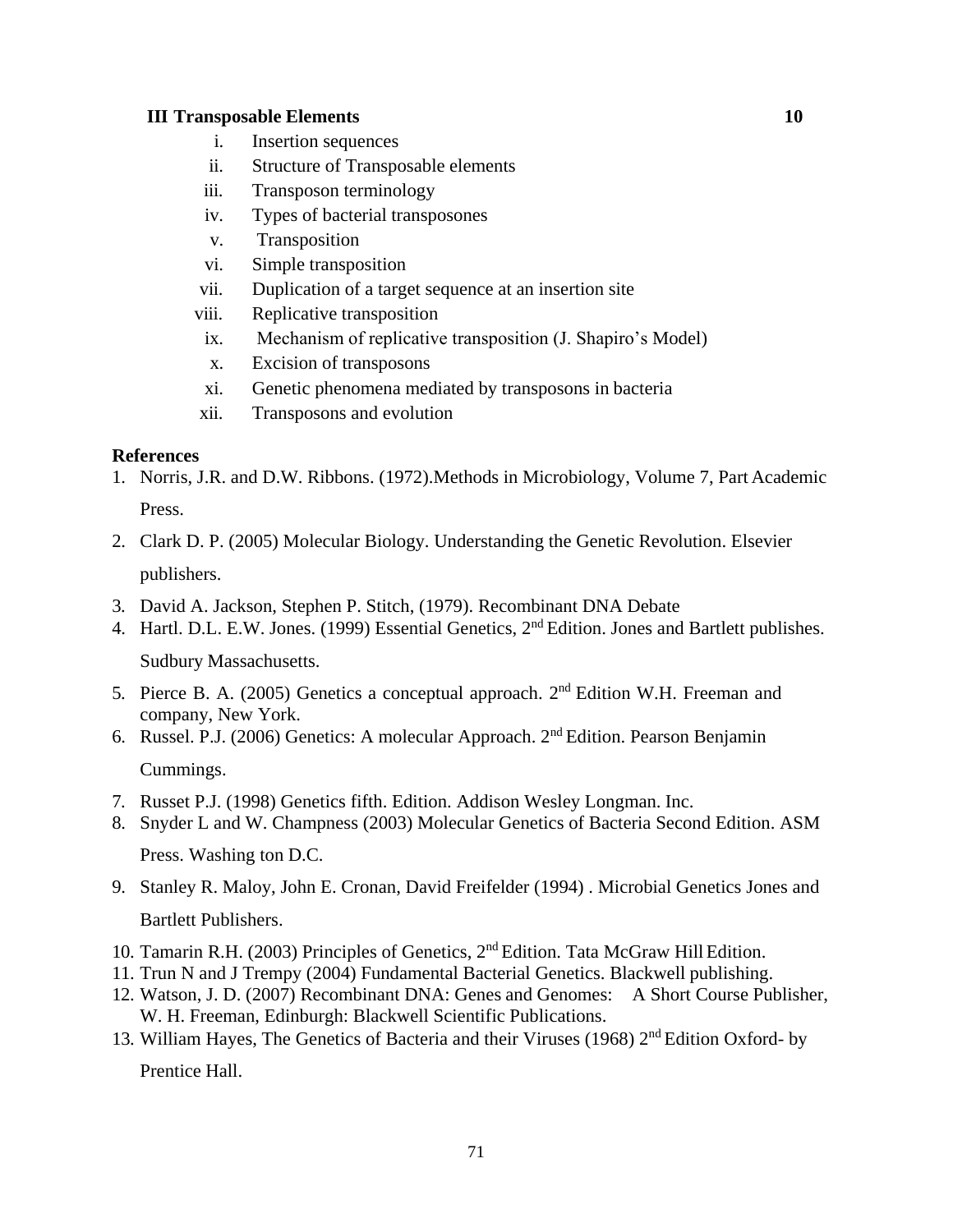## **B. Sc. Part III (T.Y.B.Sc.) MICROBIOLOGY To Be Implemented From Academic Year 2020 – 2021 SEMESTER-V MB 55 Enzyme Kinetics and Regulation**

## **Total credits 04 Total 60 Lectures**

### **Course Learning Outcomes:**

**On completion of Course Students are able to -**

- **Have conceptual knowledge of properties, Structure & function of Enzymes,Types of Enzymes**
- **Have knowledge about Enzyme Kinetics & their Regulation**
- **Specify the application of enzymes in large scale Industrial process**
- **Understand the applications of Biochip, Enzyme Electrodes & Biosensors**
- **Learn the enzyme immobilization & Industrial application**

## **Course Content**

| <b>Enzymes as biocatalysts: review</b> |  |
|----------------------------------------|--|
|                                        |  |

## **II. Types of enzymes 07**

- i. **Monomeric enzymes** Characteristics, function of monomeric enzymes Serine proteases.
- ii. **Oligomeric enzymes**. Characteristics and functions of oligomeric enzymes -Tryptophansynthatase, Lactose synthase
- iii. **Multimeric enzymes** Characteristics and functions of multimeric enzyme, Pyruvate dehydrogenase

## **III. Regulatory enzymes and mechanism of regulation. 16**

## **A. Allosteric enzymes**

- i. Structure
- ii. Co-operativity
- iii. MWC mode (concerted model)l, KNF model( sequential model)
- iv. Kinetic behavior of allosteric enzymes, K- enzymes and M-enzymes
- v. ATPase.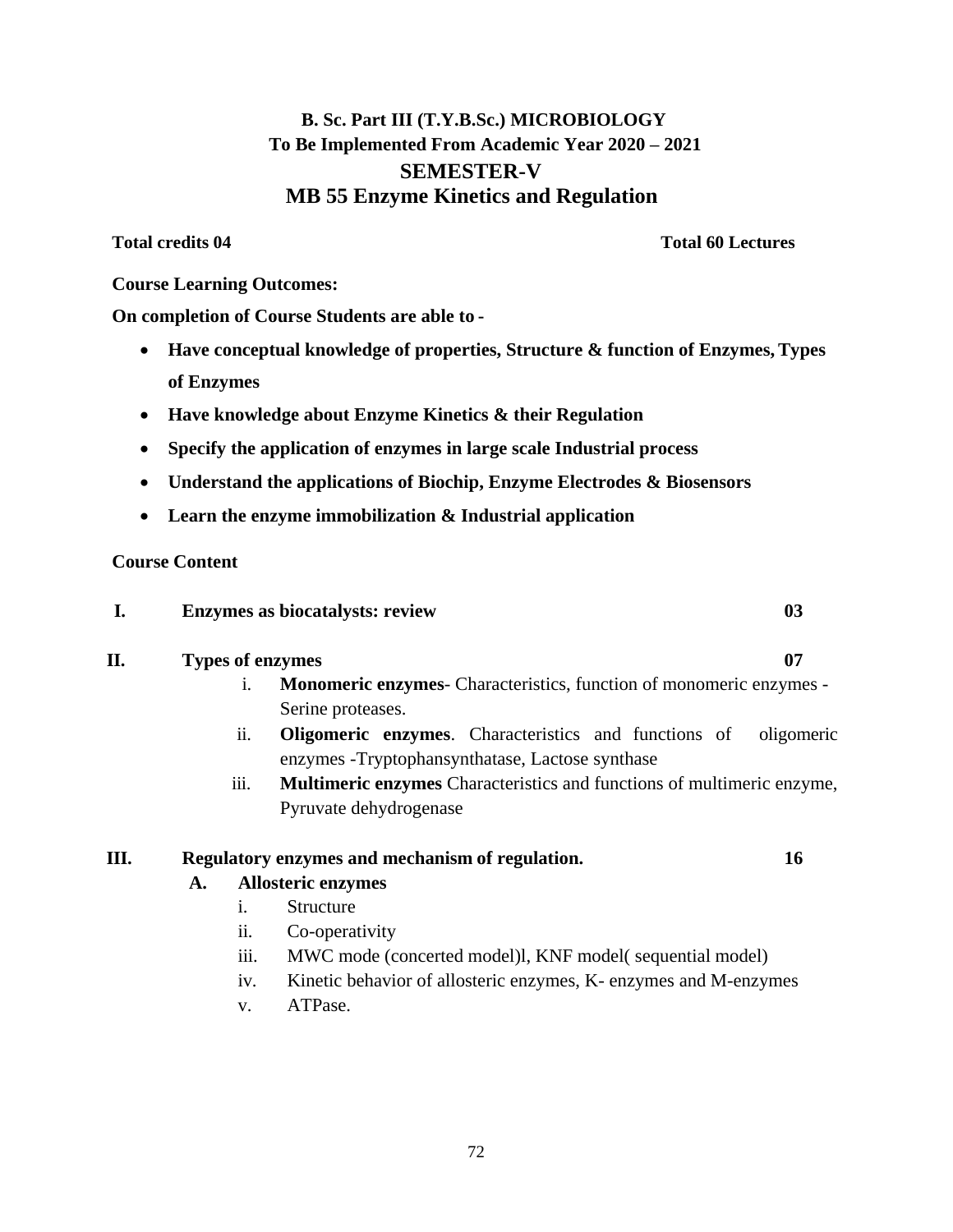#### **B. Covalently modulated regulatory enzymes**

- i. Glycogen phosphorylase enzymes
- ii. Glutamine synthetase

## **C. Covalent activation of zymogens.**

## **D. Fee back inhibition-** Concerted, Cumulative, Sequential regulation

#### **E. Isoenzymes**

- i. Concept and functioning
- ii. Identification of isozymeforms
- iii. Lactate dehydrogenase

#### **IV. Coenzymes. 10**

i. Riboflavin coenzymes.

- ii. Thiamine coenzymes
- iii. Pantothenic acid and Coenzyme A.
- iv. Pyridoxine coenzymes

## **V. Kineticsofsingle substrate enzyme catalyzed reaction**. **10**

i. The concept and use of initial velocity

- ii. The Michaelis Menten equation for initial velocity, Michaelis Menten plot and its significance
- iii. Brigg"s and Haldane modification of Michaelis Menten equation.
- iv. Transformations of the Michaelis Menten equation for plotting kinetic data. The Lineweaver & Burk plot, Edie-Hofstee Plot, Hanes Plot.

#### **VI. Enzyme inhibitions 06**

- i. Reversibile inhibition
	- a) Competitive inhibition
	- b) Uncompetitive inhibition
	- c) Noncompetitive inhibition
- ii. Irreversible inhibition

#### **VII Applications of enzymes in Biotechnology 08**

- i. Production of enzymes on large scale
- ii. Enzymes in DNA technology
- iii. Systems Biology and Microarrays
- iv. Preparation properties applications of immobilized enzyme
- v. Biosensors and biochips, Enzyme electrode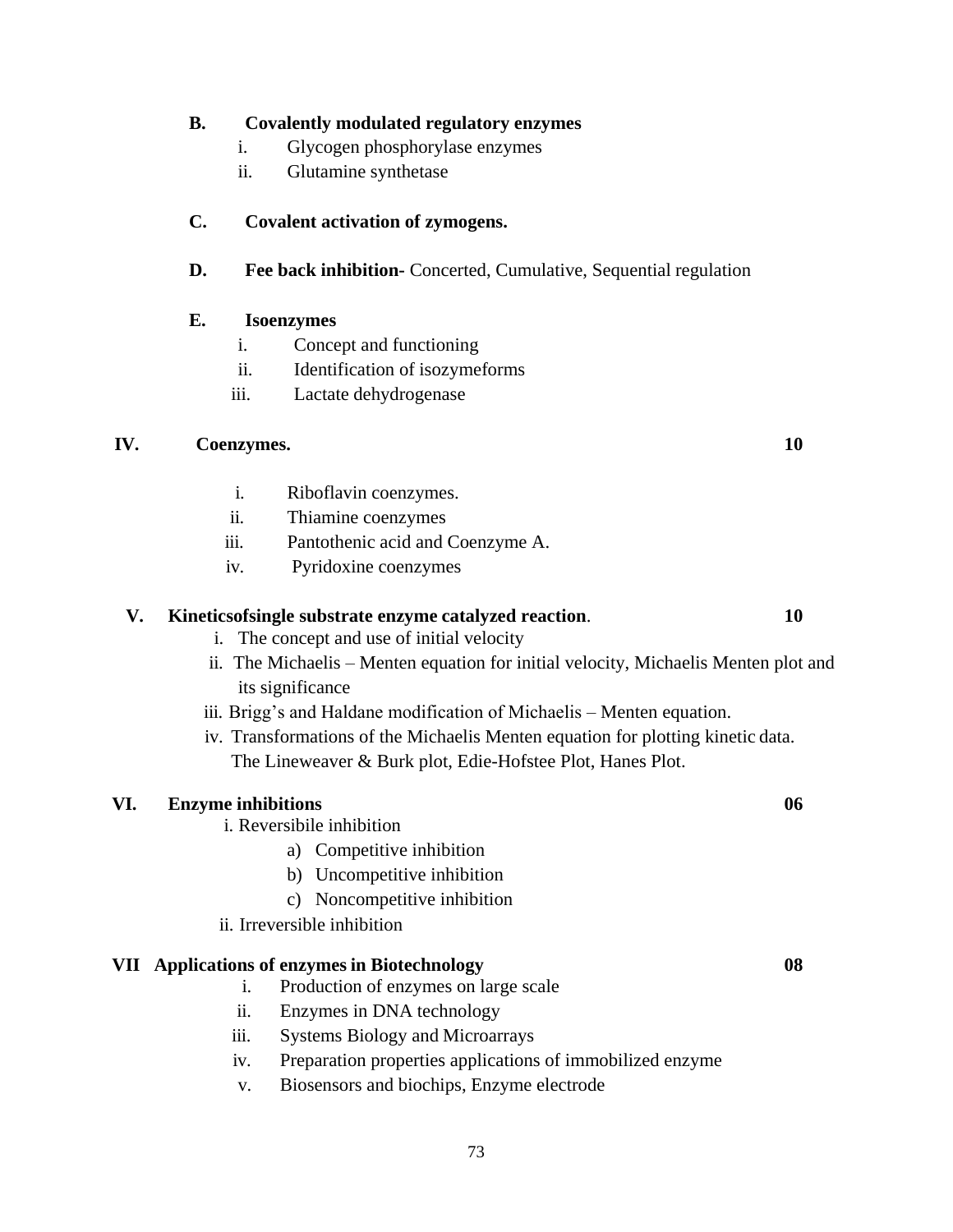#### **References:-**

- 1. Conn, E.E. P.K., Stumf, G. Bruening& R.H. Dol (1995) Outlines of Biochemistry 5th Edition, John Wiley & Sons.
- 2. David E. Metzler, Vol I & II  $2<sup>nd</sup>$  edition (2006) Biochemistry "The Chemical Reactions of Living cells", Academic Press
- 3. Foster, R.L. (1980)The Nature of Enzymology, Croom Helm, London.
- 4. David Nelson & Michael M. Cox Lehniger, A.L. (1975), (2013) Biochemistry2<sup>nd</sup>, 6<sup>th</sup>edition. Kalyani publisher, New Delhi.
- 5. Palmer T. (1995) "Understanding Enzymes" 4<sup>th</sup> edition, Ellis Horwood Ltd. Publishers. John Wiley & sons. New York Chichester, Brisbane, Toronto.
- 6. Stryer L. (1995) Biochemistry,  $4<sup>th</sup>$  edition, W.H. Freeman & Company New York.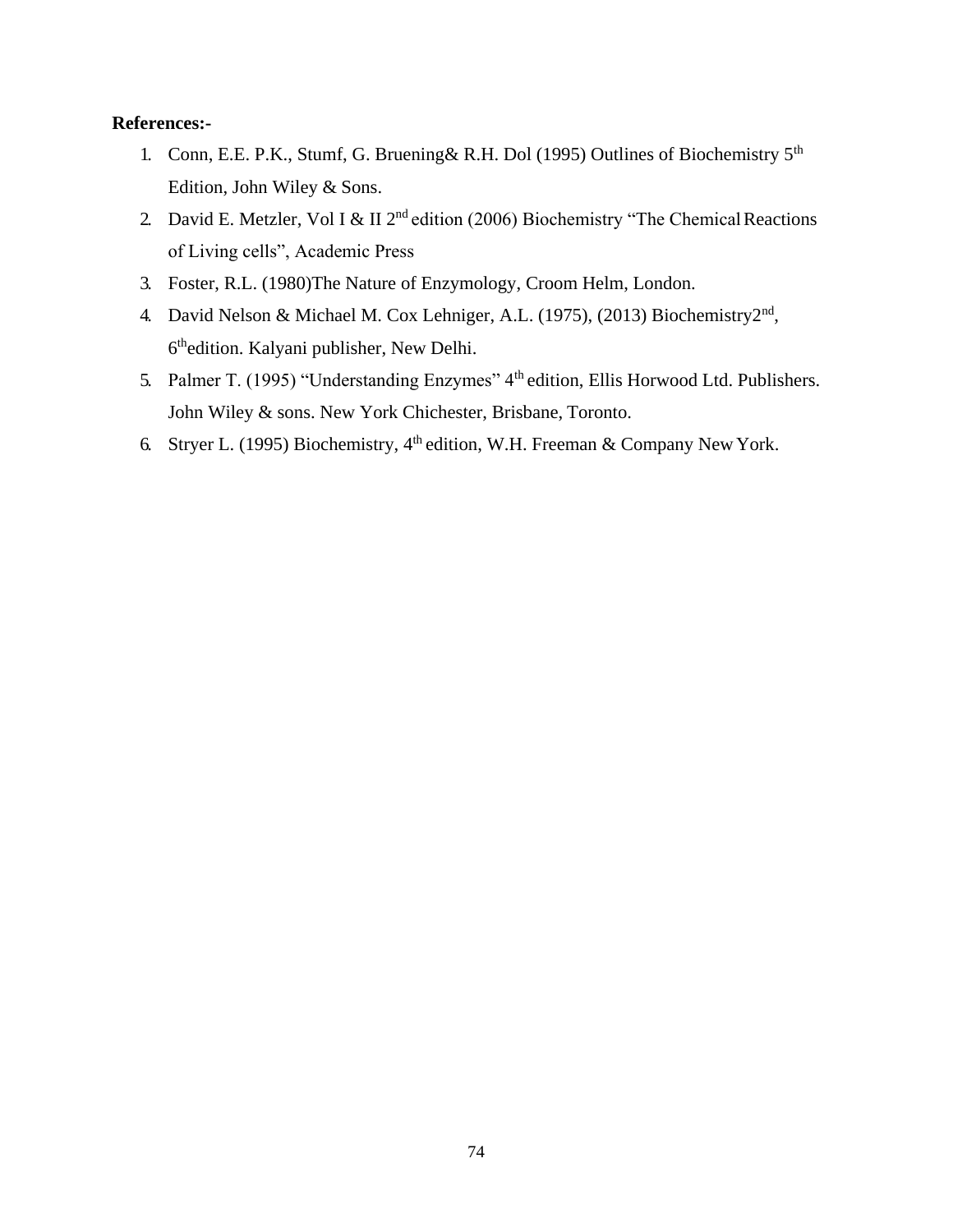# **B. Sc. Part III (T.Y.B.Sc.) MICROBIOLOGY To Be Implemented From Academic Year 2020 – 2021 SEMESTER-V MB 56 Practical Course – V**

**Total credits 02 Total number of Experiments: 15** 

**Course Learning Outcomes:**

**On completion of Course Students are able to -**

- **Identify common infectious agents & diseases that they cause**
- **Evaluate methods used to identify infectious agents in the Clinical Microbiology Laboratory**
- **Articulate Diagnostic, Clinical reasoning skills in all major disciplines**
- **Recognize & Diagnose common infectious diseases from the clinical presentation & associated Microbiology**

## **Course Content**

| 1. Isolation and Identification of pathogenic Staphylococci.           | 3 |
|------------------------------------------------------------------------|---|
| Coagulase Test.<br>a.                                                  |   |
| b. DNA ase Test.                                                       |   |
| 2. Isolation and Identification of Gram negative Intestinal pathogens- | 4 |
| E.coli, Salmonella.                                                    |   |
| 3. Isolation and Identification of Urinary Tract pathogens-            | 4 |
| Proteus, Pseudomonas.                                                  |   |
| 4. Slide Agglutination Test: Serological typing.                       | 3 |
| a. Blood grouping ABO and Rh.                                          |   |
| b. Tube Agglutination Test: The WidalTest                              |   |
| c. Rapid Plasma Reagin Test (for diagnosis of Syphilis)                |   |
| 5. Enzyme Linked Immunosorbent Assay (Demonstration)                   |   |
|                                                                        |   |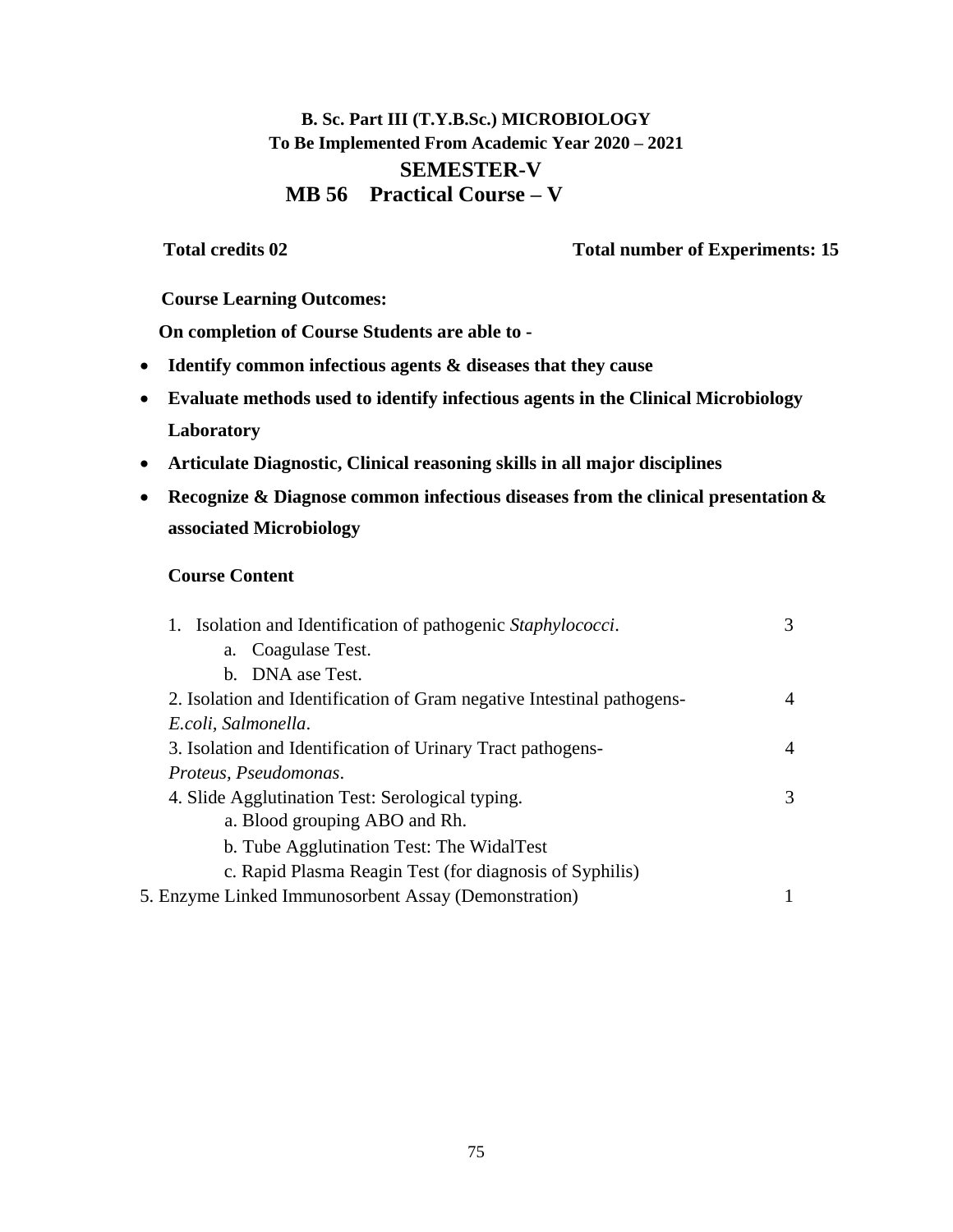#### **References:–**

- 1. Benson H.J. (1990) Microbiological Applications A Laboratory manual in General Microbiology, 5<sup>th</sup> Edition Wm. C Brown Publisher.
- 2. Bradshaw L. Jack (1979) Laboratory Microbiology, Third Edition W.B. Saunders co Philadelphia, London, Toronto.
- 3. Cappuccino J.G. and N. Sherma (2004) Microbiology A Laboratory manual  $6<sup>th</sup>$ Edition.
- 4. Cruckshank R and J.P. Duguid (1980) Medical Microbiology Volume II, 12<sup>th</sup> Edition. The Practice of Medical Microbiology, Chruchill Livingstone Edinburgh, London and New York.
- 5. Dubey, R.C. and Maheshwari, D. K. (2002).Practical Microbiology. S Chand and Company Pvt Ltd.
- 6. Mukherjee K.L. Medical Laboratory Technology A practical Manual for routine diagnostic tests – Volume I to Volume III. Tata MacGraw Hill Company.
- 7. Pelczar M.J. and E.C. Schan (1972) Laboratory. Exercise in Microbiology 3rd Edition (Practical Manual Tata MacGraw Hill) Edition New Delhi.
- 8. Sawhney, S.K. and Singh, R. (1999). Introductory Practical Biochemsitry. Narosa Publishing House.
- 9. Sharma K. (2005) Manual of Microbiology Tools & Techniques Ane Book New Delhi.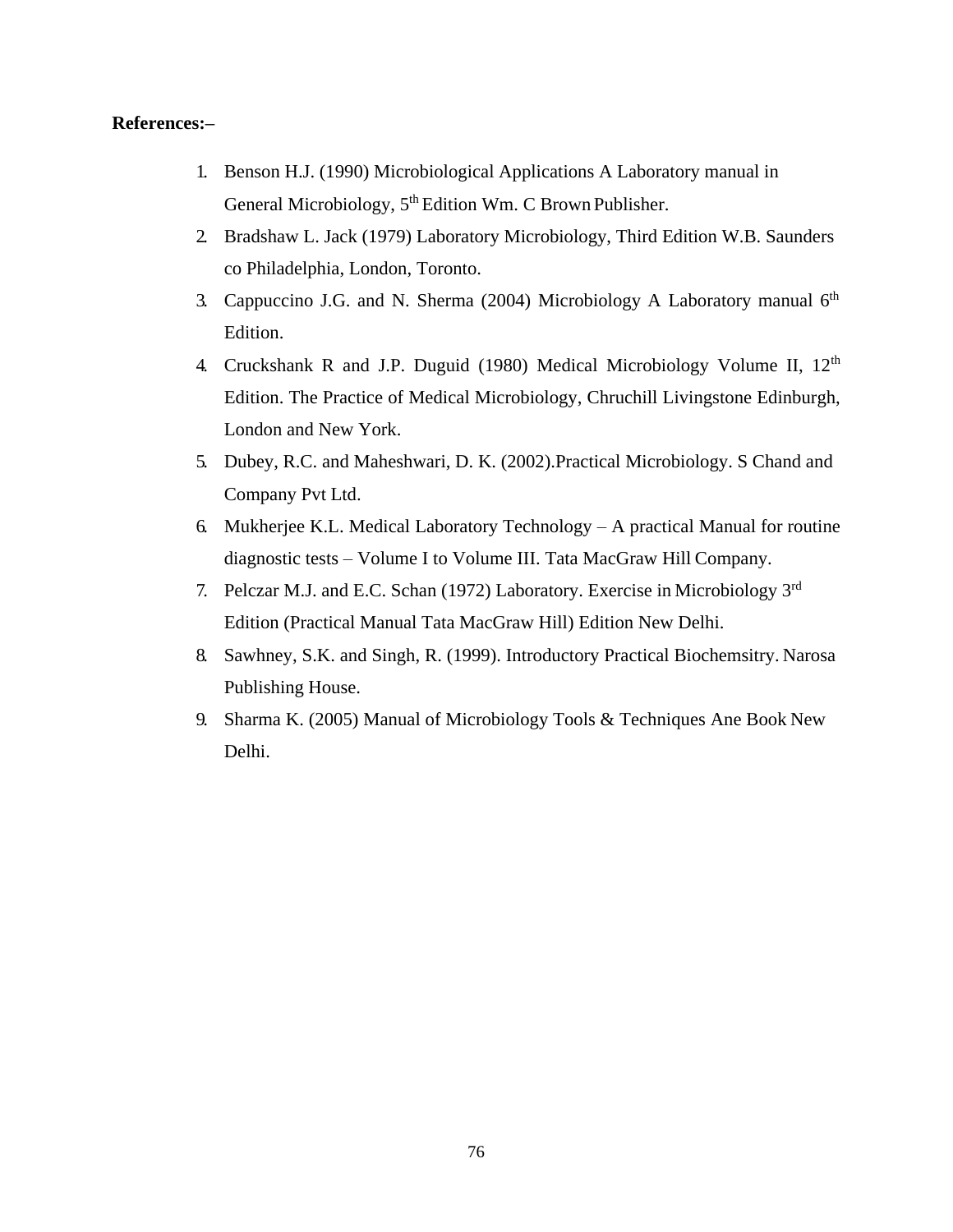# **B. Sc. Part III (T.Y.B.Sc.) MICROBIOLOGY To Be Implemented From Academic Year 2020 – 2021 SEMESTER-V MB 57 Practical Course – VI**

## **Total credits 02 Total number of Experiments: 15**

**Course Learning Outcomes:**

**On completion of Course Students are able to -**

- **Study the Micro-Organisms that are associated with milk & milk products in all aspects**
- **Understand the basic Microbiology of Food & Dairy products**
- **Evaluate the Microbiology quality of raw milk**
- **Have the information on the microbial content of milk can be used to judge its sanitary quality & the conditions of production.**
- **Study the Micro-Organisms that inhibit, Create or Contaminate food**

# **Course Content**

A] A Milk Microbiology 5

- 1. Dye Reduction tests Methylene Blue and Resazurin
- 2. Test for Mastitis.
- 3. TVC of milk.
- 5. Specific gravity of milk.
- 6. Direct microscopic count.
- 7. Estimation of fat content of milk.
- B] Microbiology of Food. 6
	- 1. TVC of food.
	- 2. Preparation of fermented products (Curd, Idli batter) and Isolation of Lactic cultures.
	- 3. Isolation of anaerobes
- C] Plant Pathology. 4
	- 1. Enrichment of *Xanthomonas* spp.and its isolation.
	- 2 Spot test to detect the presence of plant pathogenic bacteria
		- a) Detection of PHB granules Nile blue staining, Sudan Black staining.
		- b) Detection of EPS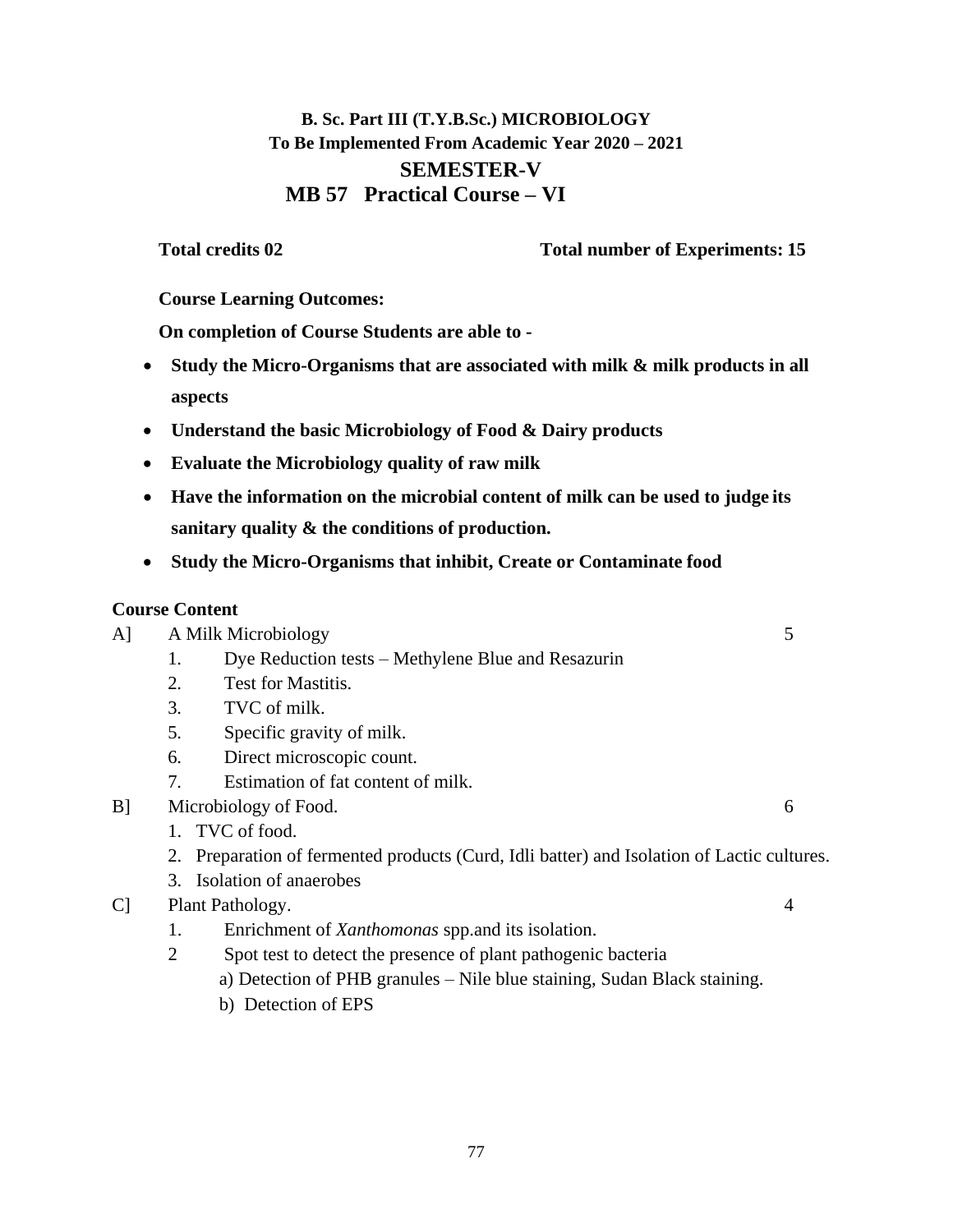#### **References:–**

- 1. Benson H.J. (1990) Microbiological Applications A Laboratory manual in General Microbiology, 5<sup>th</sup> Edition Wm. C Brown Publisher.
- 2. Bradshaw L. Jack (1979) Laboratory Microbiology, Third Edition W.B. Saunders co Philadelphia, London, Toronto.
- 3. CappuccinoJ.G. and N. Sherma (2004) Microbiology A Laboratory manual 6<sup>th</sup> Edition.
- 4. Cruckshank R and J.P. Duguid (1980) Medical Microbiology Volume II, 12<sup>th</sup> Edition. The Practice of Medical Microbiology, Chruchill Livingstone Edinburgh, London and New York.
- 5. Dubey, R.C. and Maheshwari, D. K. (2002).Practical Microbiology. S Chand and Company Pvt Ltd.
- 6. Mukherjee K.L. Medical Laboratory Technology A practical Manual for routine diagnostic tests – Volume I to Volume III. Tata MacGraw Hill Company.
- 7. Pelczar M.J. and E.C. Schan (1972) Laboratory. Exercise in Microbiology 3rd Edition (Practical Manual Tata MacGraw Hill) Edition New Delhi.
- 8. Sawhney, S.K. and Singh, R. (1999). Introductory Practical Biochemsitry. Narosa Publishing House.
- 9. Sharma K. (2005) Manual of Microbiology Tools & Techniques Ane Book New Delhi.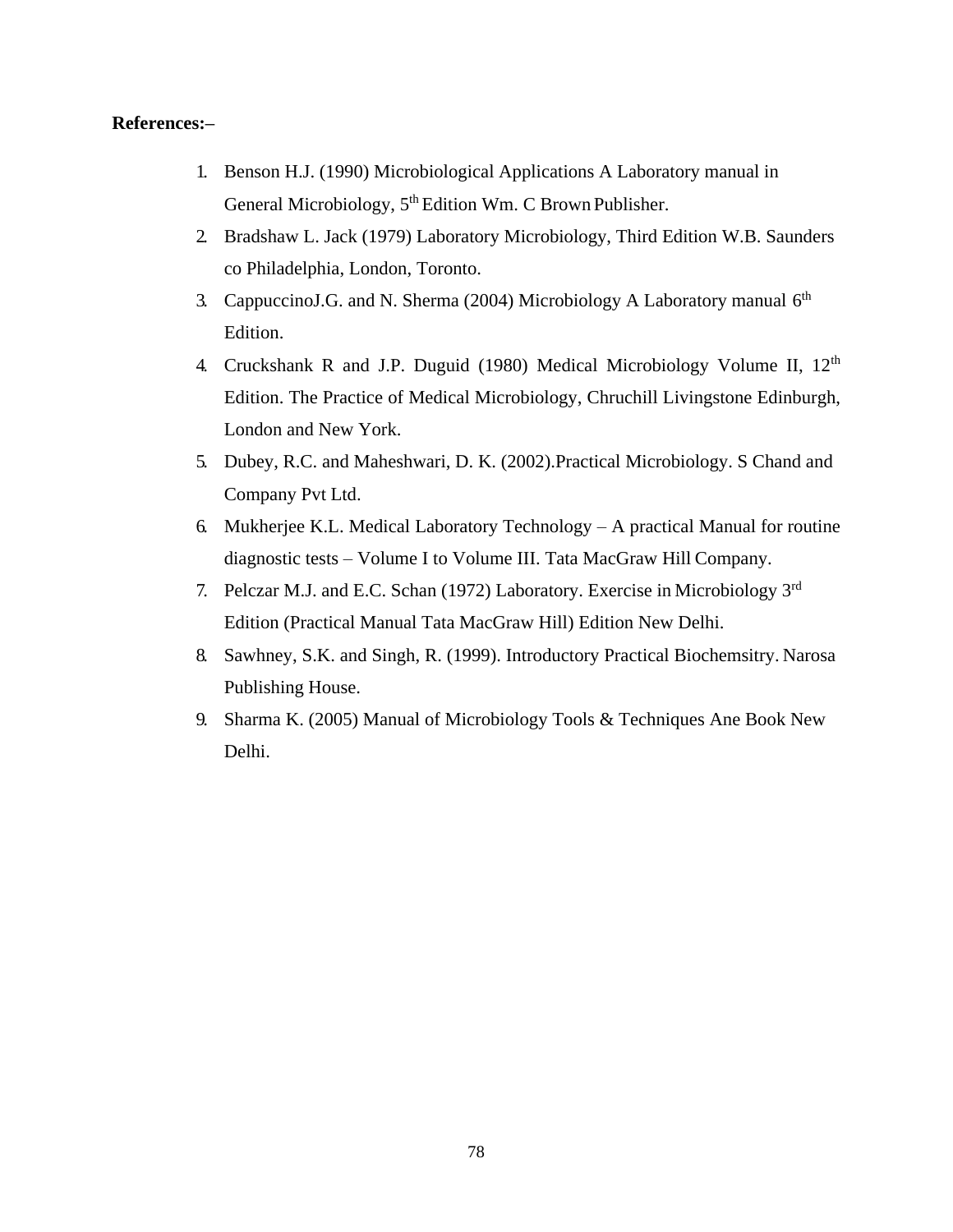# **B. Sc. Part III (T.Y.B.Sc.) MICROBIOLOGY To Be Implemented From Academic Year 2020 – 2021 SEMESTER-V MB 58 Practical Course – VII**

**Total credits 02 Total number of Experiments: 15** 

**Course Learning Outcomes:**

**On completion of Course Students are able to -**

- **Review the Coliphages as possible indicators of fecal contamination**
- **Interpret the UV survival curve of** *E-Coli*
- **Know the protocol for determining & analyze activity**
- **Understand the importance & concentration of niacin in food items**

| 1. UV survival curve.                                                    |  |
|--------------------------------------------------------------------------|--|
| 2. Isolation of bacteriophage                                            |  |
| 3. Detection of iron in food stuff by $\alpha, \alpha'$ dipyridyl method |  |
| 4. Detection of niacin in food stuff.                                    |  |
| 5. Assessment of antibiotic like substances from culture filtrate        |  |
| 6. Amylase assay.                                                        |  |
| 7. Effect of different parameters on amylase activity.                   |  |

#### **References:–**

1. Benson H.J. (1990) Microbiological Applications A Laboratory manual in General Microbiology, 5<sup>th</sup> Edition Wm. C Brown Publisher.

2. Bradshaw L. Jack (1979) Laboratory Microbiology, Third Edition W.B. Saunders co Philadelphia, London, Toronto.

3. CappuccinoJ.G. and N. Sherma (2004) Microbiology A Laboratory manual 6<sup>th</sup> Edition.

4. Cruckshank R and J.P. Duguid (1980) Medical Microbiology Volume II,  $12<sup>th</sup>$ Edition. The Practice of Medical Microbiology, Chruchill Livingstone Edinburgh, London and New York.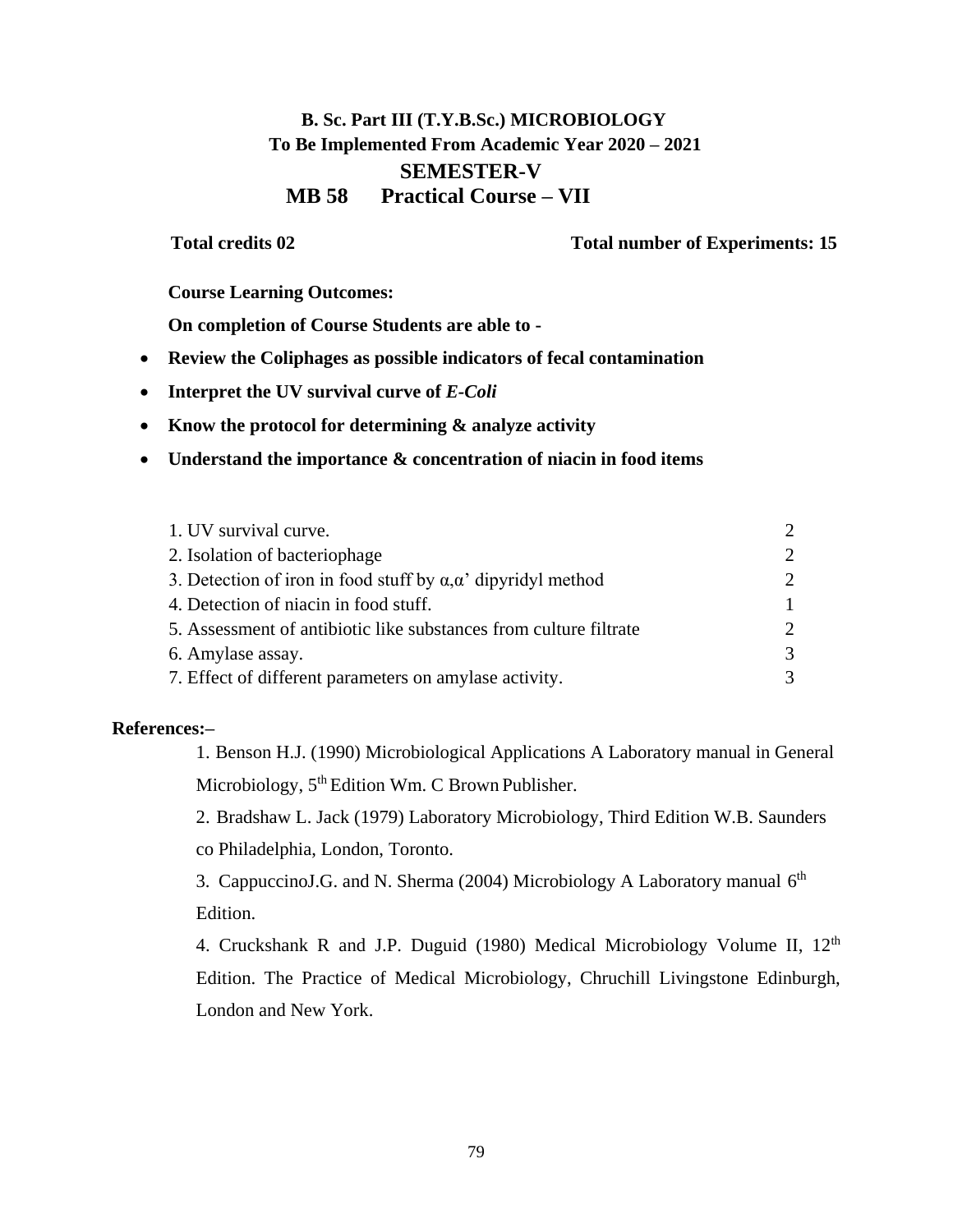5. Dubey, R.C. and Maheshwari, D. K. (2002).Practical Microbiology. S Chand and Company Pvt Ltd.

6. Mukherjee K.L. Medical Laboratory Technology – A practical Manual for routine diagnostic tests – Volume I to Volume III. Tata MacGraw Hill Company.

7. Pelczar M.J. and E.C. Schan (1972) Laboratory. Exercise in Microbiology 3rd Edition (Practical Manual Tata MacGraw Hill) Edition New Delhi.

8. Sawhney, S.K. and Singh, R. (1999). Introductory Practical Biochemsitry. Narosa Publishing House.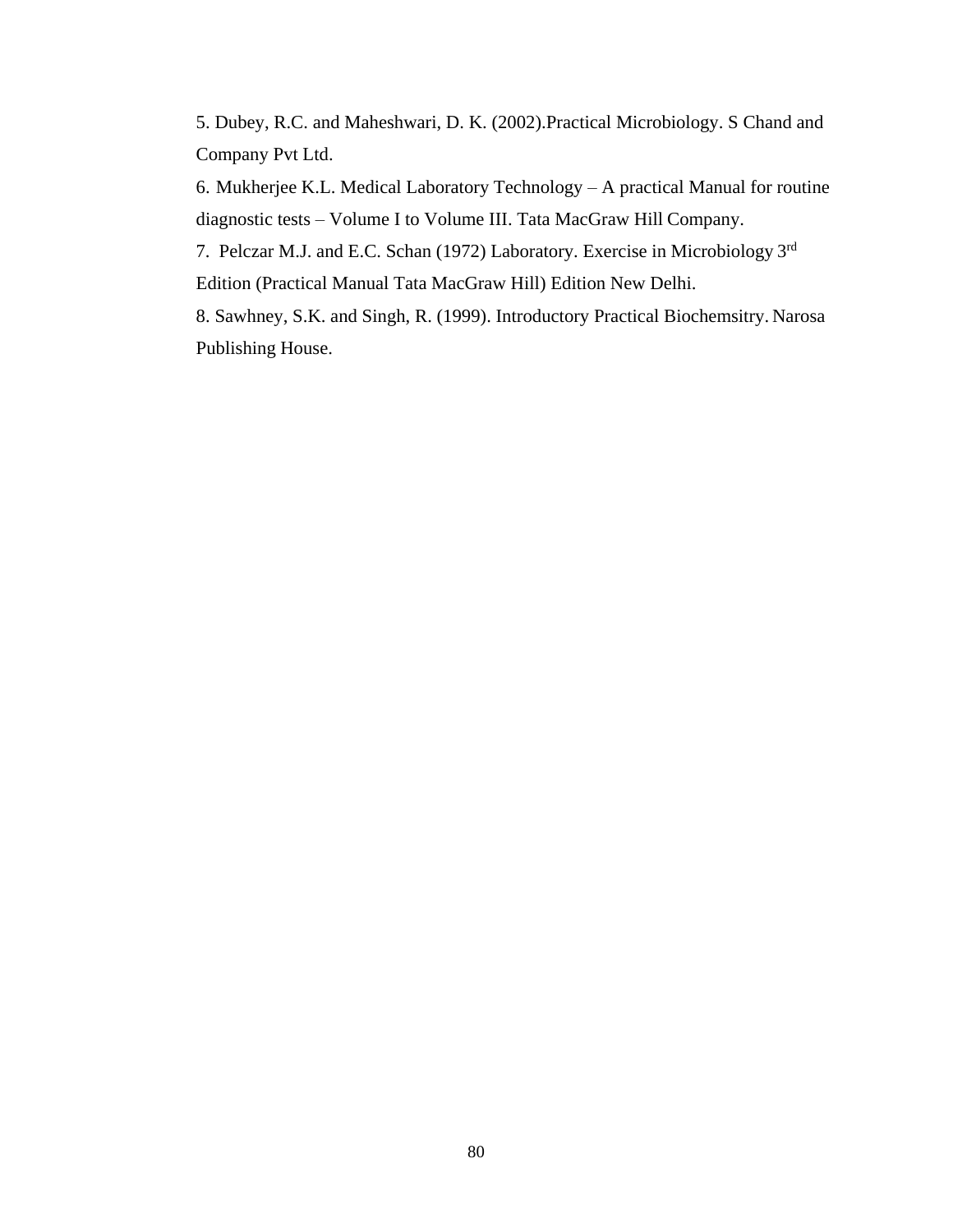# **B. Sc. Part III (T.Y.B.Sc.) MICROBIOLOGY To Be Implemented From Academic Year 2020 – 2021 SEMESTER-V MB 59-A Food and Dairy Microbiology**

**Total credits 04 Total 60 Lectures**

#### **Course Learning Outcomes:**

## **On completion of Course Students are able to -**

- **Understand the basic microbiology of foods. Processing & Importance ofMicrobes in food**
- **Get the beneficial activities of microbes in food & spoilage of food**
- **Acquire the skills of preservation of milk, milk products & food**
- **Have awareness of preservation & microbiology of fermented milk products**

# **Course Content**

|    | Microbes in food. |                                                                        |    |
|----|-------------------|------------------------------------------------------------------------|----|
| A. |                   | <b>Evolution of Food Microbiology</b>                                  | 01 |
| B  |                   | Micro-organisms and food materials.                                    | 03 |
|    | i.                | Principles that influence microbial growth, survival and death of      |    |
|    |                   | microbes in food:-                                                     |    |
|    | ii.               | Intrinsic factors and substrate limitations: Nutrient content, $pH \&$ |    |
|    |                   | Antimicrobial barriers.                                                |    |
|    | iii.              | Environmental limitations: temperature $\&$ gaseous environment.       |    |
|    |                   | C. Processing of food                                                  | 10 |
|    | $\mathbf{i}$ .    | Asepsis                                                                |    |
|    | ii.               | <b>Heat Processing</b>                                                 |    |
|    |                   | a. Pasteurization, Appertization & Sterilization                       |    |
|    | 111.              | High pressure processing                                               |    |
|    | iv.               | Irradiation – traditional method, UV and Ionizing Radiations           |    |
|    | V.                | Role of FDA                                                            |    |
|    |                   | D. Importance of Microbes in food                                      | 12 |
| 1. |                   | Food Borne Infections and Intoxications.                               |    |
|    | $\mathbf{1}$ .    | Gram negative bacteria – Salmonellosis                                 |    |
|    | ii.               | Gram positive bacteria – Staphylococcal food poisoning                 |    |
|    |                   |                                                                        |    |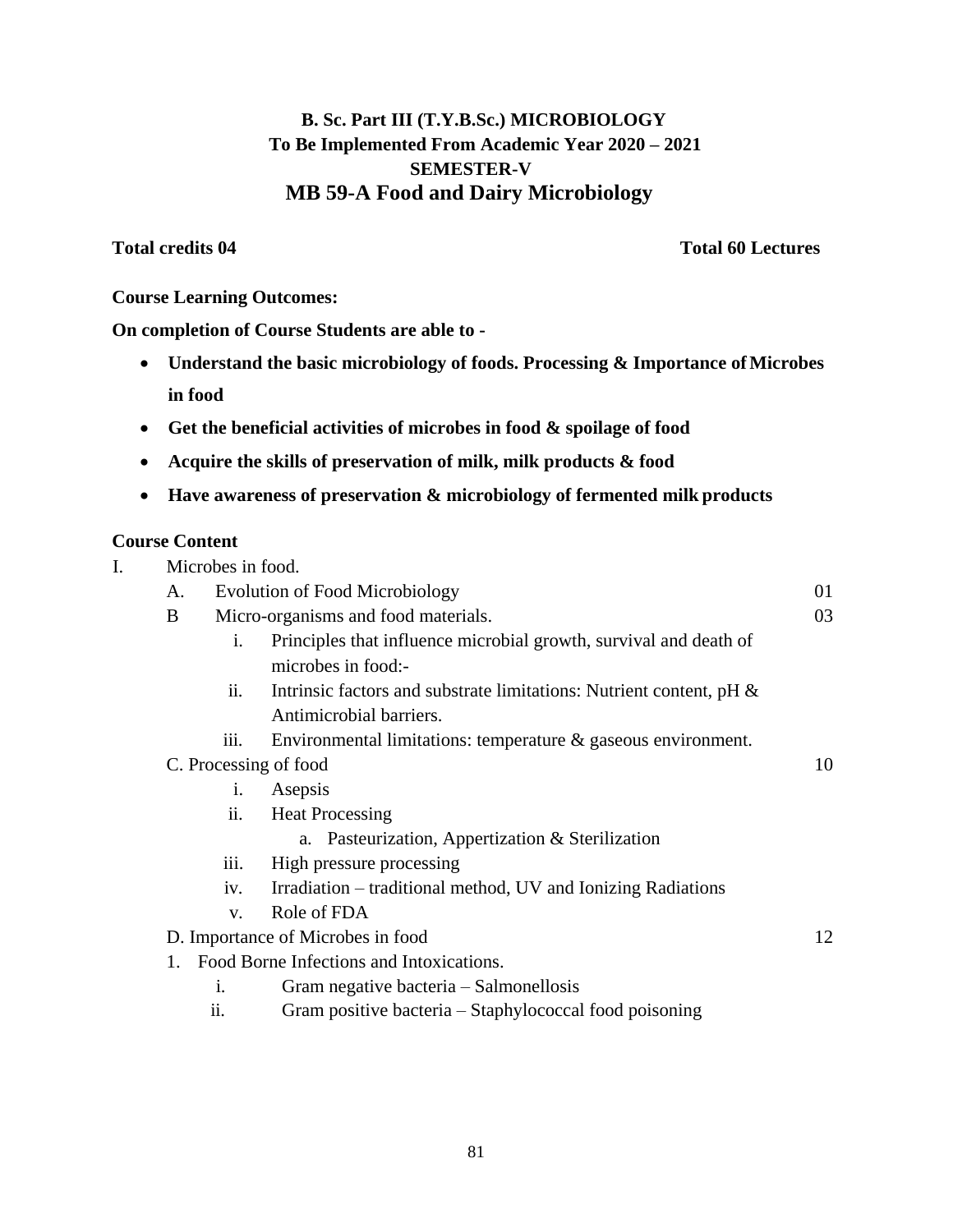- 2. Beneficial Activities of Microbes in food:
	- i. Microbial metabolism of food components.
	- ii. Fermented foods:
		- a. General methods of production
		- b. Starter cultures, enzymes
		- c. Traditional fermented foods
		- d. Microbiology of process
		- e. Fermented food Idli
		- f. Fermented milk and milk products Curd, Yoghurt
		- g. Concepts of genetically modified foods
	- E. Spoilage of Food 08
		- i. General Principles underlying spoilage
		- ii. Important food spoilage bacteria
	- iii. Sequence of events in spoilage
	- iv. Factors governing spoilage of food.
		- a. Number and type of microbial load.
		- b. Type of food
		- c. Succession.
		- d. Storage conditions Temperature & humidity.
	- F. Spoilage of food commodities:
		- i. Meat Structure and composition, primary processing, spoilage of fresh meat.
		- ii. Fish Structure and composition, primary processing, spoilage of fresh fish.
		- iii. Plant Products Fruits and vegetables.
		- iv. Canned foods.
		- v. Fermented foods.
	- G. Preservation and storage 08
- i. Low temperature storage, Chilling, Freezing.
- ii Chemical Preservatives.
	- a. Natural antimicrobials.
	- b. Organic acids.
- iii. Hurdle Technology.
- iv. Aseptic packaging, modified atmosphere packaging, controlled atmosphere packaging.
- v Detection of microbes in food.
- vi Indicator micro-organisms and microbiological criteria.
- II Microbiology of milk
	- A. Microbiology of market milk

18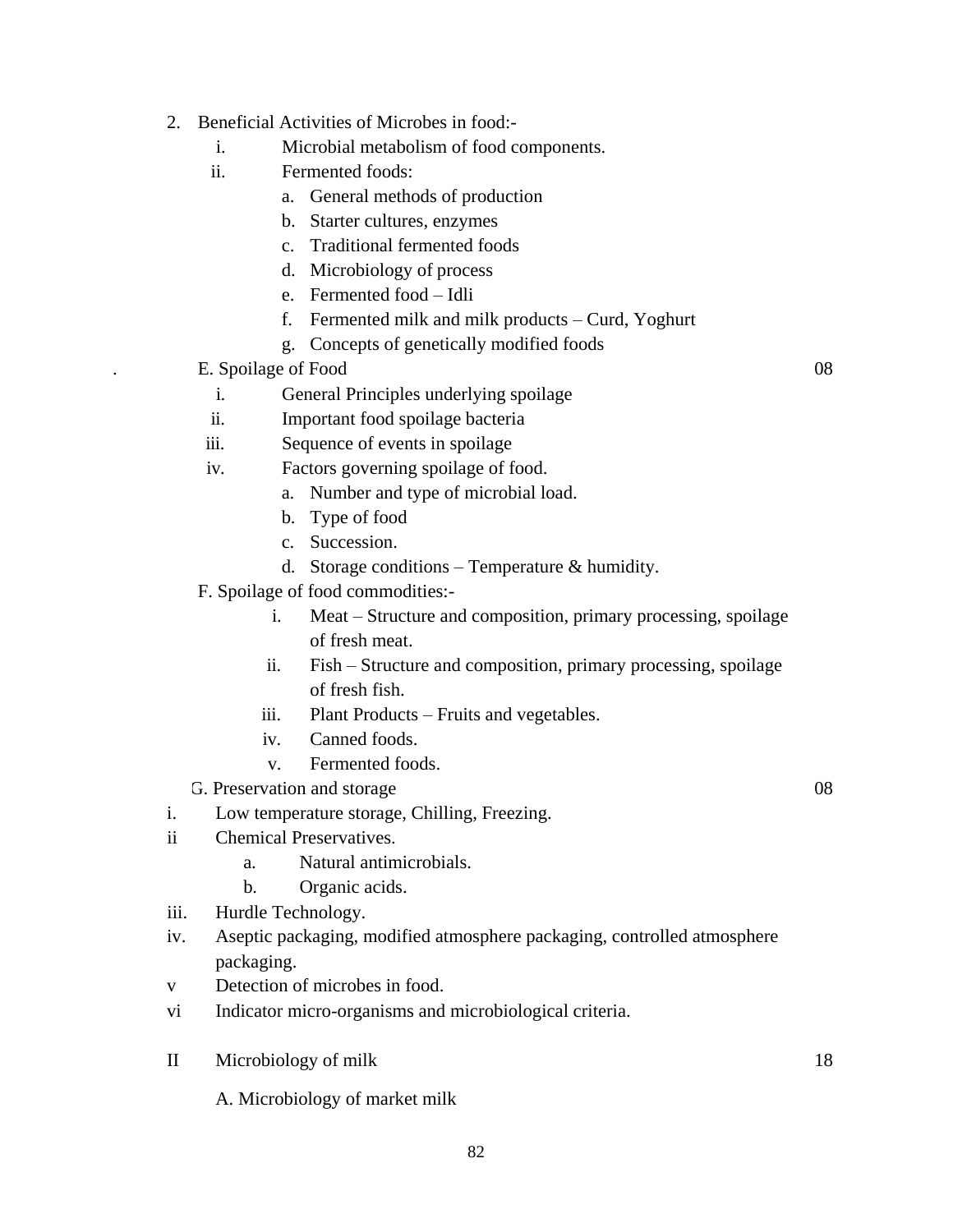- i. Market milk industry in India & abroad
- ii. Indian standards of market milk
- iii. Common microorganisms in market milk
- iv. Detrimental effects of microbial growth in market milk
- B. Microbiology of special milk
	- i. Sterilized milk Method of manufacture
	- ii. Homogenized milk- Method of manufacture
	- iii. Soft curd milk Method of manufacture
- C. Cheese Types & microbial spoilage
- D. Microbiology of fermented milk products
	- i. Starter Lactic acid bacteria Mesophilic & Thermophilic
	- ii. Secondary flora of fermented dairy products
	- iii. Bacteria, Moulds, Yeasts examples
	- iv. Acidification , texture development & flavor contribution by starter Lactic acid bacteria
	- v. Significance of secondary flora

#### **References :**

- 1 Adam M.R. and Moss M.O. (2003) Food Microbiology, 2<sup>nd</sup>edition, Panima Publishing Corporation, New Delhi.
- **2** Banwart G.J. (1987) Basic food Microbiology CBS Publishes, New Delhi.
- **3** Day. S. (1980) Outlines of Diary Technology, Oxford University Press, New Delhi.
- **4** Doyle M.P.,Beuchet Z.R.& Montville T.J. (1997) Food Microbiology Fundamental and Frontiers, ASM Press, Washington  $D.C.$
- **5** Frasier W.C. and Westhoff D.C. (1996) Food Microbiology 4<sup>th</sup> edition, Tata Mac Graw Hill, New Delhi.
- **6** James Jay (1986), Modern food Microbiology  $-3<sup>rd</sup>$  edition, CBS publishes, New Delhi
- **7** Ralph Early (1998), the Technology of Dairy Products. 2nd Edition Springer International.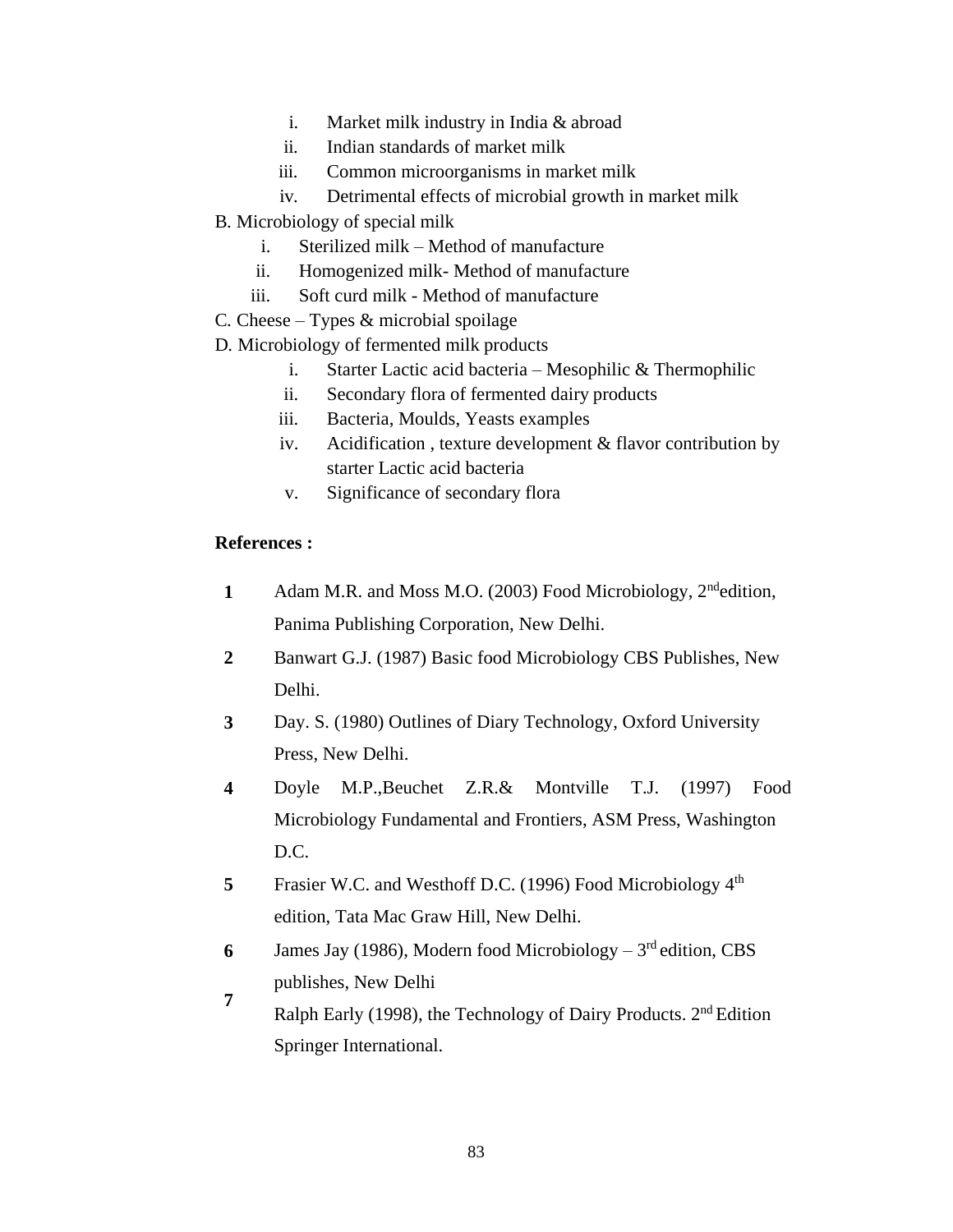# **B. Sc. Part III (T.Y.B.Sc.) MICROBIOLOGY To Be Implemented From Academic Year 2020 – 2021 Semester V MB-59B Applied Microbiology-I**

**Total credits 04 Total 60 Lectures**

## **Course Learning Outcomes:**

**On completion of Course Students are able to -**

- **Analyze the role of bio control agents & understand the bioremediation techniques**
- **Develop a broader perspective of the disciple of microbial diversity**
- **Have ability to acquire the art of publishing the new micro-Organisms & knowing microbial culture collection centers**
- **Have awareness of biomarkers, biosensors, nanotechnology & space microbiology**

## **Course Content**

|                                   | I Biopesticides   |                 | 06                                                                                 |    |
|-----------------------------------|-------------------|-----------------|------------------------------------------------------------------------------------|----|
|                                   |                   |                 | a. Historical Background.                                                          |    |
|                                   |                   |                 | b. Bio-control agents – Bacteria, fungi and viruses                                |    |
|                                   |                   |                 | c. Preparation and application of Biopesticides                                    |    |
|                                   | II Bioremediation |                 |                                                                                    | 08 |
|                                   |                   |                 | i. Nature of environmental contaminants                                            |    |
|                                   |                   | 11.             | Bioremediation techniques                                                          |    |
|                                   |                   |                 | iii. Microbes involved in bioremediation                                           |    |
|                                   |                   |                 | iv. Degradation of Xenobiotics.                                                    |    |
| <b>III Environmental Genomics</b> |                   | 07              |                                                                                    |    |
|                                   | 1.                |                 | Discovery of Novel microorganisms and genes from extreme environments              |    |
|                                   | $\overline{11}$ . |                 | Exploring $\&$ exploiting the uncultivable microbial diversity                     |    |
|                                   |                   |                 | <b>IV Microbial Diversity</b>                                                      | 08 |
|                                   | i.                |                 | Determination of microbial diversity                                               |    |
|                                   | $\overline{11}$ . |                 | Potential applications in bioremediation                                           |    |
|                                   | iii.              |                 | Bioremediation of radioactive waste from nuclear power reactor effluents – Present |    |
|                                   |                   |                 | status & future perspectives                                                       |    |
| V                                 |                   |                 | <b>Microbial Culture Collection Centers</b>                                        | 08 |
|                                   |                   | $\rm i)$        | Overview of global culture collection centers                                      |    |
|                                   |                   | $\overline{11}$ | <b>Overview of National Culture Collection Centers</b>                             |    |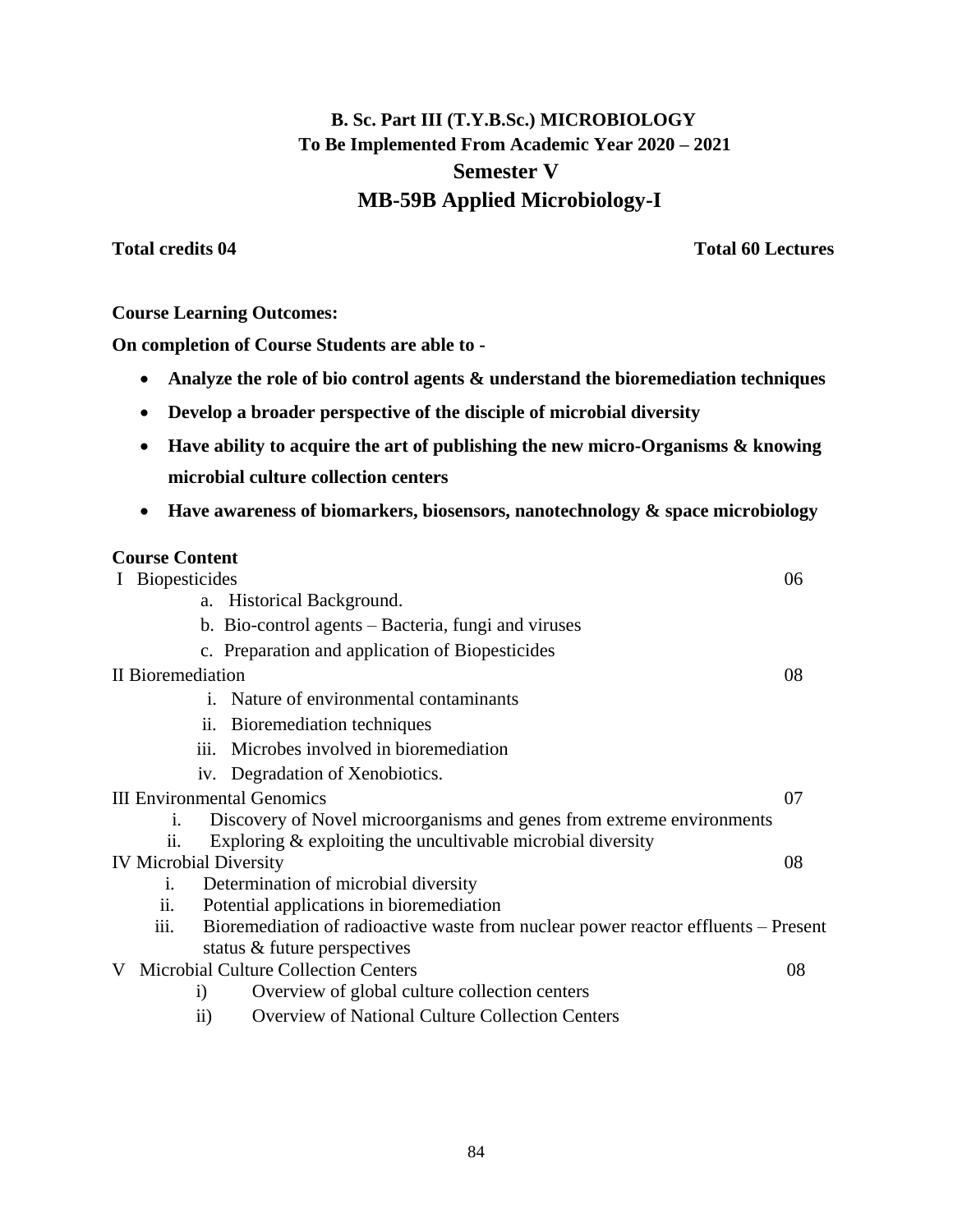| $\overline{\text{iii}}$<br>Introduction to MALDI-TOF $&$ its significance         |    |
|-----------------------------------------------------------------------------------|----|
| VI. Art of publishing the new microorganisms for its inclusion in Bergey's Manual | 03 |
| <b>VII. Environment Impact Assessment</b>                                         | 05 |
| Environmental monitoring<br>$\mathbf{i}$ .                                        |    |
| <b>VIII</b> Space Microbiology                                                    | 04 |
| i. Aims and objectives of Space research.                                         |    |
| ii. Studies on microorganisms in spacecraft, list of microorganisms tested        |    |
| in outer space                                                                    |    |
| iii. Monitoring of astronauts microbial flora:                                    |    |
| iv. Alterations in the load of medically important microorganisms,                |    |
| v. Organizations associated in space research                                     |    |
| Nanotechnology<br>IX                                                              | 04 |
| Application of nanoparticles in molecular biology, industry agriculture and       |    |
| environment                                                                       |    |
| X. Biosensors                                                                     | 04 |
| Biosensors in food,                                                               |    |
| ii. Environmental impacts and their assessments using bio indicators, biomarkers, |    |
| iii. Biosensors and toxicity testing                                              |    |
| iv. Environmental laws and policies in India                                      | 03 |
|                                                                                   |    |

#### **References:**

1. Lindsay G. Stevenson Rapid Identification of bacteria in positive blood culture broths by MALDI-TOF Mass Spectrometry 2010,Journal of Clinical Microbiology vol 48( 2 )(444-447) 2. Maheshwari D.K. &R.C.Dubey (2001), Innovative Approaches in Microbiology. Gajendra Singh Gahlot Dehra Dun, India.

3. RajendranP., P. Gunasekaran (2006), Microbial Bioremediation . MJP Publishers, Chennai.

4. Satyanarayana .T., B. N. Johri (2005), Microbial diversity Current Perspectives & Potential Applications . I.K. International Pvt. Ltd. Mumbai.

5. Understanding the biological diversity act 2002 - explanatory notes

<http://nbaindia.org/content/565/56/1/explanatory> note.html

6. PubMed. Microbes in the Upper Atmosphere and Unique Opportunities for Astrobiology Research Article in Astrobiology · October 2013 DOI: 10.1089/ast.2013.1074 ·

7. Microbiology And Molecular Biology Reviews, 2010, p. 121–156 Vol. 74, No. 1, American Society for Microbiology. 8 Gerda Horneck,1 David M. Klaus,2 and Rocco L. Mancinelli3 \*Space Microbiology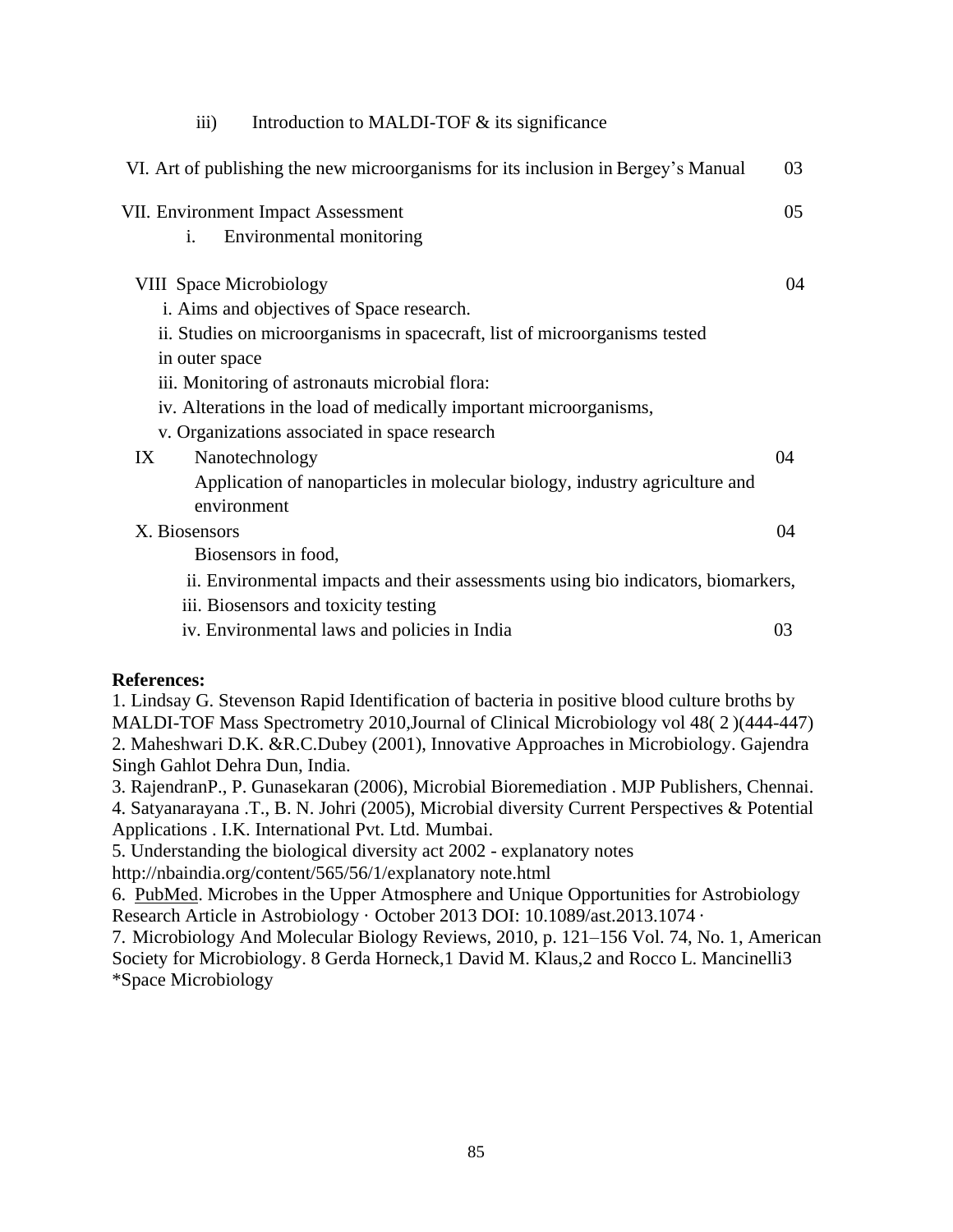# **B. Sc. Part III (T.Y.B.Sc.) MICROBIOLOGY To Be Implemented From Academic Year 2020 – 2021 SEMESTER-V MB 59-C Advanced Techniques in Microbiology-I**

**Total credits 04 Total 60 Lectures**

**Course Learning Outcomes:**

**On completion of Course Students are able to -**

- **Present the knowledge of mapping of genes in bacteria, bacteriophages & certain eukaryotes**
- **Apply the tools in molecular biology for the diagnosis of diseases**
- **Adapt the skill of DNA sequencing**
- **Diagnose the Transmissible agents**

# **Course Content**

# **I Mapping of Genes**

## **A. Mapping of Genes in Bacteria** 10

- **i.** Mapping by Transformation
- **ii.** Cotransduction And Linkage
- **iii.** Mapping by Cotransduction
- **iv.** Interrupted mating and Time-Of –Entry Mapping
- **v.** Rate of chromosome transfer
- **vi.** Hfr mapping: Mapping of selected and "Unselected" markers

# **B. Mapping of Genes in Bacteriophages.** 06

- **i.** Fine structure Analysis of a Bacteriophage Gene Benzer's spot test
- $\mathbf{ii}$ . Recombination Analysis of T<sub>4</sub>r ll mutants
- **iii.** Deletion mapping
- **iv.** Defining Genes by complementation Tests

# **C. Mapping of Genes in** *Streptomyces coelicolor*06

- *i.* Life cycle of *Streptomyces coelicolor.*
- *ii.* Three fertility types of *Streptomyces coelicolor.*
- **iii.** Characters of different crosses
- *iv.* Different plasmids of *Streptomyces coelicolar.*
- **v.** Preliminary detection of linkage
- **vi.** 4 on 4 Test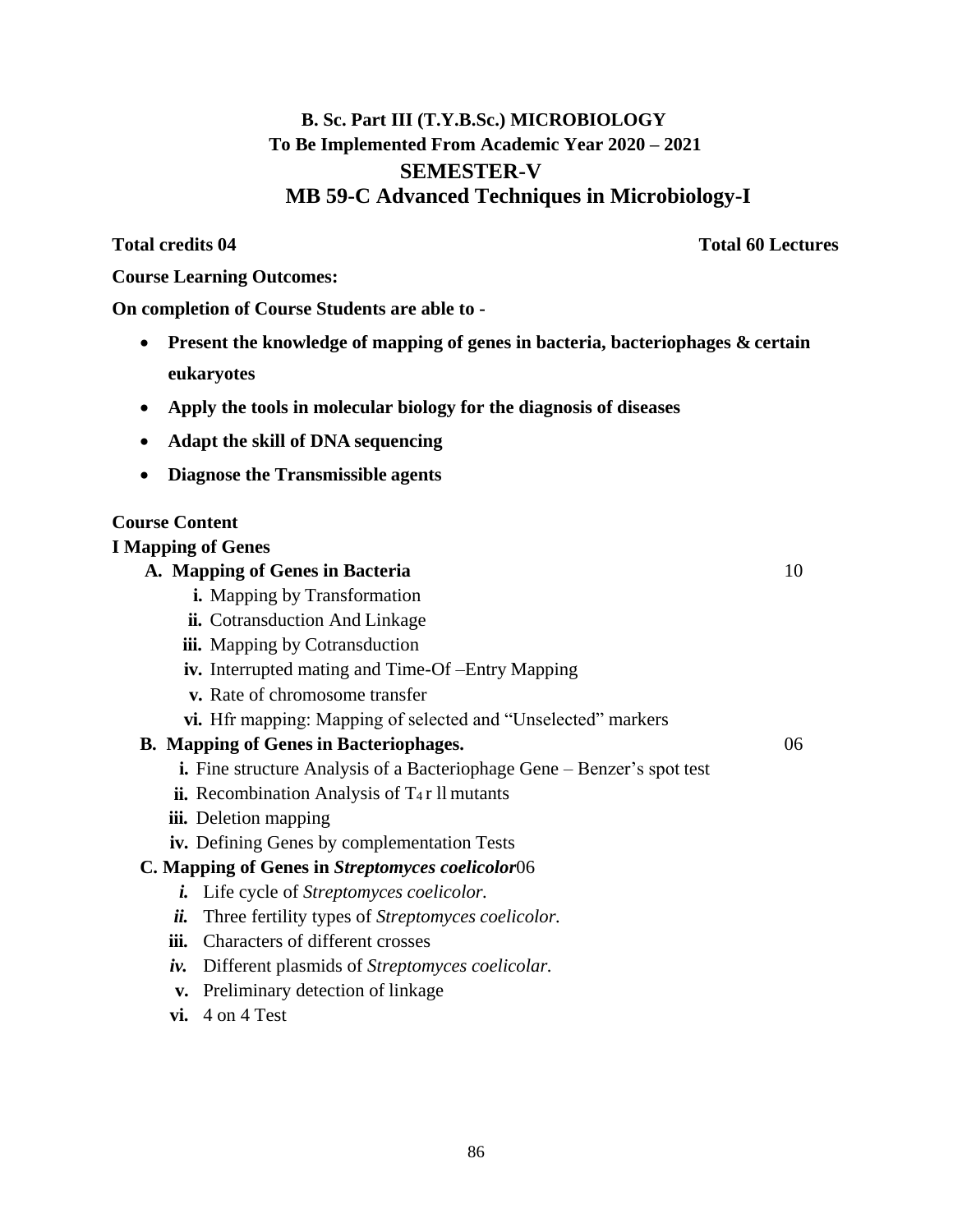|                | D. Linkage and mapping in Eukaryotes (Haploid mapping)                             | 10 |
|----------------|------------------------------------------------------------------------------------|----|
|                | <i>i.</i> Tetrad Analysis in Neurosporacrassa.                                     |    |
|                | a. Life cycle of Neurosporacrassa.                                                 |    |
|                | b. Cross over events: single and double                                            |    |
|                | c. Arrangement of ascospores with respect to mating types                          |    |
|                | d. Calculating Gene – centromere distance in organisms with linear Tetrads : Based |    |
|                | on PD's, NPD's, and T's Strands                                                    |    |
|                | Two, Three and Four strand double cross overs<br>e.                                |    |
|                | f.<br>segregation pattern revealed by tetrad analysis                              |    |
|                | g. Using Tetrad Analysis to map Two Linked Genes                                   |    |
|                | ii. Mitotic Recombination in Aspergillus nidulans                                  |    |
|                | a. Parasexual cycle                                                                |    |
|                | b. Mechanism of mitotic crossing over.                                             |    |
|                | Mapping by Mitotic Recombination in Aspergillus nidulans.<br>$\overline{c}$ .      |    |
|                | II. Tools in molecular biology and diagnostic applications                         | 10 |
|                | A. Molecular Techniques used for diagnosis of diseases                             |    |
| $\mathbf{i}$ . | Polymerase Chain Reaction                                                          |    |
| ii.            | R.F.L.P. [Restriction Fragment Length. Polymorphism]                               |    |
| iii.           | RAPD [Randomly Amplified Polymorphic DNA Technique.]                               |    |
| iv.            | 16S-rRNA Gene sequencing                                                           |    |
| V.             | Fluorescence In Situ (FISH) in diagnostic Microbiology                             |    |
|                | <b>B.</b> Sequencing and mutagenesis                                               | 08 |
| $\mathbf{i}$ . | Basic DNA sequencing                                                               |    |
| ii.            | DNA sequencing techniques                                                          |    |
| iii.           | Analyzing sequence data                                                            |    |
| iv.            | Changing genes-site directed mutagenesis.                                          |    |
|                | C. Microbial Infection Imaging, a novel diagnostic approach                        | 04 |
|                | D. Diagnosis of 'Transmissible Spongiform Encephalopathy Agents'                   | 06 |
|                |                                                                                    |    |

# **References**

- 1. Norris, J.R. and D.W. Ribbons. (1972). Methods in Microbiology, Volume 7, Part Academic Press .
- 2. Clark D. P. (2005) Molecular Biology. Understanding the Genetic Revolution. Elsevier publishers.
- 3. David A. Jackson, Stephen P. Stitch, (1979). Recombinant DNA Debate
- 4. Hartl. D.L. E.W. Jones. (1999) Essential Genetics, 2<sup>nd</sup> Edition. Jones and Bartlett publishes. Sudbury Massachusetts.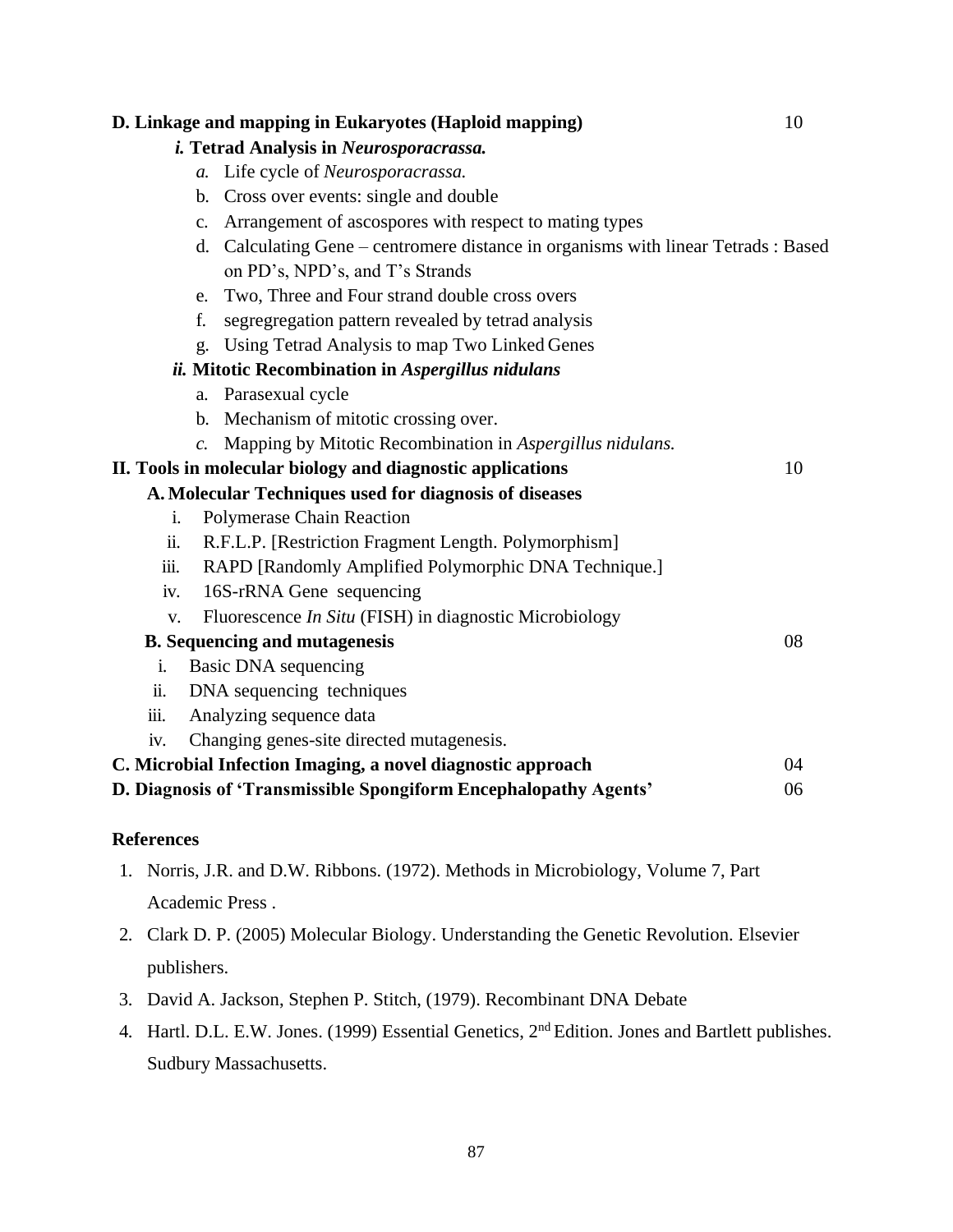- 5. Pierce B. A. (2005) Genetics a conceptual approach. 2nd Edition W.H. Freeman and company, New York.
- 6. Russel. P.J. (2006) Genetics: A molecular Approach. 2nd Edition. Pearson Benjamin Cummings.
- 7. Russet P.J. (1998) Genetics fifth. Edition. Addison Wesley Longman. Inc.
- 8. Snyder L and W. Champness (2003) Molecular Genetics of Bacteria Second Edition. ASM Press. Washing ton D.C.
- 9. [Stanley R. Maloy,](https://www.google.co.in/search?tbo=p&tbm=bks&q=inauthor%3A%22Stanley%2BR.%2BMaloy%22&source=gbs_metadata_r&cad=3) [John E. Cronan,](https://www.google.co.in/search?tbo=p&tbm=bks&q=inauthor%3A%22John%2BE.%2BCronan%22&source=gbs_metadata_r&cad=3) [David Freifelder](https://www.google.co.in/search?tbo=p&tbm=bks&q=inauthor%3A%22David%2BFreifelder%22&source=gbs_metadata_r&cad=3)  [\(1994\). Microbial Genetics J](https://www.google.co.in/search?tbo=p&tbm=bks&q=inauthor%3A%22David%2BFreifelder%22&source=gbs_metadata_r&cad=3)ones and Bartlett Publishers.
- 10. Tamarin R.H. (2003) Principles of Genetics, 2nd Edition. Tata McGraw HillEdition.
- 11. Trun N and J Trempy (2004) Fundamental Bacterial Genetics. Blackwell publishing.
- 12. Watson, J. D. (2007) Recombinant DNA: Genes and Genomes: A Short Course Publisher,

W. H. Freeman, Edinburgh: Blackwell Scientific Publications.

13. William Hayes, The Genetics of Bacteria and their

Viruses (1968) 2nd Edition Oxford- by